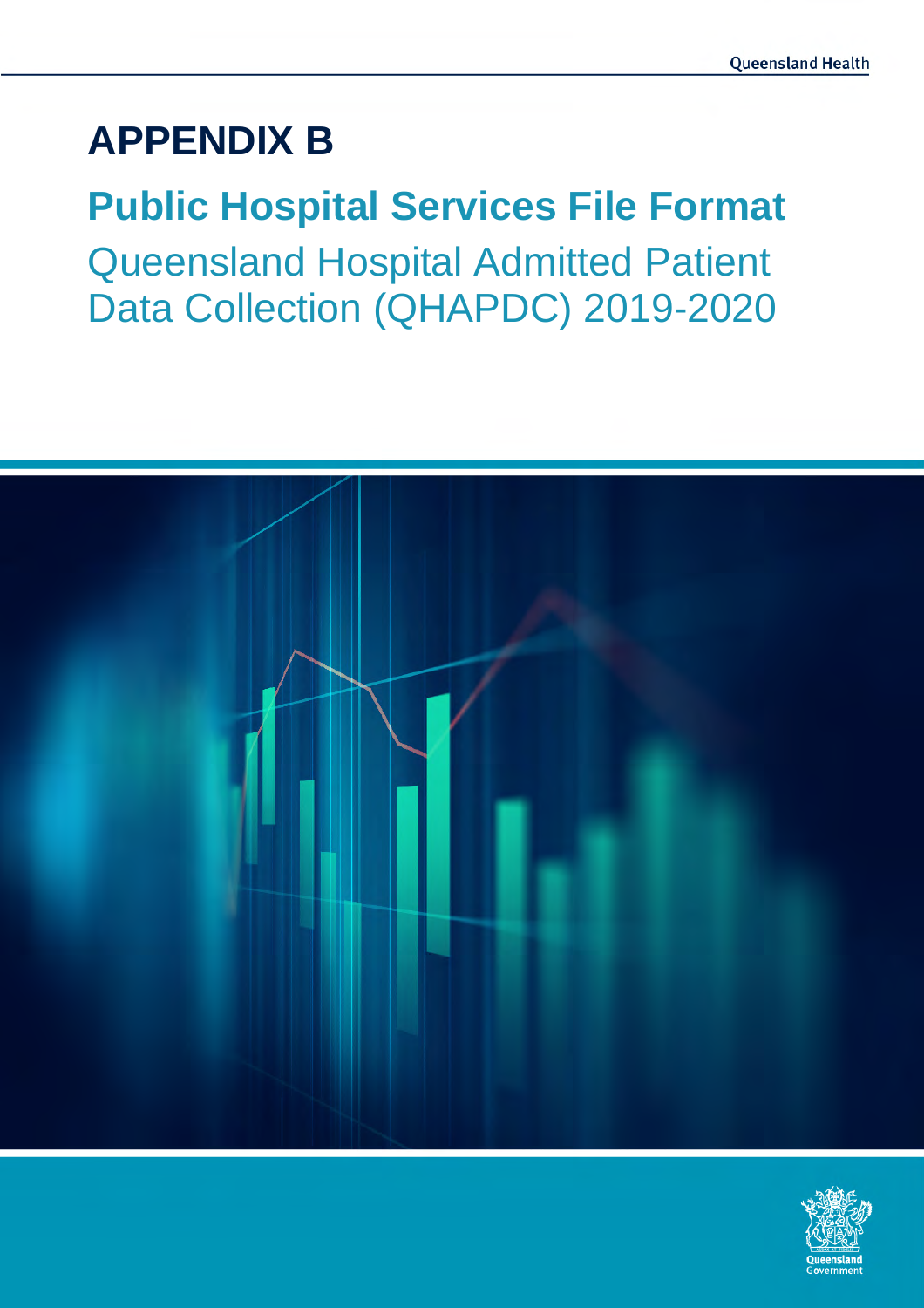Public Hospital Services – File Format 2019 – 2020 v1.0

#### **Appendix B**

Published by the State of Queensland (Queensland Health), April 2019



This document is licensed under a Creative Commons Attribution 3.0 Australia licence. To view a copy of this licence, visit creativecommons.org/licenses/by/3.0/au

© State of Queensland (Queensland Health) 2019

You are free to copy, communicate and adapt the work, as long as you attribute the State of Queensland (Queensland Health).

For more information contact: Statistical Services and Integration Unit, Statistical Services Branch, Department of Health, GPO Box 48, Brisbane QLD 4001, email QHIPSMAIL@health.qld.gov.au.

An electronic version of this document is available at http://qheps.health.qld.gov.au/hsu/datacollections.htm

Disclaimer: The content presented in this publication is distributed by the Queensland Government as an information source only. The State of Queensland makes no statements, representations or warranties about the accuracy, completeness or reliability of any information contained in this publication. The State of Queensland disclaims all responsibility and all liability (including without limitation for liability in negligence) for all expenses, losses, damages and costs you might incur as a result of the information being inaccurate or incomplete in any way, and for any reason reliance was placed on such information.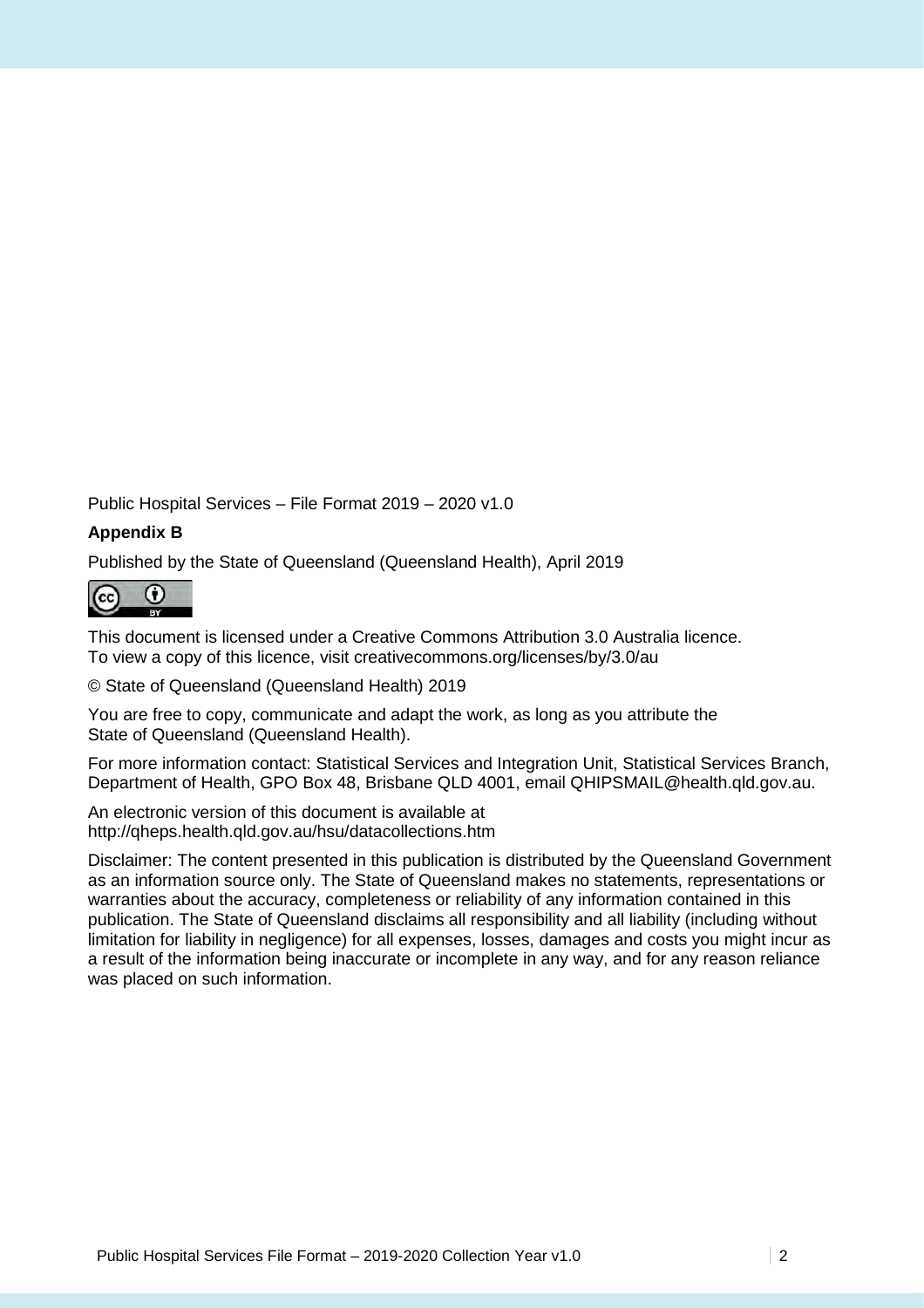# **Table of Contents**

| Activity Details if Activity Code = B (Mother's Patient Identifier of Baby Born in Hospital)33 |  |
|------------------------------------------------------------------------------------------------|--|
|                                                                                                |  |
|                                                                                                |  |
|                                                                                                |  |
|                                                                                                |  |
|                                                                                                |  |
|                                                                                                |  |
|                                                                                                |  |
|                                                                                                |  |
|                                                                                                |  |
|                                                                                                |  |
|                                                                                                |  |
|                                                                                                |  |
|                                                                                                |  |
|                                                                                                |  |
|                                                                                                |  |
|                                                                                                |  |
|                                                                                                |  |
|                                                                                                |  |
|                                                                                                |  |
|                                                                                                |  |
|                                                                                                |  |
|                                                                                                |  |
|                                                                                                |  |
|                                                                                                |  |
|                                                                                                |  |
|                                                                                                |  |
|                                                                                                |  |
|                                                                                                |  |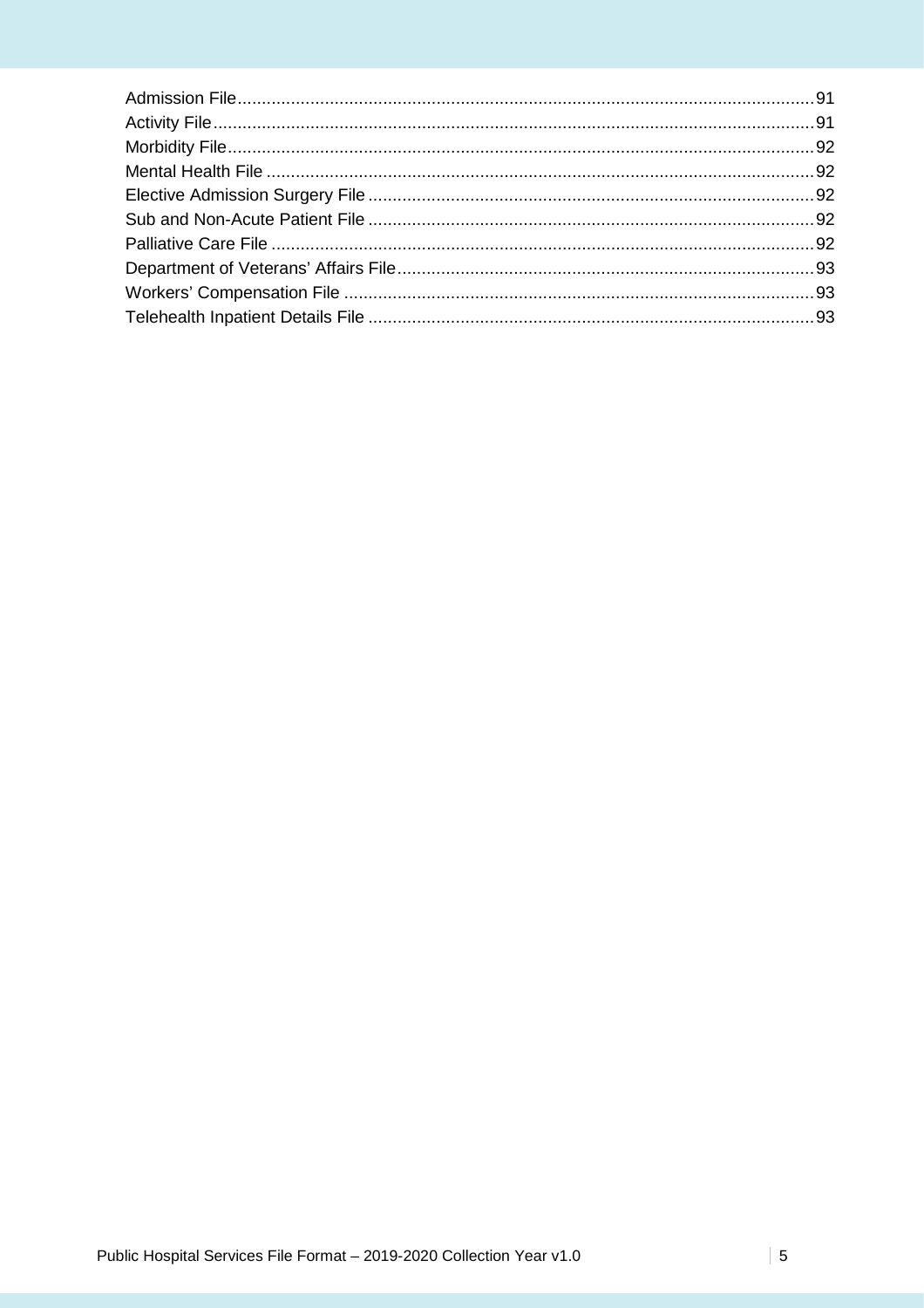# **Public Hospital Services File Format 2019-2020 Collection Year**

### **Introduction**

This document specifies the file format for the electronic submission of admitted patient data by facilities providing public hospital services. This data is submitted to the Statistical Services Branch (SSB), Queensland Department of Health for the Queensland Hospital Admitted Patient Data Collection (QHAPDC).

A record must be provided for each admitted patient, including newborn babies, from facilities permitted to admit patients.

All boarders and posthumous organ procurement donors are also included in the scope of the QHAPDC.

There are 13 files specified in this document: Header, Patient, Admission, Activity, Morbidity, Mental Health, Elective Admissions, Sub and Non-Acute Patient, Palliative Care, Department of Veterans' Affairs, Workers' Compensation, Australasian Rehabilitation Outcomes Centre and Telehealth Inpatient Details.

The following standard should be used when naming the files:

fffffctyyctyynnn.filetype

fffff five-digit facility number (zero filled from the left)

ctyyctyy collection year to which the data relates

nnn data extract number for collection year

filetype HDR for the Header File

- PAT for the Patient File
- ADM for the Admission File
- ACT for the Activity File
- MOR for the Morbidity File
- MEN for the Mental Health File
- EAS for the Elective Admission File
- SNP for the Sub and Non-Acute Patient File
- PAL for the Palliative Care File
- DVA for the Department of Veterans' Affairs File
- WCP for the Workers' Compensation File
- ARC for the Australasian Rehabilitation Outcomes Centre File
- TID for the Telehealth Inpatient Details File

The 1st admission file for ABC Hospital (facility number 99999) for collection year 2019-2020 would be named:

9999920192020001.ADM

Data for multiple months or a partial month can be supplied in the one extract file. The data extract number for a collection year must begin at '001' and be contiguous throughout the collection year.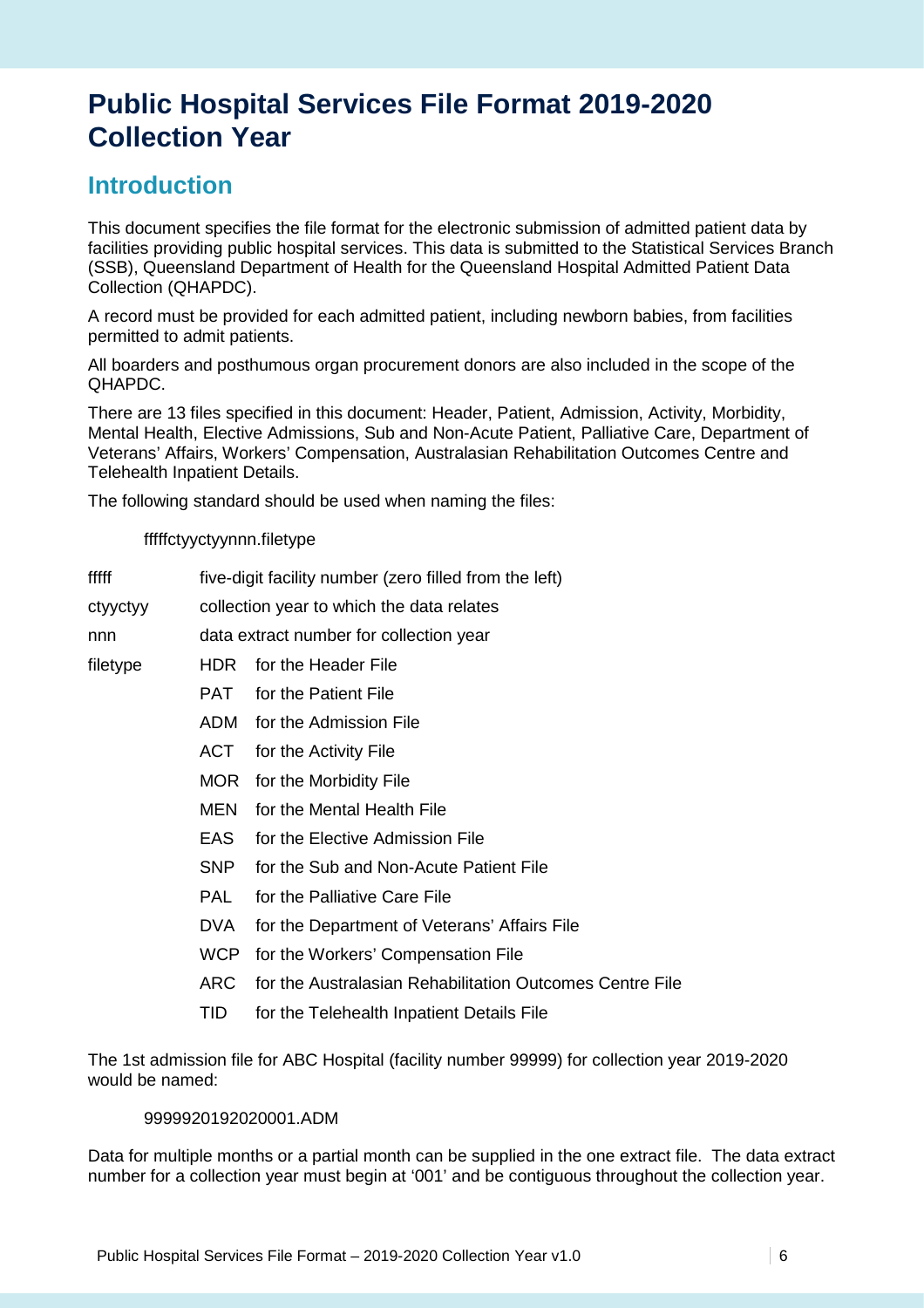# **Public Facility File Format**

## **Header file**

The header file contains an extraction details record (the facility and period for which data has been extracted, and the date the extraction took place) and file details records (the number and type of records on each file).

The extraction details record is the first record on the Header File. There should be only one extraction details record in the Header File.

For each file extracted, there must be a file details record on the Header File.

| <b>EXTRACTION DETAILS RECORD</b> |         |                                 |                                             |  |
|----------------------------------|---------|---------------------------------|---------------------------------------------|--|
| <b>Record Identifier</b>         | 1 char  | $E =$ Extraction details        |                                             |  |
| <b>Facility Number</b>           | 5 num   | Must be a valid facility number | Right adjusted and<br>zero filled from left |  |
| <b>Extract Period</b>            | 16 date | From date                       | ctyymmdd                                    |  |
|                                  |         | To date                         | ctyymmdd                                    |  |
| <b>Extract Date</b>              | 8 date  | Date data extracted             | ctyymmdd                                    |  |

| <b>FILE DETAILS RECORD</b> |        |                                                               |                                                              |
|----------------------------|--------|---------------------------------------------------------------|--------------------------------------------------------------|
| Record Identifier          | 1 char | $F =$ File details                                            |                                                              |
| File Type                  | 3 char | <b>PAT</b><br>$=$ Patient                                     |                                                              |
|                            |        | $=$ Admission<br>ADM                                          |                                                              |
|                            |        | <b>ACT</b><br>$=$ Activity                                    |                                                              |
|                            |        | <b>MOR</b><br>$=$ Morbidity                                   |                                                              |
|                            |        | $=$ Mental Health<br>MEN                                      |                                                              |
|                            |        | EAS<br>= Elective Admission Surgery                           |                                                              |
|                            |        | <b>SNP</b><br>= Sub and Non-Acute Patient                     |                                                              |
|                            |        | <b>PAL</b><br>$=$ Palliative Care                             |                                                              |
|                            |        | <b>DVA</b><br>= Department of Veterans' Affairs               |                                                              |
|                            |        | <b>WCP</b><br>= Workers' Compensation                         |                                                              |
|                            |        | <b>ARC</b><br>= Australasian Rehabilitation Outcome<br>Centre |                                                              |
|                            |        | <b>TID</b><br>= Telehealth Inpatient Details                  |                                                              |
| Record Type                | 1 char | $N = New$                                                     |                                                              |
| Number of<br>Records       | 5 num  | Number of new records                                         | Right adjusted and<br>zero filled from left;<br>zero if null |
| Record Type                | 1 char | $A =$ Amendment                                               |                                                              |
| Number of<br>Records       | 5 num  | Number of amendment records                                   | Right adjusted and<br>zero filled from left;<br>zero if null |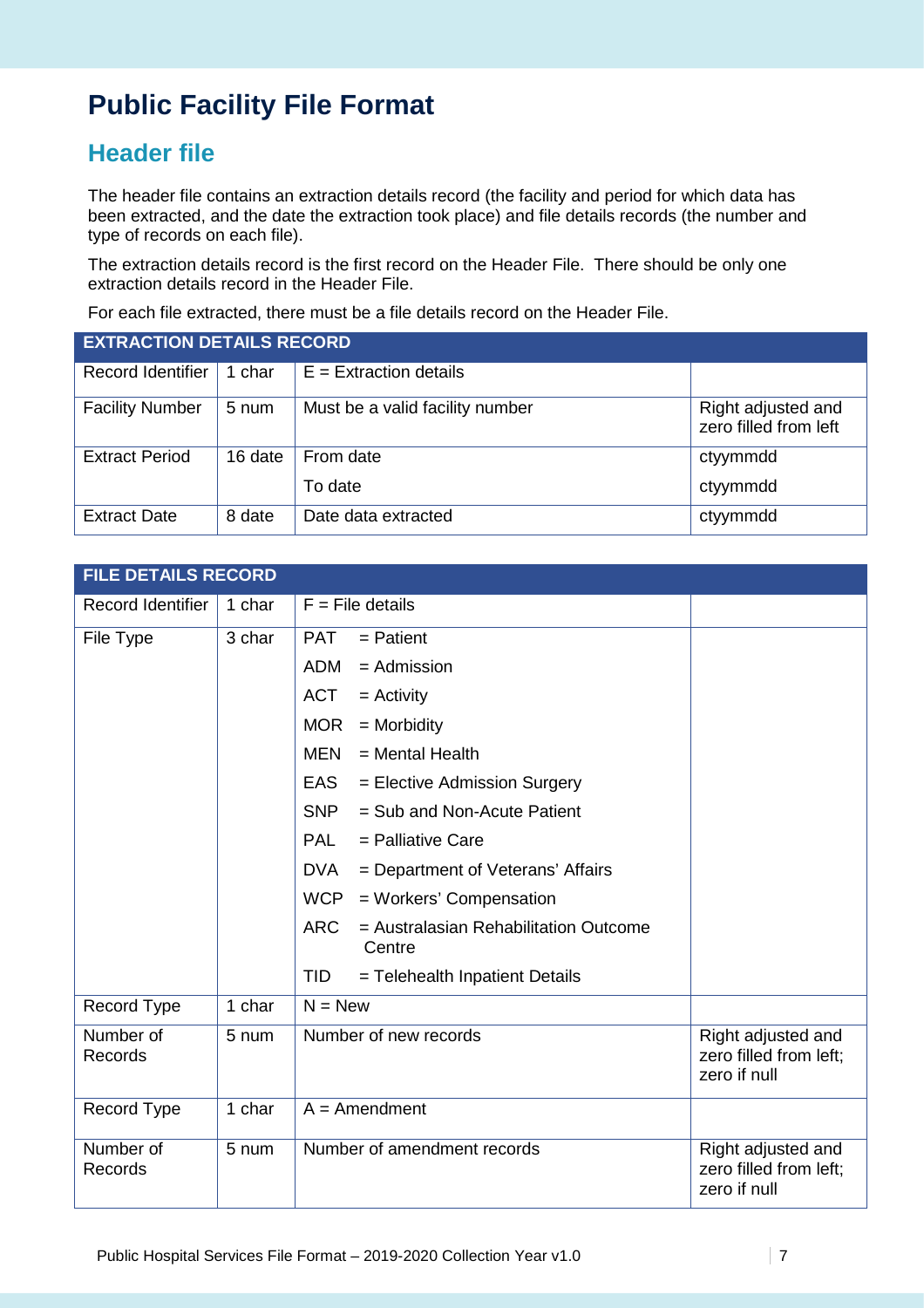| <b>FILE DETAILS RECORD</b> |        |                              |                                                              |  |
|----------------------------|--------|------------------------------|--------------------------------------------------------------|--|
| Record Type                | 1 char | $D = Deletion$               |                                                              |  |
| Number of<br>Records       | 5 num  | Number of deletion records   | Right adjusted and<br>zero filled from left;<br>zero if null |  |
| Record Type                | 1 char | $U = Up$ to Date             |                                                              |  |
| Number of<br>Records       | 5 num  | Number of up to date records | Right adjusted and<br>zero filled from left;<br>zero if null |  |
| Filler                     | 2      | <b>Blank</b>                 |                                                              |  |

An example of a header file is:

E99999201907012019073120190820 FPATN00420A00020D00000U00007 FADMN00420A00124D00001U00007 FACTN00080A00000D00010U00008 FMORN01000A00000D00005U00009 FMENN00020A00000D00001U00001 FEASN00005A00000D00002U00002 FSNPN00010A00002D00001U00003 FPALN00008A00001D00002U00004 FDVAN00003A00001D00001U00005 FWCPN00002A00001D00001U00001 FARCN00000A00000D00000U00000 FTIDN00007A00002D00001U00001

The details provided in the above example are:

#### **Extraction details**

| Facility                 | 99999 - ABC Hospital        |
|--------------------------|-----------------------------|
| <b>Extraction period</b> | 1 July 2019 to 31 July 2019 |
| <b>Extraction date</b>   | 20 August 2019              |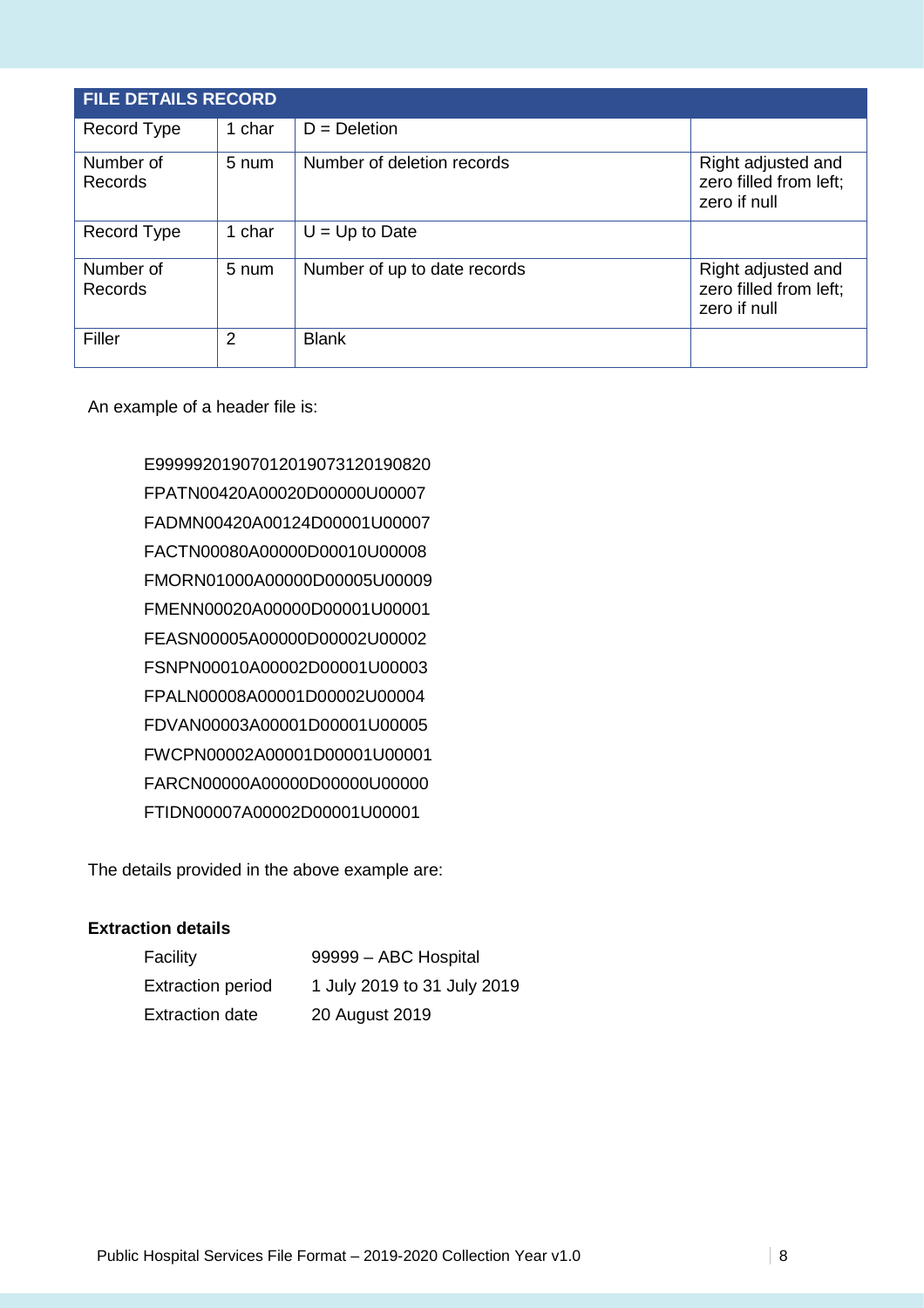#### **File details**

Patient file

- 420 New records
- 20 Amendments
- 0 Deletions
- 7 Up to Date

#### Admission file

- 420 New records
- 124 Amendments
- 1 Deletions
- 7 Up to Date

#### Activity file

- 80 New records
- 0 Amendments
- 10 Deletions
- 8 Up to Date

#### Morbidity file

- 1000 New records
- 0 Amendments
- 5 Deletions
- 9 Up to Date

#### Mental Health file

- 20 New records
- 0 Amendments
- 1 Deletions
- 1 Up to Date

Elective Admission file

- 5 New records
- 0 Amendments
- 2 Deletions
- 2 Up to Date

Sub and Non-Acute Patient file

- 10 New records
- 2 Amendments
- 1 Deletions
- 3 Up to Date

Palliative Care file

- 8 New records
- 1 Amendments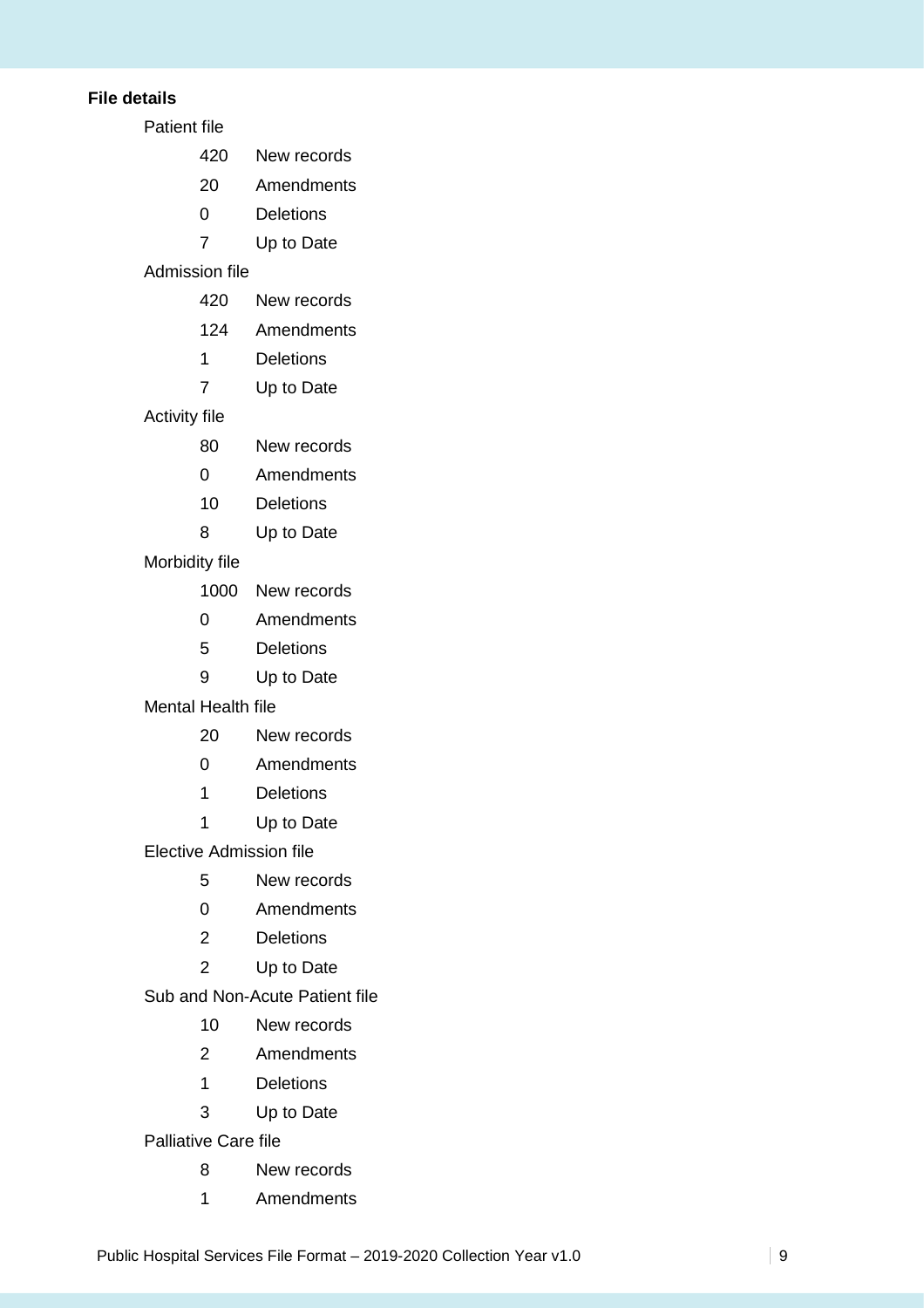- 2 Deletions
- 4 Up to Date

Department of Veterans' Affairs file

- 3 New records
- 1 Amendments
- 1 Deletions
- 5 Up to Date

Workers' Compensation file

- 2 New records
- 1 Amendments
- 1 Deletions
- 1 Up to Date

Australasian Rehabilitation Outcomes Centre file

- 0 New records
- 0 Amendments
- 0 Deletions
- 0 Up to Date

Telehealth Inpatient Details

- 7 New records
- 2 Amendments
- 1 Deletions
- 1 Up to Date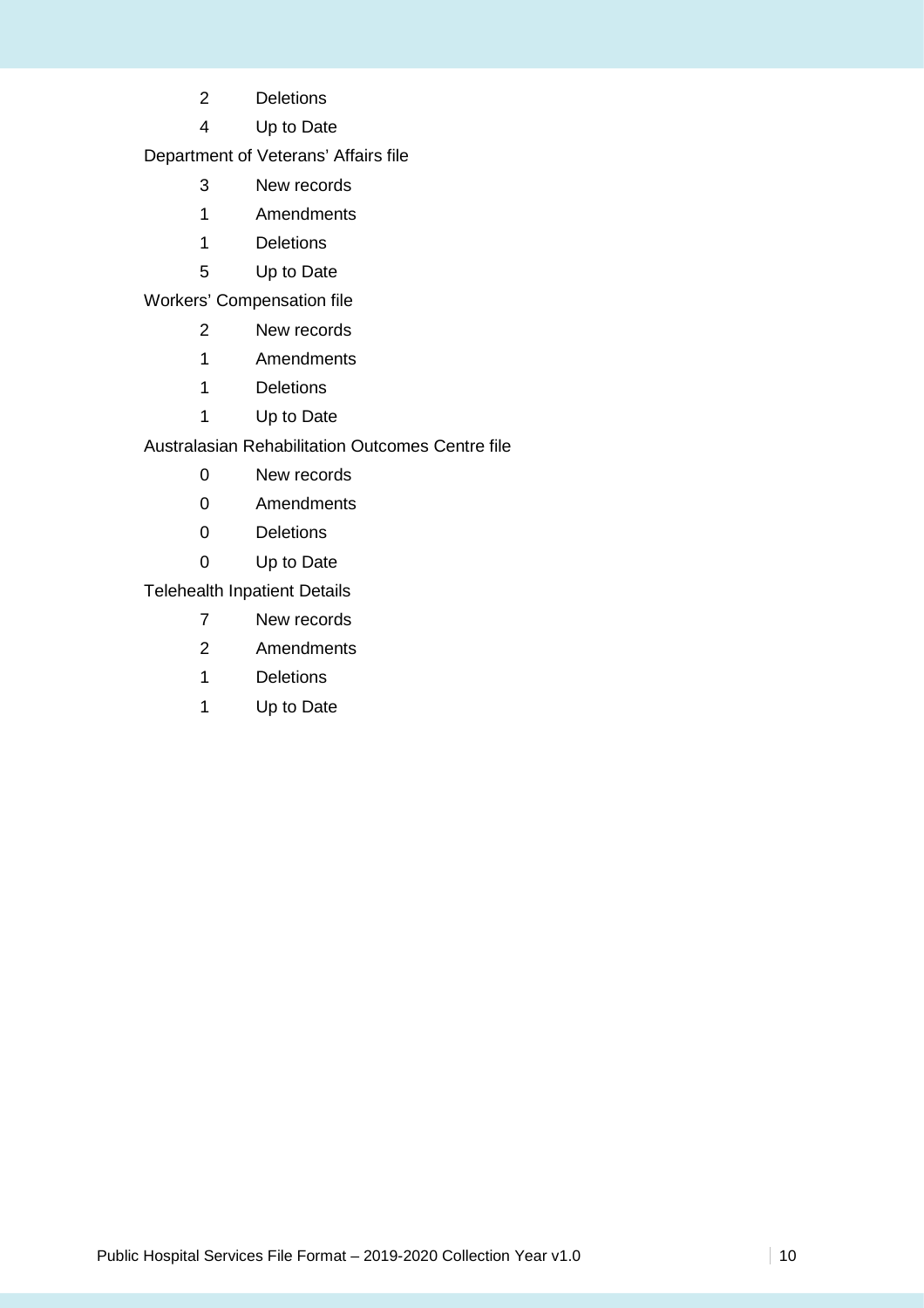# **Patient File**

The header record is the first record on the file. There is only one header record, followed by the patient details records.

| <b>HEADER RECORD</b>                 |         |                                                                             |                                                              |
|--------------------------------------|---------|-----------------------------------------------------------------------------|--------------------------------------------------------------|
| <b>Facility Number</b>               | 5 num   | Must be the same as the facility number in the<br>corresponding header file | Right adjusted and<br>zero filled from left                  |
| <b>Extract Period</b>                | 16 date | From date                                                                   | ctyymmdd                                                     |
|                                      |         | To date                                                                     | ctyymmdd                                                     |
| File Type                            | 3 char  | Abbreviation to identify file type                                          |                                                              |
|                                      |         | $PAT =$ Patient                                                             |                                                              |
| Number of<br>Records                 | $5$ num | Total number of records in the file                                         | Right adjusted and<br>zero filled from left;<br>zero if null |
| Extraction<br>Software<br>Identifier | 10 char | Code to identify the version of the software used                           | Left adjusted, blank<br>if null                              |
| Filler                               | 238     | <b>Blank</b>                                                                |                                                              |

| <b>PATIENT DETAILS RECORDS</b>                     |         |                                                                                                                                     |                                             |
|----------------------------------------------------|---------|-------------------------------------------------------------------------------------------------------------------------------------|---------------------------------------------|
| Record Identifier                                  | 1 char  | $N = New$                                                                                                                           |                                             |
|                                                    |         | $A =$ Amendment                                                                                                                     |                                             |
|                                                    |         | $U = Up$ to date                                                                                                                    |                                             |
| <b>Unique Number</b>                               | 12 char | A number unique within the facility to identify each<br>admission. This number is not to be reused.<br>regardless of deletions etc. | Right adjusted and<br>zero filled from left |
| Patient Identifier                                 | 8 char  | Unique number to identify the patient within the<br>facility (eg. unit record number)                                               | Right adjusted and<br>zero filled from left |
| Admission<br>Number                                | 12 char | Admission number allocated by the facility                                                                                          | Right adjusted and<br>zero filled from left |
| <b>Family Name</b>                                 | 24 char | First 24 characters of the patients surname                                                                                         | Left adjusted                               |
| <b>First Given</b><br>Name                         | 15 char | First 15 characters of the patients first given name                                                                                | Left adjusted, blank<br>if null             |
| <b>Second Given</b><br>Name                        | 15 char | First 15 characters of second given name of patient                                                                                 | Left adjusted, blank<br>if null             |
| Address of<br>Usual                                | 40 char | Number and street of usual residential address of<br>the patient                                                                    | <b>Blank if null</b>                        |
| Residence                                          |         | Note: For HBCIS this data is captured from the<br>'Address Line' where the 'Address Type' value is<br>equal to 'P' - Permanent.     |                                             |
| Location<br>(Suburb/Town)<br>of Usual<br>Residence | 40 char | The location associated with the permanent<br>address.                                                                              | Left adjusted                               |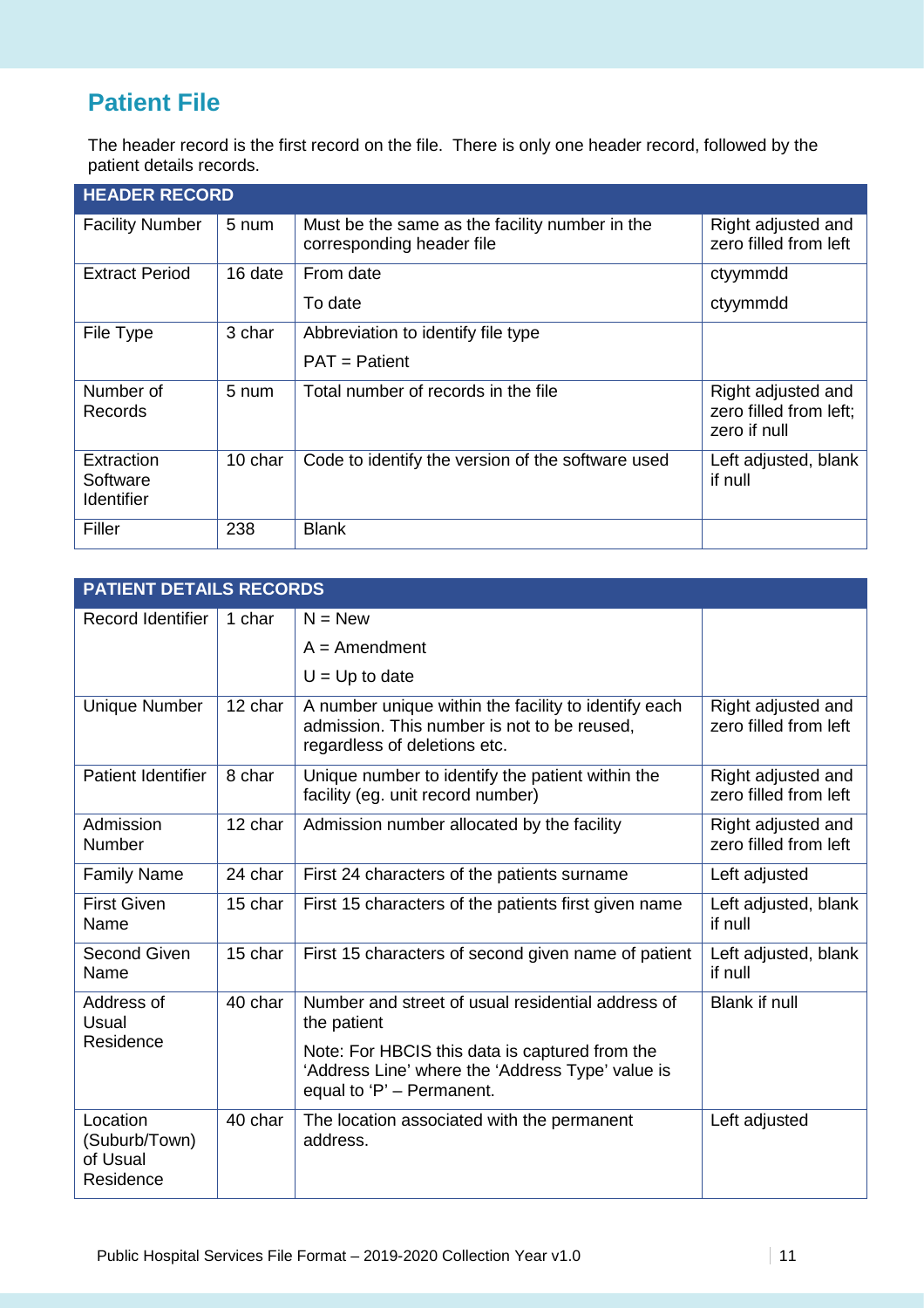|                                             | <b>PATIENT DETAILS RECORDS</b> |                                                                                                                                               |               |  |  |
|---------------------------------------------|--------------------------------|-----------------------------------------------------------------------------------------------------------------------------------------------|---------------|--|--|
| Postcode of<br>Usual<br>Residence           | 4 num                          | Australian postcode associated with the permanent<br>address                                                                                  |               |  |  |
|                                             |                                | Supplementary codes as below (note that for<br>Australian External Territory addresses, the actual<br>postcode should be used).               |               |  |  |
|                                             |                                | 9301 = Papua New Guinea                                                                                                                       |               |  |  |
|                                             |                                | $9302$ = New Zealand                                                                                                                          |               |  |  |
|                                             |                                | 9399 = Overseas other (not PNG or NZ)                                                                                                         |               |  |  |
|                                             |                                | $9799 = At sea$                                                                                                                               |               |  |  |
|                                             |                                | $9989$ = No fixed address                                                                                                                     |               |  |  |
|                                             |                                | $0989$ = Not stated or unknown                                                                                                                |               |  |  |
| <b>State of Usual</b><br>Residence          | 1 num                          | State associated with the permanent address (note<br>that for Australian External Territory addresses, the<br>actual state id should be used) |               |  |  |
|                                             |                                | $0 =$ Overseas                                                                                                                                |               |  |  |
|                                             |                                | $1 = New South Wales$                                                                                                                         |               |  |  |
|                                             |                                | $2 = Victoria$                                                                                                                                |               |  |  |
|                                             |                                | $3 =$ Queensland                                                                                                                              |               |  |  |
|                                             |                                | $4 =$ South Australia                                                                                                                         |               |  |  |
|                                             |                                | 5 = Western Australia                                                                                                                         |               |  |  |
|                                             |                                | $6 =$ Tasmania                                                                                                                                |               |  |  |
|                                             |                                | $7 =$ Northern Territory                                                                                                                      |               |  |  |
|                                             |                                | 8 = Australian Capital Territory                                                                                                              |               |  |  |
|                                             |                                | 9 = Not stated/Unknown/No fixed address/At sea                                                                                                |               |  |  |
| Filler                                      | $\overline{4}$                 | <b>Blank</b>                                                                                                                                  |               |  |  |
| Sex                                         | 1 num                          | $1 = Male$                                                                                                                                    |               |  |  |
|                                             |                                | $2 =$ Female                                                                                                                                  |               |  |  |
|                                             |                                | $3 = Other$                                                                                                                                   |               |  |  |
| Date of Birth                               | 8 date                         | Full date of birth of the patient                                                                                                             | ctyymmdd      |  |  |
|                                             |                                | Where dd is unknown use 15                                                                                                                    |               |  |  |
|                                             |                                | Where mm is unknown use 06                                                                                                                    |               |  |  |
|                                             |                                | Where yy is unknown estimate year                                                                                                             |               |  |  |
| <b>Estimated Date</b><br>of Birth Indicator | 1 char                         | A flag to indicate whether any component of a<br>reported date of birth is estimated.                                                         | Blank if null |  |  |
|                                             |                                | $1 =$ Estimated                                                                                                                               |               |  |  |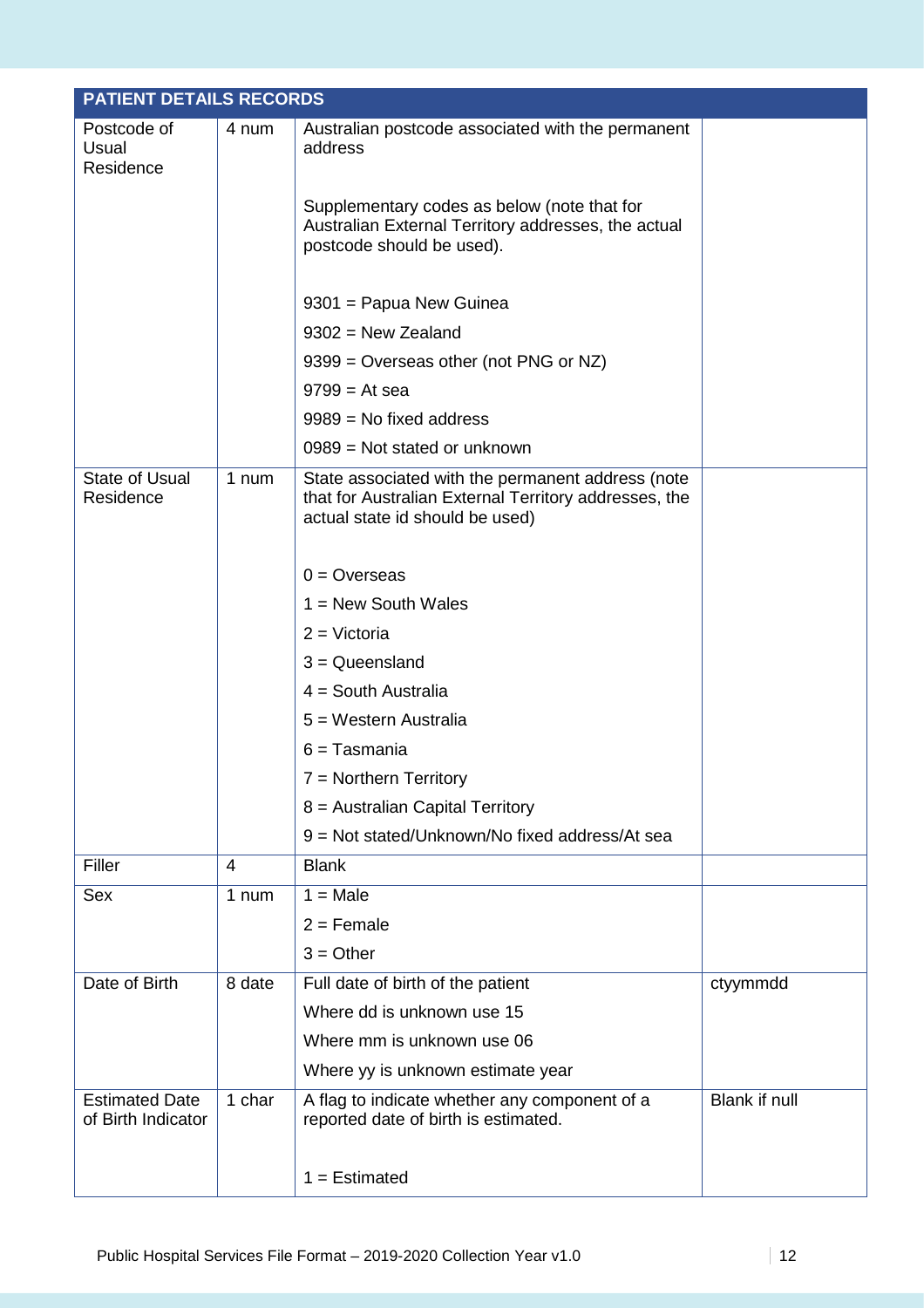|                                                          | <b>PATIENT DETAILS RECORDS</b> |                                                                                                                   |                                             |  |  |
|----------------------------------------------------------|--------------------------------|-------------------------------------------------------------------------------------------------------------------|---------------------------------------------|--|--|
| <b>Marital Status</b>                                    | 1 num                          | $1 =$ Never married                                                                                               |                                             |  |  |
|                                                          |                                | $2$ = Married (registered and de facto)                                                                           |                                             |  |  |
|                                                          |                                | $3 = Widowed$                                                                                                     |                                             |  |  |
|                                                          |                                | $4 = Divorced$                                                                                                    |                                             |  |  |
|                                                          |                                | $5 =$ Separated                                                                                                   |                                             |  |  |
|                                                          |                                | $9 = Not stated/unknown$                                                                                          |                                             |  |  |
| Country of Birth                                         | 4 num                          | Country of birth of patient                                                                                       | Right adjusted and<br>zero filled from left |  |  |
| Indigenous                                               | 1 num                          | 1 = Aboriginal but not Torres Strait Islander origin                                                              |                                             |  |  |
| <b>Status</b>                                            |                                | 2 = Torres Strait Islander but not Aboriginal origin                                                              |                                             |  |  |
|                                                          |                                | 3 = Both Aboriginal and Torres Strait Islander origin                                                             |                                             |  |  |
|                                                          |                                | 4 = Neither Aboriginal nor Torres Strait Islander<br>origin                                                       |                                             |  |  |
|                                                          |                                | $9 = Not stated/unknown$                                                                                          |                                             |  |  |
| Filler                                                   | $\overline{2}$                 | <b>Blank</b>                                                                                                      |                                             |  |  |
| Occupation                                               | $\overline{4}$                 | Currently not required                                                                                            | <b>Blank if null</b>                        |  |  |
| Labour Force<br><b>Status</b>                            | 1                              | Currently not required                                                                                            | Blank if null                               |  |  |
| Medicare                                                 | 1 num                          | $1 =$ Eligible                                                                                                    |                                             |  |  |
| Eligibility                                              |                                | $2 = Not$ eligible                                                                                                |                                             |  |  |
|                                                          |                                | $9 = Not stated/unknown$                                                                                          |                                             |  |  |
| Medicare<br>Number                                       | $11$ num                       | Medicare number of the patient                                                                                    | <b>Blank if not</b><br>available or if null |  |  |
|                                                          |                                | The eleventh digit is the number that precedes the<br>patient's name on the card (the sub numerate).              |                                             |  |  |
|                                                          |                                | If a sub numerate cannot be supplied, the eleventh<br>digit of the Medicare number should be provided as<br>zero. |                                             |  |  |
| <b>Australian South</b><br>Sea Islander<br><b>Status</b> | 1 char                         | Denotes whether the patient is of Australian South<br>Sea Islander origin                                         |                                             |  |  |
|                                                          |                                | $1 = Yes$                                                                                                         |                                             |  |  |
|                                                          |                                | $2 = No$                                                                                                          |                                             |  |  |
|                                                          |                                | $9 = Not stated/unknown$                                                                                          |                                             |  |  |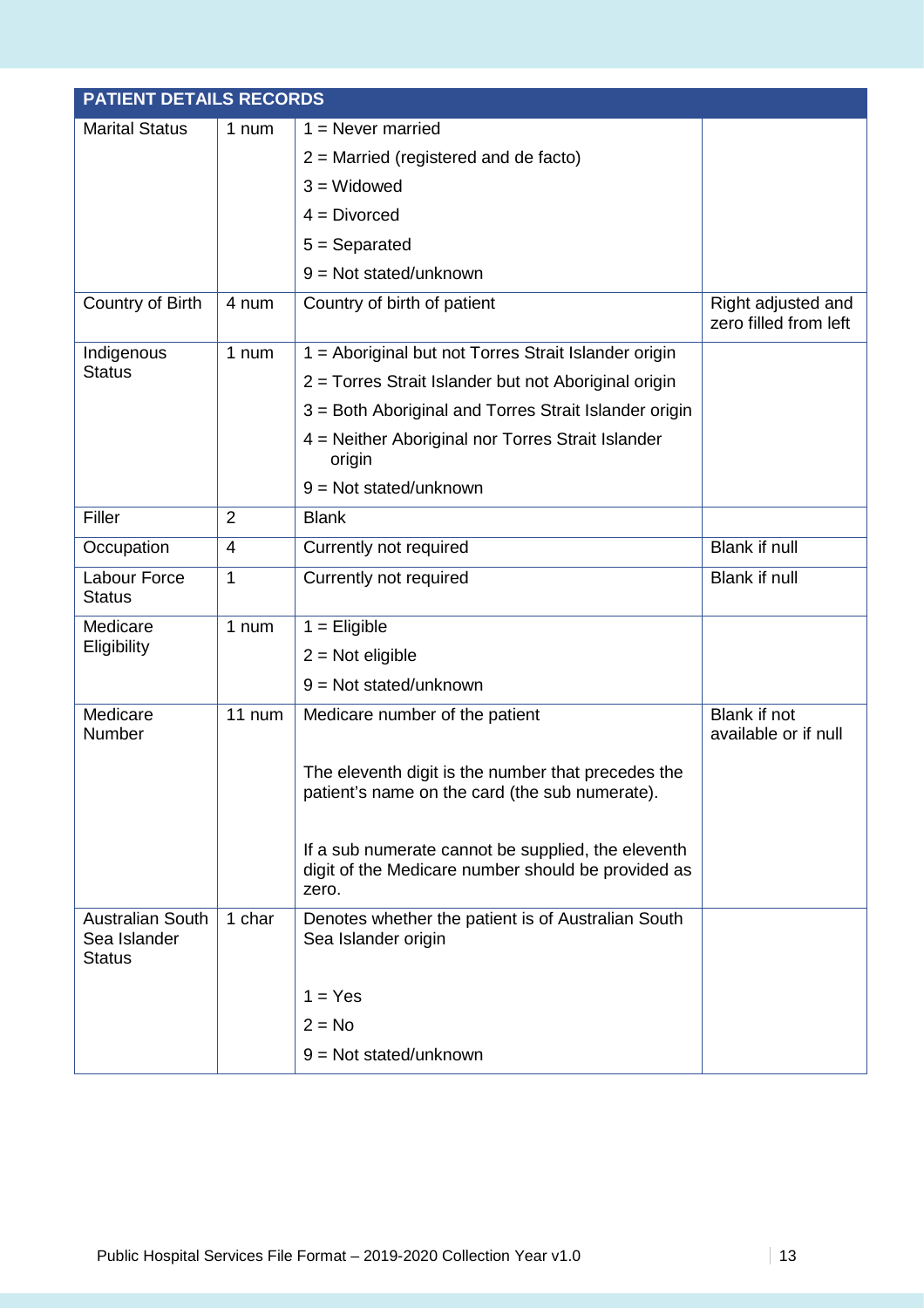| Contact for<br>Feedback<br>Indicator                              | 1 char  | Indicates whether or not the patient consents to be<br>contacted by Queensland Health, or its agent, to<br>obtain feedback on the services provided at the<br>facility.<br>$Y = Yes$<br>$N = No$<br>$U =$ Unable to obtain |                                 |
|-------------------------------------------------------------------|---------|----------------------------------------------------------------------------------------------------------------------------------------------------------------------------------------------------------------------------|---------------------------------|
| Telephone<br>Number - Home                                        | 20 char | The patient's home contact telephone number                                                                                                                                                                                | Left adjusted, blank<br>if null |
| Telephone<br>Number $-$<br>Mobile                                 | 20 char | The patient's mobile contact telephone number                                                                                                                                                                              | Left adjusted, blank<br>if null |
| Telephone<br>Number $-$<br><b>Business or</b><br><b>Work</b>      | 20 char | The patient's business or work contact telephone<br>number                                                                                                                                                                 | Left adjusted, blank<br>if null |
| Hospital<br>Insurance<br><b>Health Fund</b><br>Code               | 6 char  | The health insurance fund of which the patient is<br>currently a member for their hospital insurance                                                                                                                       | Left adjusted, blank<br>if null |
| Hospital<br>Insurance<br><b>Health Fund</b><br><b>Description</b> | 50 char | When health fund code is 'Other' - a description of<br>the health insurance fund of which the patient is<br>currently a member for their hospital insurance is<br>required                                                 | Left adjusted, blank<br>if null |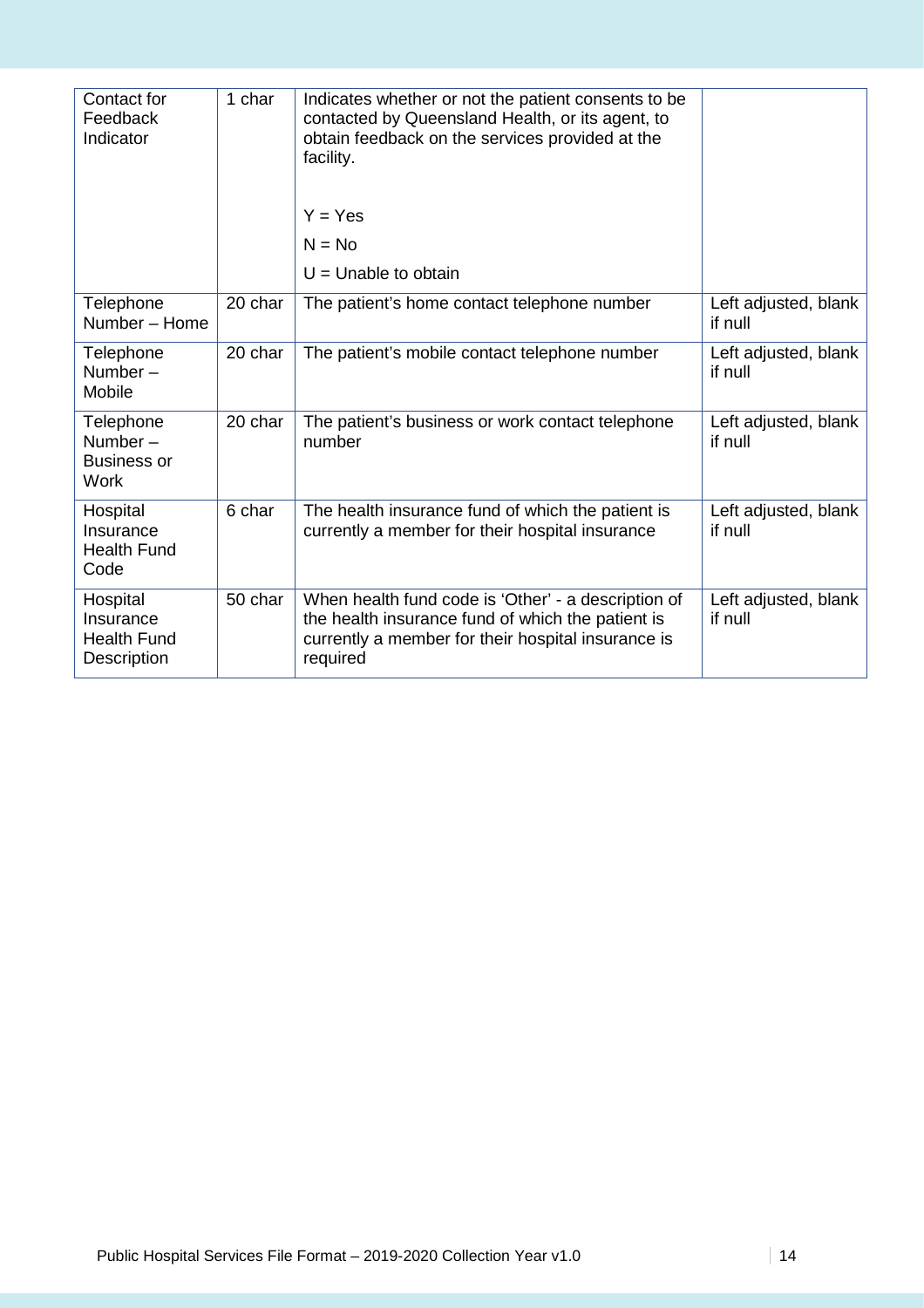# **Admission File**

The header record is the first record on the file. There is only one header record, followed by the admission details records.

| <b>HEADER RECORD</b>                        |         |                                                                             |                                                              |  |  |
|---------------------------------------------|---------|-----------------------------------------------------------------------------|--------------------------------------------------------------|--|--|
| <b>Facility Number</b>                      | 5 num   | Must be the same as the facility number in the<br>corresponding header file | Right adjusted and<br>zero filled from left                  |  |  |
| <b>Extract Period</b>                       | 16 date | From date                                                                   | ctyymmdd                                                     |  |  |
|                                             |         | To date                                                                     | ctyymmdd                                                     |  |  |
| File Type                                   | 3 char  | Abbreviation to identify file type                                          |                                                              |  |  |
|                                             |         | $ADM =$ Admission                                                           |                                                              |  |  |
| Number of<br>Records                        | 5 num   | Total number of records in the file                                         | Right adjusted and<br>zero filled from left;<br>zero if null |  |  |
| Extraction<br>Software<br><b>Identifier</b> | 10 char | Code to identify the version of the software used                           | Left adjusted, blank<br>if null                              |  |  |
| Filler                                      | 139     | <b>Blank</b>                                                                |                                                              |  |  |

| <b>ADMISSION DETAILS RECORDS</b> |         |                                                                                                                                     |                                             |
|----------------------------------|---------|-------------------------------------------------------------------------------------------------------------------------------------|---------------------------------------------|
| Record Identifier                | 1 char  | $N = New$                                                                                                                           |                                             |
|                                  |         | $A =$ Amendment                                                                                                                     |                                             |
|                                  |         | $D = Deletion$                                                                                                                      |                                             |
|                                  |         | $U = Up$ to date                                                                                                                    |                                             |
| Unique Number                    | 12 char | A number unique within the facility to identify each<br>admission. This number is not to be reused,<br>regardless of deletions etc. | Right adjusted and<br>zero filled from left |
| Patient Identifier               | 8 char  | Unique number to identify the patient within the<br>facility (eg. unit record number)                                               | Right adjusted and<br>zero filled from left |
| Admission<br>Number              | 12 char | Admission number allocated by the facility                                                                                          | Right adjusted and<br>zero filled from left |
| <b>Admission Date</b>            | 8 date  | Date of admission to the facility                                                                                                   | ctyymmdd                                    |
| <b>Admission Time</b>            | 4 num   | Time of admission to the facility (0000 to 2359)                                                                                    | hhmm (24-hour<br>clock)                     |
| <b>Account Class</b>             | 12 char | Facility-specific account codes (HBCIS only)                                                                                        | Left adjusted, blank<br>if null             |
| Chargeable                       | 1 num   | $1 =$ Public                                                                                                                        |                                             |
| Status                           |         | $2$ = Private shared                                                                                                                |                                             |
|                                  |         | $3$ = Private single                                                                                                                |                                             |
| Care Type                        | 2 num   | $01 = Acute$                                                                                                                        | Right adjusted,                             |
|                                  |         | $20 =$ Rehabilitation                                                                                                               | zero filled from left                       |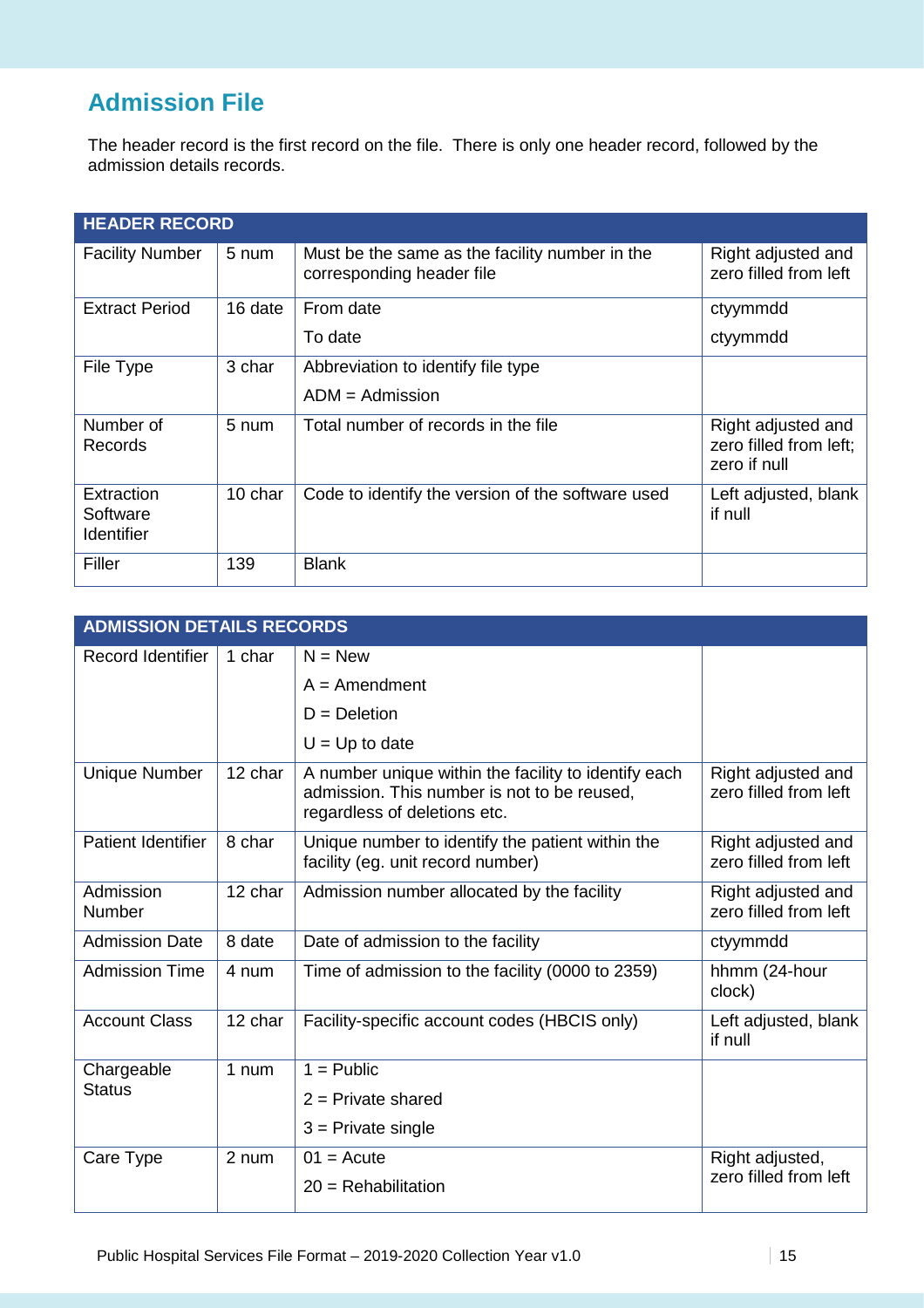| <b>ADMISSION DETAILS RECORDS</b> |        |                                                                                  |                                  |
|----------------------------------|--------|----------------------------------------------------------------------------------|----------------------------------|
|                                  |        | $30$ = Palliative                                                                |                                  |
|                                  |        | $05 =$ Newborn                                                                   |                                  |
|                                  |        | 09 = Geriatric evaluation and management                                         |                                  |
|                                  |        | $10 =$ Psychogeriatric                                                           |                                  |
|                                  |        | $11 =$ Maintenance                                                               |                                  |
|                                  |        | $12$ = Mental health                                                             |                                  |
|                                  |        | $06 =$ Other care                                                                |                                  |
|                                  |        | $07 =$ Organ procurement                                                         |                                  |
|                                  |        | $08 =$ Boarder                                                                   |                                  |
| Compensable                      | 1 num  | 1 = Workers' Compensation Queensland                                             |                                  |
| <b>Status</b>                    |        | 2 = Workers' Compensation (Other)                                                |                                  |
|                                  |        | $6 =$ Motor Vehicle (QLD)                                                        |                                  |
|                                  |        | $7 =$ Motor Vehicle (Other)                                                      |                                  |
|                                  |        | $3 =$ Compensable third party                                                    |                                  |
|                                  |        | $4 =$ Other compensable                                                          |                                  |
|                                  |        | 5 = Department of Veterans' Affairs                                              |                                  |
|                                  |        | $9 = Department of Defense$                                                      |                                  |
|                                  |        | $8 =$ None of the above                                                          |                                  |
| <b>Band</b>                      | 2 char | Classification to categorise same day procedures<br>into the Commonwealth Bands. | Left adjusted, blank<br>if null. |
|                                  |        | $1A = Band 1A$                                                                   |                                  |
|                                  |        | $1B = Band 1B$                                                                   |                                  |
|                                  |        | $2 =$ Band 2                                                                     |                                  |
|                                  |        | $3 =$ Band 3                                                                     |                                  |
|                                  |        | $4 =$ Band 4                                                                     |                                  |
| Source of                        | 2 num  | 01 = Private medical practitioner (excl. Psychiatrist)                           | Right adjusted,                  |
| Referral/                        |        | $02$ = Emergency dept – this hospital                                            | zero filled from left            |
| Transfer                         |        | $03$ = Outpatient dept – this hospital                                           |                                  |
|                                  |        | 23 = Residential aged care service                                               |                                  |
|                                  |        | $06$ = Episode change                                                            |                                  |
|                                  |        | $09 =$ Born in hospital                                                          |                                  |
|                                  |        | $15$ = Private psychiatrist                                                      |                                  |
|                                  |        | $16$ = Correctional facility                                                     |                                  |
|                                  |        | $17$ = Law enforcement agency                                                    |                                  |
|                                  |        | $18 =$ Community service                                                         |                                  |
|                                  |        | 19 = Routine readmission not requiring referral                                  |                                  |
|                                  |        | $14 =$ Other health care establishment                                           |                                  |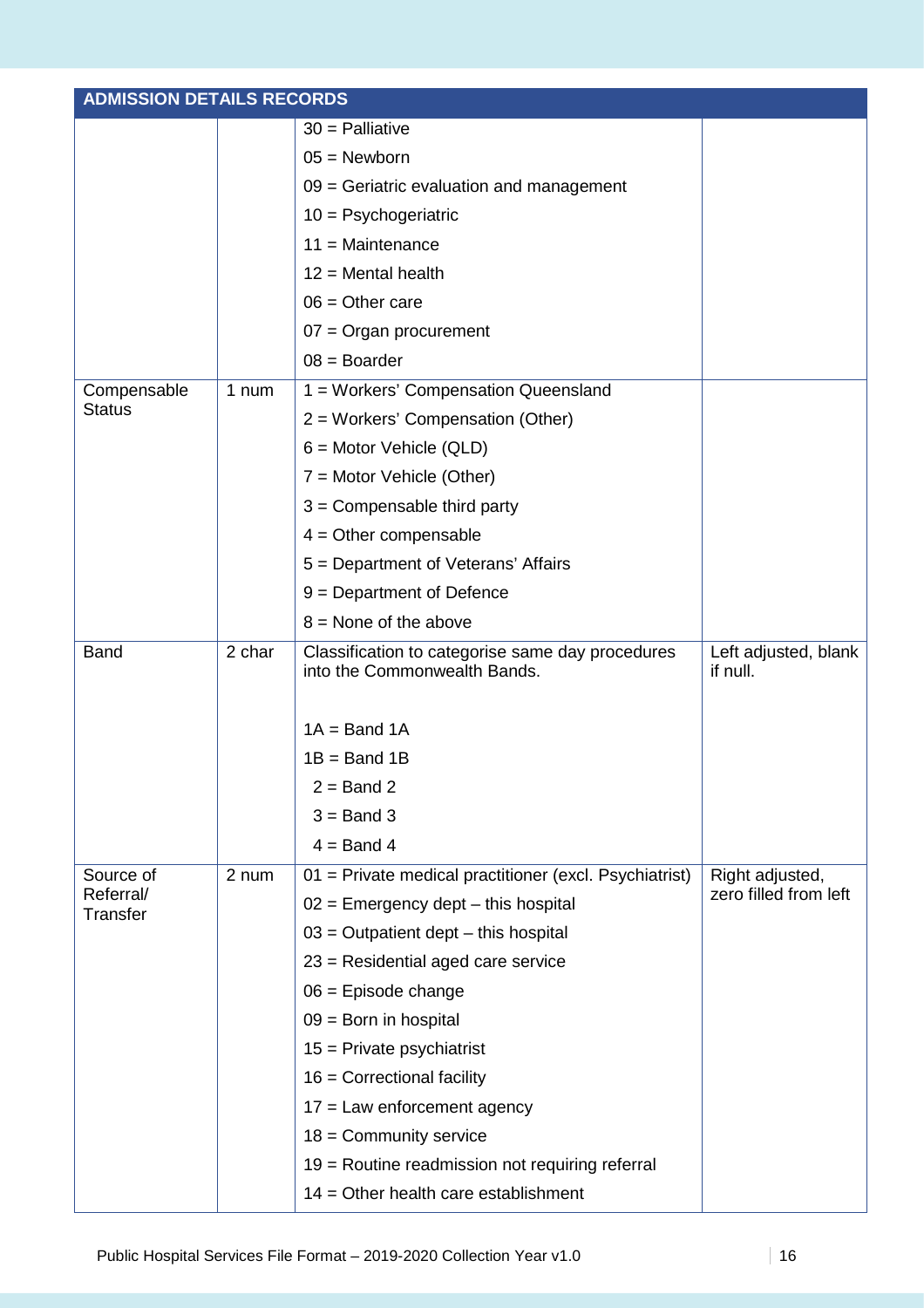| <b>ADMISSION DETAILS RECORDS</b> |        |                                                                                                                                                        |                                                               |  |
|----------------------------------|--------|--------------------------------------------------------------------------------------------------------------------------------------------------------|---------------------------------------------------------------|--|
|                                  |        | $20 =$ Organ procurement                                                                                                                               |                                                               |  |
|                                  |        | $21 =$ Boarder                                                                                                                                         |                                                               |  |
|                                  |        | 24 = Admitted patient transferred from another<br>hospital                                                                                             |                                                               |  |
|                                  |        | $25$ = Non-admitted patient referred from other<br>hospital                                                                                            |                                                               |  |
|                                  |        | $29 = Other$                                                                                                                                           |                                                               |  |
|                                  |        | 30 = Planned Emergency                                                                                                                                 |                                                               |  |
|                                  |        | $31$ = Residential mental health care facility                                                                                                         |                                                               |  |
|                                  |        | $32$ = Change of reference period                                                                                                                      |                                                               |  |
| Transferring<br>from Facility    | 5 num  | Facility number from which the patient was<br>transferred or referred. Provide facility code if<br>Source of Referral/Transfer is 16, 23, 24, 25 or 31 | Right adjusted and<br>zero filled from left;<br>blank if null |  |
| Hospital                         | 1 num  | $7 =$ Hospital insurance                                                                                                                               |                                                               |  |
| Insurance                        |        | $8 = No$ hospital insurance                                                                                                                            |                                                               |  |
|                                  |        | $9 = Not stated/unknown$                                                                                                                               |                                                               |  |
| <b>Separation Date</b>           | 8 date | Date of separation from the facility                                                                                                                   | Ctyymmdd                                                      |  |
| <b>Separation Time</b>           | 4 num  | Time of separation from the facility (0000 to 2359)                                                                                                    | hhmm                                                          |  |
|                                  |        |                                                                                                                                                        | (24-hour clock)                                               |  |
| Mode of                          | 2 num  | $01 =$ Home/usual residence                                                                                                                            | Right adjusted and                                            |  |
| Separation                       |        | $16$ = Transferred to another hospital                                                                                                                 | zero filled from left                                         |  |
|                                  |        | $15$ = Residential aged care service                                                                                                                   |                                                               |  |
|                                  |        | $05 =$ Died in hospital                                                                                                                                |                                                               |  |
|                                  |        | $06$ = Episode change                                                                                                                                  |                                                               |  |
|                                  |        | 07 = Discharged at own risk                                                                                                                            |                                                               |  |
|                                  |        | $09$ = Non return from leave                                                                                                                           |                                                               |  |
|                                  |        | $12$ = Correctional facility                                                                                                                           |                                                               |  |
|                                  |        | $04 =$ Other health care establishment                                                                                                                 |                                                               |  |
|                                  |        | $13 =$ Organ procurement                                                                                                                               |                                                               |  |
|                                  |        | $14 = Boarder$                                                                                                                                         |                                                               |  |
|                                  |        | $19 = Other$                                                                                                                                           |                                                               |  |
|                                  |        | $17 = Medi-Hotel$                                                                                                                                      |                                                               |  |
|                                  |        | $31$ = Residential mental health care facility                                                                                                         |                                                               |  |
|                                  |        | $32$ = Change of reference period                                                                                                                      |                                                               |  |
| Transferring to<br>Facility      | 5 num  | Facility number to which the patient was transferred                                                                                                   | Right adjusted and<br>zero filled from left,<br>blank if null |  |
|                                  |        | Provide facility code if Mode of Separation is 12,<br>15, 16 or 31                                                                                     |                                                               |  |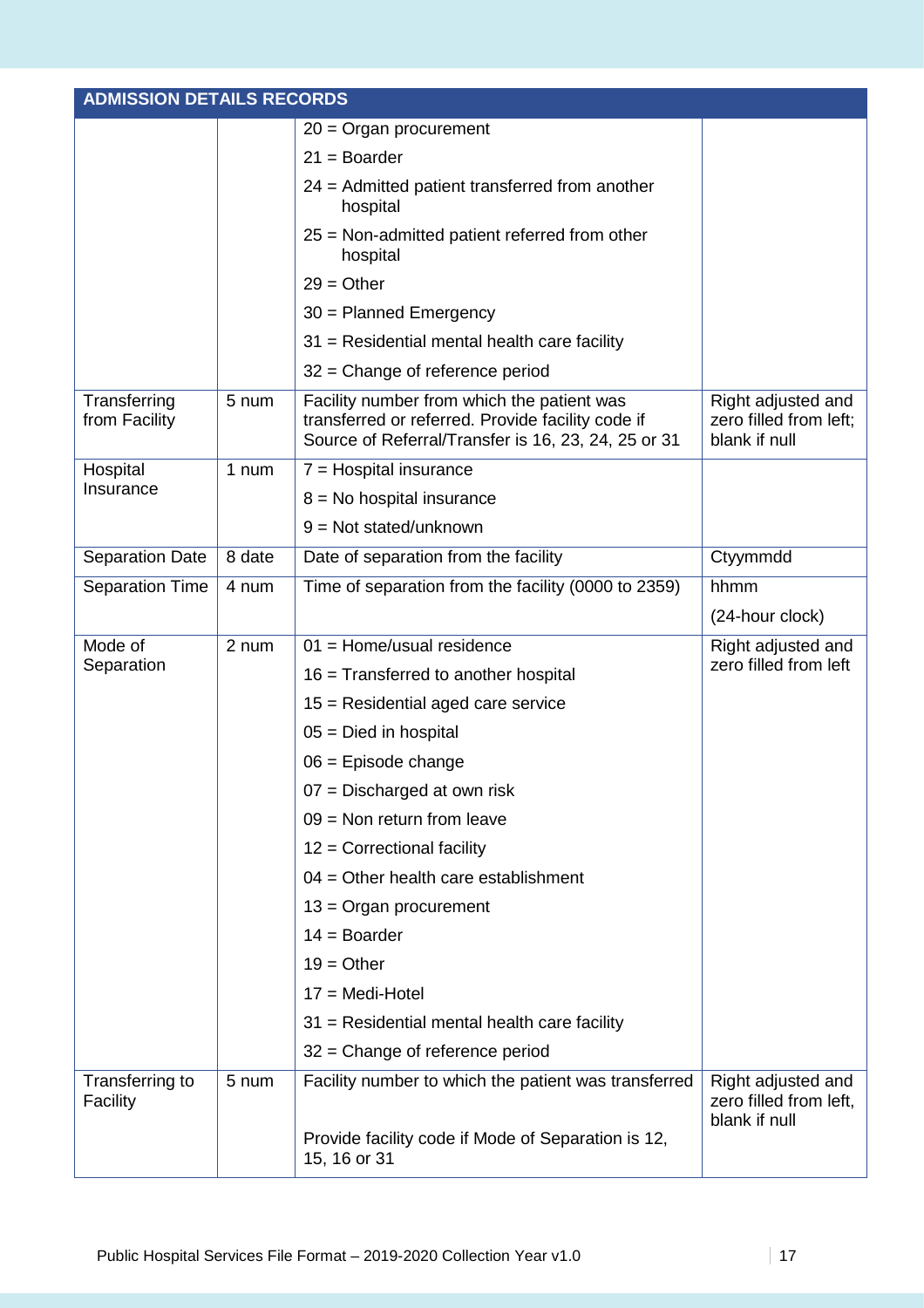| <b>ADMISSION DETAILS RECORDS</b>       |        |                   |                                                                                                                        |                                                               |
|----------------------------------------|--------|-------------------|------------------------------------------------------------------------------------------------------------------------|---------------------------------------------------------------|
| <b>DRG</b> (version<br>10.0)           | 5 char |                   | Collected if available                                                                                                 | Left adjusted, blank<br>if null                               |
| <b>MDC</b>                             | 3 char |                   | Collected if available                                                                                                 | Left adjusted, blank<br>if null                               |
| <b>Baby Admission</b><br>Weight        | 4 num  |                   | Admission weight in grams for neonates who are<br>under 29 days or weigh less than 2500 grams at<br>time of admission. | Right adjusted and<br>zero filled from left,<br>blank if null |
| <b>Admission Ward</b>                  | 6 char |                   | Code to describe the admitting ward                                                                                    | Left adjusted                                                 |
| <b>Admission Unit</b>                  | 4 char |                   | Code to describe admitting unit                                                                                        | <b>Blank if null</b>                                          |
| <b>Standard Unit</b><br>Code           | 4 char | speciality/unit   | Standard code to describe the treating doctor                                                                          | Left adjusted                                                 |
| <b>Treating Doctor</b><br>at Admission | 6 char |                   | Code to identify the treating doctor at the admission<br>of the episode of care                                        | Left adjusted                                                 |
| <b>Planned Same</b><br>Day             | 1 char |                   | $Y = Yes$ , planned to be separated from the hospital<br>on the same day                                               |                                                               |
|                                        |        |                   | $N = No$ , planned to stay at least one night                                                                          |                                                               |
| <b>Elective Patient</b>                | 1 char |                   | $1 =$ Emergency admission                                                                                              |                                                               |
| <b>Status</b>                          |        |                   | $2$ = Elective admission                                                                                               |                                                               |
|                                        |        |                   | $3 = Not assigned$                                                                                                     |                                                               |
| Qualification                          | 1 char | $A = Acute$       |                                                                                                                        | <b>Blank if null</b>                                          |
| <b>Status</b>                          |        | $U =$ Unqualified |                                                                                                                        |                                                               |
| <b>Standard Ward</b><br>Code           | 4 char |                   | Denotes whether the ward is assigned to a<br>Standard Ward Code.                                                       | <b>Blank if null</b>                                          |
|                                        |        | CCU <sub>4</sub>  | Coronary Care Unit Level 4                                                                                             |                                                               |
|                                        |        | CCU <sub>5</sub>  | Coronary Care Unit Level 5                                                                                             |                                                               |
|                                        |        | CCU6              | Coronary Care Unit Level 6                                                                                             |                                                               |
|                                        |        | <b>CHEM</b>       | Chemotherapy                                                                                                           |                                                               |
|                                        |        | CIC4              | Children's Intensive Care Service Level 4                                                                              |                                                               |
|                                        |        | CIC <sub>5</sub>  | Children's Intensive Care Service Level 5                                                                              |                                                               |
|                                        |        | CIC <sub>6</sub>  | Children's Intensive Care Service Level 6                                                                              |                                                               |
|                                        |        | <b>DIAL</b>       | <b>Renal Dialysis</b>                                                                                                  |                                                               |
|                                        |        | <b>EDSS</b>       | <b>Emergency Department Short Stay Unit</b>                                                                            |                                                               |
|                                        |        | <b>EMER</b>       | Emergency                                                                                                              |                                                               |
|                                        |        | <b>HOME</b>       | Hospital in the Home                                                                                                   |                                                               |
|                                        |        | ICU4              | Intensive Care Unit Level 4                                                                                            |                                                               |
|                                        |        | ICU <sub>5</sub>  | Intensive Care Unit Level 5                                                                                            |                                                               |
|                                        |        | ICU6              | Intensive Care Unit Level 6                                                                                            |                                                               |
|                                        |        | <b>MATY</b>       | Maternity                                                                                                              |                                                               |
|                                        |        | <b>MENA</b>       | <b>Specialised Mental Health Acute</b><br>Psychiatric                                                                  |                                                               |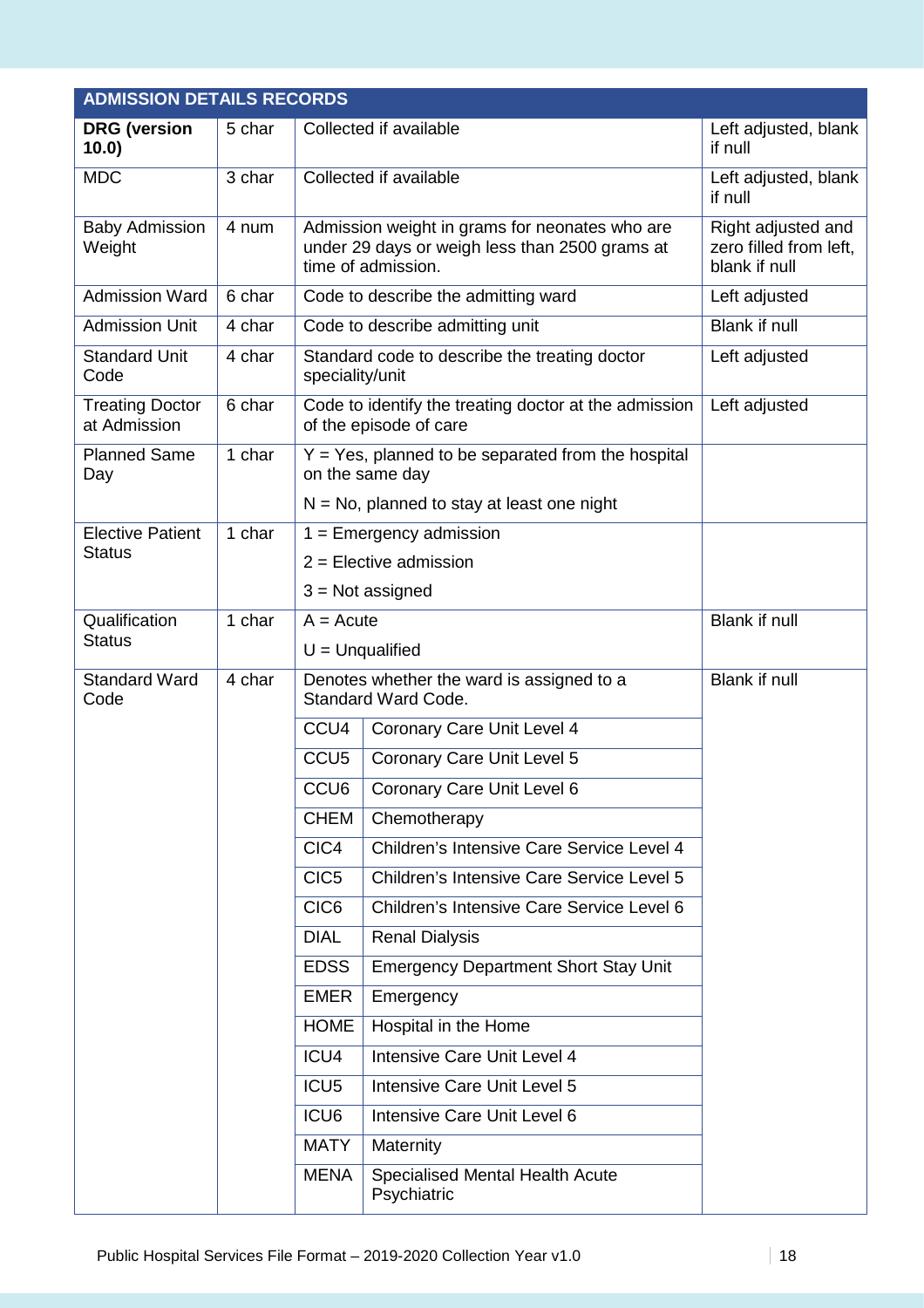|                       | <b>ADMISSION DETAILS RECORDS</b> |                  |                                                                                                                                                                                                                 |                                             |  |  |
|-----------------------|----------------------------------|------------------|-----------------------------------------------------------------------------------------------------------------------------------------------------------------------------------------------------------------|---------------------------------------------|--|--|
|                       |                                  | <b>MENN</b>      | Specialised Mental Health Non-Acute<br>Psychiatric                                                                                                                                                              |                                             |  |  |
|                       |                                  | <b>MENR</b>      | <b>Residential Mental Health Care</b>                                                                                                                                                                           |                                             |  |  |
|                       |                                  | <b>MIXC</b>      | <b>Mixed Wards Critical Care</b>                                                                                                                                                                                |                                             |  |  |
|                       |                                  | <b>MIXG</b>      | Mixed Wards Non-Critical Care Service<br><b>Types</b>                                                                                                                                                           |                                             |  |  |
|                       |                                  | NSV4             | Neonatal Service Level 4                                                                                                                                                                                        |                                             |  |  |
|                       |                                  | NSV <sub>5</sub> | <b>Neonatal Service Level 5</b>                                                                                                                                                                                 |                                             |  |  |
|                       |                                  | NSV <sub>6</sub> | Neonatal Service Level 6                                                                                                                                                                                        |                                             |  |  |
|                       |                                  | <b>OBSV</b>      | Observation                                                                                                                                                                                                     |                                             |  |  |
|                       |                                  | <b>PAED</b>      | <b>Paediatric Services</b>                                                                                                                                                                                      |                                             |  |  |
|                       |                                  | <b>SNAP</b>      | <b>Designated SNAP Unit</b>                                                                                                                                                                                     |                                             |  |  |
|                       |                                  | <b>STKU</b>      | <b>Stroke Unit</b>                                                                                                                                                                                              |                                             |  |  |
|                       |                                  | <b>TRNL</b>      | <b>Transit Lounge</b>                                                                                                                                                                                           |                                             |  |  |
| <b>Contract Role</b>  | 1 char                           |                  | $A = Hospital A (contracting hospital)$                                                                                                                                                                         | <b>Blank if null</b>                        |  |  |
|                       |                                  |                  | $B =$ Hospital B (contracted hospital)                                                                                                                                                                          |                                             |  |  |
|                       |                                  |                  | Identifies whether the hospital is 'Hospital $A'$ – the<br>purchaser of hospital care (contracting hospital) or<br>'Hospital B' - the provider of an admitted or non-<br>admitted service (contracted hospital) |                                             |  |  |
| <b>Contract Type</b>  | 1 char                           | $1 = B$          |                                                                                                                                                                                                                 | <b>Blank if null</b>                        |  |  |
|                       |                                  | $2 = ABA$        |                                                                                                                                                                                                                 |                                             |  |  |
|                       |                                  | $3 = AB$         |                                                                                                                                                                                                                 |                                             |  |  |
|                       |                                  | $4 = (A)B$       |                                                                                                                                                                                                                 |                                             |  |  |
|                       |                                  | $5 = BA$         |                                                                                                                                                                                                                 |                                             |  |  |
|                       |                                  |                  | Describes the contract arrangement between the<br>contracting hospital ('Hospital A') and the<br>contracted hospital ('Hospital B')                                                                             |                                             |  |  |
| <b>Funding Source</b> | 2 char                           |                  | Expected principal source of funds for the episode.                                                                                                                                                             | Right adjusted and<br>zero filled from left |  |  |
|                       |                                  |                  | 01 = Health service budget (not covered<br>elsewhere)                                                                                                                                                           |                                             |  |  |
|                       |                                  |                  | $02$ = Private health insurance                                                                                                                                                                                 |                                             |  |  |
|                       |                                  |                  | $03 = Self$ -funded                                                                                                                                                                                             |                                             |  |  |
|                       |                                  |                  | $04 = W$ orkers' compensation                                                                                                                                                                                   |                                             |  |  |
|                       |                                  |                  | 05 = Motor vehicle third party personal claim                                                                                                                                                                   |                                             |  |  |
|                       |                                  |                  | 06 = Other compensation (e.g. Public liability,<br>common law and medical negligence)                                                                                                                           |                                             |  |  |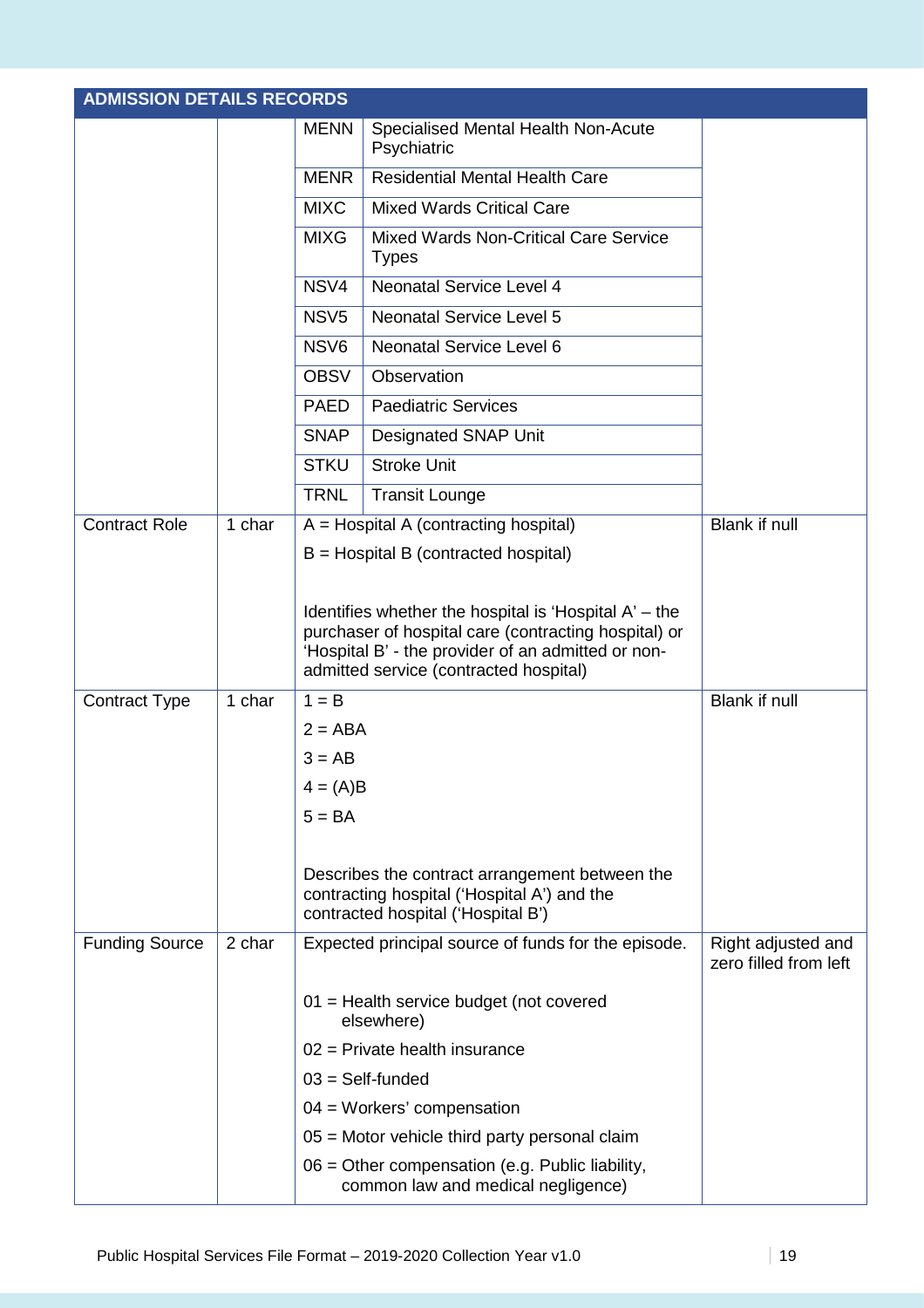| <b>ADMISSION DETAILS RECORDS</b>                                   |        |                                                                                                                                                                                                         |                                  |
|--------------------------------------------------------------------|--------|---------------------------------------------------------------------------------------------------------------------------------------------------------------------------------------------------------|----------------------------------|
|                                                                    |        | 07 = Department of Veterans' Affairs                                                                                                                                                                    |                                  |
|                                                                    |        | $08 = Department of Defense$                                                                                                                                                                            |                                  |
|                                                                    |        | $09$ = Correctional facility                                                                                                                                                                            |                                  |
|                                                                    |        | $10 =$ Other hospital or public authority (contracted<br>care)                                                                                                                                          |                                  |
|                                                                    |        | 11 = Health service budget (due to eligibility for<br>Reciprocal Health Care)                                                                                                                           |                                  |
|                                                                    |        | $12$ = Other funding source                                                                                                                                                                             |                                  |
|                                                                    |        | 13 = Health service budget (no charge raised due<br>to hospital decision)                                                                                                                               |                                  |
|                                                                    |        | 99 = Not known                                                                                                                                                                                          |                                  |
| <b>Incident Date</b>                                               | 8 date | The date the patient was first aware of the<br>symptoms or onset of illness; or had the accident<br>for which hospital treatment as either an admitted<br>or non-admitted patient is being administered | ctyymmdd<br><b>Blank if null</b> |
|                                                                    |        | Where dd is unknown use 15.                                                                                                                                                                             |                                  |
|                                                                    |        | Where mm is unknown use 06.                                                                                                                                                                             |                                  |
|                                                                    |        | Where yy is unknown an estimate must be<br>provided.                                                                                                                                                    |                                  |
| <b>Incident Date</b><br>Flag                                       | 1 char | Flag to indicate whether the patient's incident date<br>is estimated                                                                                                                                    | Blank if null                    |
|                                                                    |        | $1 =$ Estimated                                                                                                                                                                                         |                                  |
| Workcover<br>Queensland (Q-<br>Comp) Consent                       | 1 char | Indicates whether or not the patient consents to the<br>release of their details to Workcover Queensland<br>(Q-Comp)                                                                                    |                                  |
|                                                                    |        | $Y = Yes$                                                                                                                                                                                               |                                  |
|                                                                    |        | $N = No$                                                                                                                                                                                                |                                  |
|                                                                    |        | $U =$ Unable to obtain                                                                                                                                                                                  |                                  |
| <b>Motor Accident</b><br>Insurance<br>Commission<br>(MAIC) Consent | 1 char | Indicates whether or not the patient consents to the<br>release of their details to the Motor Accident<br>Insurance Commission.                                                                         |                                  |
|                                                                    |        | $Y = Yes$                                                                                                                                                                                               |                                  |
|                                                                    |        | $N = No$                                                                                                                                                                                                |                                  |
|                                                                    |        | $U =$ Unable to obtain                                                                                                                                                                                  |                                  |
| Department of<br>Veterans' Affairs<br>(DVA) Consent                | 1 char | Indicates whether or not the patient consents to the<br>release of their details to the Department of<br>Veterans' Affairs.                                                                             |                                  |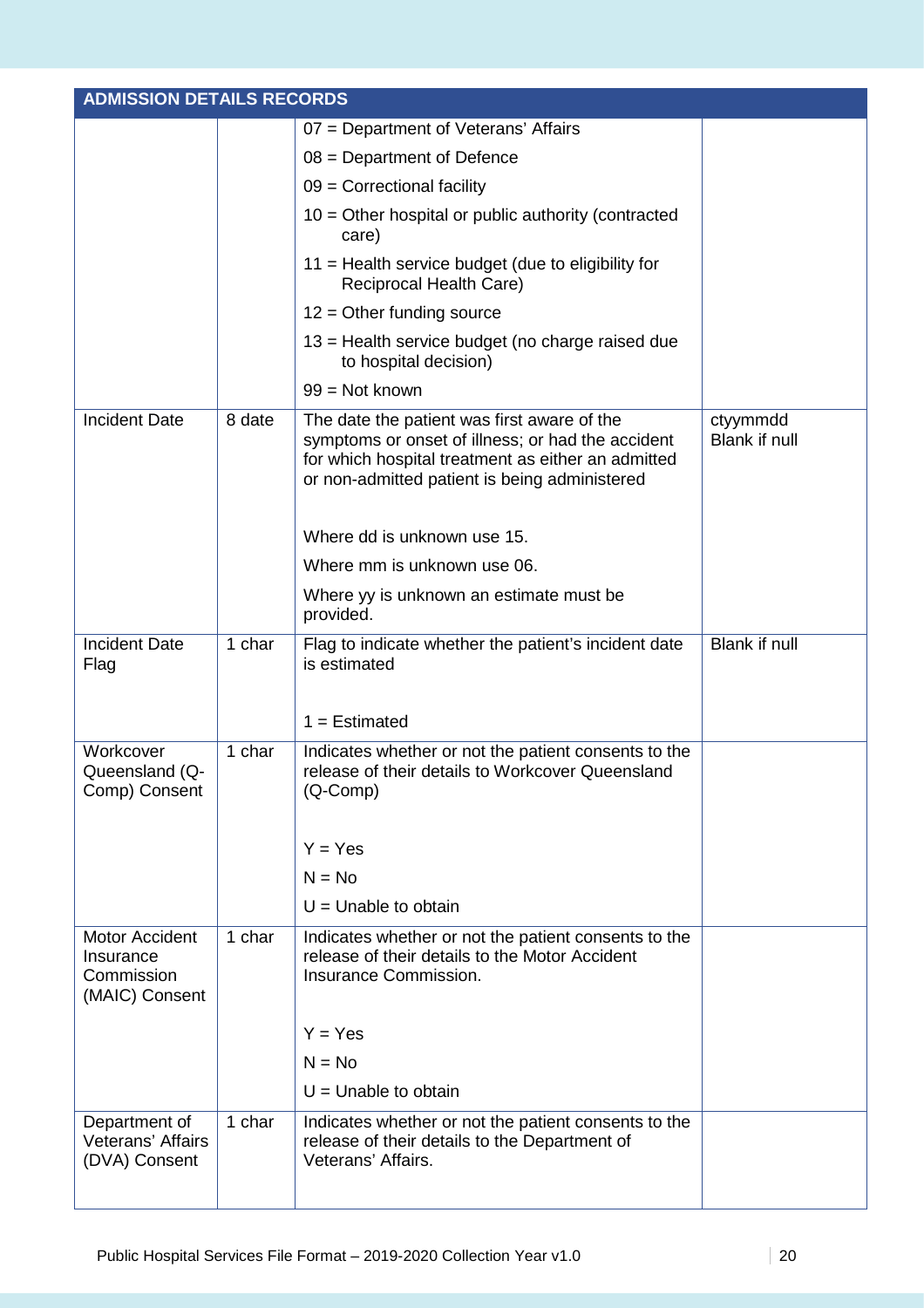|                                                                 | <b>ADMISSION DETAILS RECORDS</b> |                                                                                                                                                                                                 |                                              |  |  |
|-----------------------------------------------------------------|----------------------------------|-------------------------------------------------------------------------------------------------------------------------------------------------------------------------------------------------|----------------------------------------------|--|--|
|                                                                 |                                  | $Y = Yes$                                                                                                                                                                                       |                                              |  |  |
|                                                                 |                                  | $N = No$                                                                                                                                                                                        |                                              |  |  |
|                                                                 |                                  | $U =$ Unable to obtain                                                                                                                                                                          |                                              |  |  |
| Department of<br>Defence<br>Consent                             | 1 char                           | Indicates whether or not a patient consents to the<br>release of their details to the Department of<br>Defence.                                                                                 |                                              |  |  |
|                                                                 |                                  | $Y = Yes$                                                                                                                                                                                       |                                              |  |  |
|                                                                 |                                  | $N = No$                                                                                                                                                                                        |                                              |  |  |
|                                                                 |                                  | $U =$ Unable to obtain                                                                                                                                                                          |                                              |  |  |
| Filler                                                          | $\overline{4}$                   | Filler                                                                                                                                                                                          | <b>Blank</b>                                 |  |  |
| Interpreter<br>Required                                         | 1 num                            | Indicates whether an interpreter service is required<br>by or for the person.                                                                                                                   |                                              |  |  |
|                                                                 |                                  | $1 =$ Interpreter needed                                                                                                                                                                        |                                              |  |  |
|                                                                 |                                  | $2$ = Interpreter not needed                                                                                                                                                                    |                                              |  |  |
|                                                                 |                                  | $9 =$ Unknown                                                                                                                                                                                   |                                              |  |  |
| Religion                                                        | 4 num                            | Currently not required                                                                                                                                                                          | Blank if null                                |  |  |
| <b>QAS Patient</b><br>Identification<br>Number (eARF<br>Number) | 12 num                           | QAS patient identification number provided by the<br>QAS team when delivering a patient to this facility.                                                                                       | Left adjusted, blank<br>if null              |  |  |
| Purchaser/                                                      | 5 num                            | The identifier of the 'other' facility or purchaser<br>involved in the contracted care.                                                                                                         | Right adjusted and<br>zero filled from left; |  |  |
| Provider<br>Identifier                                          |                                  | Record the Facility ID of the other hospital if<br>contract type = $2, 3, 4, 5$                                                                                                                 | blank if null                                |  |  |
|                                                                 |                                  | Record the ID of the jurisdiction, HHS or other<br>external purchaser that has purchased the public<br>contracted hospital care if contract type $= 1$ and<br>contract role = $B$ (Hospital B). |                                              |  |  |
| Preferred<br>Language                                           | 6 num                            | Indicates the patient's preferred language for<br>communicating when receiving health care services                                                                                             | Left adjusted.                               |  |  |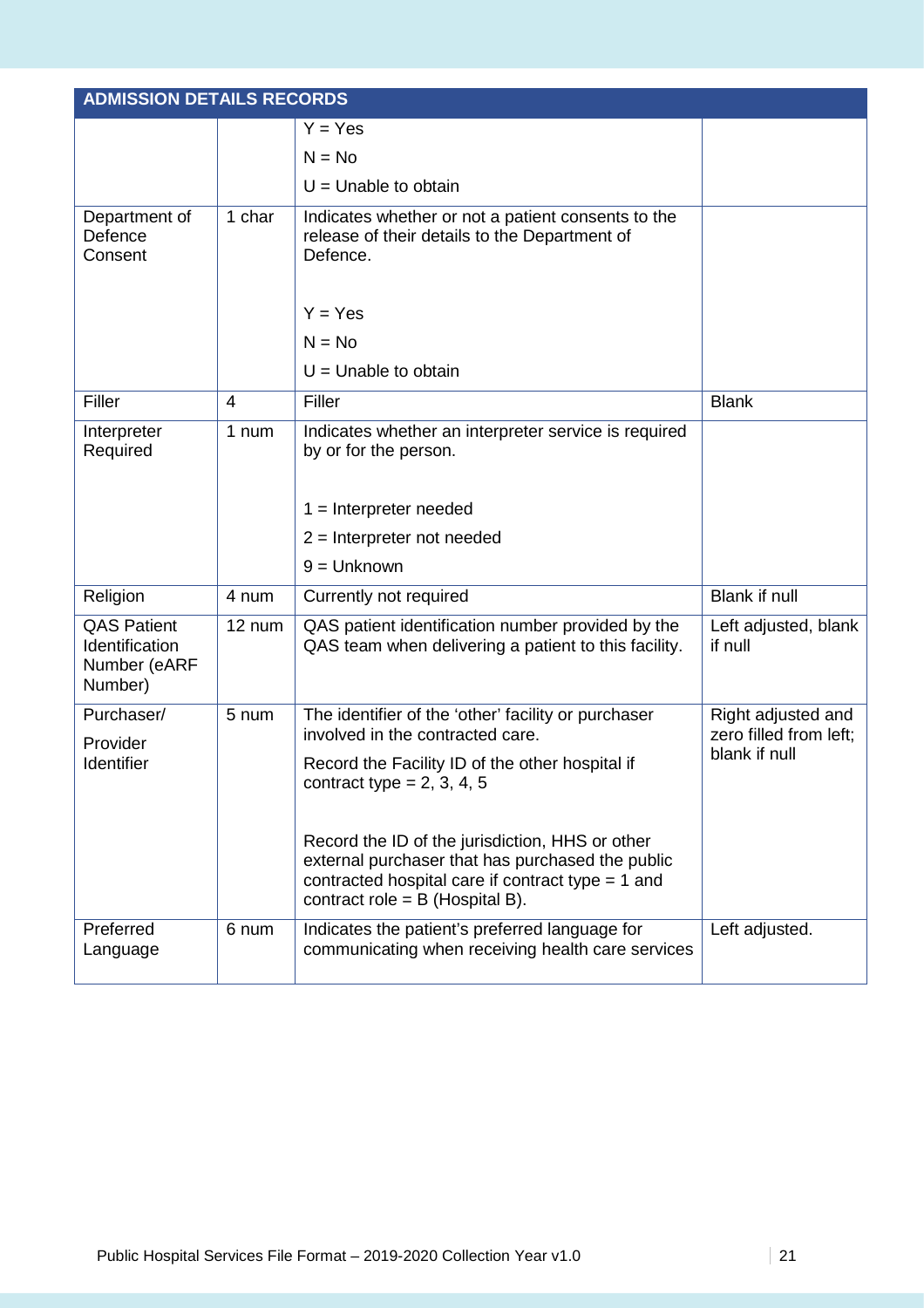| Length of Stay<br>in an Intensive                   | 7 num  | The total amount of time spent by an admitted<br>patient in an approved intensive care unit (Adult                       | Right adjusted and<br>zero filled from left;                  |
|-----------------------------------------------------|--------|--------------------------------------------------------------------------------------------------------------------------|---------------------------------------------------------------|
| <b>Care Unit</b>                                    |        | Intensive Care Unit - ICU6 or Children's Intensive<br>Care Service Level 6 - CIC6)                                       | blank if null                                                 |
|                                                     |        | Format HHHHHMM                                                                                                           |                                                               |
|                                                     |        | $H =$ Hours, M = Minutes                                                                                                 |                                                               |
| Duration of<br>continuous<br>ventilatory<br>support | 7 num  | The total amount of time an admitted patient has<br>spent on continuous ventilatory support (ie invasive<br>ventilation) | Right adjusted and<br>zero filled from left:<br>blank if null |
|                                                     |        | Format HHHHHMM                                                                                                           |                                                               |
|                                                     |        | $H =$ Hours, M = Minutes                                                                                                 |                                                               |
| Criteria Led<br>Discharge Type                      | 2 num  | The discipline of the clinician who initiated the<br>separation                                                          | Right adjusted and<br>zero filled from left.                  |
|                                                     |        | 01 = Not CLD - Authorised (Admitting) Practitioner                                                                       |                                                               |
|                                                     |        | $02 =$ Junior Doctor - CLD                                                                                               |                                                               |
|                                                     |        | $03$ = Nurse – CLD                                                                                                       |                                                               |
|                                                     |        | $04 =$ Midwife $-$ CLD                                                                                                   |                                                               |
|                                                     |        | 05 = Nurse Practitioner - CLD                                                                                            |                                                               |
|                                                     |        | $06$ = Physiotherapist – CLD                                                                                             |                                                               |
|                                                     |        | $07 = Occupational Therapist - CLD$                                                                                      |                                                               |
|                                                     |        | $08 =$ Social Worker - CLD                                                                                               |                                                               |
|                                                     |        | $09 =$ Psychologist – CLD                                                                                                |                                                               |
|                                                     |        | $10 =$ Speech Pathologist - CLD                                                                                          |                                                               |
|                                                     |        | $11 = Dietitian - CLD$                                                                                                   |                                                               |
|                                                     |        | $12 =$ Pharmacist - CLD                                                                                                  |                                                               |
|                                                     |        | $99 = Other - CLD$                                                                                                       |                                                               |
| <b>Smoking Status</b>                               | 1 num  | Indicates the smoking status of the patient                                                                              | Blank if null                                                 |
|                                                     |        | $1 =$ Reported as a current smoker within the last                                                                       |                                                               |
|                                                     |        | 30 days.                                                                                                                 |                                                               |
|                                                     |        | $2 =$ Reported not a smoker                                                                                              |                                                               |
|                                                     |        | $9 = Not$ reported                                                                                                       |                                                               |
| Smoking<br>Pathway<br>Completed                     | 1 char | Indicates whether a Smoking Cessation Clinical<br>Pathway has been completed                                             | Must not be null if<br>smoking status $= 1$                   |
|                                                     |        | $Y = Yes$                                                                                                                |                                                               |
|                                                     |        | $P =$ Partial                                                                                                            |                                                               |
|                                                     |        | $N = No$                                                                                                                 |                                                               |
|                                                     |        |                                                                                                                          |                                                               |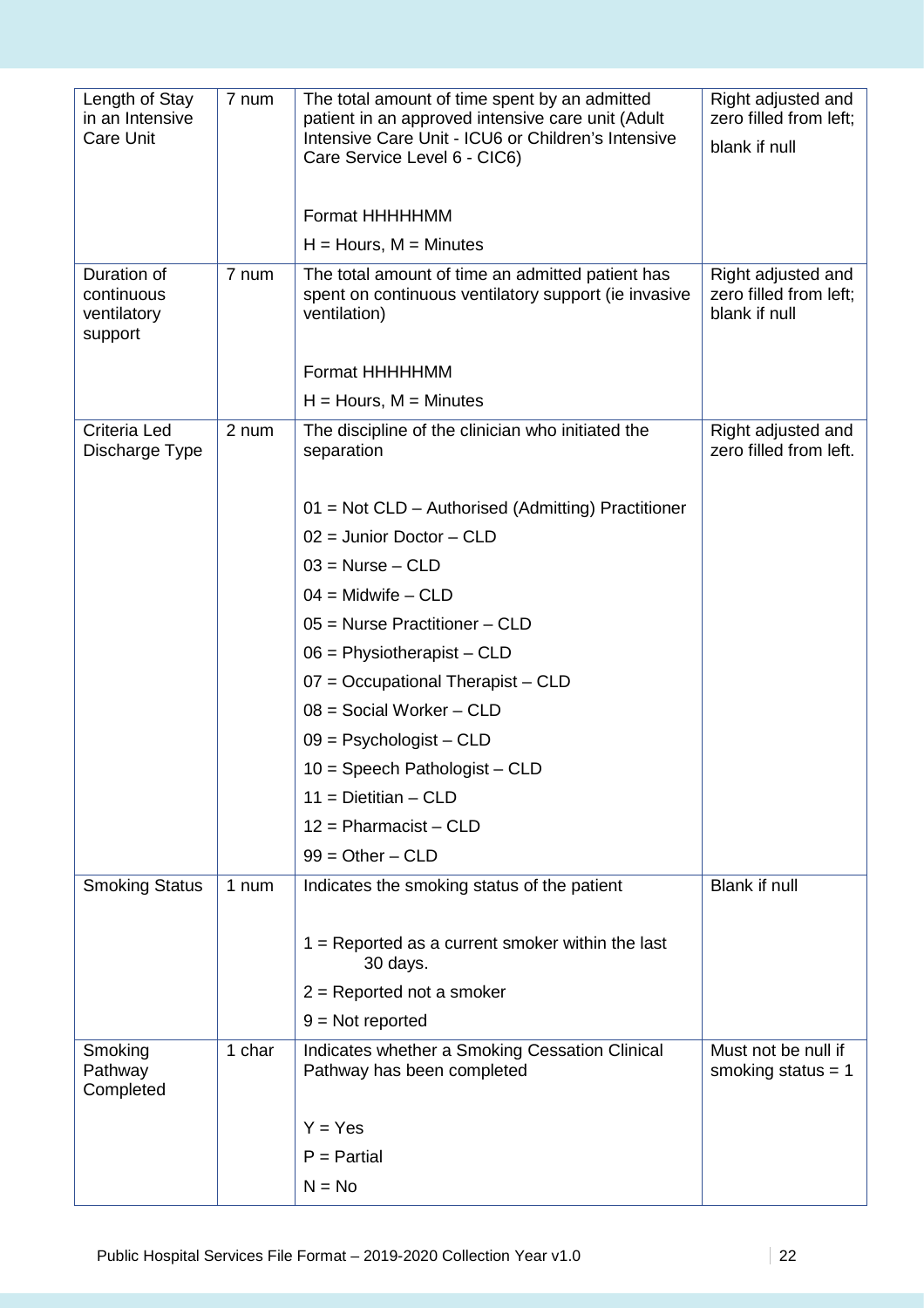| Treating Doctor   6 char | Code to identify the treating doctor at separation of   Left adjusted |  |
|--------------------------|-----------------------------------------------------------------------|--|
| at Separation            | the episode of care                                                   |  |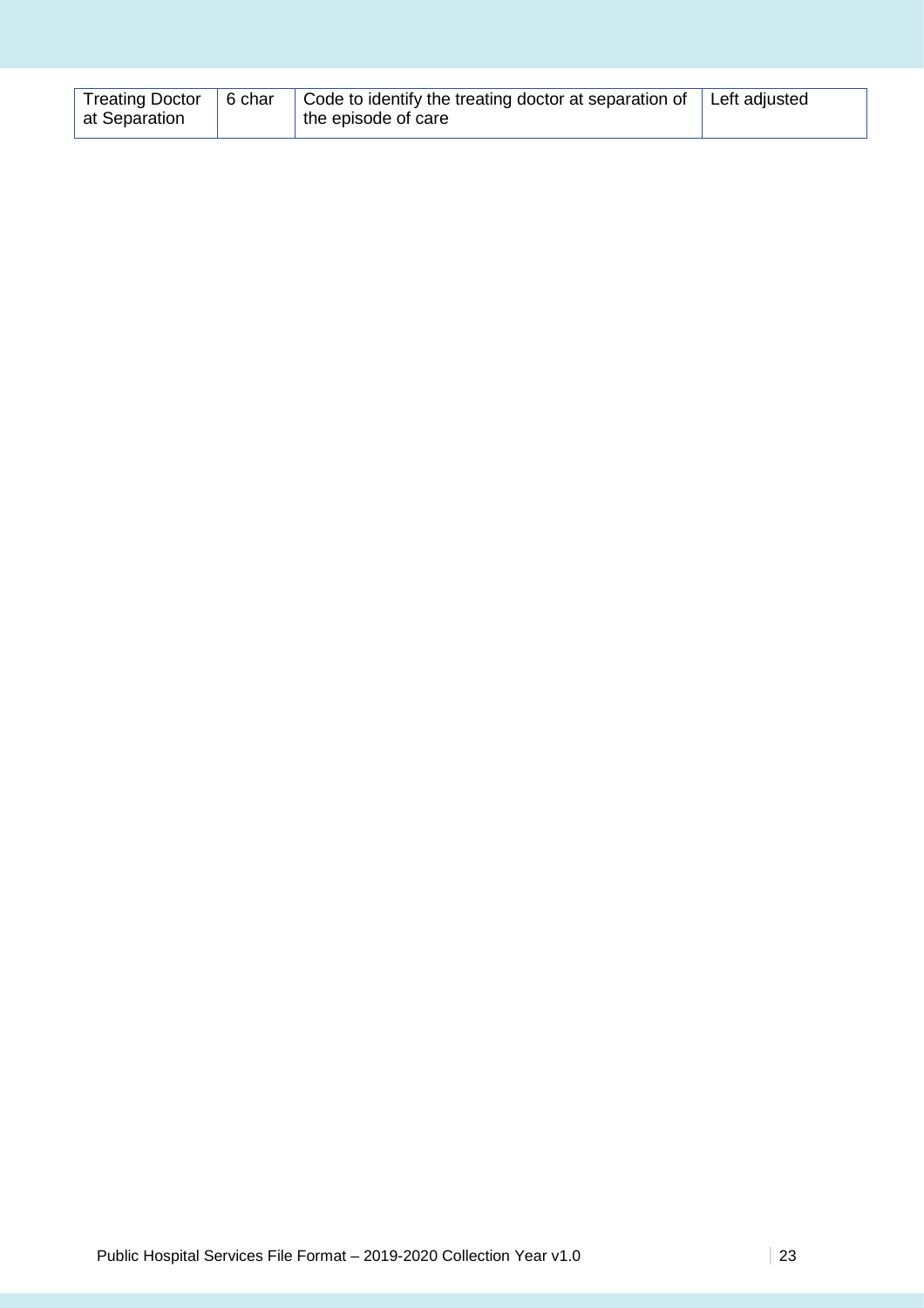# **Activity File**

The header record is the first record on the file. There is only one header record, followed by the activity details records.

|                                             | <b>HEADER RECORD</b> |                                                                             |                                                              |  |  |  |
|---------------------------------------------|----------------------|-----------------------------------------------------------------------------|--------------------------------------------------------------|--|--|--|
| <b>Facility Number</b>                      | 5 num                | Must be the same as the facility number in the<br>corresponding header file | Right adjusted and<br>zero filled from left                  |  |  |  |
| <b>Extract Period</b>                       | 16 date              | From date                                                                   | ctyymmdd                                                     |  |  |  |
|                                             |                      | To date                                                                     | ctyymmdd                                                     |  |  |  |
| File Type                                   | 3 char               | Abbreviation to identify file type                                          |                                                              |  |  |  |
|                                             |                      | $ACT = Activity$                                                            |                                                              |  |  |  |
| Number of<br>Records                        | 5 num                | Total number of records in the file                                         | Right adjusted and<br>zero filled from left;<br>zero if null |  |  |  |
| Extraction<br>Software<br><b>Identifier</b> | 10 char              | Code to identify the version of the software used                           | Left adjusted, blank<br>if null                              |  |  |  |
| Filler                                      | 25                   | <b>Blank</b>                                                                |                                                              |  |  |  |

|                           | <b>ACTIVITY DETAILS RECORDS</b> |   |                                                                                                                                      |                                             |  |  |
|---------------------------|---------------------------------|---|--------------------------------------------------------------------------------------------------------------------------------------|---------------------------------------------|--|--|
| Record Identifier         | 1 char                          |   | $N = New$                                                                                                                            |                                             |  |  |
|                           |                                 |   | $D = Deletion$                                                                                                                       |                                             |  |  |
|                           |                                 |   | $U = Up$ to date                                                                                                                     |                                             |  |  |
| Unique Number             | 12 char                         |   | A number unique within the facility to identify each<br>admission. This number is not to be reused,<br>regardless of deletions, etc. | Right adjusted and<br>zero filled from left |  |  |
| <b>Patient Identifier</b> | 8 char                          |   | Unique number to identify the patient within the<br>facility (eg. Unit record number)                                                | Right adjusted and<br>zero filled from left |  |  |
| Admission<br>Number       | 12 char                         |   | Admission number allocated by facility                                                                                               | Right adjusted and<br>zero filled from left |  |  |
| <b>Activity Code</b>      | 1 char                          | A | Account class variation                                                                                                              |                                             |  |  |
|                           |                                 | L | Leave episode                                                                                                                        |                                             |  |  |
|                           |                                 | W | Ward/unit transfer                                                                                                                   |                                             |  |  |
|                           |                                 | C | <b>Contract status</b>                                                                                                               |                                             |  |  |
|                           |                                 | N | Not ready for surgery                                                                                                                |                                             |  |  |
|                           |                                 | E | Elective surgery items                                                                                                               |                                             |  |  |
|                           |                                 | Q | <b>Qualification status</b>                                                                                                          |                                             |  |  |
|                           |                                 | S | Sub and non-acute patient items                                                                                                      |                                             |  |  |
|                           |                                 | T | Nursing home type                                                                                                                    |                                             |  |  |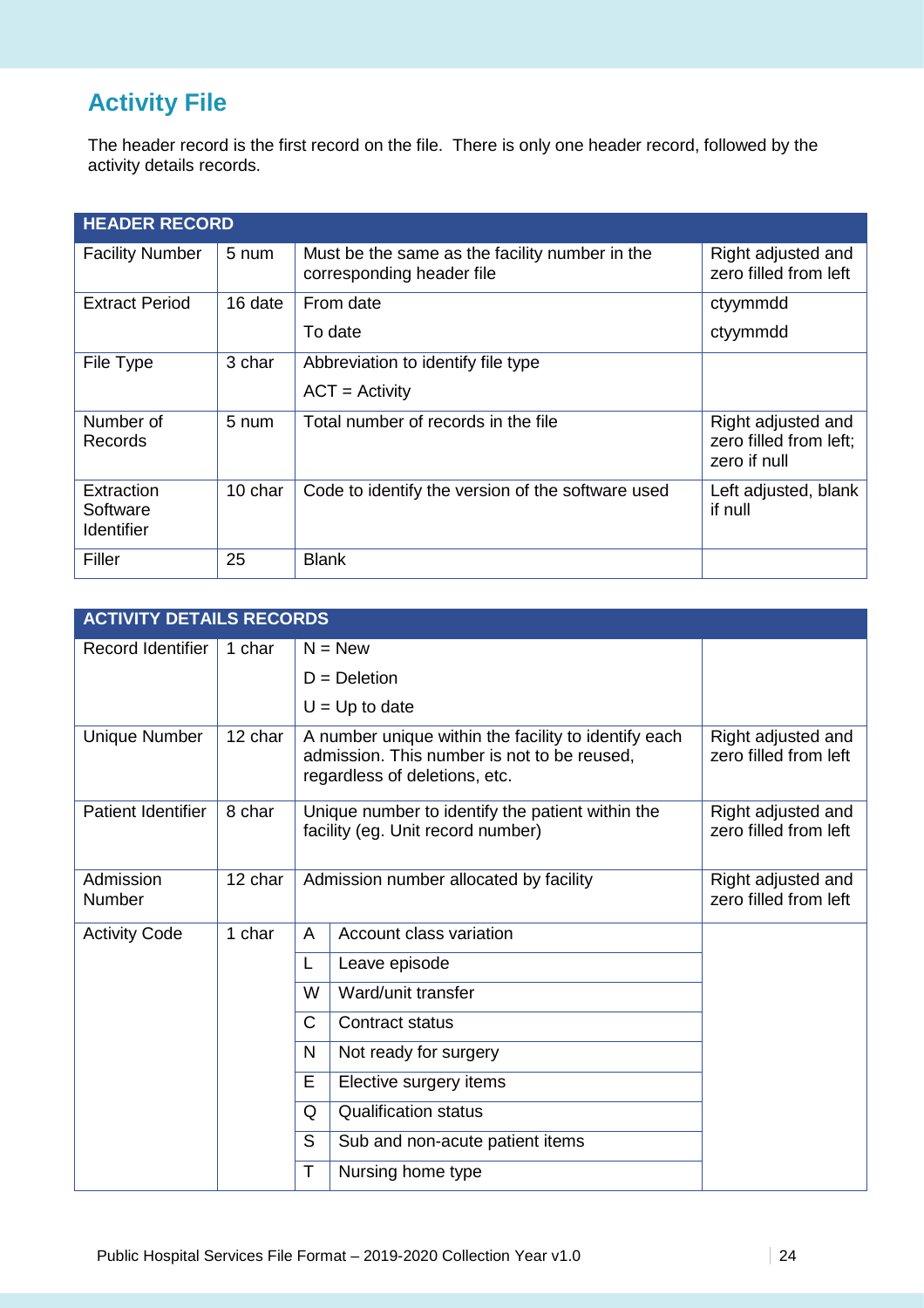| <b>ACTIVITY DETAILS RECORDS</b> |  |   |                                                         |  |  |
|---------------------------------|--|---|---------------------------------------------------------|--|--|
|                                 |  | в | Mother's patient identifier of baby born in<br>hospital |  |  |
|                                 |  | D | Mental health phase of care                             |  |  |
| <b>Activity Details</b>         |  |   | See below table/s for record details                    |  |  |

## **Activity Details if Activity Code = A (Account Class Variation)**

| <b>Account Class</b> | 12 char        | Facility-specific account codes (HBCIS only)<br>Left adjusted, blank<br>if null |                      |  |  |  |  |
|----------------------|----------------|---------------------------------------------------------------------------------|----------------------|--|--|--|--|
| Filler               | $\overline{2}$ | <b>Blank</b>                                                                    |                      |  |  |  |  |
| Chargeable           | 1 num          | $1 =$ Public                                                                    |                      |  |  |  |  |
| Status               |                | $2$ = Private shared                                                            |                      |  |  |  |  |
|                      |                | $3$ = Private single                                                            |                      |  |  |  |  |
| Compensable          | 1 num          | 1 = Workers' Compensation Queensland                                            |                      |  |  |  |  |
| <b>Status</b>        |                | 2 = Workers' Compensation (Other)                                               |                      |  |  |  |  |
|                      |                | $6 =$ Motor Vehicle (Qld)                                                       |                      |  |  |  |  |
|                      |                | $7 =$ Motor Vehicle (Other)                                                     |                      |  |  |  |  |
|                      |                | $3 =$ Compensable Third Party                                                   |                      |  |  |  |  |
|                      |                | $4 =$ Other Compensable                                                         |                      |  |  |  |  |
|                      |                | 5 = Department of Veterans' Affairs                                             |                      |  |  |  |  |
|                      |                | $9 = Department of Defense$                                                     |                      |  |  |  |  |
|                      |                | $8 =$ None of the above                                                         |                      |  |  |  |  |
| Filler               | 2              | <b>Blank</b>                                                                    |                      |  |  |  |  |
| Date of Change       | 8 date         | Date that change to account class occurred                                      | ctyymmdd             |  |  |  |  |
| Time of Change       | 4 num          | Not currently required                                                          | <b>Blank if null</b> |  |  |  |  |

# **Activity Details if Activity Code = L (Leave Episode)**

| Date of Starting<br>Leave          | 8 date | Date the patient went on leave       | ctyymmdd                |
|------------------------------------|--------|--------------------------------------|-------------------------|
| Time of Starting<br>Leave          | 4 num  | Time the patient started leave       | hhmm (24-hour<br>clock) |
| Date Returned<br>from Leave        | 8 date | Date the patient returned from leave | ctyymmdd                |
| <b>Time Returned</b><br>from leave | 4 num  | Time the patient returned from leave | hhmm (24-hour<br>clock) |
| Filler                             | 6      | <b>Blank</b>                         |                         |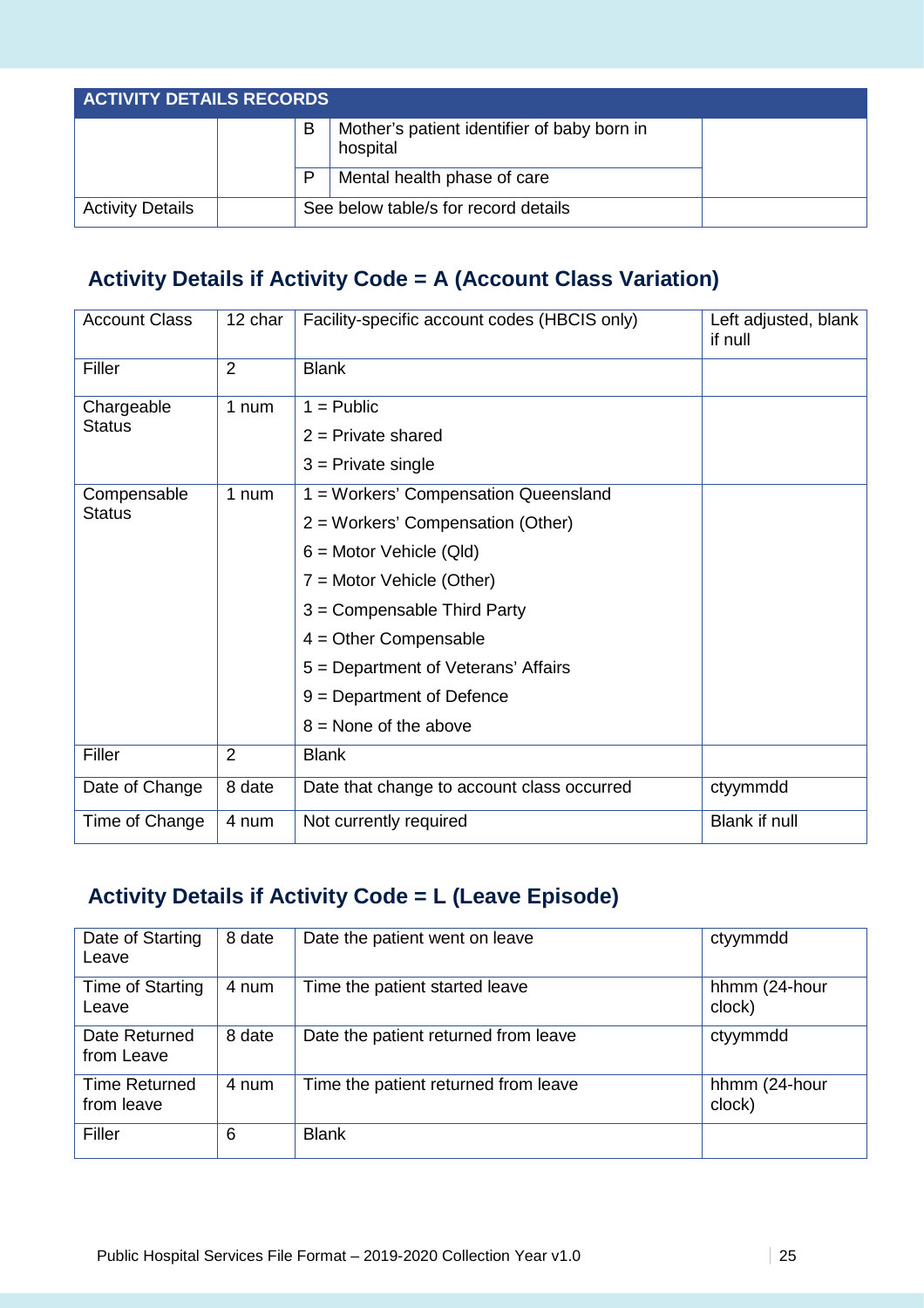# **Activity Details if Activity Code = W (Ward/Unit Transfer)**

| <b>Admission Ward</b>        | 6 char | Ward that the patient was transferred to                        |                         |  |  |  |
|------------------------------|--------|-----------------------------------------------------------------|-------------------------|--|--|--|
| <b>Admission Unit</b>        | 4 char | Unit that the patient was transferred to                        | Blank if null           |  |  |  |
| <b>Standard Unit</b><br>Code | 4 char | Standard unit that the patient was transferred to               |                         |  |  |  |
| Date of Transfer             | 8 date | Date the patient transferred                                    | ctyymmdd                |  |  |  |
| Time of Transfer             | 4 num  | Time the patient transferred                                    | hhmm (24-hour<br>clock) |  |  |  |
| <b>Standard Ward</b>         | 4 char | CCU4 = Coronary Care Unit Level 4                               | Blank if null           |  |  |  |
| Code                         |        | CCU5 = Coronary Care Unit Level 5                               |                         |  |  |  |
|                              |        | CCU6 = Coronary Care Unit Level 6                               |                         |  |  |  |
|                              |        | $CHEM = Chemotherapy$                                           |                         |  |  |  |
|                              |        | CIC4 = Children's Intensive Care Service Level 4                |                         |  |  |  |
|                              |        | CIC <sub>5</sub><br>= Children's Intensive Care Service Level 5 |                         |  |  |  |
|                              |        | CIC6<br>= Children's Intensive Care Service Level 6             |                         |  |  |  |
|                              |        | DIAL<br>= Renal Dialysis                                        |                         |  |  |  |
|                              |        | EDSS = Emergency Department Short Stay Unit                     |                         |  |  |  |
|                              |        | $EMER = Emergency$                                              |                         |  |  |  |
|                              |        | $HOME = Hospital in the Home$                                   |                         |  |  |  |
|                              |        | ICU4 = Intensive Care Unit Level 4                              |                         |  |  |  |
|                              |        | ICU5 = Intensive Care Unit Level 5                              |                         |  |  |  |
|                              |        | ICU6 = Intensive Care Unit Level 6                              |                         |  |  |  |
|                              |        | $MATY = Maternity$                                              |                         |  |  |  |
|                              |        | MENA = Specialised Mental Health Acute<br>Psychiatric           |                         |  |  |  |
|                              |        | MENN = Specialised Mental Health Non-Acute<br>Psychiatric       |                         |  |  |  |
|                              |        | MENR = Residential Mental Health Care                           |                         |  |  |  |
|                              |        | $MIXC = Mixed WardS Critical Care$                              |                         |  |  |  |
|                              |        | MIXG = Mixed Wards Non-Critical Care Service<br><b>Types</b>    |                         |  |  |  |
|                              |        | NSV4 = Neonatal Service Level 4                                 |                         |  |  |  |
|                              |        | $NSV5$ = Neonatal Service Level 5                               |                         |  |  |  |
|                              |        | NSV6 = Neonatal Service Level 6                                 |                         |  |  |  |
|                              |        | OBSV = Observation                                              |                         |  |  |  |
|                              |        | PAED = Paediatric Services                                      |                         |  |  |  |
|                              |        | $SNAP = Designated SNAP$ Unit                                   |                         |  |  |  |
|                              |        | $STKU = Stroke Unit$                                            |                         |  |  |  |
|                              |        | TRNL = Transit Lounge                                           |                         |  |  |  |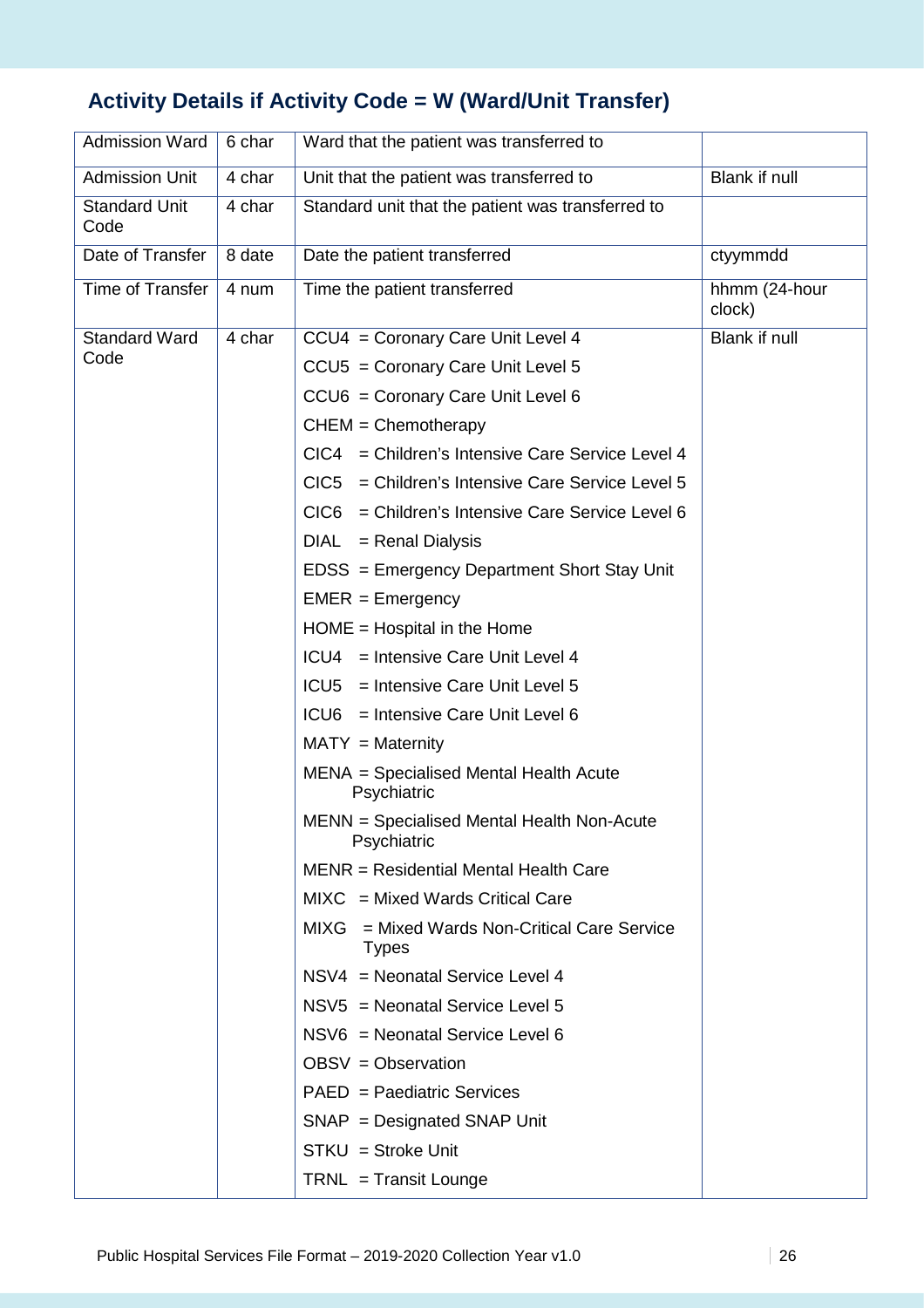# **Activity Details if Activity Code = C (Contract Status)**

| Date<br><b>Transferred For</b><br>Contract | 8 date | Date the patient transferred for a contract service                   | ctyymmdd |
|--------------------------------------------|--------|-----------------------------------------------------------------------|----------|
| Date returned<br><b>From Contract</b>      | 8 date | Date the patient returned from a contract service                     | ctyymmdd |
| Facility<br>Contracted To                  | 5 num  | Facility number for the facility performing the<br>contracted service |          |
| Filler                                     | 9      | <b>Blank</b>                                                          |          |

### **Activity Details if Activity Code = N (Not Ready for Surgery)**

| <b>Entry Number</b>                          | 3 num  | The unique Waiting List placement number        | Right adjusted,<br>zero filled from left |
|----------------------------------------------|--------|-------------------------------------------------|------------------------------------------|
| Date Not Ready<br>For Surgery                | 8 date | Date the patient was not ready for surgery      | ctyymmdd                                 |
| Time Not Ready<br>For Surgery                | 4 num  | Not currently required                          | <b>Blank if null</b>                     |
| Last Date Not<br><b>Ready For</b><br>Surgery | 8 date | Last date the patient was not ready for surgery | ctyymmdd                                 |
| Last Time Not<br><b>Ready For</b><br>Surgery | 4 num  | Not currently required                          | <b>Blank if null</b>                     |
| Filler                                       | 3      | <b>Blank</b>                                    |                                          |

### **Activity Details if Activity Code = E (Elective Surgery Items)**

| <b>Entry Number</b>         | 3 num  | The unique Waiting List placement number                                                 | Right adjusted,<br>zero filled from left |
|-----------------------------|--------|------------------------------------------------------------------------------------------|------------------------------------------|
| Urgency<br>Category         | 1 num  | Clinical urgency classification from field 20 of the<br><b>Waiting List Entry screen</b> |                                          |
|                             |        | 1 = Elective Surgery - Category 1                                                        |                                          |
|                             |        | 2 = Elective Surgery - Category 2                                                        |                                          |
|                             |        | $3$ = Elective Surgery – Category 3                                                      |                                          |
|                             |        | $4 = Other - Category 1$                                                                 |                                          |
|                             |        | $5 =$ Other – Category 2                                                                 |                                          |
|                             |        | $6 =$ Other – Category 3                                                                 |                                          |
|                             |        | 9 = Surveillance Procedure                                                               |                                          |
| Accommodation<br>(intended) | 1 char | Currently not required                                                                   | <b>Blank if null</b>                     |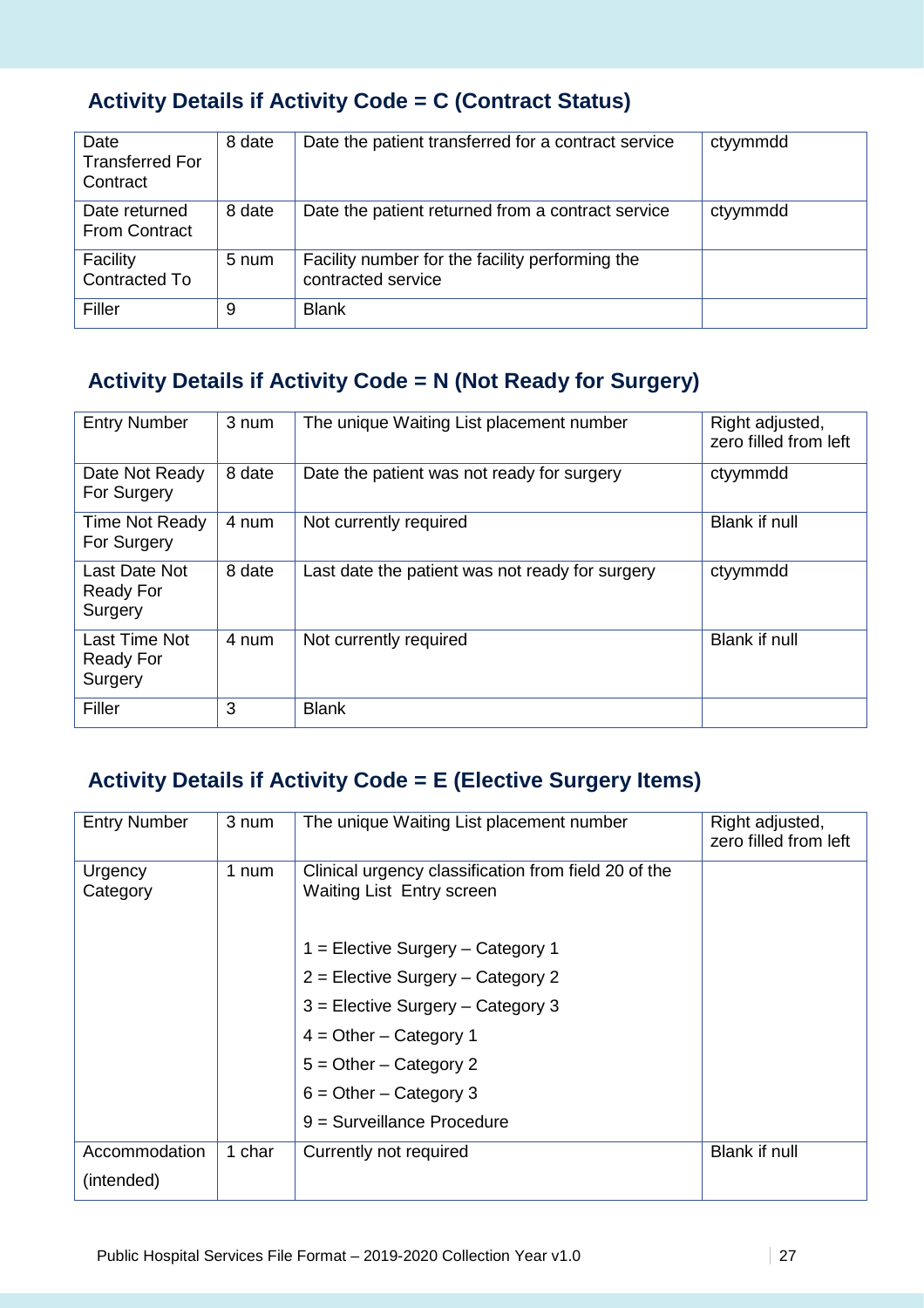| Site Procedure<br>Indicator               | 3 char | Currently not required                             | <b>Blank if null</b> |
|-------------------------------------------|--------|----------------------------------------------------|----------------------|
| <b>National</b><br>Procedure<br>Indicator | 2 num  | Currently not required                             | Blank if null        |
| <b>Planned Length</b><br>of Stay          | 3 char | Currently not required                             | Blank if null        |
| Planned<br><b>Admission Date</b>          | 8 date | Currently not required                             | Blank if null        |
| Date of Change                            | 8 date | Date that change to elective surgery item occurred | ctyymmdd             |
| Filler                                    | 1      | <b>Blank</b>                                       |                      |

## **Activity Details if Activity Code = Q (Qualification Status)**

| Qualification<br><b>Status</b>                                                                                                                                                                        | 1 char             | $A = Acute$<br>$U =$ Unqualified                         |               |  |  |
|-------------------------------------------------------------------------------------------------------------------------------------------------------------------------------------------------------|--------------------|----------------------------------------------------------|---------------|--|--|
| Date of Change                                                                                                                                                                                        | 8 date             | Date that the change of qualification status<br>occurred | ctyymmdd      |  |  |
| Time of Change                                                                                                                                                                                        | 4 num              | Currently not required                                   | Blank if null |  |  |
| Filler                                                                                                                                                                                                | 17<br><b>Blank</b> |                                                          |               |  |  |
| All changes of qualification status must be provided. If more than one change of qualification status<br>occurs on a single day, then the final qualification status for that day should be provided. |                    |                                                          |               |  |  |

### **Activity Details if Activity Code = S (Sub and Non-Acute Items)**

| <b>SNAP Episode</b><br><b>Number</b> | 3 num  |                                                                                                             | The unique SNAP episode number                                                                                                         | Right adjusted,<br>zero filled from left |  |  |  |  |  |  |  |  |  |  |  |  |            |
|--------------------------------------|--------|-------------------------------------------------------------------------------------------------------------|----------------------------------------------------------------------------------------------------------------------------------------|------------------------------------------|--|--|--|--|--|--|--|--|--|--|--|--|------------|
| ADL Type                             | 3 char | Measure of physical, psychosocial, vocational and<br>cognitive functions of an individual with a disability |                                                                                                                                        |                                          |  |  |  |  |  |  |  |  |  |  |  |  |            |
|                                      |        | <b>FIM</b>                                                                                                  | Functional Independence Measure (FIM)                                                                                                  |                                          |  |  |  |  |  |  |  |  |  |  |  |  |            |
|                                      |        | <b>HON</b>                                                                                                  | Health of the Nation Outcomes Scale 65+<br>$(HoNOS 65+)$                                                                               |                                          |  |  |  |  |  |  |  |  |  |  |  |  |            |
|                                      |        | <b>RUG</b>                                                                                                  | Resource Utilisation Groups-Activities of<br>Daily Living (RUG-ADL)                                                                    |                                          |  |  |  |  |  |  |  |  |  |  |  |  |            |
|                                      |        | <b>SMM</b>                                                                                                  | <b>Standardised Mini-Mental State</b><br>Examination (SMME)                                                                            |                                          |  |  |  |  |  |  |  |  |  |  |  |  |            |
| <b>ADL Subtype</b>                   | 3 char |                                                                                                             | For patients assigned a Psychogeriatric care type:<br>ADL Type = HON and record scores for 12 ADL<br>Subtypes and a Total ADL Subtype: |                                          |  |  |  |  |  |  |  |  |  |  |  |  |            |
|                                      |        | <b>BEH</b>                                                                                                  | Behavioural disturbance                                                                                                                |                                          |  |  |  |  |  |  |  |  |  |  |  |  |            |
|                                      |        | <b>NAS</b>                                                                                                  | Non-accidental self-injury                                                                                                             |                                          |  |  |  |  |  |  |  |  |  |  |  |  |            |
|                                      |        |                                                                                                             |                                                                                                                                        |                                          |  |  |  |  |  |  |  |  |  |  |  |  | <b>DDU</b> |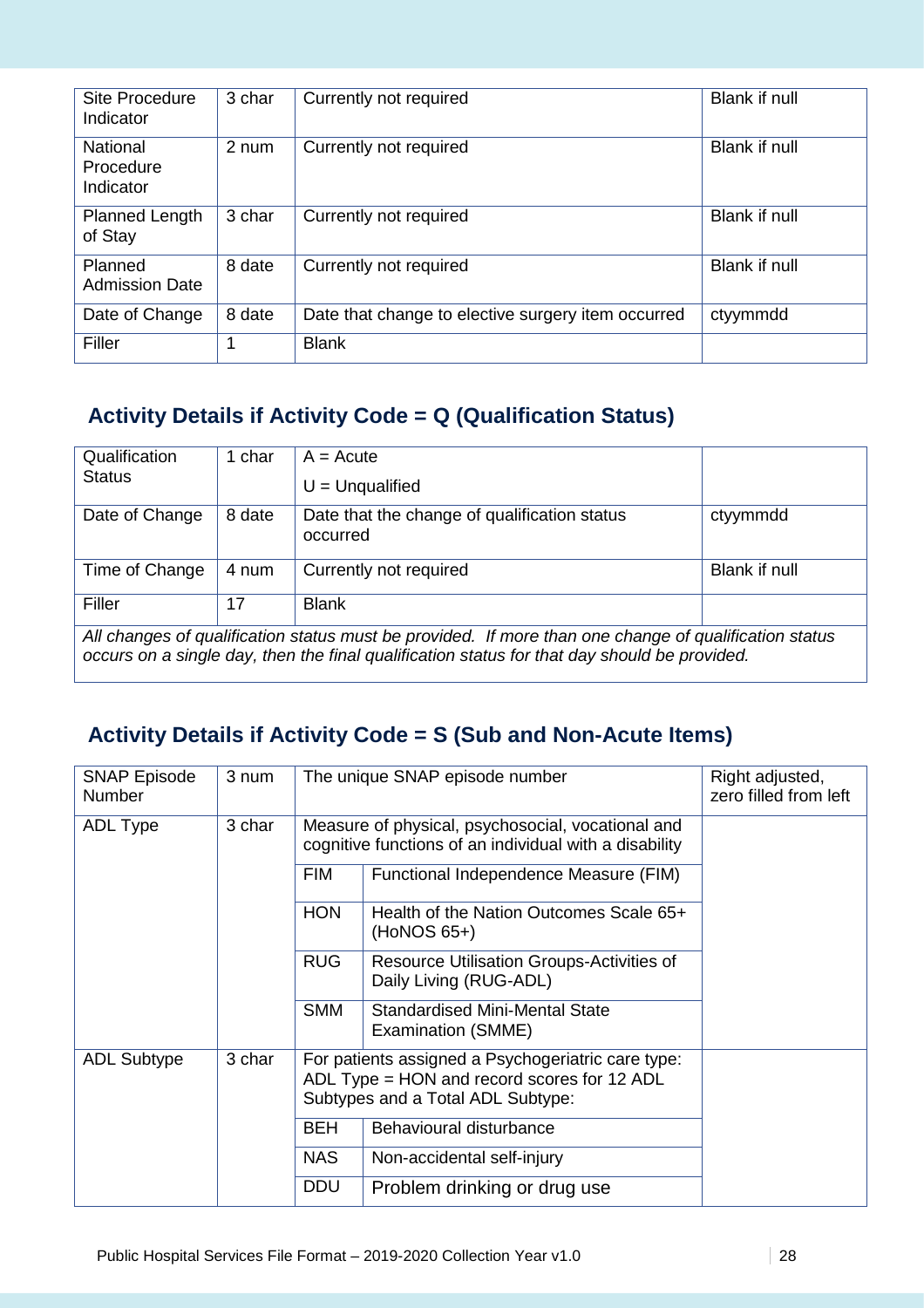| <b>CGP</b>               | Cognitive problems                                                                                                                                                                   |
|--------------------------|--------------------------------------------------------------------------------------------------------------------------------------------------------------------------------------|
| <b>PID</b>               | Problems related to physical illness or<br>disability                                                                                                                                |
| <b>HAD</b>               | Problems associated with hallucinations<br>and delusions                                                                                                                             |
| <b>DPS</b>               | Problems with depressive symptoms                                                                                                                                                    |
| <b>OMB</b>               | Other mental and behavioural problems                                                                                                                                                |
| <b>SSR</b>               | Problems with social or supportive<br>relationships                                                                                                                                  |
| <b>ADL</b>               | Problems with activities of daily living                                                                                                                                             |
| <b>LVC</b>               | Overall problems with living conditions                                                                                                                                              |
| <b>WLQ</b>               | Problems with work and leisure activities<br>and the quality of the daytime environment                                                                                              |
| <b>TOT</b>               | Total                                                                                                                                                                                |
|                          | Evaluation and Management care type:<br>ADL Type $=$ FIM and record scores for the 13<br>Motor ADL Subtypes, 5 Cognitive ADL Subtypes<br>and a Total Cognitive and a Total Motor ADL |
| Subtype:<br><b>EAT</b>   |                                                                                                                                                                                      |
|                          | Eating                                                                                                                                                                               |
| <b>GRM</b>               | Grooming                                                                                                                                                                             |
| <b>BTH</b>               | <b>Bathing</b>                                                                                                                                                                       |
| <b>DRU</b><br><b>DRL</b> | Dressing upper body<br>Dressing lower body                                                                                                                                           |
| <b>TLT</b>               | Toileting                                                                                                                                                                            |
| <b>BDR</b>               |                                                                                                                                                                                      |
|                          |                                                                                                                                                                                      |
|                          | <b>Bladder management</b>                                                                                                                                                            |
| <b>BWL</b>               | Bowel management                                                                                                                                                                     |
| <b>TBC</b><br><b>TTL</b> | Transfer (bed/chair/wheelchair)<br>Transfer (toileting)                                                                                                                              |
| <b>TBS</b>               | Transfer (bath/shower)                                                                                                                                                               |
| <b>LWW</b>               | Locomotion (walk/wheelchair)                                                                                                                                                         |
| <b>LST</b>               | Locomotion (stairs)                                                                                                                                                                  |
| <b>CMP</b>               | Comprehension                                                                                                                                                                        |
| <b>EXP</b>               | Expression                                                                                                                                                                           |
| <b>SOC</b>               | Social interaction                                                                                                                                                                   |
| <b>PRS</b>               | Problem solving                                                                                                                                                                      |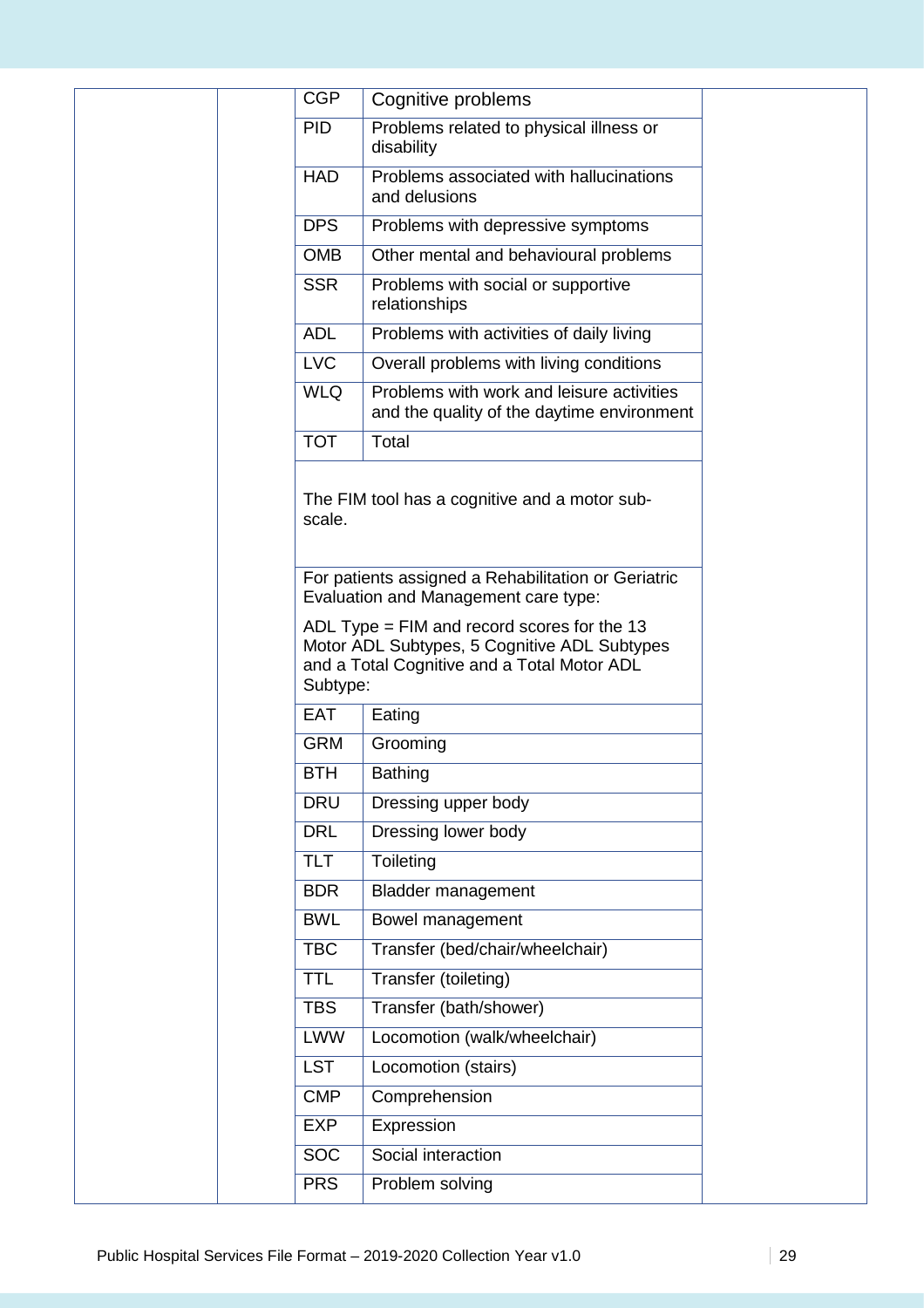|                  |       | <b>MEM</b> | Memory                                                                                                                                                                                                                   |                                          |
|------------------|-------|------------|--------------------------------------------------------------------------------------------------------------------------------------------------------------------------------------------------------------------------|------------------------------------------|
|                  |       | <b>MOT</b> | Motor (total)                                                                                                                                                                                                            |                                          |
|                  |       | <b>COG</b> | Cognitive (total)                                                                                                                                                                                                        |                                          |
|                  |       |            | The RUG tool requires the collection of the total                                                                                                                                                                        |                                          |
|                  |       |            | RUG score when assigning to a Maintenance or<br>Palliative care type.                                                                                                                                                    |                                          |
|                  |       | $=$ Total  | ADL Type = RUG and record 1 ADL Subtype: TOT                                                                                                                                                                             |                                          |
|                  |       |            | Reporting of Standardised Mini-Mental State<br>Examination scores is optional for patients<br>assigned a Geriatric Evaluation and Management<br>care type and not required for any other sub and<br>non-acute care type. |                                          |
|                  |       |            | ADL Type $=$ SMM and record scores for the 12<br>ADL Subtypes and a Total ADL Subtype:                                                                                                                                   |                                          |
|                  |       | <b>ORT</b> | Orientation - time                                                                                                                                                                                                       |                                          |
|                  |       | <b>ORP</b> | Orientation - place                                                                                                                                                                                                      |                                          |
|                  |       | <b>MIM</b> | Memory - immediate                                                                                                                                                                                                       |                                          |
|                  |       | <b>LAT</b> | Language/attention                                                                                                                                                                                                       |                                          |
|                  |       | <b>MSH</b> | Memory - short                                                                                                                                                                                                           |                                          |
|                  |       | <b>LMW</b> | Language memory - long (wristwatch)                                                                                                                                                                                      |                                          |
|                  |       | <b>LMP</b> | Language memory – long (pencil)                                                                                                                                                                                          |                                          |
|                  |       | LAV        | Language/abstract thinking/verbal fluency                                                                                                                                                                                |                                          |
|                  |       | <b>LNG</b> | Language                                                                                                                                                                                                                 |                                          |
|                  |       | LAC        | Language/attention/comprehension                                                                                                                                                                                         |                                          |
|                  |       | <b>ACD</b> | Attention/comprehension/follow<br>commands/constructional (diagram)                                                                                                                                                      |                                          |
|                  |       | <b>ACP</b> | Attention/comprehension/construction/<br>follow commands (paper)                                                                                                                                                         |                                          |
|                  |       | <b>TOT</b> | Total                                                                                                                                                                                                                    |                                          |
| <b>ADL Score</b> | 3 num | ability.   | Numerical rating from the ADL tool used as a<br>measurement of different components of functional                                                                                                                        | Right adjusted,<br>zero filled from left |
|                  |       |            | Where ADL Type is FIM and ADL Subtype is;                                                                                                                                                                                |                                          |
|                  |       |            | EAT score must be between 1 and 7 or 999                                                                                                                                                                                 |                                          |
|                  |       | $\bullet$  | GRM score must be between 1 and 7 or 999                                                                                                                                                                                 |                                          |
|                  |       | $\bullet$  | BTH score must be between 1 and 7 or 999                                                                                                                                                                                 |                                          |
|                  |       | $\bullet$  | DRU score must be between 1 and 7 or 999                                                                                                                                                                                 |                                          |
|                  |       | $\bullet$  | DRL score must be between 1 and 7 or 999                                                                                                                                                                                 |                                          |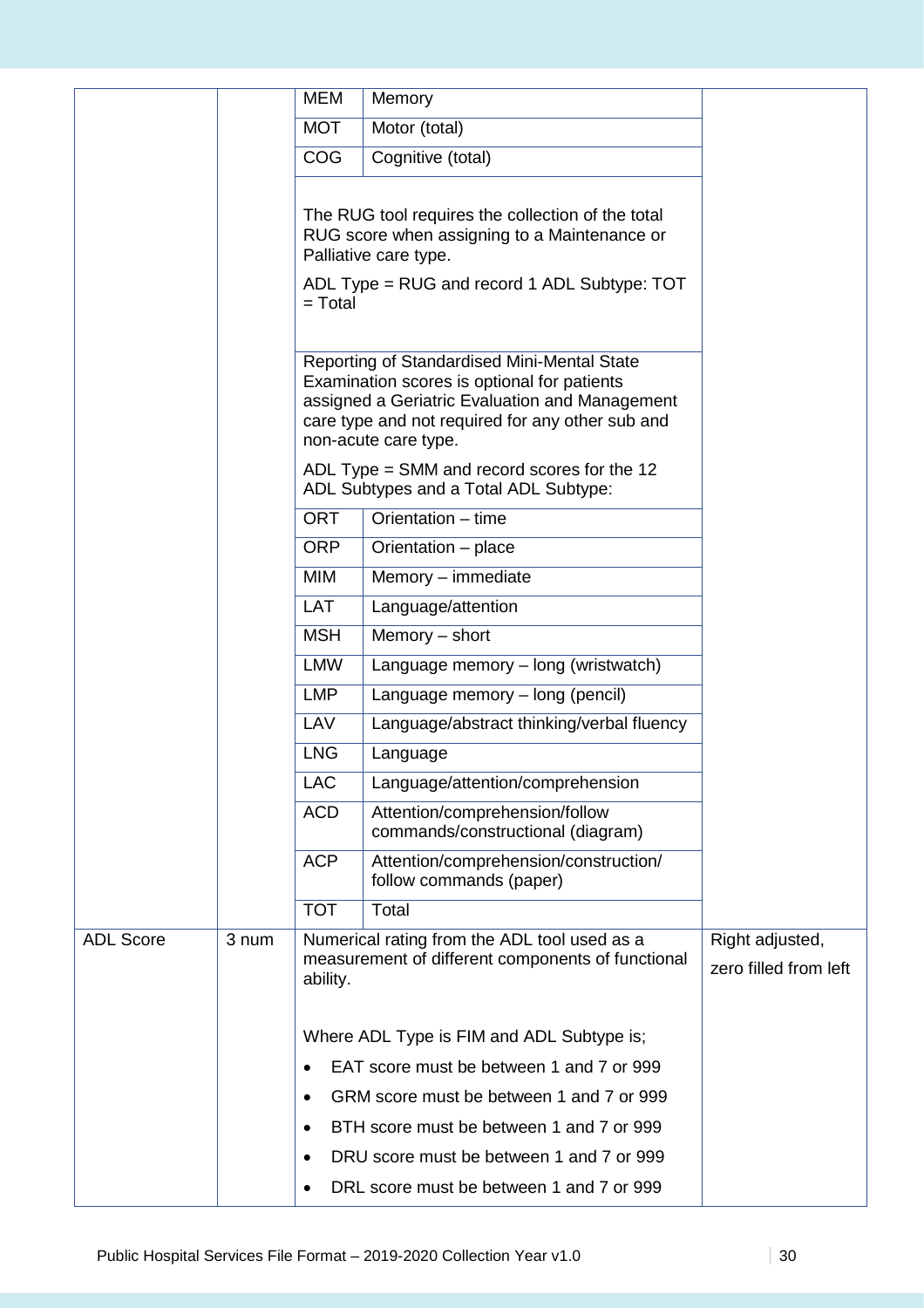| TLT score must be between 1 and 7 or 999<br>٠         |
|-------------------------------------------------------|
| BDR score must be between 1 and 7 or 999<br>$\bullet$ |
| BWL score must be between 1 and 7 or 999<br>٠         |
| TBC score must be between 1 and 7 or 999<br>٠         |
| TTL score must be between 1 and 7 or 999<br>$\bullet$ |
| TBS score must be between 1 and 7 or 999<br>$\bullet$ |
| LWW score must be between 1 and 7 or 999              |
| LST score must be between 1 and 7 or 999<br>٠         |
| CMP score must be between 1 and 7 or 999              |
| EXP score must be between 1 and 7 or 999<br>$\bullet$ |
| SOC score must be between 1 and 7 or 999              |
| PRS score must be between 1 and 7 or 999              |
| MEM score must be between 1 and 7 or 999<br>٠         |
| COG score must be between 5 and 35 or 999<br>٠        |
| MOT score must be between 13 and 91 or 999            |
|                                                       |
| Where ADL Type is HON and ADL Subtype is;             |
| BEH score must be between 0 and 4 or 999              |
| NAS score must be between 0 and 4 or 999<br>$\bullet$ |
| DDU score must be between 0 and 4 or 999<br>$\bullet$ |
| CGP score must be between 0 and 4 or 999<br>٠         |
| PID score must be between 0 and 4 or 999              |
| HAD score must be between 0 and 4 or 999              |
| DPS score must be between 0 and 4 or 999              |
| OMB score must be between 0 and 4 or 999              |
| SSR score must be between 0 and 4 or 999              |
| ADL score must be between 0 and 4 or 999              |
| LVC score must be between 0 and 4 or 999<br>$\bullet$ |
| WLQ score must be between 0 and 4 or 999              |
| TOT score must be between 0 and 48 or 999             |
|                                                       |
| Where ADL Type is SMM and ADL Subtype is;             |
| ORT score must be between 0 and 5 or 999              |
| ORP score must be between 0 and 5 or 999<br>$\bullet$ |
| MIM score must be between 0 and 3 or 999              |
| LAT score must be between 0 and 5 or 999              |
| MSH score must be between 0 and 3 or 999              |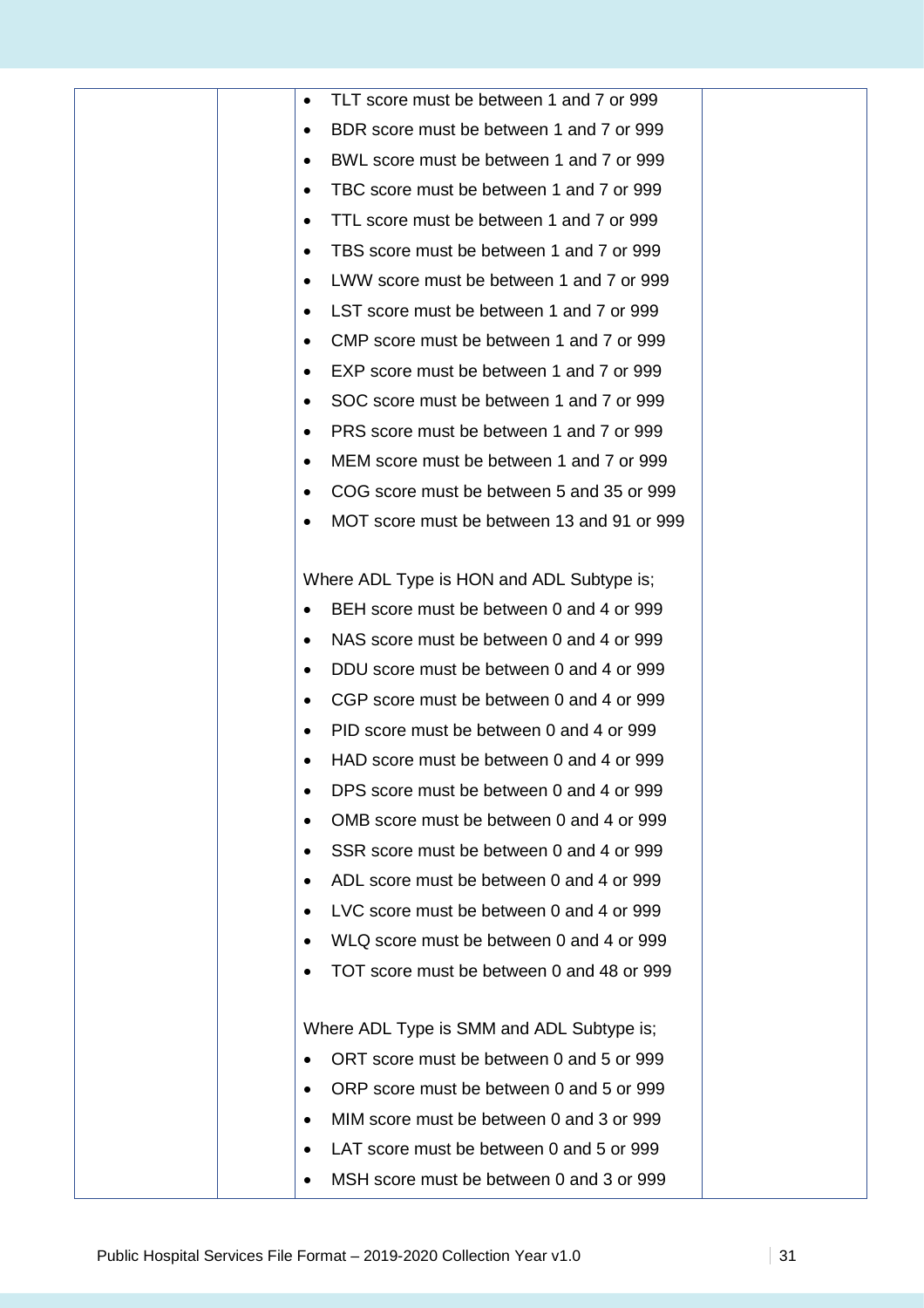|                 |        | LMW score must be between 0 and 1 or 999                                                                                                    |                      |
|-----------------|--------|---------------------------------------------------------------------------------------------------------------------------------------------|----------------------|
|                 |        | LMP score must be between 0 and 1 or 999<br>$\bullet$                                                                                       |                      |
|                 |        | LAV score must be between 0 and 1 or 999                                                                                                    |                      |
|                 |        | LNG score must be between 0 and 1 or 999                                                                                                    |                      |
|                 |        | LAC score must be between 0 and 1 or 999                                                                                                    |                      |
|                 |        | ACD score must be between 0 and 1 or 999<br>$\bullet$                                                                                       |                      |
|                 |        | ACP score must be between 0 and 3 or 999                                                                                                    |                      |
|                 |        | TOT score must be between 0 and 30 or 999                                                                                                   |                      |
|                 |        |                                                                                                                                             |                      |
|                 |        | Where ADL Type is RUG and ADL Subtype is;                                                                                                   |                      |
|                 |        | TOT score must be between 4 and 18 or 999                                                                                                   |                      |
| <b>ADL Date</b> | 8 date | Date the ADL score was recorded                                                                                                             | ctyymmdd             |
| <b>ADL Time</b> | 4 num  | Not currently required                                                                                                                      | Blank if null        |
| Phase Type      | 2 num  | A distinct period or stage of illness relating to<br>palliative care patients. For example, when SNAP<br>Type = PAL, record one phase type: | <b>Blank if null</b> |
|                 |        |                                                                                                                                             | Must not be null if  |
|                 |        | $01 =$ Stable                                                                                                                               | $SNAP$ Type = PAL    |
|                 |        | $02 = Unstable$                                                                                                                             |                      |
|                 |        | $03$ = Deteriorating                                                                                                                        |                      |
|                 |        | $04 = Terminal Care$                                                                                                                        |                      |
| Filler          | 4      | <b>Blank</b>                                                                                                                                |                      |
|                 |        |                                                                                                                                             |                      |

*ADL scores for each SNAP episode are to be supplied. Do not provide more than one set of scores on the same date for the same ADL Type and ADL Subtype.* 

*For all SNAP episodes:* 

• *An ADL score of 999 is valid when an assessment has not been undertaken.*

### **Activity Details if Activity Code = T (Nursing Home Type)**

| <b>Nursing Home</b><br>Type Flag     | 3 char | $NHT = Nursing Home Flag$                                 | Not valid for<br>patients with a care<br>type of: |
|--------------------------------------|--------|-----------------------------------------------------------|---------------------------------------------------|
|                                      |        |                                                           | $01 -$ Acute                                      |
|                                      |        |                                                           | $05 -$ Newborn                                    |
|                                      |        |                                                           | $07 -$ Organ<br>Procurement                       |
|                                      |        |                                                           | 08 - Boarder                                      |
| Date<br>Commenced<br><b>NHT Care</b> | 8 date | Date when the patient commenced Nursing Home<br>Type care | ctyymmdd                                          |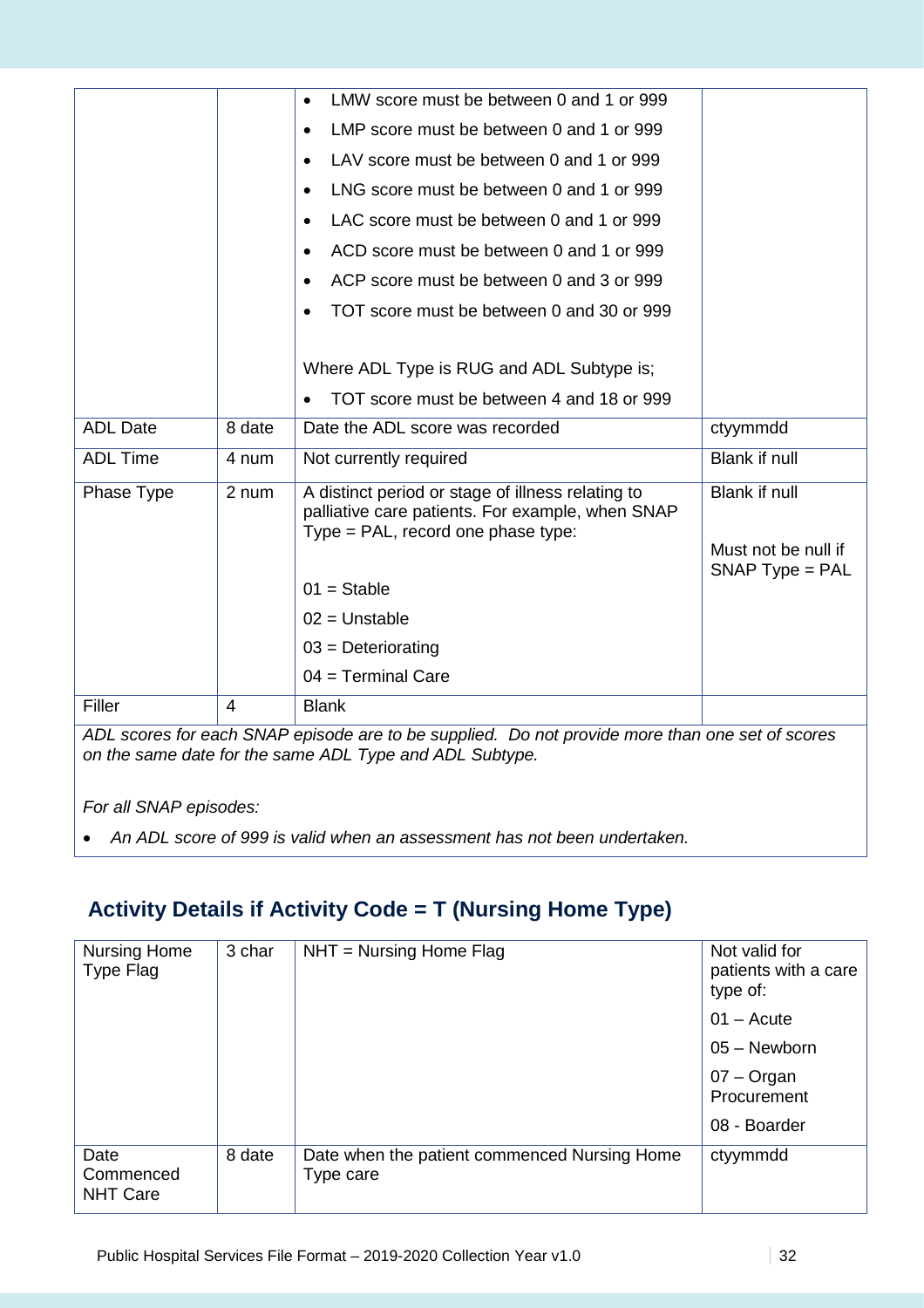| Date Ceased<br><b>NHT Care</b> | 8 date | Date when the patient ceased Nursing Home Type<br>care | ctyymmdd |
|--------------------------------|--------|--------------------------------------------------------|----------|
| Filler                         |        | <b>Blank</b>                                           |          |

### **Activity Details if Activity Code = B (Mother's Patient Identifier of Baby Born in Hospital)**

| Mother's Patient   8 char |    | Mother's Patient Identifier of baby born in the | Right adjusted and    |
|---------------------------|----|-------------------------------------------------|-----------------------|
| <b>Identifier</b>         |    | hospital                                        | zero filled from left |
| Filler                    | 22 | <b>Blank</b>                                    |                       |

### **Activity Details if Activity Code = P (Mental Health Phase of Care)**

Note: For separations on or after 1 July 2017, the reporting of Mental health phase of care is no longer required to be reported.

| Phase of Care                      | 1 num  | $1 = Accute$<br>$2$ = Functional gain<br>$3$ = Intensive extended<br>$4 =$ Consolidating gain<br>$5 =$ Assessment only<br>$9 = Not$ reported | Required for<br>patients with a care<br>type of $12 -$ Mental<br>health care. |
|------------------------------------|--------|----------------------------------------------------------------------------------------------------------------------------------------------|-------------------------------------------------------------------------------|
| Phase of Care<br><b>Start Date</b> | 8 date | Date when the patient commenced a phase of care                                                                                              | ctyymmdd                                                                      |
| Phase of Care<br><b>Start Time</b> | 4 num  | Time when the patient commenced a phase of care                                                                                              | hhmm (24-hour<br>clock                                                        |
| Phase of Care<br>End Date          | 8 date | Date when the patient ceased a phase of care                                                                                                 | ctyymmdd                                                                      |
| Phase of Care<br>End Time          | 4 num  | Time when the patient ceased a phase of care                                                                                                 | hhmm (24-hour<br>clock                                                        |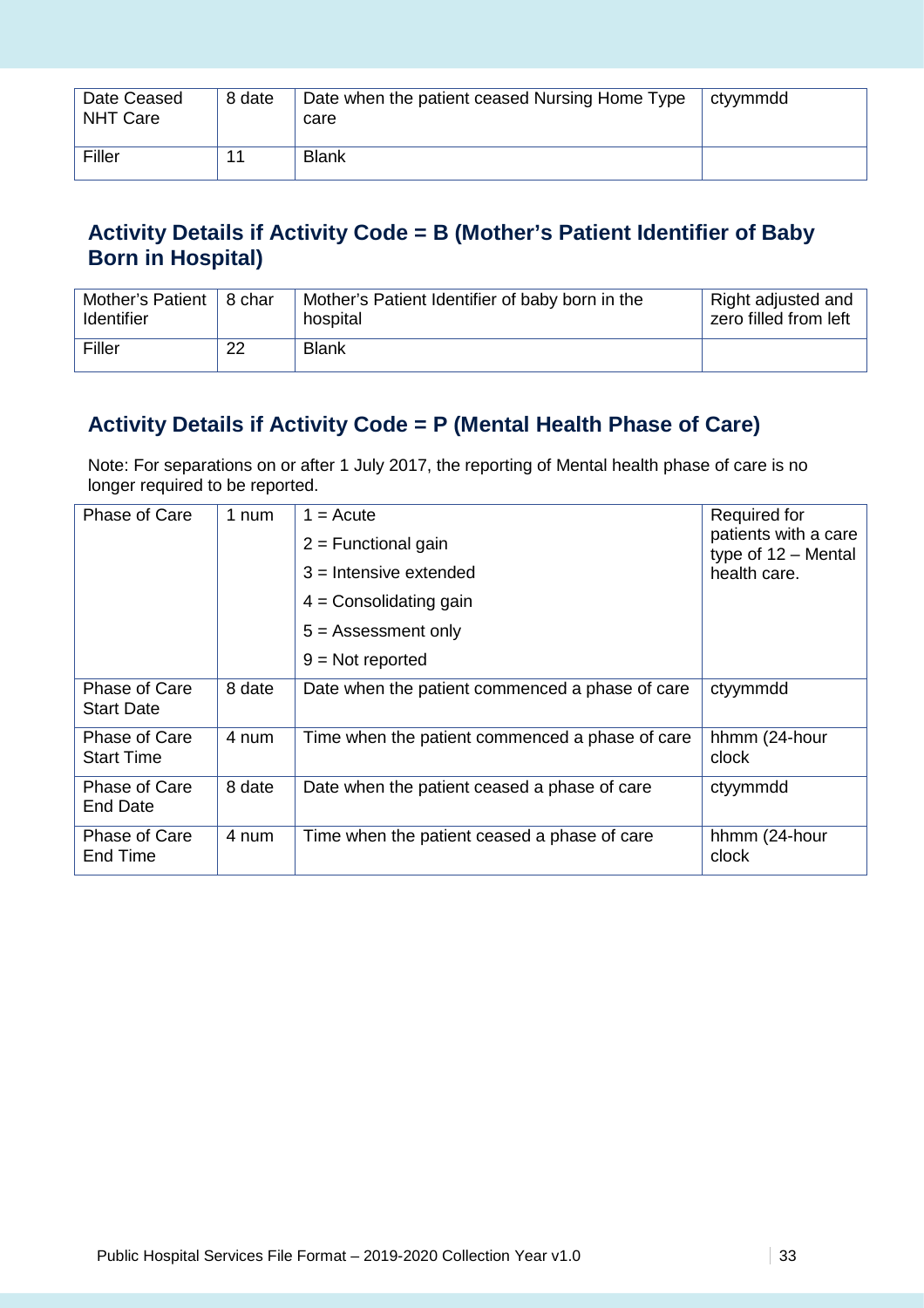# **Morbidity File**

The header record is the first record on the file. There is only one header record, followed by the morbidity details records.

| <b>HEADER RECORD</b>                        |         |                                                                             |                                                              |  |
|---------------------------------------------|---------|-----------------------------------------------------------------------------|--------------------------------------------------------------|--|
| <b>Facility Number</b>                      | 5 num   | Must be the same as the facility number in the<br>corresponding header file | Right adjusted and<br>zero filled from left                  |  |
| <b>Extract Period</b>                       | 16 date | From date                                                                   | ctyymmdd                                                     |  |
|                                             |         | To date                                                                     | ctyymmdd                                                     |  |
| File Type                                   | 3 char  | Abbreviation to identify file type                                          |                                                              |  |
|                                             |         | $MOR = Morbidity$                                                           |                                                              |  |
| Number of<br>Records                        | 5 num   | Total number of records in the file                                         | Right adjusted and<br>zero filled from left;<br>zero if null |  |
| Extraction<br>Software<br><b>Identifier</b> | 10 char | Code to identify the version of the software used                           | Left adjusted, blank<br>if null                              |  |
| Filler                                      | 66      | <b>Blank</b>                                                                |                                                              |  |

| <b>MORBIDITY DETAILS RECORDS</b>                        |         |                                                                                                                                                                                           |                                             |
|---------------------------------------------------------|---------|-------------------------------------------------------------------------------------------------------------------------------------------------------------------------------------------|---------------------------------------------|
| Record Identifier                                       | 1 char  | $N = New$                                                                                                                                                                                 |                                             |
|                                                         |         | $D = Deletion$                                                                                                                                                                            |                                             |
|                                                         |         | $U = Up$ to date                                                                                                                                                                          |                                             |
| Unique Number                                           | 12 char | A number unique within the facility to identify each<br>admission. This number is not to be reused,<br>regardless of deletions, etc.                                                      | Right adjusted and<br>zero filled from left |
| <b>Patient Identifier</b>                               | 8 char  | Unique number to identify the patient within the<br>facility (e.g. unit record number)                                                                                                    | Right adjusted and<br>zero filled from left |
| Admission<br><b>Number</b>                              | 12 char | Admission number allocated by facility                                                                                                                                                    | Right adjusted and<br>zero filled from left |
| Diagnosis Code                                          | 3 char  | <b>PD</b><br>= Principal diagnosis                                                                                                                                                        | Left adjusted                               |
| Identifier                                              |         | <b>OD</b><br>$=$ Other diagnosis                                                                                                                                                          |                                             |
|                                                         |         | <b>EX</b><br>$=$ External cause code                                                                                                                                                      |                                             |
|                                                         |         | PR.<br>$=$ Procedure                                                                                                                                                                      |                                             |
|                                                         |         | м<br>$=$ Morphology                                                                                                                                                                       |                                             |
| <b>ICD-10-AM</b><br><b>/ACHI Code</b><br>(11th edition) | 7 char  | Code assigned from The International Statistical<br><b>Classification of Diseases and Related Health</b><br>Problems, 10 <sup>th</sup> Revision, Australian Modification,<br>11th edition | Left adjusted                               |
| Diagnosis Text                                          | 50 char | Textual description of diseases and procedures are<br>optional                                                                                                                            | Left adjusted, blank<br>if null             |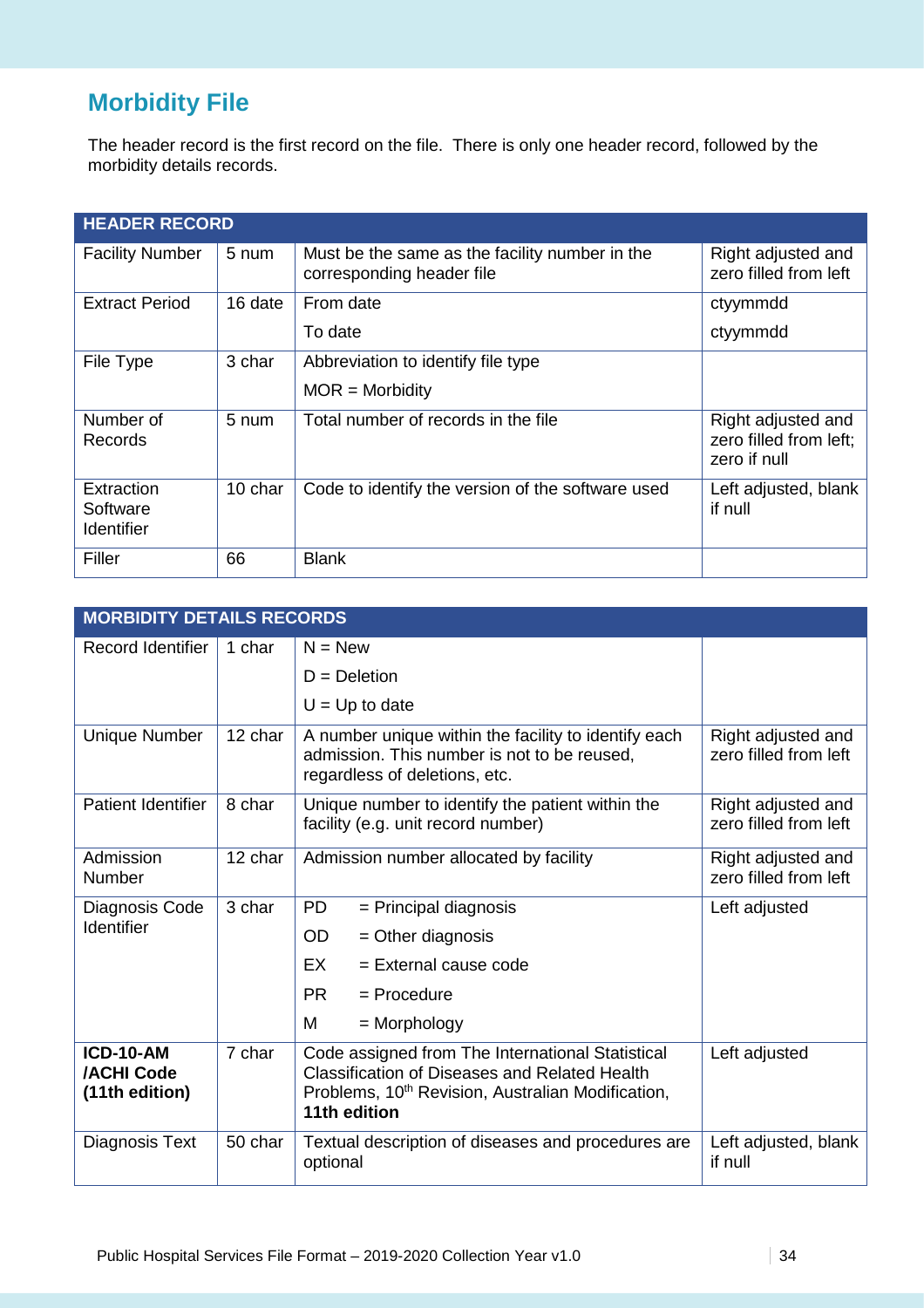|                                                     | <b>MORBIDITY DETAILS RECORDS</b> |                                                                                                                                                                                                                               |                      |  |  |
|-----------------------------------------------------|----------------------------------|-------------------------------------------------------------------------------------------------------------------------------------------------------------------------------------------------------------------------------|----------------------|--|--|
| Date of                                             | 8 date                           | Date that the procedure was performed.                                                                                                                                                                                        | ctyymmdd, blank if   |  |  |
| Procedure                                           |                                  | The date must be provided if the procedure is<br>within the following block ranges:                                                                                                                                           | null                 |  |  |
|                                                     |                                  | 1059<br>1<br>to                                                                                                                                                                                                               |                      |  |  |
|                                                     |                                  | 1821<br>1062<br>to                                                                                                                                                                                                            |                      |  |  |
|                                                     |                                  | 1825<br>1866<br>to                                                                                                                                                                                                            |                      |  |  |
|                                                     |                                  | 1869<br>1892<br>to                                                                                                                                                                                                            |                      |  |  |
|                                                     |                                  | 1894<br>1912<br>to                                                                                                                                                                                                            |                      |  |  |
|                                                     |                                  | 1920<br>2016<br>to                                                                                                                                                                                                            |                      |  |  |
| <b>Contract Flag</b>                                | 1 num                            | Recorded by Hospital A when a patient receives an<br>admitted or non-admitted contracted service from<br>the contracted hospital (Hospital B)<br>$1 =$ Contracted admitted procedure<br>2 = Contracted non-admitted procedure | <b>Blank if null</b> |  |  |
| Diagnosis Onset<br><b>Type</b><br>(Condition        | 1 char                           | An indicator for each diagnosis to indicate the<br>onset and/or significance of the diagnosis to the<br>episode of care.                                                                                                      | Blank if null        |  |  |
| present on<br>admission<br>indicator)               |                                  | $1 =$ Condition present on admission to the episode<br>of admitted patient care<br>$2$ = Condition arises during the current episode of                                                                                       |                      |  |  |
|                                                     |                                  | admitted patient care                                                                                                                                                                                                         |                      |  |  |
|                                                     |                                  | 9 = Condition onset unknown/uncertain                                                                                                                                                                                         |                      |  |  |
| Most Resource<br>Intensive<br><b>Condition Flag</b> | 1 char                           | Currently not required                                                                                                                                                                                                        | Blank if null        |  |  |
| Other Co-<br>Morbidity of<br><b>Interest Flag</b>   | 1 char                           | Currently not required                                                                                                                                                                                                        | Blank if null        |  |  |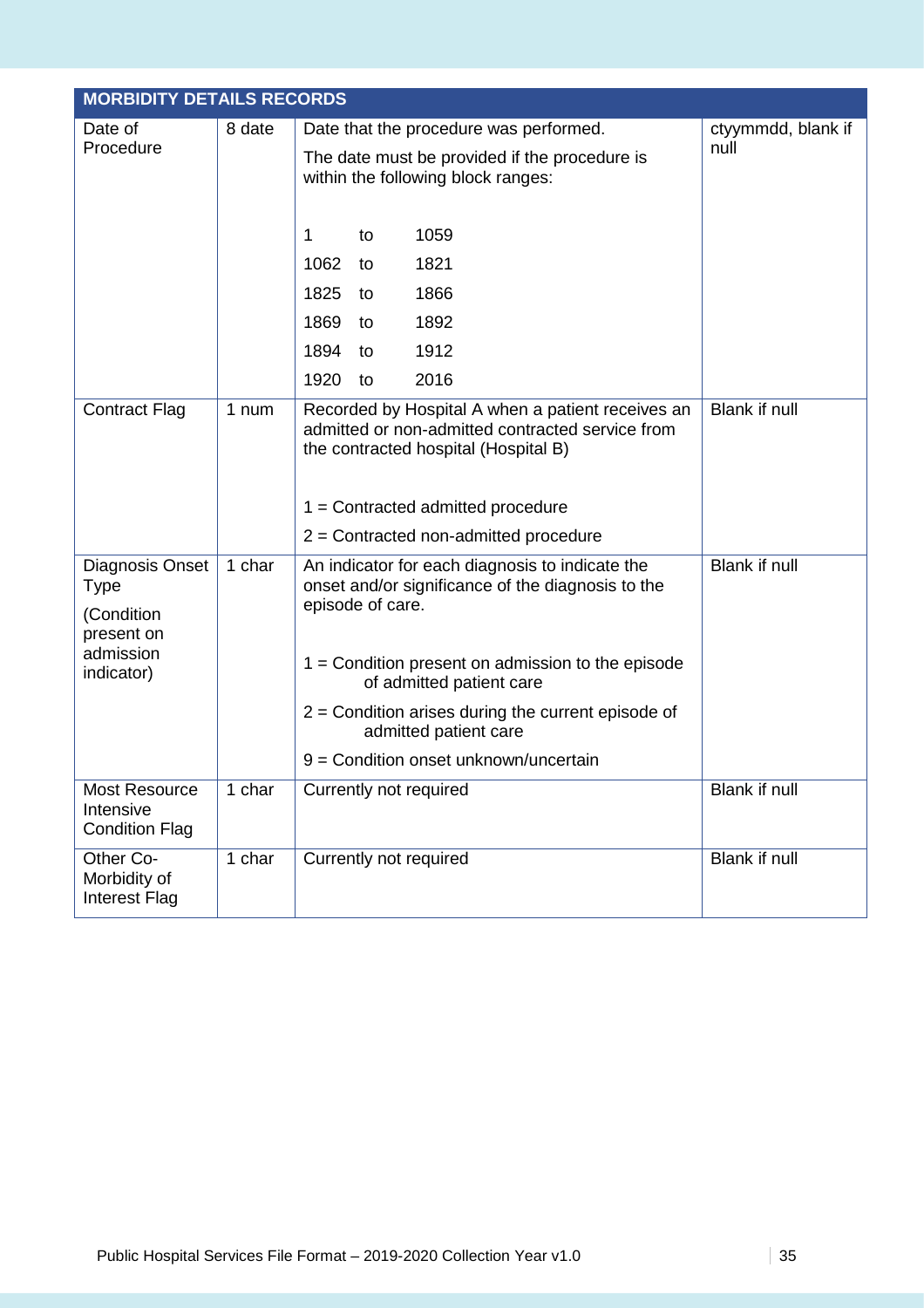# **Mental Health File**

A record is to be provided on the mental health details file for each episode of care where the standard unit code (either at admission to the episode or through a unit transfer during the episode) is in the range PYAA to PYZZ.

No record is to be provided if there were no standard unit codes in this range during the episode of care.

The header record is the first record on the file. There is only one header record, followed by the mental health details records.

| <b>HEADER RECORD</b>                        |         |                                                                             |                                                              |  |
|---------------------------------------------|---------|-----------------------------------------------------------------------------|--------------------------------------------------------------|--|
| <b>Facility Number</b>                      | 5 num   | Must be the same as the facility number in the<br>corresponding header file | Right adjusted and<br>zero filled from left                  |  |
| <b>Extract Period</b>                       | 16 date | From date                                                                   | ctyymmdd                                                     |  |
|                                             |         | To date                                                                     | ctyymmdd                                                     |  |
| File Type                                   | 3 char  | Abbreviation to identify file type<br>$MEN = Mental$ health                 |                                                              |  |
| Number of<br>Records                        | 5 num   | Total number of records in the file                                         | Right adjusted and<br>zero filled from left;<br>zero if null |  |
| Extraction<br>Software<br><b>Identifier</b> | 10 char | Code to identify the version of the software used                           | Left adjusted, blank<br>if null                              |  |
| Filler                                      | 2       | <b>Blank</b>                                                                |                                                              |  |

| <b>MENTAL HEALTH DETAILS RECORDS</b> |                         |                                                                                                                                          |                                             |  |
|--------------------------------------|-------------------------|------------------------------------------------------------------------------------------------------------------------------------------|---------------------------------------------|--|
| Record Identifier                    | 1 char                  | $N = New$ ,                                                                                                                              |                                             |  |
|                                      |                         | $A =$ Amendment                                                                                                                          |                                             |  |
|                                      |                         | $D = Deletion$                                                                                                                           |                                             |  |
|                                      |                         | $U = Up$ to date                                                                                                                         |                                             |  |
| <b>Unique Number</b>                 | 12 <sup>°</sup><br>char | A number unique within the facility to identify each<br>admission. This number is not to be reused.<br>regardless of deletions etc.      | Right adjusted and<br>zero filled from left |  |
| <b>Patient Identifier</b>            | 8 char                  | Unique number to identify the patient within the<br>facility (e.g Unit record number)                                                    | Right adjusted and<br>zero filled from left |  |
| Admission<br><b>Number</b>           | $12 \,$<br>char         | Admission number allocated by facility                                                                                                   | Right adjusted and<br>zero filled from left |  |
| Type of Usual<br>Accommodation       | 1 char                  | $1 =$ House or flat<br>$2$ = Independent unit as part of a retirement village<br>or similar<br>$3$ = Hostel or hostel type accommodation |                                             |  |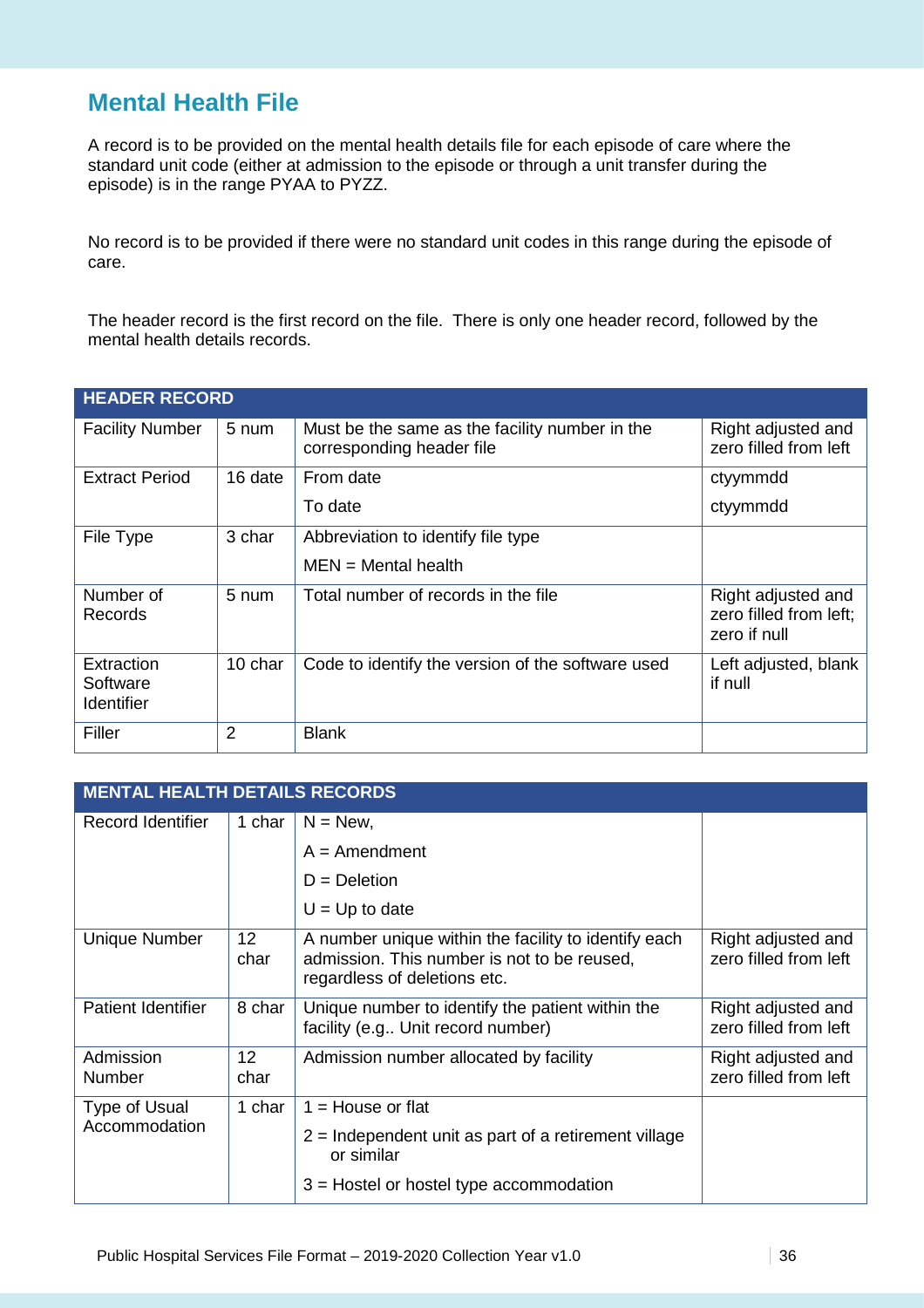| <b>MENTAL HEALTH DETAILS RECORDS</b> |        |                                                                         |                       |
|--------------------------------------|--------|-------------------------------------------------------------------------|-----------------------|
|                                      |        | $4 =$ Psychiatric hospital                                              |                       |
|                                      |        | $5 =$ Acute hospital                                                    |                       |
|                                      |        | $7 =$ Other accommodation                                               |                       |
|                                      |        | $8 = No$ usual residence                                                |                       |
|                                      |        | $6$ = Residential mental health care facility                           |                       |
| Employment                           | 1 char | $1 =$ Child not at school                                               |                       |
| <b>Status</b>                        |        | $2 = Student$                                                           |                       |
|                                      |        | $3 =$ Employed                                                          |                       |
|                                      |        | $4 =$ Unemployed                                                        |                       |
|                                      |        | $5 =$ Home duties                                                       |                       |
|                                      |        | $6$ = Pensioner                                                         |                       |
|                                      |        | $8 = Other$                                                             |                       |
| <b>Pension Status</b>                | 1 char | $1 =$ Aged pension                                                      |                       |
|                                      |        | $2$ = Repatriation pension                                              |                       |
|                                      |        | $3 =$ Invalid pension                                                   |                       |
|                                      |        | $4 =$ Unemployment benefit                                              |                       |
|                                      |        | $5 = Sickness benefit$                                                  |                       |
|                                      |        | $7 = Other$                                                             |                       |
|                                      |        | $8 = No$ pension/benefit                                                |                       |
| <b>First Admission</b>               | 1 char | $1 = No$ previous admission for psychiatric treatment                   |                       |
| For Psychiatric<br>Treatment         |        | $2$ = Previous admission for psychiatric treatment                      |                       |
| Referral to                          | 2 char | $01 = Not referred$                                                     | Right adjusted and    |
| <b>Further Care</b>                  |        | $02$ = Private psychiatrist                                             | zero filled from left |
|                                      |        | $03$ = Other private medical practitioner                               |                       |
|                                      |        | $04$ = Mental health/alcohol and drug facility $-$<br>admitted patient  |                       |
|                                      |        | 05 = Mental health/alcohol and drug facility - non-<br>admitted patient |                       |
|                                      |        | 06 = Acute hospital - admitted patient                                  |                       |
|                                      |        | 07 = Acute hospital - non-admitted patient                              |                       |
|                                      |        | $08 =$ Community health program                                         |                       |
|                                      |        | 09 = General Practitioner                                               |                       |
|                                      |        | $10 =$ Residential mental health care facility                          |                       |
|                                      |        | $29 = Other$                                                            |                       |
|                                      |        | 98 = Not Applicable                                                     |                       |
| <b>Mental Health</b>                 | 1 char | $1 =$ Involuntary patient for any part of the episode                   |                       |
| <b>Legal Status</b><br>Indicator     |        | $2$ = Voluntary patient for all of the episode                          |                       |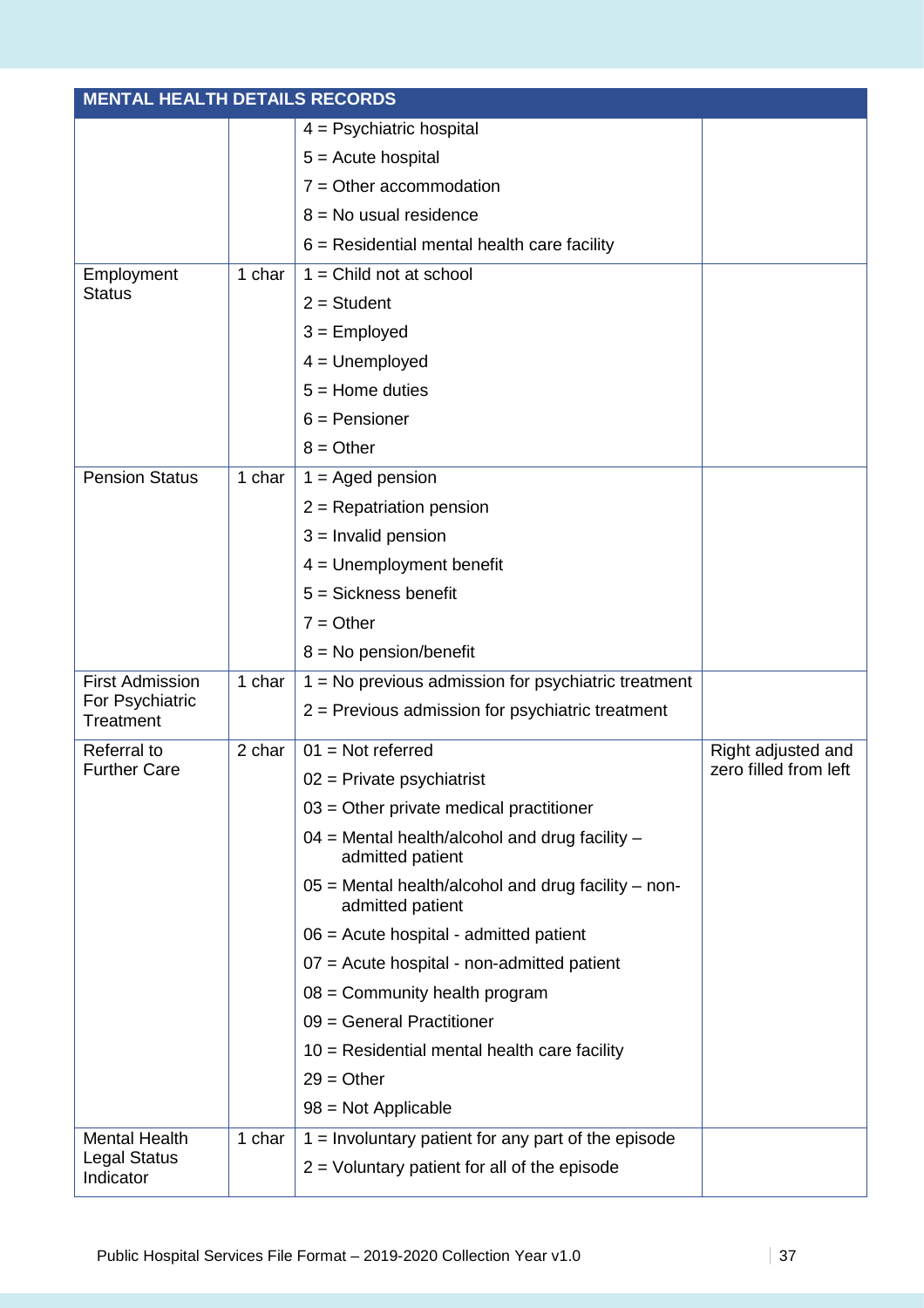| <b>MENTAL HEALTH DETAILS RECORDS</b>                         |        |                                                                                                                                                                                         |  |
|--------------------------------------------------------------|--------|-----------------------------------------------------------------------------------------------------------------------------------------------------------------------------------------|--|
| Previous<br><b>Specialised Non-</b><br>Admitted<br>Treatment | 1 char | $\vert$ 1 = Patient has no previous non-admitted service<br>contacts for psychiatric treatment<br>$2$ = Patient has previous non-admitted service<br>contacts for psychiatric treatment |  |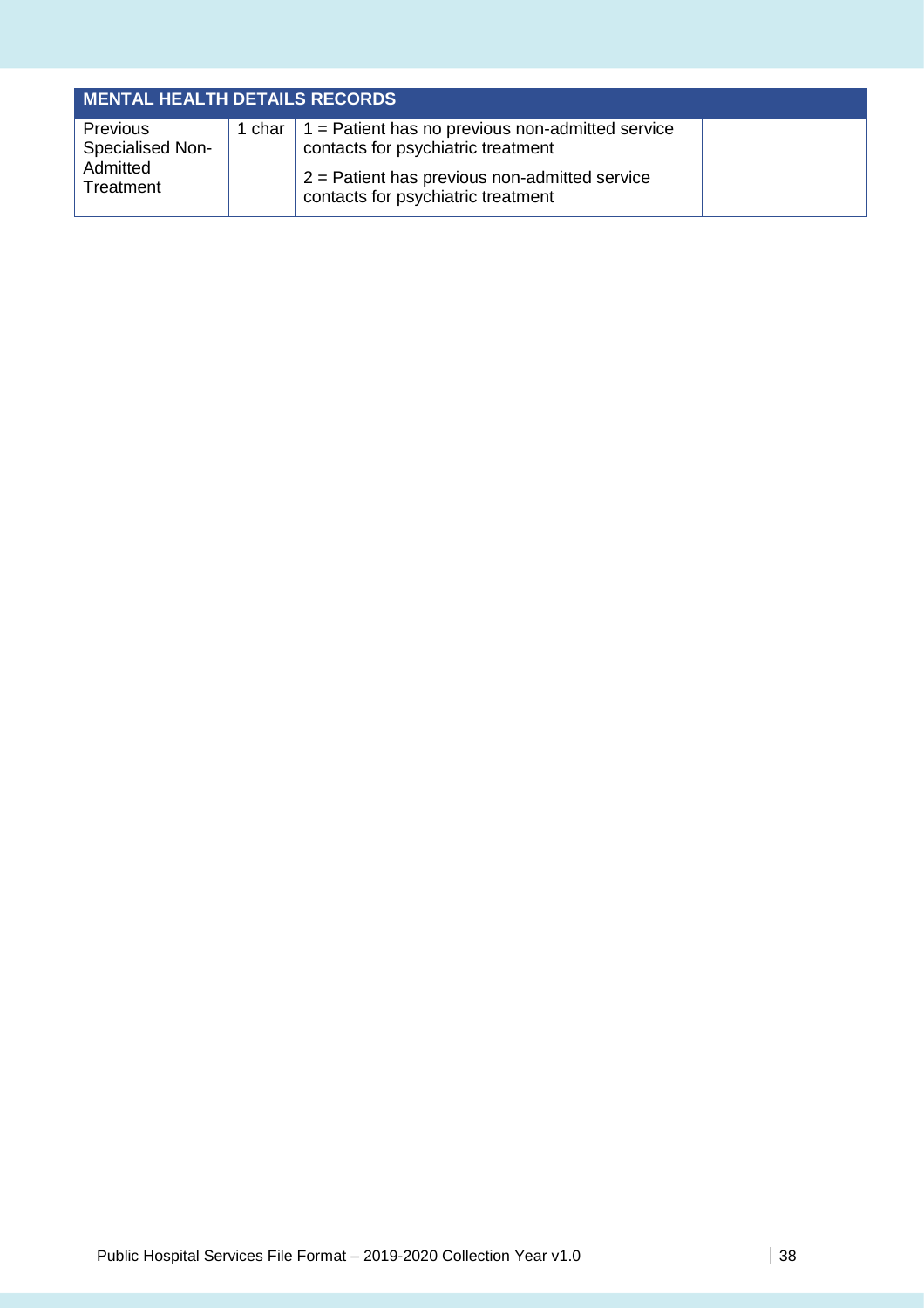### **Elective Admission Surgery File**

A record is to be provided on the elective admissions details file for each episode of care where one or more completed EAS entries have been linked to the episode of care.

Each episode of care can have one or more EAS entry linked to it.

The header record is the first record on the file. There is only one header record, followed by the elective admission details records.

| <b>HEADER RECORD</b>                        |         |                                                                             |                                                              |
|---------------------------------------------|---------|-----------------------------------------------------------------------------|--------------------------------------------------------------|
| <b>Facility Number</b>                      | 5 num   | Must be the same as the facility number in the<br>corresponding header file | Right adjusted and<br>zero filled from left                  |
| <b>Extract Period</b>                       | 16 date | From date                                                                   | ctyymmdd                                                     |
|                                             |         | To date                                                                     | ctyymmdd                                                     |
| File Type                                   | 3 char  | Abbreviation to identify file type                                          |                                                              |
|                                             |         | EAS = Elective Admission Surgery                                            |                                                              |
| Number of<br>Records                        | 5 num   | Total number of records in the file                                         | Right adjusted and<br>zero filled from left;<br>zero if null |
| Extraction<br>Software<br><b>Identifier</b> | 10 char | Code to identify the version of the software used                           | Left adjusted, blank<br>if null                              |
| Filler                                      | 57      | <b>Blank</b>                                                                |                                                              |

| <b>ELECTIVE ADMISSION SURGERY DETAILS RECORDS</b> |         |                                                                                                                                     |                                             |  |
|---------------------------------------------------|---------|-------------------------------------------------------------------------------------------------------------------------------------|---------------------------------------------|--|
| <b>Record Identifier</b>                          | 1 char  | $N = New$                                                                                                                           |                                             |  |
|                                                   |         | $A =$ Amendment                                                                                                                     |                                             |  |
|                                                   |         | $D = Deletion$                                                                                                                      |                                             |  |
|                                                   |         | $U = Up$ to date                                                                                                                    |                                             |  |
| Unique Number                                     | 12 char | A number unique within the facility to identify each<br>admission. This number is not to be reused,<br>regardless of deletions etc. | Right adjusted and<br>zero filled from left |  |
| <b>Patient Identifier</b>                         | 8 char  | Unique number to identify the patient within the<br>facility (eg. unit record number)                                               | Right adjusted and<br>zero filled from left |  |
| Admission<br><b>Number</b>                        | 12 char | Admission number allocated by facility                                                                                              | Right adjusted and<br>zero filled from left |  |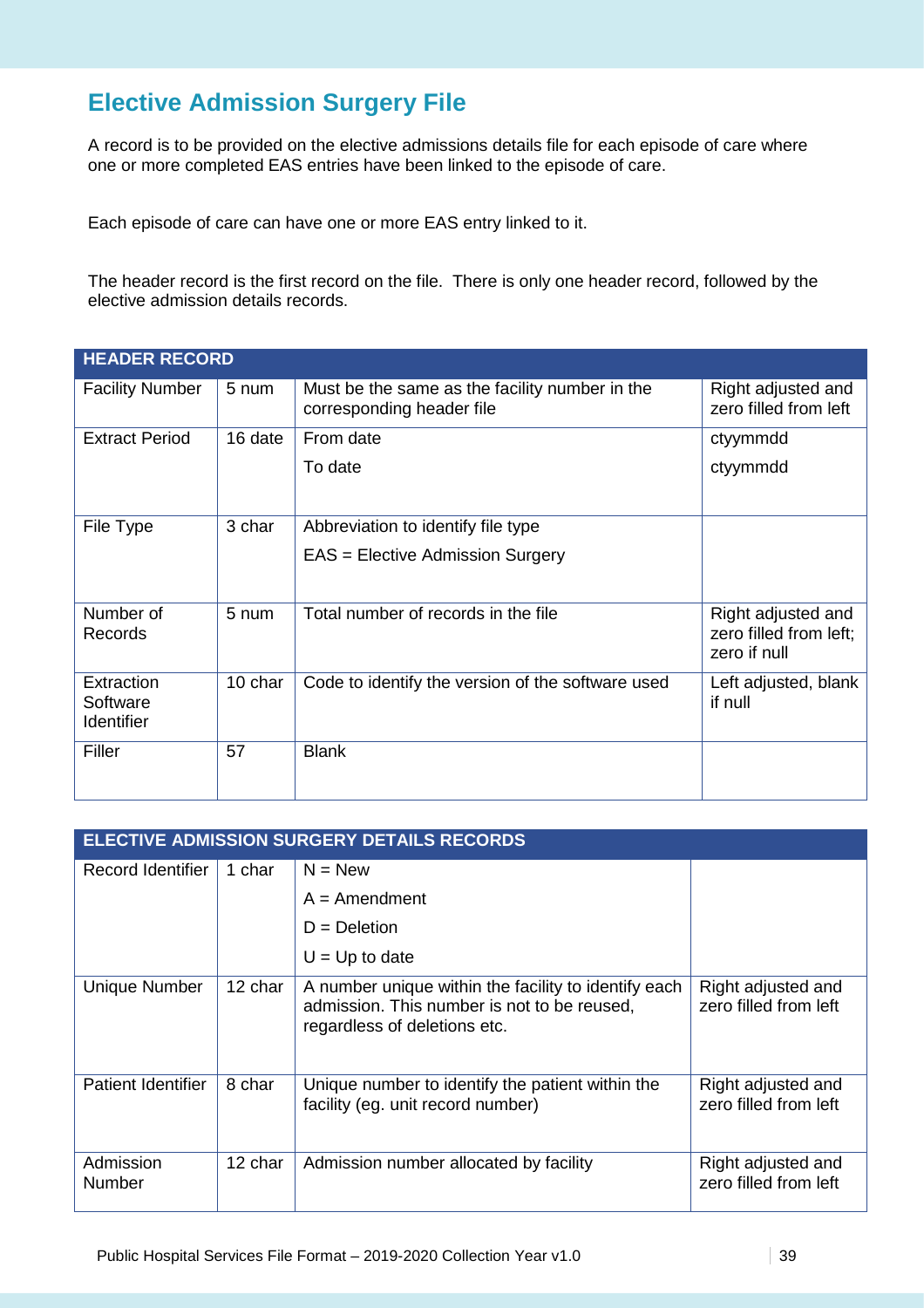|                                      |        | <b>ELECTIVE ADMISSION SURGERY DETAILS RECORDS</b>                                                                     |                                                               |
|--------------------------------------|--------|-----------------------------------------------------------------------------------------------------------------------|---------------------------------------------------------------|
| <b>Entry Number</b>                  | 3 num  | The unique waiting list placement number                                                                              | Right adjusted and<br>zero filled from left                   |
| Planned Unit                         | 4 char | Currently not required                                                                                                | Blank if null                                                 |
| Surgical<br>Specialty                | 2 num  | Waiting List Speciality codes are derived from the<br>mapping of units to one of the twelve speciality<br>codes:      | Right adjusted and<br>zero filled from left                   |
|                                      |        | $01$ = Cardio thoracic surgery                                                                                        |                                                               |
|                                      |        | $02$ = Otolaryngology head and neck surgery                                                                           |                                                               |
|                                      |        | $03$ = General surgery                                                                                                |                                                               |
|                                      |        | $04 =$ Gynaecology surgery                                                                                            |                                                               |
|                                      |        | $05 =$ Neurosurgery                                                                                                   |                                                               |
|                                      |        | 06 = Ophthalmology surgery                                                                                            |                                                               |
|                                      |        | $07$ = Orthopaedic surgery                                                                                            |                                                               |
|                                      |        | $08$ = Plastic and reconstructive surgery                                                                             |                                                               |
|                                      |        | $09$ = Urological surgery                                                                                             |                                                               |
|                                      |        | $10 = V$ ascular surgery                                                                                              |                                                               |
|                                      |        | $11 =$ Other - surgical                                                                                               |                                                               |
|                                      |        | $12$ = Paediatric surgery                                                                                             |                                                               |
|                                      |        | $90 =$ Other - non-surgical                                                                                           |                                                               |
| <b>Waiting List</b><br><b>Status</b> | 2 num  | Currently not required                                                                                                | <b>Blank if null</b>                                          |
| Reason for<br>Removal                | 2 num  | Reason for removal codes are derived from the<br>mapping of waiting list status codes to reason for<br>removal codes: | Right adjusted and<br>zero filled from left,<br>blank if null |
|                                      |        | 01 = Admitted as an elective patient for awaited<br>procedure at this hospital                                        |                                                               |
|                                      |        | $02$ = Admitted as an emergency patient for<br>awaited procedure at this hospital                                     |                                                               |
|                                      |        | $03$ = Could not be contacted                                                                                         |                                                               |
|                                      |        | $04$ = Treated elsewhere for awaited procedure<br>(not on behalf of this hospital or<br>State/Territory)              |                                                               |
|                                      |        | 05 = Surgery not required or declined                                                                                 |                                                               |
|                                      |        | 06 = Transferred to another hospital's waiting list                                                                   |                                                               |
|                                      |        | 99 = Not stated/unknown                                                                                               |                                                               |
| <b>Listing Date</b>                  | 8 date | Date the patient was placed on waiting list                                                                           | ctyymmdd                                                      |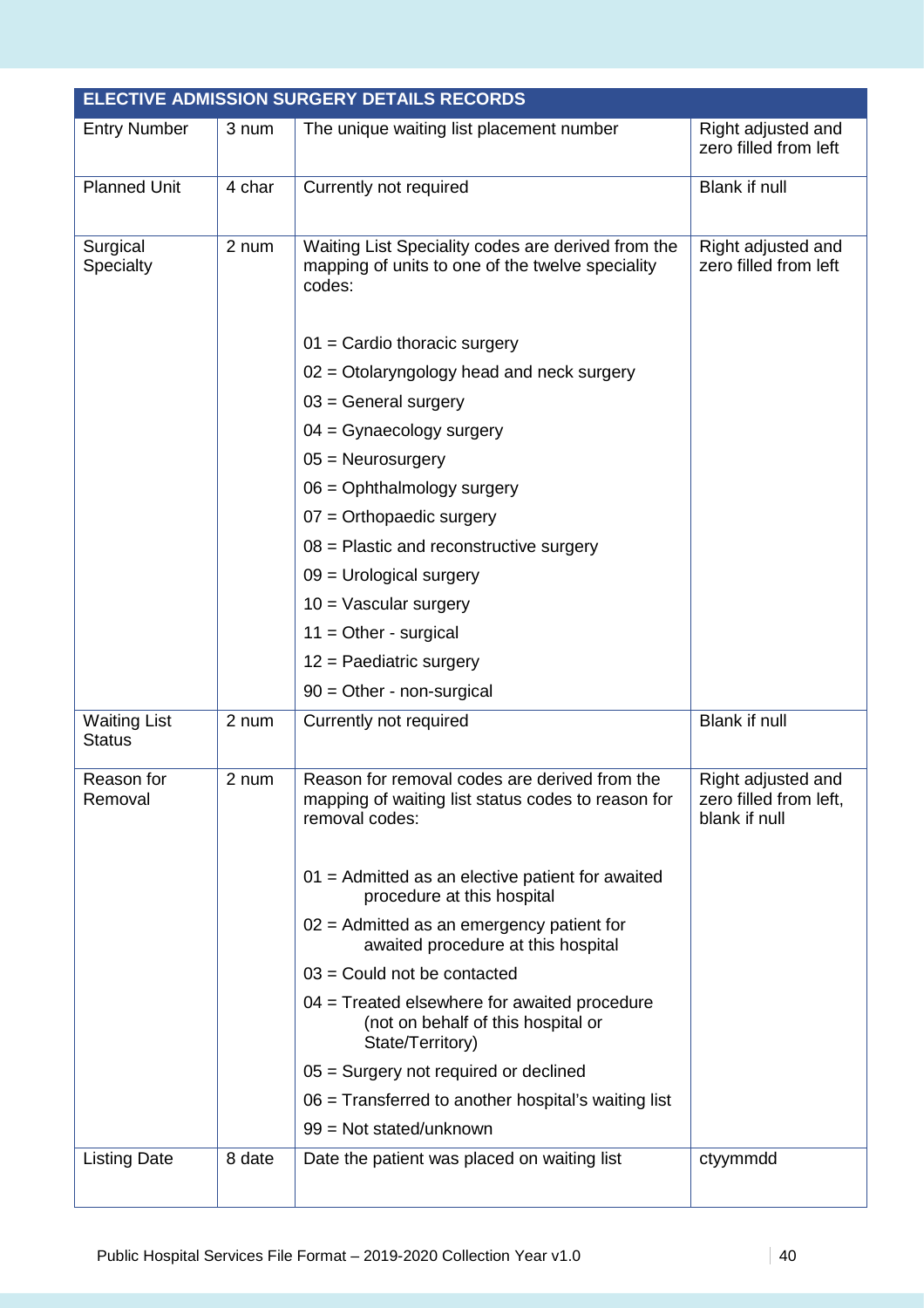|                                               |                | <b>ELECTIVE ADMISSION SURGERY DETAILS RECORDS</b>                                                                                                                 |                                              |
|-----------------------------------------------|----------------|-------------------------------------------------------------------------------------------------------------------------------------------------------------------|----------------------------------------------|
| Pre-Admission<br>Date                         | 8 date         | Currently not required                                                                                                                                            | <b>Blank if null</b>                         |
| (Planned)                                     |                |                                                                                                                                                                   |                                              |
| Urgency<br>Category                           | 1 num          | Clinical urgency classification from field 23 of the<br><b>Waiting List Entry screen</b>                                                                          |                                              |
|                                               |                | 1 = Elective Surgery - Category 1                                                                                                                                 |                                              |
|                                               |                | 2 = Elective Surgery - Category 2                                                                                                                                 |                                              |
|                                               |                | 3 = Elective Surgery - Category 3                                                                                                                                 |                                              |
|                                               |                | $4 = Other - Category 1$                                                                                                                                          |                                              |
|                                               |                | $5 =$ Other - Category 2                                                                                                                                          |                                              |
|                                               |                | $6 = Other - Category$ 3                                                                                                                                          |                                              |
|                                               |                | $9$ = Surveillance Procedure                                                                                                                                      |                                              |
| Accommodation<br>(intended)                   | 1 char         | Accommodation code from field 24 of the Waiting<br>List Entry screen                                                                                              | Left adjusted space<br>filled from the right |
|                                               |                | $P =$ Public                                                                                                                                                      |                                              |
|                                               |                | $R =$ Private single                                                                                                                                              |                                              |
|                                               |                | $S =$ Private shared                                                                                                                                              |                                              |
| <b>Site Procedure</b><br>Indicator            | 3              | Not currently required                                                                                                                                            | <b>Blank if null</b>                         |
| National<br>Procedure<br>Indicator            | $\overline{2}$ | Not currently required                                                                                                                                            | Blank if null                                |
| Planned Length<br>of Stay                     | 3 char         | Estimated stay from field 25 of the WL Entry<br>screen.                                                                                                           | Right adjusted zero<br>filled from left      |
|                                               |                | Value to be converted to zero during HQI<br>extraction if values of 'D' for Day case<br>encountered                                                               |                                              |
| Planned<br><b>Admission Date</b>              | 8 date         | Not currently required                                                                                                                                            | Blank if null                                |
| Pre-admission<br>Clinic<br>Attendance<br>Date | 8 date         | Not currently required                                                                                                                                            | <b>Blank if null</b>                         |
| Planned<br><b>Procedure Date</b>              | 8 date         | The most recent planned procedure date for the<br>patient prior to admission for each entry on the<br>waiting list - from field 10 of the Booking Entry<br>screen | ctyymmdd<br>Blank if null                    |
| <b>Facility Identifier</b><br>of the hospital | 5 num          | Not currently required                                                                                                                                            | <b>Blank if null</b>                         |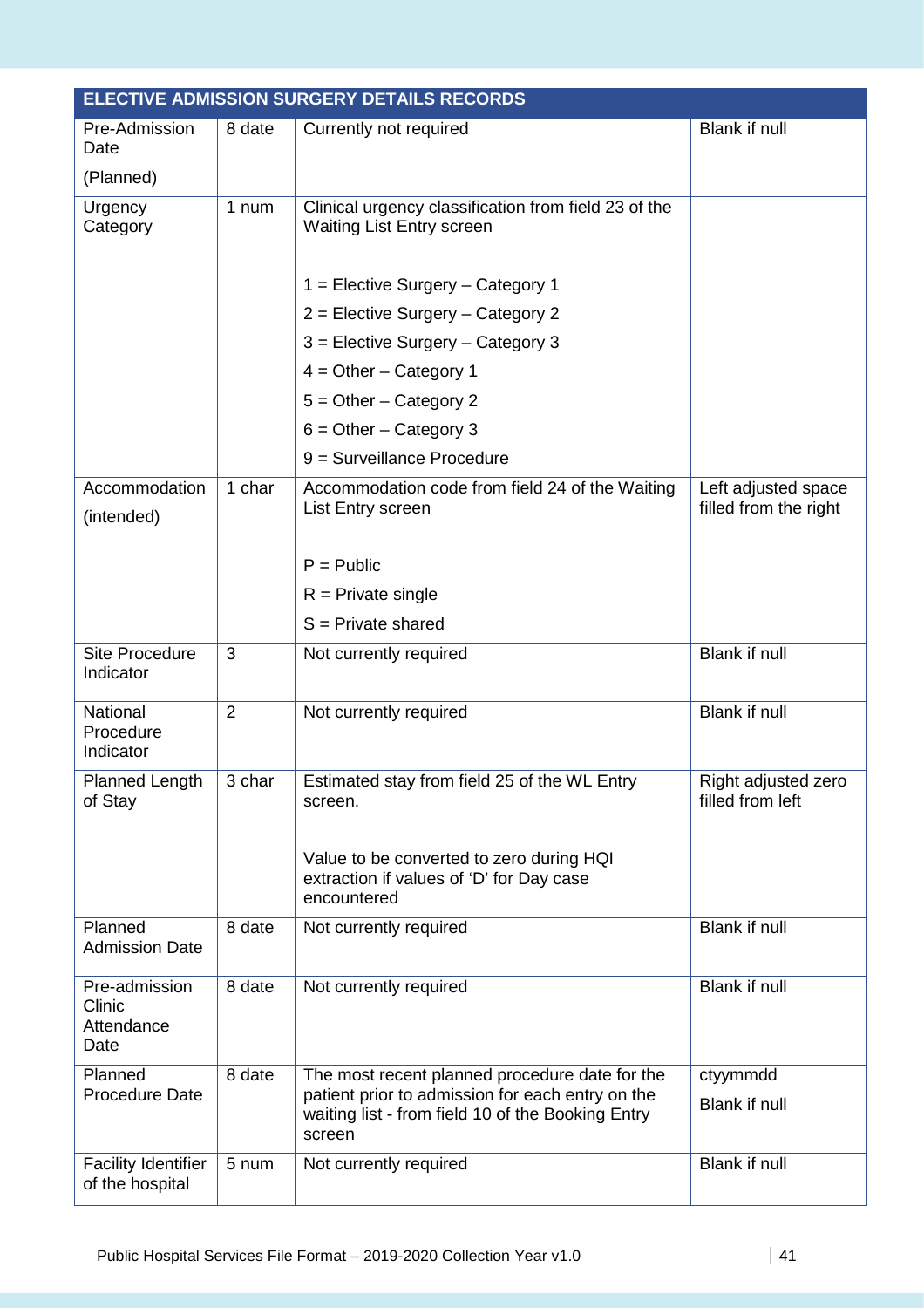| <b>ELECTIVE ADMISSION SURGERY DETAILS RECORDS</b> |        |                                                                                                       |                |  |
|---------------------------------------------------|--------|-------------------------------------------------------------------------------------------------------|----------------|--|
| managing the<br>waiting list                      |        |                                                                                                       |                |  |
| <b>Primary Planned</b><br>Procedure Code          | 7 char | Primary Planned Procedure Code from field 27 of<br>the Waiting List Entry screen                      | Left adjusted. |  |
|                                                   |        | Entries to be validated against the contents of the<br>Primary Planned Procedure Code reference file. |                |  |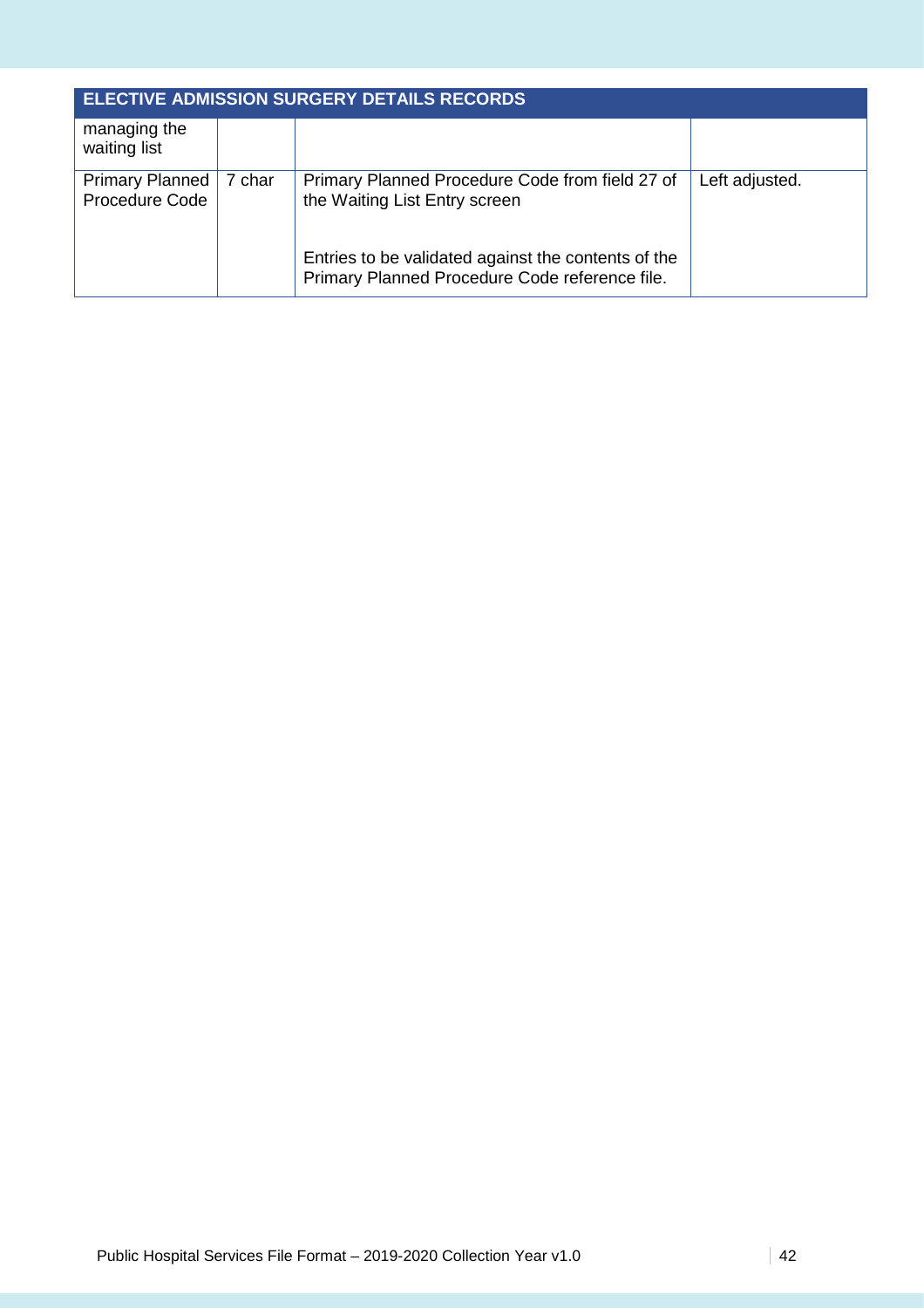#### **Sub and Non-Acute Patient (SNAP) File**

A record for each SNAP type is to be provided on the sub and non-acute patient details file for each episode of care where the care type is sub-acute or non-acute (i.e. Rehabilitation Care, Geriatric Evaluation and Management Care, Palliative Care, Psychogeriatric Care or Maintenance Care)

No record is to be provided if the care type is mental health, acute, newborn, boarder, organ procurement or other care.

The header record is the first record on the file. There is only one header record, followed by the sub and non-acute patient details records.

| <b>HEADER RECORD</b>                 |         |                                                                             |                                                              |  |
|--------------------------------------|---------|-----------------------------------------------------------------------------|--------------------------------------------------------------|--|
| <b>Facility Number</b>               | 5 num   | Must be the same as the facility number in the<br>corresponding header file | Right adjusted and<br>zero filled from left                  |  |
| <b>Extract Period</b>                | 16 date | From date                                                                   | ctyymmdd                                                     |  |
|                                      |         | To date                                                                     | ctyymmdd                                                     |  |
| File Type                            | 3 char  | Abbreviation to identify file type                                          |                                                              |  |
|                                      |         | $SNP = Sub$ and Non-acute Patient                                           |                                                              |  |
| Number of<br><b>Records</b>          | 5 num   | Total number of records in the file                                         | Right adjusted and<br>zero filled from left;<br>zero if null |  |
| Extraction<br>Software<br>Identifier | 10 char | Code to identify the version of the software used                           | Left adjusted, blank if<br>null                              |  |
| Filler                               | 31      | <b>Blank</b>                                                                |                                                              |  |

| <b>SUB AND NON-ACUTE PATIENT DETAILS RECORDS</b> |         |                                                                                                                                      |                                             |  |
|--------------------------------------------------|---------|--------------------------------------------------------------------------------------------------------------------------------------|---------------------------------------------|--|
| Record Identifier                                | 1 char  | $N = New$                                                                                                                            |                                             |  |
|                                                  |         | $A =$ Amendment                                                                                                                      |                                             |  |
|                                                  |         | $D = Deletion$                                                                                                                       |                                             |  |
|                                                  |         | $U = Up$ to date                                                                                                                     |                                             |  |
| Unique Number                                    | 12 char | A number unique within the facility to identify<br>each admission. This number is not to be<br>reused, regardless of deletions, etc. | Right adjusted and<br>zero filled from left |  |
| <b>Patient Identifier</b>                        | 8 char  | Unique number to identify the patient within the<br>facility<br>(e.g. Unit record number)                                            | Right adjusted and<br>zero filled from left |  |
| Admission<br><b>Number</b>                       | 12 char | Admission number allocated by facility                                                                                               | Right adjusted, zero<br>filled from left    |  |
| <b>SNAP Episode</b><br>Number                    | 3 num   | The unique SNAP episode number                                                                                                       | Right adjusted, zero<br>filled from left    |  |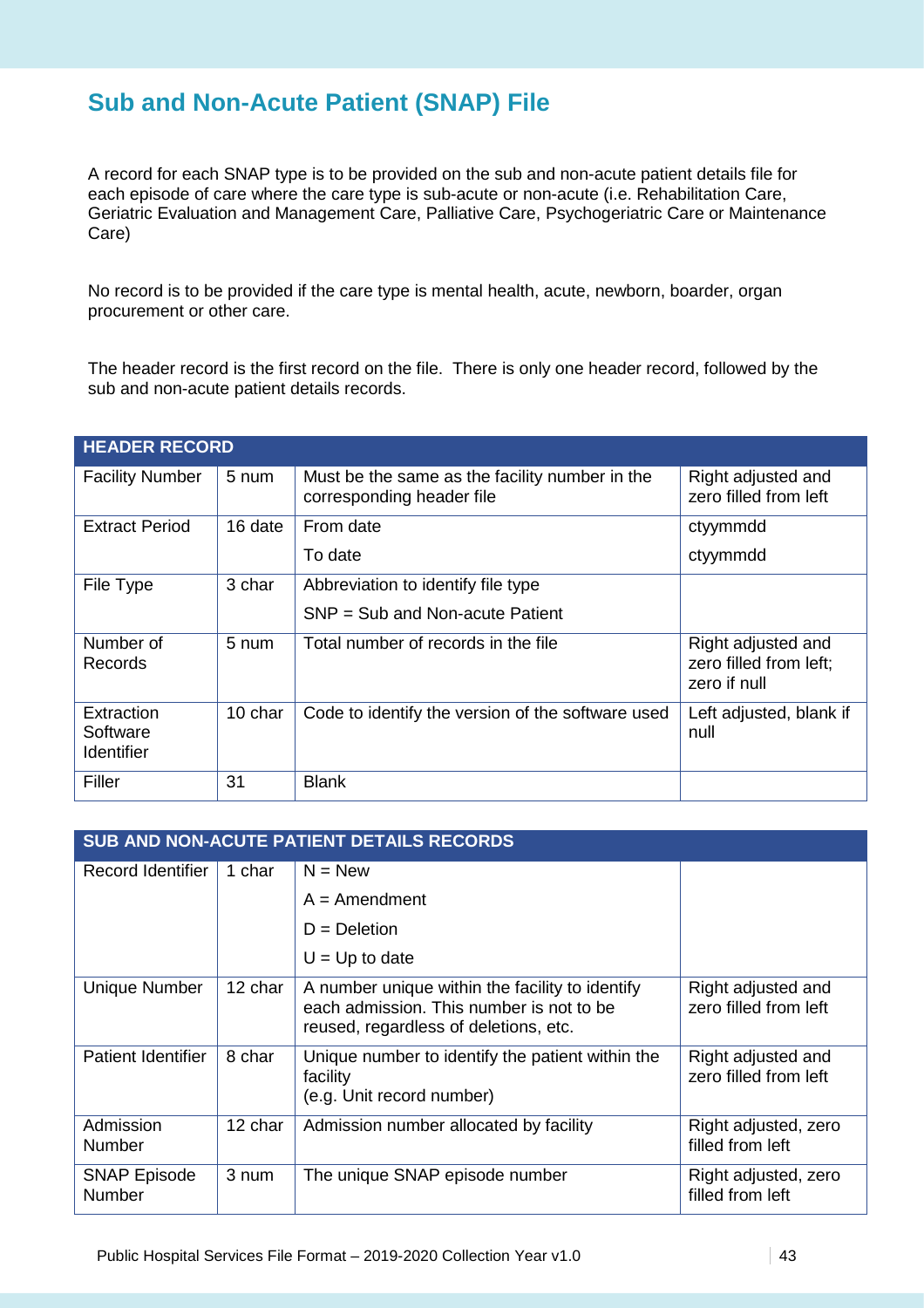|                                           |        | SUB AND NON-ACUTE PATIENT DETAILS RECORDS                                                                                      |               |
|-------------------------------------------|--------|--------------------------------------------------------------------------------------------------------------------------------|---------------|
| <b>SNAP Type</b>                          | 3 char | Classification of a patient's care type based on<br>characteristics of the person, the primary<br>treatment goal and evidence. |               |
|                                           |        | <b>PAL</b><br>$=$ Palliative care                                                                                              |               |
|                                           |        | <b>RCD</b><br>$=$ Rehabilitation $-$ congenital deformities                                                                    |               |
|                                           |        | <b>ROI</b><br>$=$ Rehabilitation - other disabling<br>impairments                                                              |               |
|                                           |        | <b>RST</b><br>$=$ Rehabilitation $-$ stroke                                                                                    |               |
|                                           |        | <b>RBD</b><br>$=$ Rehabilitation $-$ brain dysfunction                                                                         |               |
|                                           |        | <b>RNE</b><br>$=$ Rehabilitation – neurological                                                                                |               |
|                                           |        | <b>RSC</b><br>$=$ Rehabilitation - spinal cord dysfunction                                                                     |               |
|                                           |        | <b>RAL</b><br>$=$ Rehabilitation – amputation of limb                                                                          |               |
|                                           |        | <b>RPS</b><br>$=$ Rehabilitation - pain syndromes                                                                              |               |
|                                           |        | <b>ROF</b><br>$=$ Rehabilitation $-$ orthopaedic<br>conditions, fractures                                                      |               |
|                                           |        | ROR.<br>$=$ Rehabilitation – orthopaedic<br>conditions, replacement                                                            |               |
|                                           |        | $=$ Rehabilitation – orthopaedic, all other<br>ROA                                                                             |               |
|                                           |        | $=$ Rehabilitation $-$ cardiac<br><b>RCA</b>                                                                                   |               |
|                                           |        | RMT<br>= Rehabilitation - major multiple trauma                                                                                |               |
|                                           |        | <b>RPU</b><br>$=$ Rehabilitation – pulmonary                                                                                   |               |
|                                           |        | <b>RDE</b><br>$=$ Rehabilitation $-$ debility<br>(reconditioning)                                                              |               |
|                                           |        | $=$ Rehabilitation – developmental<br>RDD -<br>disabilities                                                                    |               |
|                                           |        | <b>RBU</b><br>$=$ Rehabilitation $-$ burns                                                                                     |               |
|                                           |        | $=$ Rehabilitation $-$ arthritis<br><b>RAR</b>                                                                                 |               |
|                                           |        | <b>GEM</b><br>= Geriatric evaluation and management<br>care                                                                    |               |
|                                           |        | <b>MRE</b><br>$=$ Maintenance $-$ respite                                                                                      |               |
|                                           |        | <b>MNH</b><br>= Maintenance - nursing home type                                                                                |               |
|                                           |        | <b>MCO</b><br>= Maintenance - convalescent care                                                                                |               |
|                                           |        | <b>MOT</b><br>$=$ Maintenance $-$ other                                                                                        |               |
|                                           |        | <b>PSG</b><br>$=$ Psychogeriatric care                                                                                         |               |
| <b>AN-SNAP</b><br>Group<br>Classification | 3 num  | Currently not required                                                                                                         | Blank if null |
| <b>SNAP Episode</b><br><b>Start Date</b>  | 8 date | The start date of each SNAP episode                                                                                            | ctyymmdd      |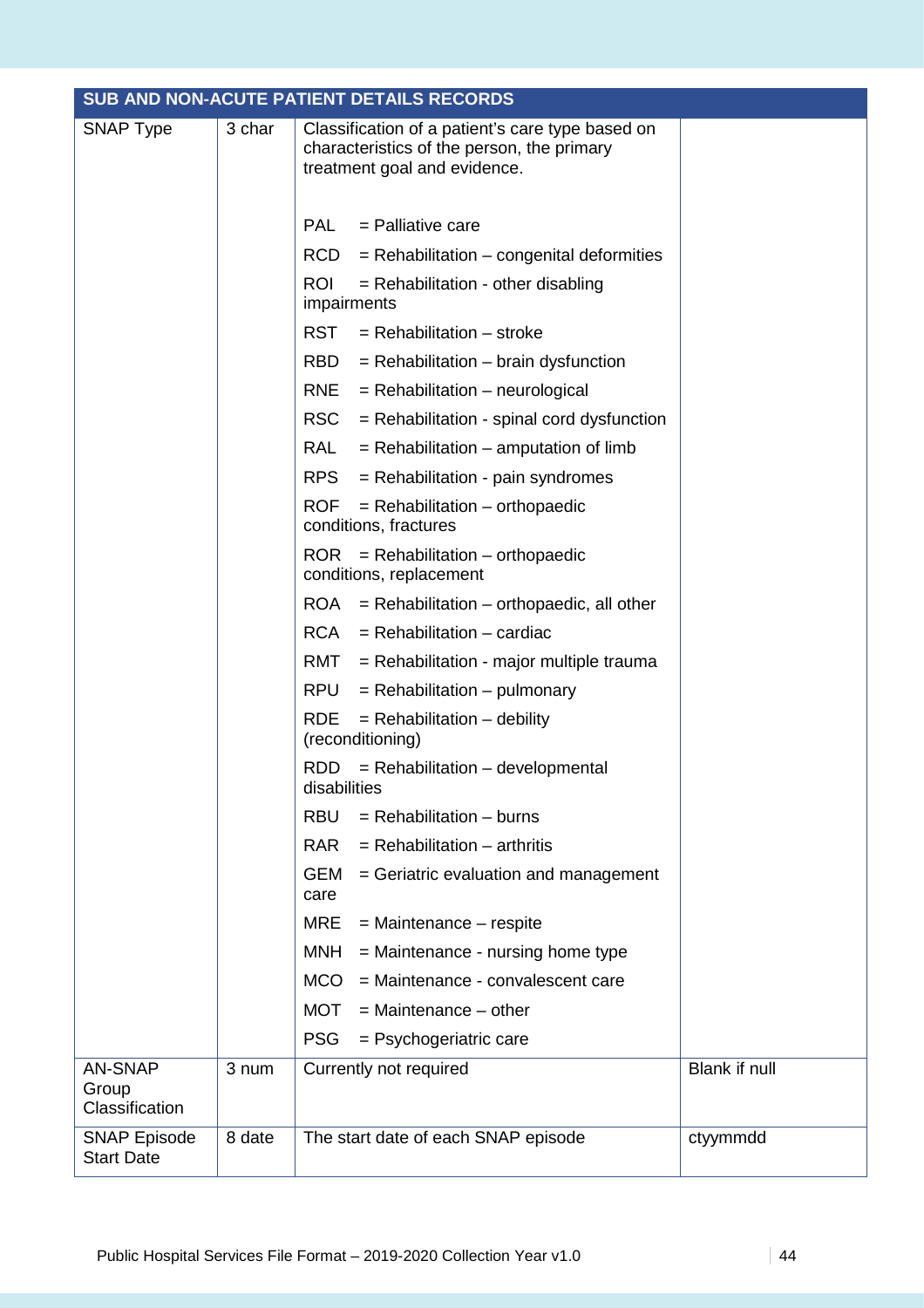|                                                  |        | SUB AND NON-ACUTE PATIENT DETAILS RECORDS                                                                                                                                                              |                                                                                                                                                                                                                                             |
|--------------------------------------------------|--------|--------------------------------------------------------------------------------------------------------------------------------------------------------------------------------------------------------|---------------------------------------------------------------------------------------------------------------------------------------------------------------------------------------------------------------------------------------------|
| <b>SNAP Episode</b><br><b>End Date</b>           | 8 date | The end date of each SNAP episode                                                                                                                                                                      | ctyymmdd                                                                                                                                                                                                                                    |
| Multidisciplinary<br>Care Plan Flag              | 1 char | There is documented evidence of an agreed<br>multidisciplinary care plan.                                                                                                                              | Required for patients<br>with a Rehabilitation,<br><b>Geriatric Evaluation</b><br>and Management,                                                                                                                                           |
|                                                  |        | $Y = Yes$                                                                                                                                                                                              | Psychogeriatric or                                                                                                                                                                                                                          |
|                                                  |        | $N = No$                                                                                                                                                                                               | Palliative SNAP Type.                                                                                                                                                                                                                       |
|                                                  |        | $U =$ Unknown                                                                                                                                                                                          | Blank if null                                                                                                                                                                                                                               |
| Multidisciplinary<br>Care Plan Date              | 8 date | The date of the establishment of the<br>multidisciplinary care plan                                                                                                                                    | Ctyymmdd<br>Required for patients<br>with a Rehabilitation,<br><b>Geriatric Evaluation</b><br>and Management,<br>Psychogeriatric or<br><b>Palliative SNAP Type</b><br>and Multidisciplinary<br>Care Plan Flag = 'Y'<br><b>Blank if null</b> |
| Proposed<br>Principal<br><b>Referral Service</b> | 3 num  | The principal type of service proposed for a<br>patient post discharge. Only one proposed<br>service can be provided. If there is more than<br>one proposed service, provide the principal<br>service. | Required for patients<br>with a Rehabilitation,<br><b>Geriatric Evaluation</b><br>and Management,<br>Psychogeriatric or<br>Palliative SNAP Type.                                                                                            |
|                                                  |        | $001$ = No service is required                                                                                                                                                                         | <b>Blank if null</b>                                                                                                                                                                                                                        |
|                                                  |        | 101 = Community/home based rehabilitation                                                                                                                                                              |                                                                                                                                                                                                                                             |
|                                                  |        | 102 = Community/home based palliative                                                                                                                                                                  |                                                                                                                                                                                                                                             |
|                                                  |        | $103$ = Community/home based geriatric<br>evaluation and management                                                                                                                                    |                                                                                                                                                                                                                                             |
|                                                  |        | $111 =$ Community/home based -<br>nursing/domiciliary                                                                                                                                                  |                                                                                                                                                                                                                                             |
|                                                  |        | $104$ = Community/home based respite                                                                                                                                                                   |                                                                                                                                                                                                                                             |
|                                                  |        | $105$ = Community/home based psychogeriatric                                                                                                                                                           |                                                                                                                                                                                                                                             |
|                                                  |        | $106$ = Home and community care                                                                                                                                                                        |                                                                                                                                                                                                                                             |
|                                                  |        | 107 = Community aged care package, extended<br>aged care in the home                                                                                                                                   |                                                                                                                                                                                                                                             |
|                                                  |        | $108$ = Flexible care package                                                                                                                                                                          |                                                                                                                                                                                                                                             |
|                                                  |        | $109$ = Transition care program (includes<br>intermittent care service)                                                                                                                                |                                                                                                                                                                                                                                             |
|                                                  |        | $110 =$ Outreach Service                                                                                                                                                                               |                                                                                                                                                                                                                                             |
|                                                  |        | $198$ = Community/home based – other                                                                                                                                                                   |                                                                                                                                                                                                                                             |
|                                                  |        | 201 = Hospital based (admitted) – rehabilitation                                                                                                                                                       |                                                                                                                                                                                                                                             |
|                                                  |        | 202 = Hospital based (admitted) – maintenance                                                                                                                                                          |                                                                                                                                                                                                                                             |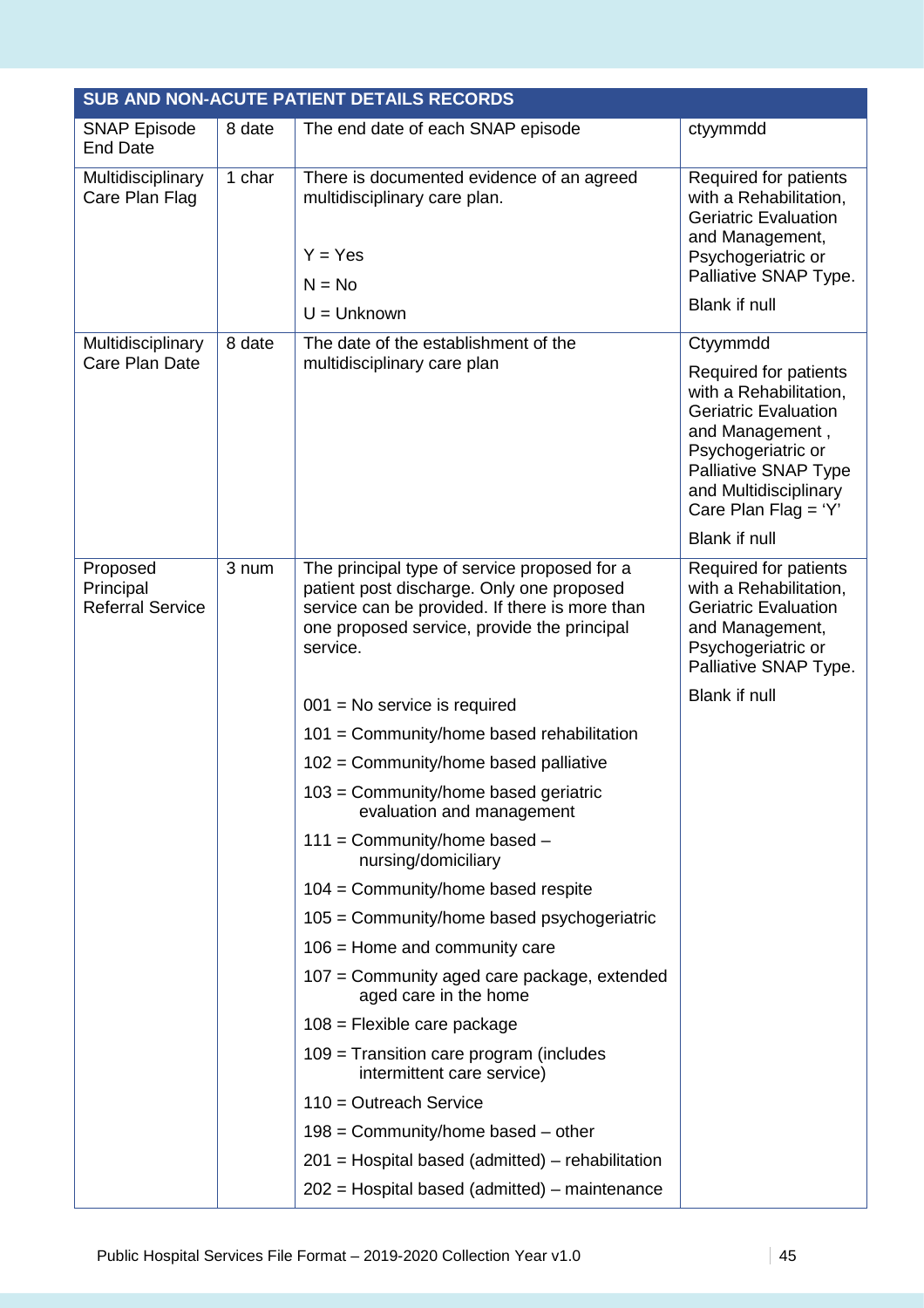| <b>SUB AND NON-ACUTE PATIENT DETAILS RECORDS</b> |        |                                                                            |                                                                     |
|--------------------------------------------------|--------|----------------------------------------------------------------------------|---------------------------------------------------------------------|
|                                                  |        | $203$ = Hospital based (admitted) – palliative                             |                                                                     |
|                                                  |        | $204$ = Hospital based (admitted) – geriatric<br>evaluation and management |                                                                     |
|                                                  |        | $205$ = Hospital based (admitted) – respite                                |                                                                     |
|                                                  |        | $206$ = Hospital based (admitted) –<br>psychogeriatric                     |                                                                     |
|                                                  |        | $207$ = Hospital based (admitted) – acute                                  |                                                                     |
|                                                  |        | $208$ = Hospital based – non-admitted services                             |                                                                     |
|                                                  |        | $298$ = Hospital based – other                                             |                                                                     |
|                                                  |        | $998 =$ Other service                                                      |                                                                     |
|                                                  |        | 999 = Not stated/unknown service                                           |                                                                     |
| Primary                                          | 7 char | The impairment which is the primary reason for                             | Left adjusted,                                                      |
| Impairment<br><b>Type</b>                        |        | admission to the episode.                                                  | Blank if null.                                                      |
|                                                  |        |                                                                            | Only required for<br>patients with a<br>rehabilitation SNAP<br>type |
| Clinical<br>Assessment<br>Only Indicator         | 1 num  | Currently not required                                                     | Blank if null                                                       |

*For Rehabilitation Care, Geriatric Evaluation and Management Care, Palliative Care, Psychogeriatric Care SNAP Episodes*

*At least one set of mandatory ADL scores must be provided for each SNAP episode.*

*There can only be one SNAP episode within a single sub-acute episode of care.* 

*The start date of the SNAP episode must be the same as the start date of the episode of care.*

*The end date of the SNAP episode must be the same as the end date of the episode of care.* 

#### *For Maintenance SNAP Episodes*

*At least one set of mandatory ADL scores must be provided for each SNAP episode.*

*There must be at least one SNAP episode within a single non-acute episode of care.* 

*If there is more than one SNAP episode then these must be contiguous.*

*The start date of the first SNAP episode must be the same as the start date of the episode of care. The end date of the last SNAP episode must be the same as the end date of the episode of care.*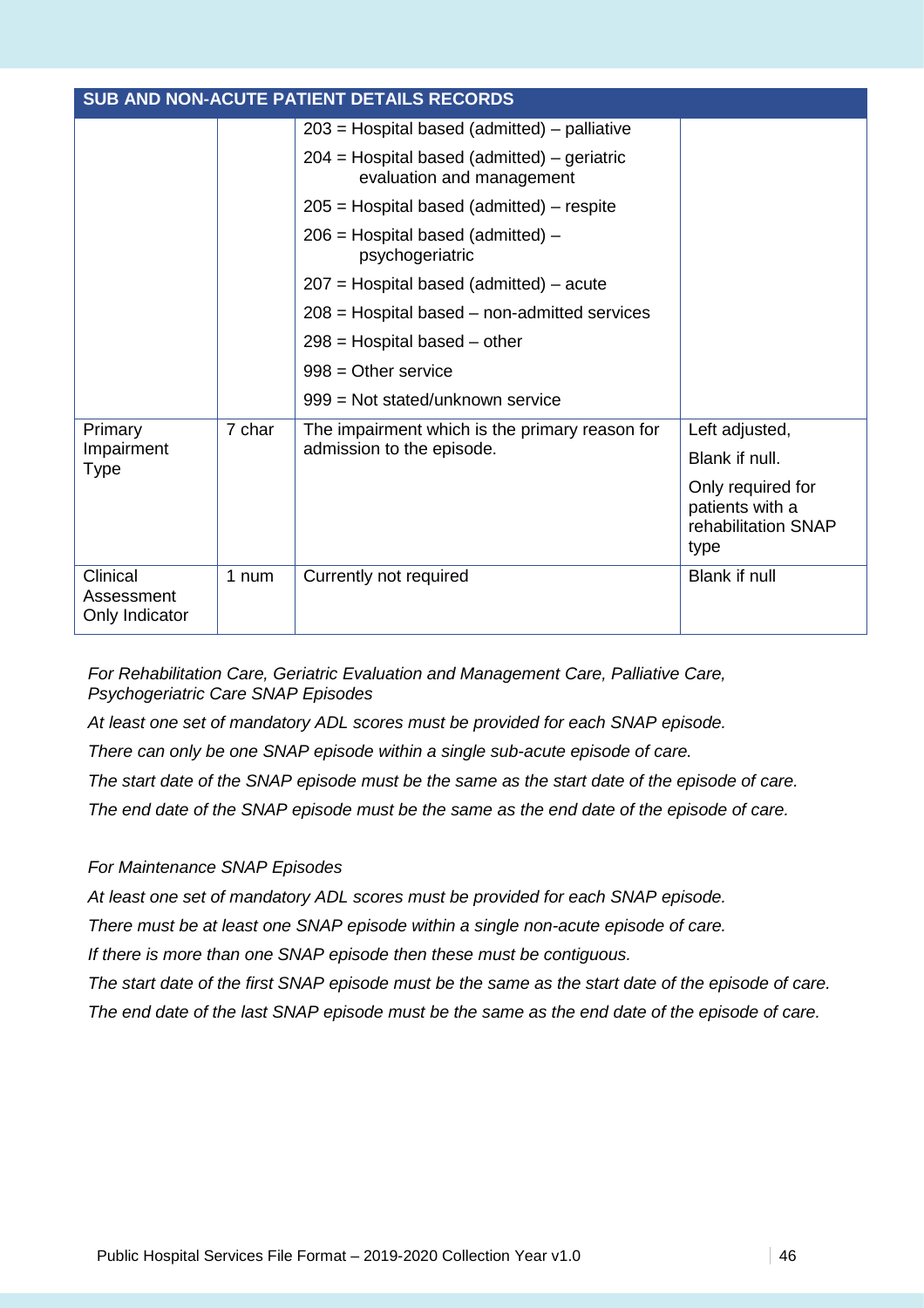### **Palliative Care File**

A record is to be provided on the palliative care details file for each episode of care where the care type is: 30 = Palliative care. No record is to be provided if the care type is NOT 30.

The header record is the first record on the file. There is only one header record, followed by the palliative care details records.

| <b>HEADER RECORD</b>                        |         |                                                                             |                                                              |  |  |
|---------------------------------------------|---------|-----------------------------------------------------------------------------|--------------------------------------------------------------|--|--|
| <b>Facility Number</b>                      | 5 num   | Must be the same as the facility number in the<br>corresponding header file | Right adjusted and<br>zero filled from left                  |  |  |
| <b>Extract Period</b>                       | 16 date | From date                                                                   | ctyymmdd                                                     |  |  |
|                                             |         | To date                                                                     | ctyymmdd                                                     |  |  |
| File Type                                   | 3 char  | Abbreviation to identify file type                                          |                                                              |  |  |
|                                             |         | PAL = Palliative Care                                                       |                                                              |  |  |
| Number of<br>Records                        | 5 num   | Total number of records in the file                                         | Right adjusted and<br>zero filled from left;<br>zero if null |  |  |
| Extraction<br>Software<br><b>Identifier</b> | 10 char | Code to identify the version of the software used                           | Left adjusted, blank<br>if null                              |  |  |

|                                                     | <b>PALLIATIVE CARE DETAILS RECORDS</b> |                                                                                                                                      |                                             |  |  |
|-----------------------------------------------------|----------------------------------------|--------------------------------------------------------------------------------------------------------------------------------------|---------------------------------------------|--|--|
| Record Identifier                                   | 1 char                                 | $N = New$                                                                                                                            |                                             |  |  |
|                                                     |                                        | $A =$ Amendment                                                                                                                      |                                             |  |  |
|                                                     |                                        | $D = Deletion$                                                                                                                       |                                             |  |  |
|                                                     |                                        | $U = Up$ to date                                                                                                                     |                                             |  |  |
| Unique Number                                       | 12 char                                | A number unique within the facility to identify each<br>admission. This number is not to be reused,<br>regardless of deletions, etc. | Right adjusted and<br>zero filled from left |  |  |
| Patient Identifier                                  | 8 char                                 | Unique number to identify the patient within the<br>facility (e.g. Unit record number)                                               | Right adjusted and<br>zero filled from left |  |  |
| Admission<br><b>Number</b>                          | 12 char                                | Admission number allocated by facility                                                                                               | Right adjusted and<br>zero filled from left |  |  |
| <b>First Admission</b><br><b>For Palliative</b>     | 1 char                                 | $1 = No$ previous admission for palliative care<br>treatment                                                                         |                                             |  |  |
| <b>Care Treatment</b>                               |                                        | $2$ = Previous admission for Palliative care<br>treatment                                                                            |                                             |  |  |
| <b>Previous</b><br>Specialised                      | 1 char                                 | $1 =$ Patient has no previous non-admitted service<br>contacts for Palliative care treatment                                         |                                             |  |  |
| Non-Admitted<br><b>Palliative Care</b><br>Treatment |                                        | $2$ = Patient has previous non-admitted service<br>contacts for Palliative care treatment                                            |                                             |  |  |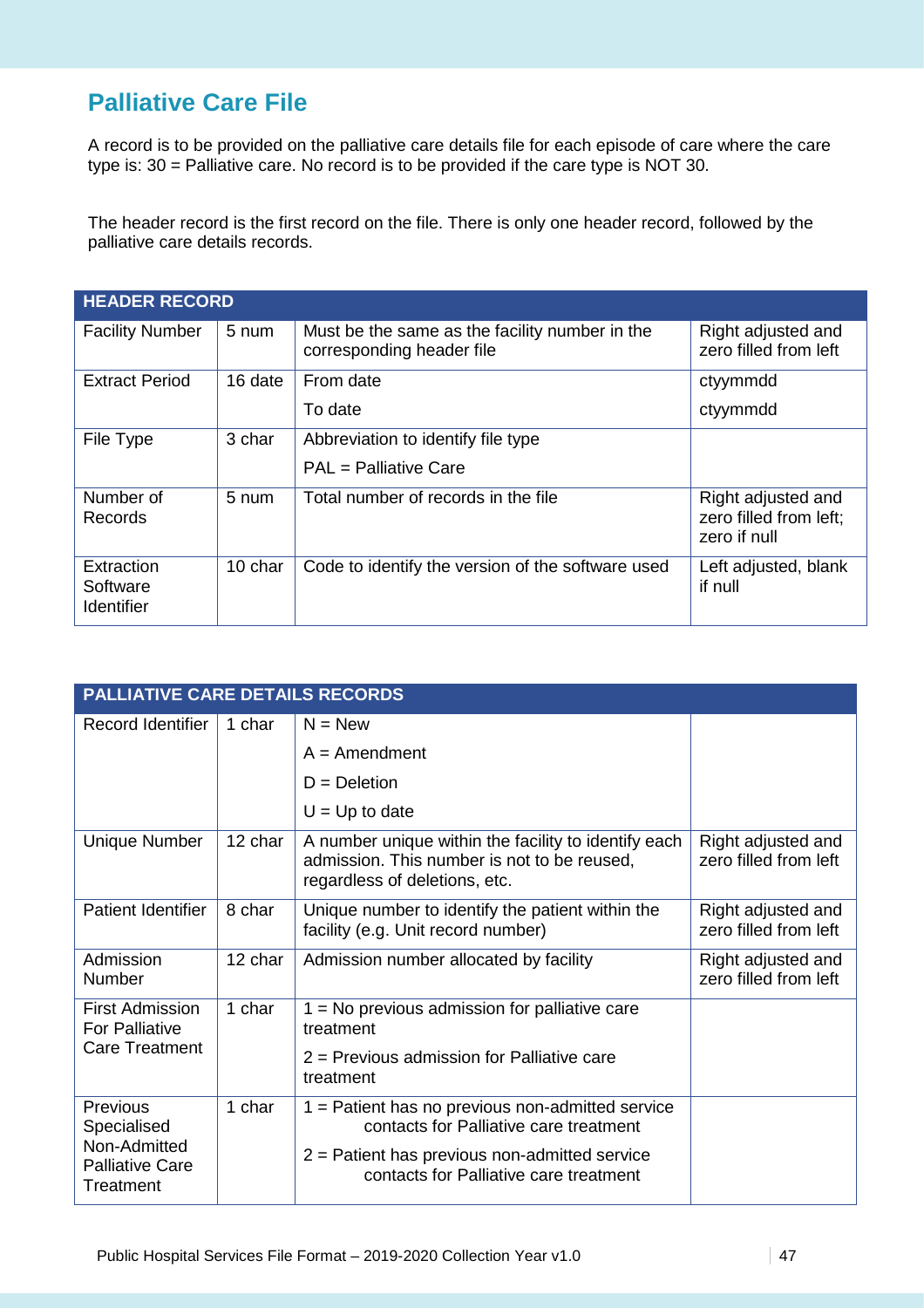| <b>PALLIATIVE CARE DETAILS RECORDS</b> |              |  |
|----------------------------------------|--------------|--|
| Filler                                 | <b>Blank</b> |  |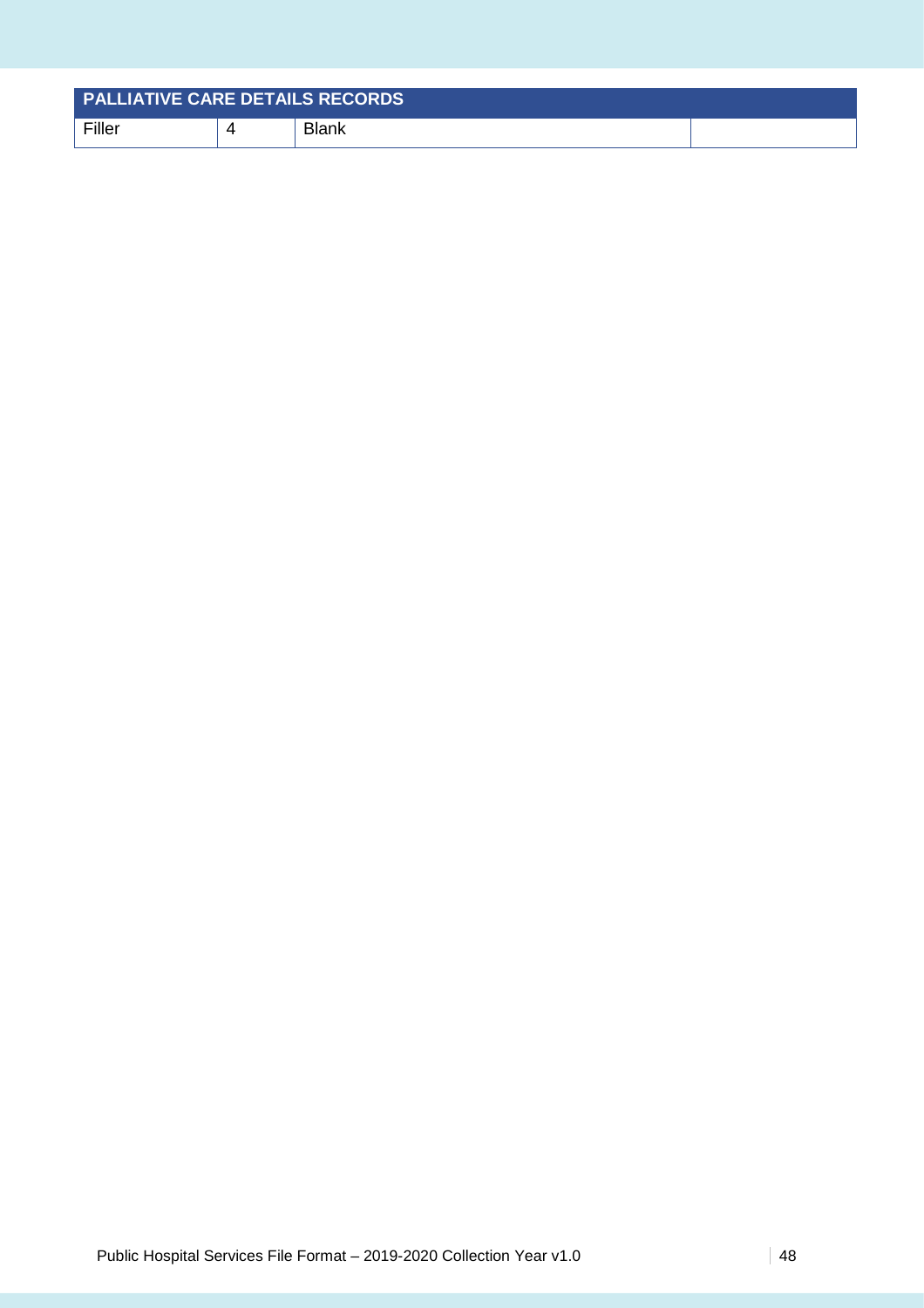### **Department of Veterans' Affairs File**

A record is to be provided on the Department of Veterans' Affairs patient details file where the charges for the episode of care are met by the Department of Veterans' Affairs.

A record is not to be provided if the charges for the episode of care are not met by the Department of Veterans' Affairs.

The header record is the first record on the file. There is only one header record, followed by the Department of Veterans' Affairs details records.

| <b>HEADER RECORD</b>                 |                 |                                                                             |                                                              |  |  |
|--------------------------------------|-----------------|-----------------------------------------------------------------------------|--------------------------------------------------------------|--|--|
| <b>Facility Number</b>               | $5 \text{ num}$ | Must be the same as the facility number in the<br>corresponding header file | Right adjusted and<br>zero filled from left                  |  |  |
| <b>Extract Period</b>                | 16 date         | From date                                                                   | ctyymmdd                                                     |  |  |
|                                      |                 | To date                                                                     | ctyymmdd                                                     |  |  |
| File Type                            | 3 char          | Abbreviation to identify file type                                          |                                                              |  |  |
|                                      |                 | DVA = Department of Veterans' Affairs                                       |                                                              |  |  |
| Number of<br>Records                 | 5 num           | Total number of records in the file                                         | Right adjusted and<br>zero filled from left;<br>zero if null |  |  |
| Extraction<br>Software<br>Identifier | 10 char         | Code to identify the version of the software used                           | Left adjusted, blank<br>if null                              |  |  |
| Filler                               | 5               | <b>Blank</b>                                                                |                                                              |  |  |

|                           | <b>DEPARTMENT OF VETERANS' AFFAIRS DETAILS RECORDS</b> |                                                                                                                                     |                                                     |  |  |
|---------------------------|--------------------------------------------------------|-------------------------------------------------------------------------------------------------------------------------------------|-----------------------------------------------------|--|--|
| Record Identifier         | 1 char                                                 | $N = New$                                                                                                                           |                                                     |  |  |
|                           |                                                        | $A =$ Amendment                                                                                                                     |                                                     |  |  |
|                           |                                                        | $D = Deletion$                                                                                                                      |                                                     |  |  |
|                           |                                                        | $U = Up$ to date                                                                                                                    |                                                     |  |  |
| <b>Unique Number</b>      | 12 char                                                | A number unique within the facility to identify<br>each admission. This number is not to be<br>reused, regardless of deletions etc. | Right adjusted and<br>zero filled from left         |  |  |
| <b>Patient Identifier</b> | 8 char                                                 | Unique number to identify the patient within the<br>facility (eg. unit record number)                                               | Right adjusted and<br>zero filled from left         |  |  |
| Admission<br>Number       | 12 char                                                | Admission number allocated by facility                                                                                              | Right adjusted and<br>zero filled from left         |  |  |
| <b>DVA File</b><br>Number | 10 char                                                | The patient's Department of Veterans' Affairs<br>identification number                                                              | Left adjusted and<br>space filled from the<br>right |  |  |
| DVA Card Type             | 1 char                                                 | Denotes whether the patient is a gold or white<br>card holder                                                                       |                                                     |  |  |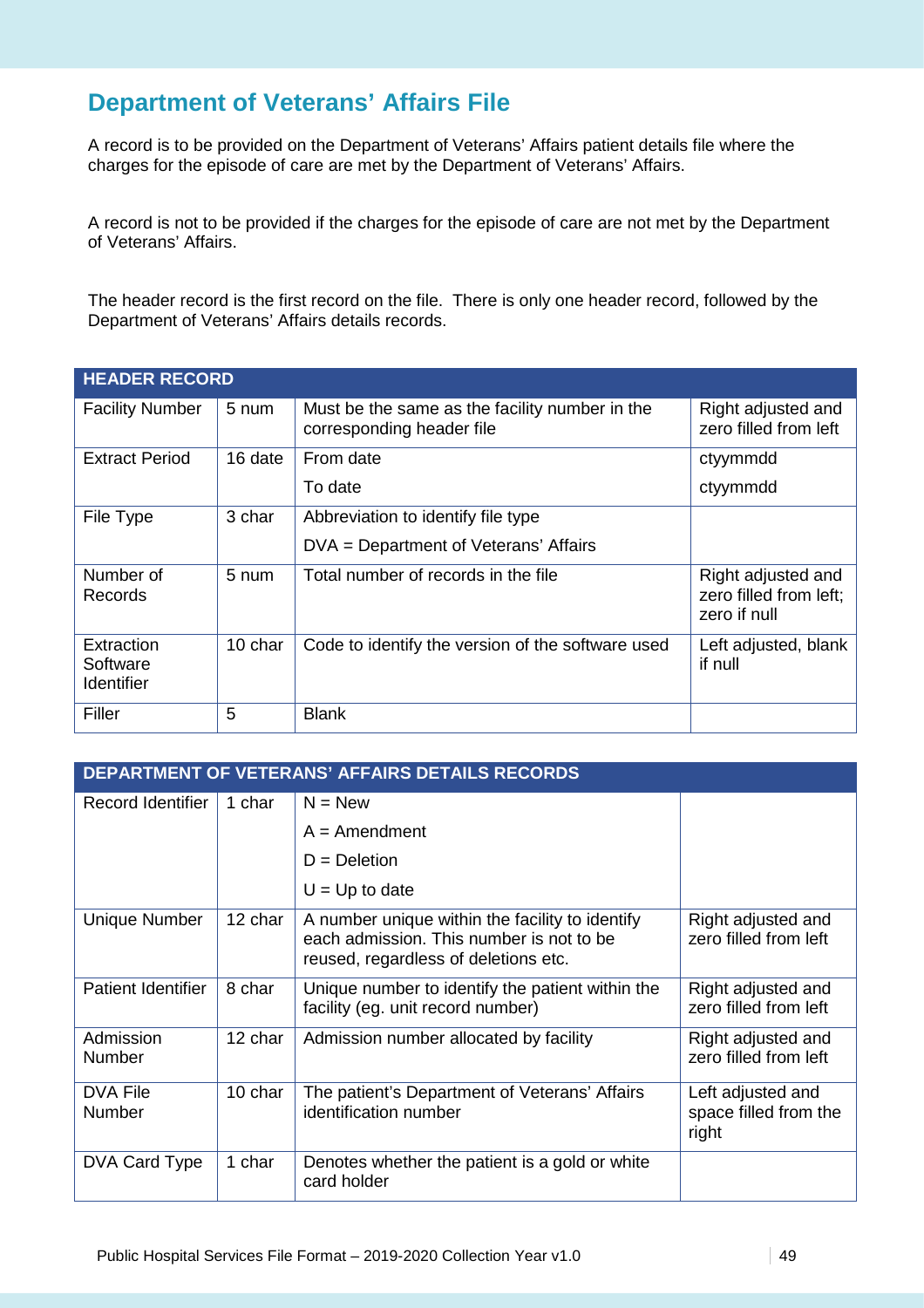| DEPARTMENT OF VETERANS' AFFAIRS DETAILS RECORDS |  |             |  |
|-------------------------------------------------|--|-------------|--|
|                                                 |  | $G = Gold$  |  |
|                                                 |  | $W = White$ |  |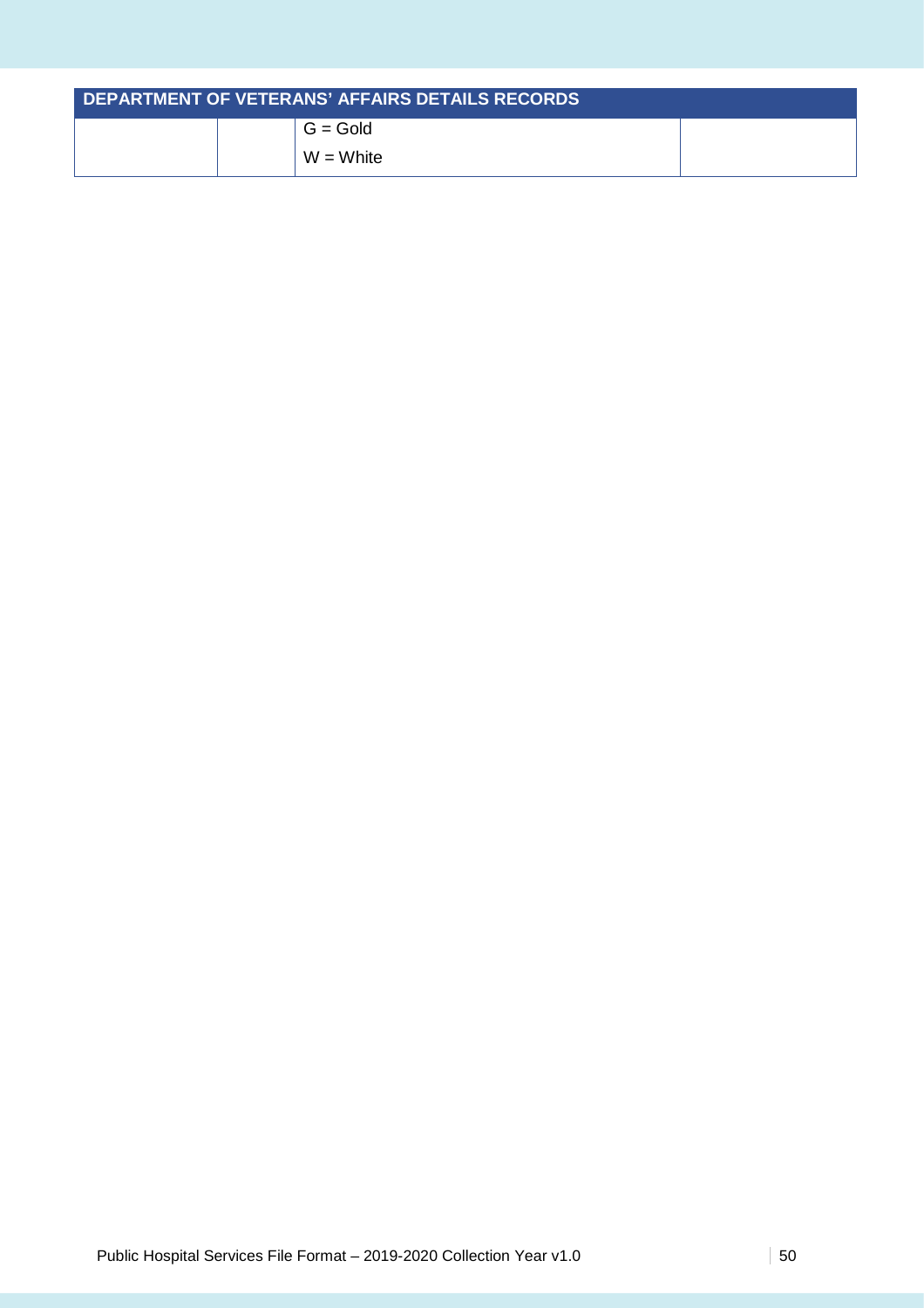### **Workers' Compensation File**

A record is to be provided on the Workers' Compensation file where the charges for the episode of care are eligible to be met by a Queensland workers' compensation insurer. This is currently defined as those episodes where the payment class is 'WCQ' or 'WCQI'.

A record is not to be provided if the charges for the episode of care are not eligible to be met by a Queensland workers' compensation insurer.

The header record is the first record on the file. There is only one header record, followed by the Workers' Compensation Details records.

| <b>HEADER RECORD</b>                 |                 |                                                                             |                                                              |  |  |
|--------------------------------------|-----------------|-----------------------------------------------------------------------------|--------------------------------------------------------------|--|--|
| <b>Facility Number</b>               | 5 num           | Must be the same as the facility number in the<br>corresponding header file | Right adjusted and<br>zero filled from left                  |  |  |
| <b>Extract Period</b>                | 16 date         | From date                                                                   | ctyymmdd                                                     |  |  |
|                                      |                 | To date                                                                     | ctyymmdd                                                     |  |  |
| File Type                            | 3 char          | Abbreviation to identify file type;<br>WCP = Workers' Compensation          |                                                              |  |  |
| Number of<br>Records                 | $5 \text{ num}$ | Total number of records in the file                                         | Right adjusted and<br>zero filled from left;<br>zero if null |  |  |
| Extraction<br>Software<br>Identifier | 10 char         | Code to identify the version of the software used                           | Left adjusted, blank<br>if null                              |  |  |
| Filler                               | 682             | <b>Blank</b>                                                                |                                                              |  |  |

| <b>WORKERS' COMPENSATION DETAILS RECORDS</b>     |         |                                                                                                                                     |                                              |  |
|--------------------------------------------------|---------|-------------------------------------------------------------------------------------------------------------------------------------|----------------------------------------------|--|
| Record Identifier                                | 1 char  | $N = New$                                                                                                                           |                                              |  |
|                                                  |         | $A =$ Amendment                                                                                                                     |                                              |  |
|                                                  |         | $D = Deletion$                                                                                                                      |                                              |  |
|                                                  |         | $U = Up$ to date                                                                                                                    |                                              |  |
| Unique Number                                    | 12 char | A number unique within the facility to identify<br>each admission. This number is not to be<br>reused, regardless of deletions etc. | Right adjusted and<br>zero filled from left  |  |
| <b>Patient Identifier</b>                        | 8 char  | Unique number to identify the patient within the<br>facility (eg. unit record number)                                               | Right adjusted and<br>zero filled from left  |  |
| Admission<br>Number                              | 12 char | Admission number allocated by facility                                                                                              | Right adjusted and<br>zero filled from left  |  |
| Workers'<br>Compensation<br><b>Record Number</b> | 8 num   | The patient's Workers' Compensation record<br>number. Populated on the workers'<br>compensation screen from the admission screen    | Right adjusted and<br>space filled from left |  |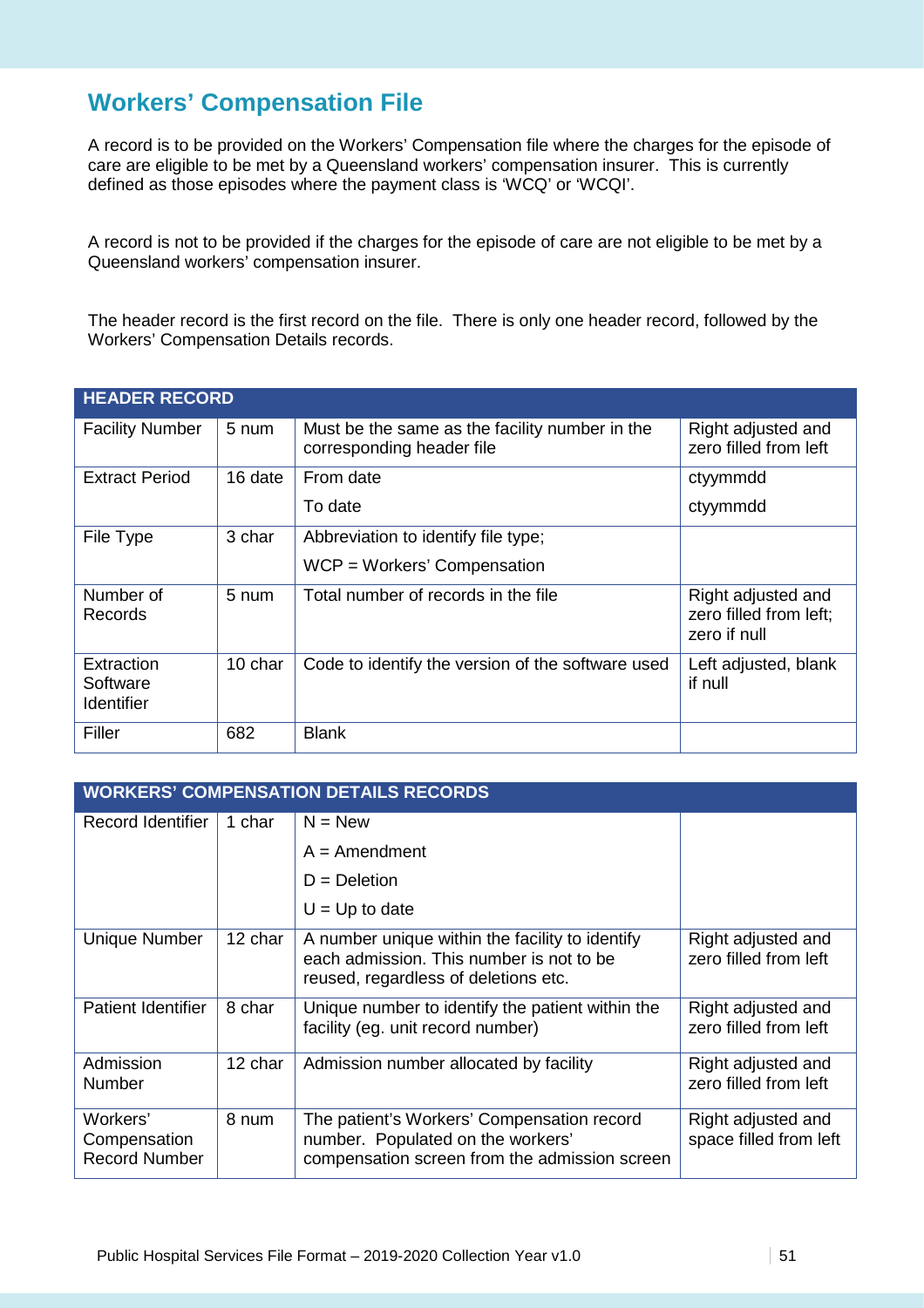|                                       |         | <b>WORKERS' COMPENSATION DETAILS RECORDS</b>                                                                                                    |                                                 |
|---------------------------------------|---------|-------------------------------------------------------------------------------------------------------------------------------------------------|-------------------------------------------------|
| <b>Payment Class</b>                  | 6 char  | The patient's payment class. Populated on the<br>workers' compensation screen from the<br>admission screen                                      | Left adjusted and<br>space filled from<br>right |
| <b>WC</b> Incident<br>Date            | 8 date  | Date of accident recorded on the workers'<br>compensation screen                                                                                | ctyymmdd                                        |
| <b>WC</b> Incident<br>Time            | 4 num   | Time of accident recorded on the workers'<br>compensation screen (0000 to 2359) - will<br>default to 0000 if not entered                        | hhmm (24 hour<br>clock)                         |
| <b>WC</b> Incident<br>Date Flag       | 1 char  | Flag to indicate that if incident date is estimated<br>- generated by HQI based on the use of "*' in<br>the WC Incident Date field<br>$Y = Yes$ |                                                 |
|                                       |         | $N = No$                                                                                                                                        |                                                 |
| <b>WC</b> Incident<br>Location        | 55 char | Free text field used to record the location of the<br>incident. Will have default value of 'UNKNOWN'                                            | Left adjusted                                   |
| Nature of Injury                      | 55 char | Free text field used to record the nature of the<br>injury. Will have default value of 'UNKNOWN'                                                | Left adjusted                                   |
| Employer<br>Informed                  | 1 char  | Flag to indicate if the employer has been<br>informed of the incident. The default value will<br>be U<br>$Y = Yes$<br>$N = No$                  |                                                 |
|                                       |         | $U =$ Unknown                                                                                                                                   |                                                 |
| <b>Authority Name</b>                 | 30 char | Name of authority                                                                                                                               | Left adjusted, blank<br>if null                 |
| Authority<br><b>Address</b><br>Line 1 | 30 char | First line of authority address details                                                                                                         | Left adjusted, blank<br>if null                 |
| Authority<br><b>Address</b><br>Line 2 | 30 char | Second line of authority address details                                                                                                        | Left adjusted, blank<br>if null                 |
|                                       |         |                                                                                                                                                 |                                                 |
| Authority<br>Suburb                   | 30 char | Suburb of authority address details                                                                                                             | Left adjusted, blank<br>if null                 |
| Authority<br>Postcode                 | 4 num   | Postcode of authority address details                                                                                                           | Blank if null                                   |
| <b>Employer Name</b>                  | 30 char | Name of employer                                                                                                                                | Left adjusted, blank<br>if null                 |
| Employer<br><b>Address</b>            | 30 char | First line of employer address details                                                                                                          | Left adjusted, blank<br>if null                 |
| Line 1                                |         |                                                                                                                                                 |                                                 |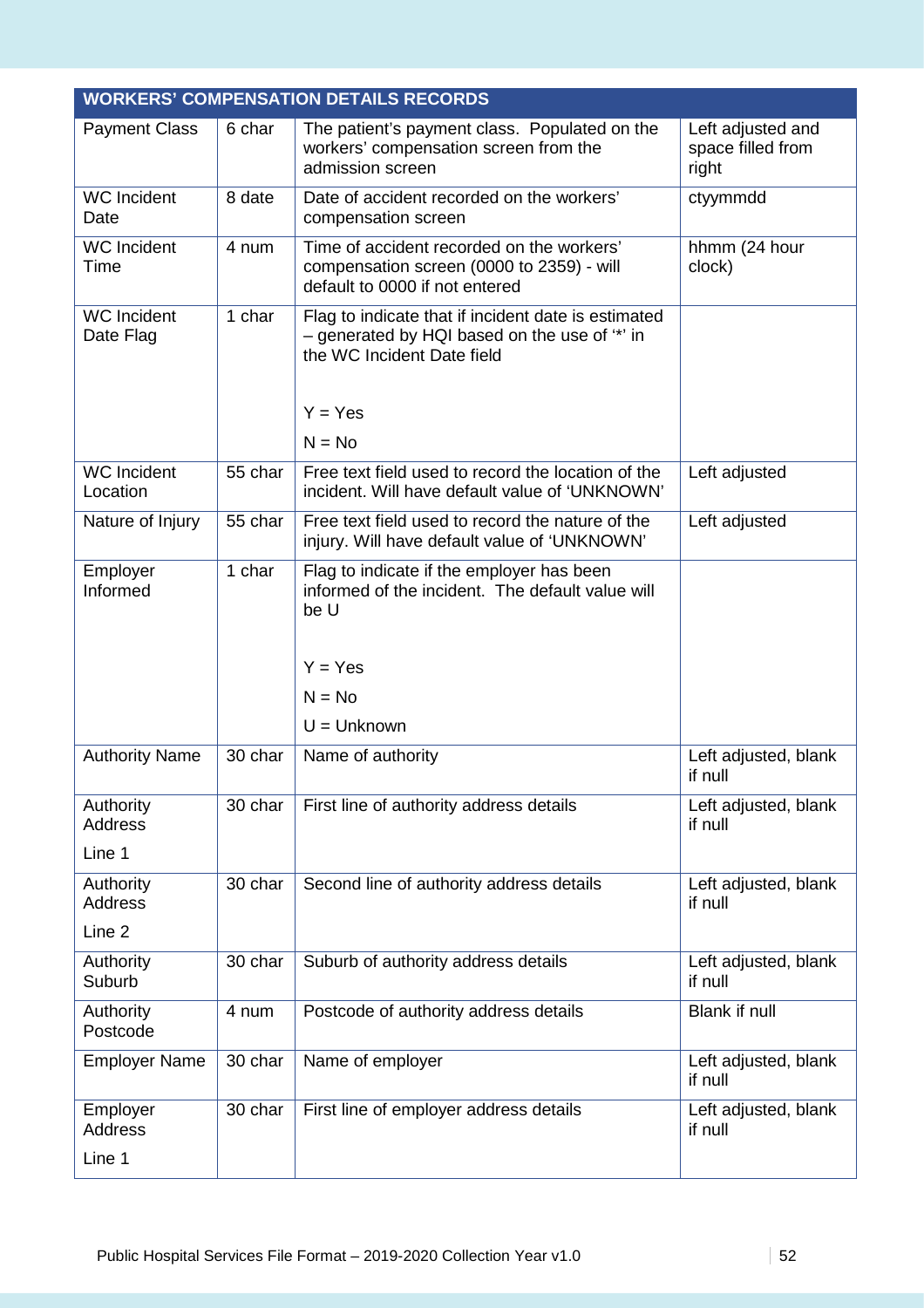|                                      |         | <b>WORKERS' COMPENSATION DETAILS RECORDS</b>                                                                              |                                                                |
|--------------------------------------|---------|---------------------------------------------------------------------------------------------------------------------------|----------------------------------------------------------------|
| Employer<br><b>Address</b><br>Line 2 | 30 char | Second line of employer address details                                                                                   | Left adjusted, blank<br>if null                                |
| Employer                             | 30 char | Suburb of employer address details                                                                                        | Left adjusted, blank                                           |
| Suburb                               |         |                                                                                                                           | if null                                                        |
| Employer<br>Postcode                 | 4 num   | Postcode of employer address details                                                                                      | Blank if null                                                  |
| <b>Insurer Name</b>                  | 30 char | Name of insurer                                                                                                           | Left adjusted, blank<br>if null                                |
| <b>Insurer Address</b>               | 30 char | First line of insurer address details                                                                                     | Left adjusted, blank                                           |
| Line 1                               |         |                                                                                                                           | if null                                                        |
| <b>Insurer Address</b>               | 30 char | Second line of insurer address details                                                                                    | Left adjusted, blank<br>if null                                |
| Line 2                               |         |                                                                                                                           |                                                                |
| <b>Insurer Suburb</b>                | 30 char | Suburb of insurer address details                                                                                         | Left adjusted, blank<br>if null                                |
| <b>Insurer</b><br>Postcode           | 4 num   | Postcode of insurer address details                                                                                       | Blank if null                                                  |
| <b>Solicitor Name</b>                | 30 char | Name of solicitor                                                                                                         | Left adjusted, blank<br>if null                                |
| Solicitor<br><b>Address</b>          | 30 char | First line of solicitor address details                                                                                   | Left adjusted, blank<br>if null                                |
| Line 1                               |         |                                                                                                                           |                                                                |
| Solicitor<br><b>Address</b>          | 30 char | Second line of solicitor address details                                                                                  | Left adjusted, blank<br>if null                                |
| Line 2                               |         |                                                                                                                           |                                                                |
| <b>Solicitor Suburb</b>              | 30 char | Suburb of solicitor address details                                                                                       | Left adiusted, blank<br>if null                                |
| Solicitor<br>Postcode                | 4 num   | Postcode of solicitor address details                                                                                     | <b>Blank if null</b>                                           |
| Status 1                             | 2 char  | Identifies how the WC Incident occurred.<br>Possible values are AW, TW, FW, or U                                          | Left adjusted and<br>space filled from<br>right                |
| Status <sub>2</sub>                  | 2 char  | Identifies the patient's role in the WC Incident if<br>it was a road incident. Possible values are C, D,<br>MC, PA, or PD | Left adjusted and<br>space filled from<br>right, blank if null |
| <b>Claim Number</b>                  | 20 char | Claim number entered on the workers'<br>compensation screen                                                               | Left adjusted and<br>space filled from<br>right                |
| Occupation                           | 30 char | Occupation when incident occurred. Will have<br>default value of 'UNKNOWN'                                                | Left adjusted                                                  |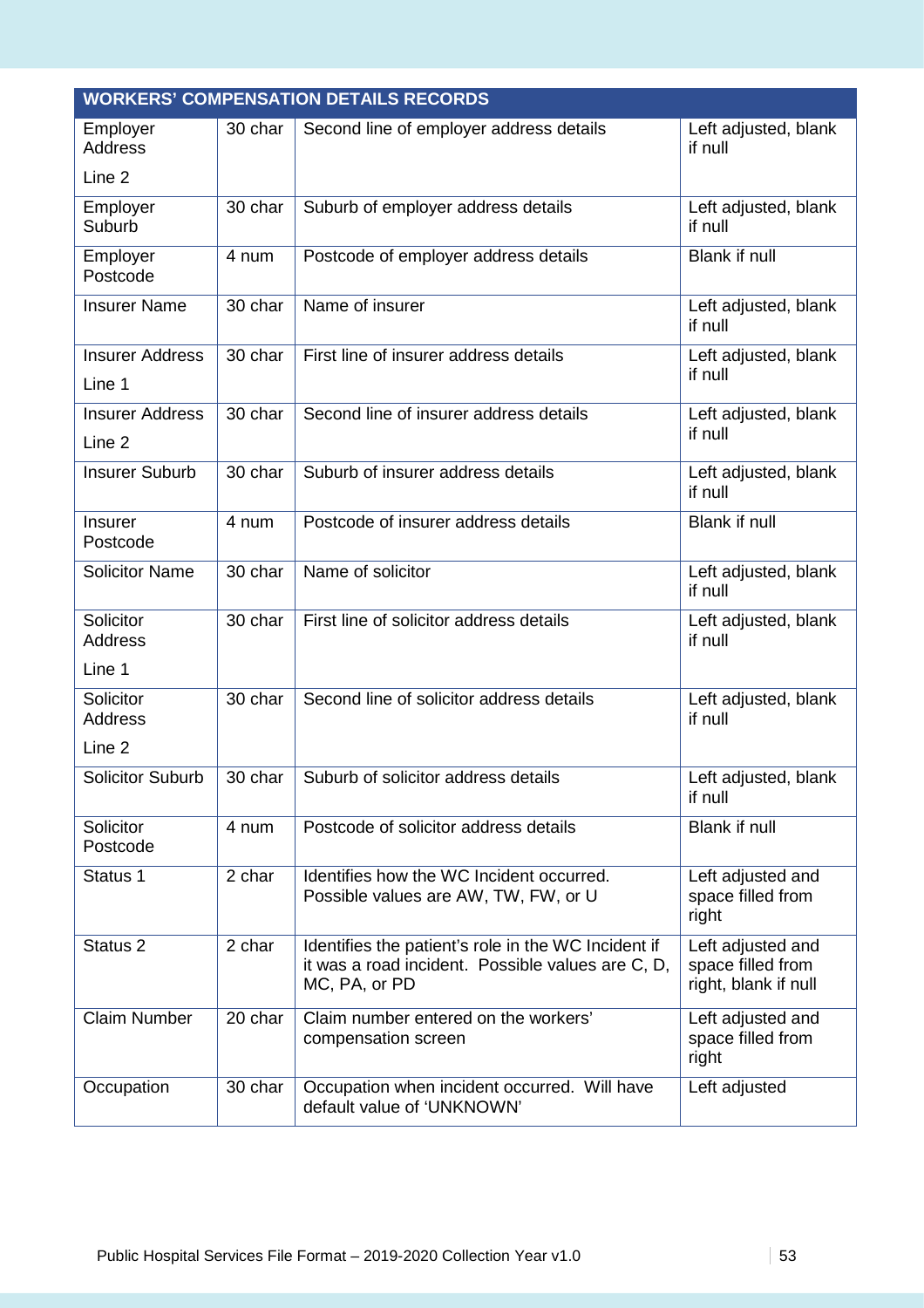### **Australian Rehabilitation Outcomes Centre File**

The header record is the first record on the file. From 1 July 2013 AROC data will not be entered on HBCIS and only the header record will be provided in the AROC extract file.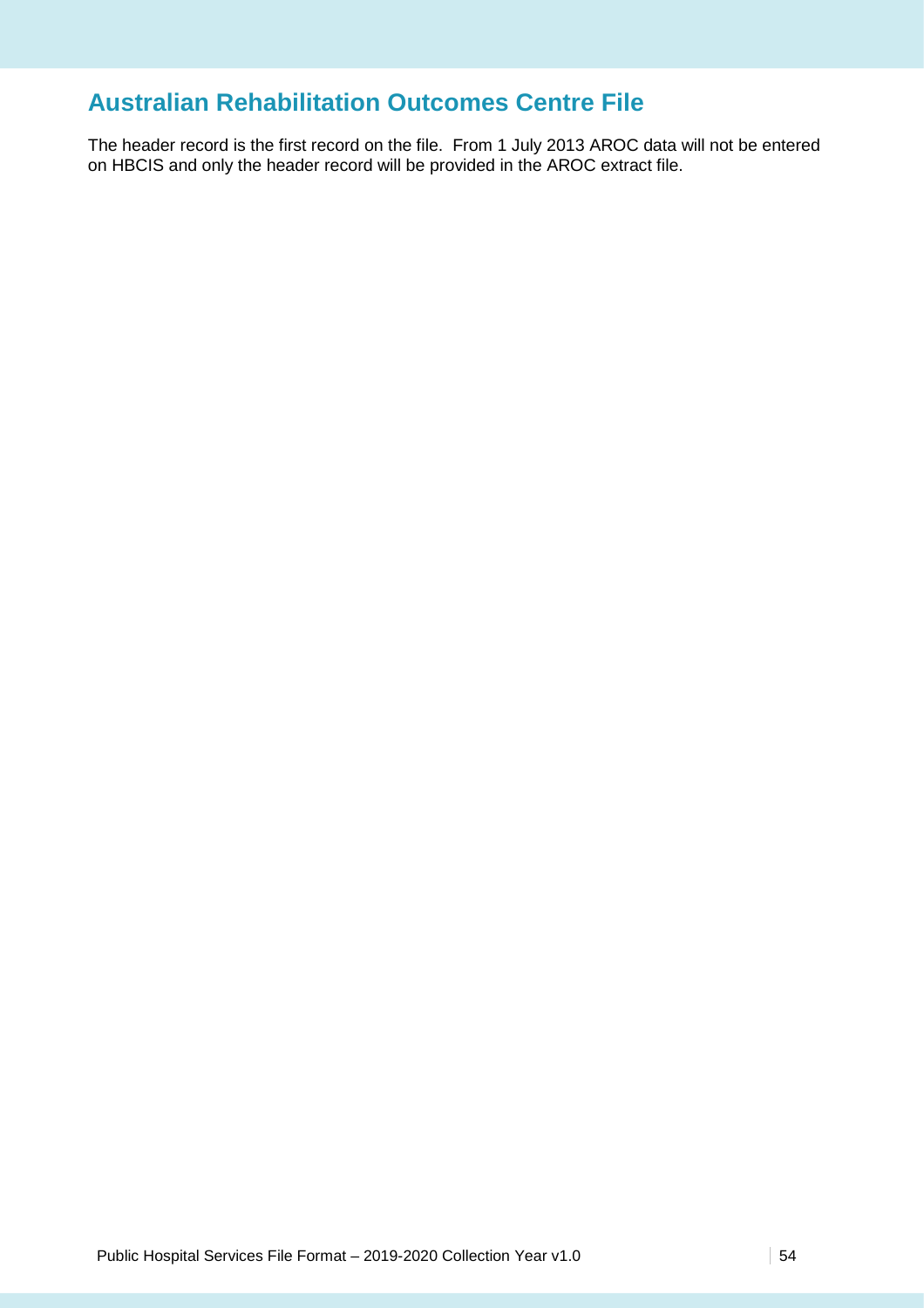### **Telehealth Inpatient Details File**

A record is to be provided on the HQI Telehealth Inpatient Details file for each Telehealth event within an episode of care as recorded on the Telehealth Inpatient Details HBCIS screen.

A record should not be provided where a Telehealth service has not been provided to an admitted patient.

The header file is the first record on the file. There is only one header record, followed by the Telehealth Inpatient Details records.

| <b>HEADER RECORD</b>                 |         |                                                                                |                                                             |  |  |
|--------------------------------------|---------|--------------------------------------------------------------------------------|-------------------------------------------------------------|--|--|
| Facility<br>Number                   | 5 num   | Must be the same as the facility number in the<br>corresponding header file    | Right adjusted and<br>zero filled from the<br>left          |  |  |
| <b>Extract Period</b>                | 16 date | From date                                                                      | ctyymmdd                                                    |  |  |
|                                      |         | To date                                                                        | ctyymmdd                                                    |  |  |
| File Type                            | 3 char  | Abbreviation to identify file type TID= Telehealth<br><b>Inpatient Details</b> |                                                             |  |  |
| Number of<br>Records                 | 5 num   | Total number of records in the file                                            | Right adjusted and<br>zero filled from left<br>zero if null |  |  |
|                                      |         |                                                                                |                                                             |  |  |
| Extraction<br>software<br>identifier | 10 char | Code to identify version of software used                                      | Left adjusted blank if<br>null                              |  |  |
| Filler                               | 49      | <b>Blank</b>                                                                   |                                                             |  |  |

|                                                | <b>TELEHEALTH INPATIENT DETAILS RECORDS</b> |                                                                                                                                  |                                             |  |  |
|------------------------------------------------|---------------------------------------------|----------------------------------------------------------------------------------------------------------------------------------|---------------------------------------------|--|--|
| Record                                         | 1 char                                      | $N = New$                                                                                                                        |                                             |  |  |
| identifier                                     |                                             | $A =$ Amendment                                                                                                                  |                                             |  |  |
|                                                |                                             | $D = Deleted$                                                                                                                    |                                             |  |  |
|                                                |                                             | $U = Up$ to date                                                                                                                 |                                             |  |  |
| Unique<br><b>Number</b>                        | 12 char                                     | A number unique within the facility to identify each<br>admission. This number is not be reused,<br>regardless of deletions etc. | Right adjusted and<br>zero filled from left |  |  |
| Patient<br>Identifier                          | 8 char                                      | Unique number to identify the patient within the<br>facility (e.g. unit record number)                                           | Right adjusted and<br>zero filled from left |  |  |
| Admission<br><b>Number</b>                     | 12 char                                     | Admission number allocated by facility                                                                                           | Right adjusted and<br>zero filled from left |  |  |
| Telehealth<br>Event<br>(session)<br>Identifier | 8 num                                       | A unique number that identifies each Telehealth<br>event within an episode of care                                               |                                             |  |  |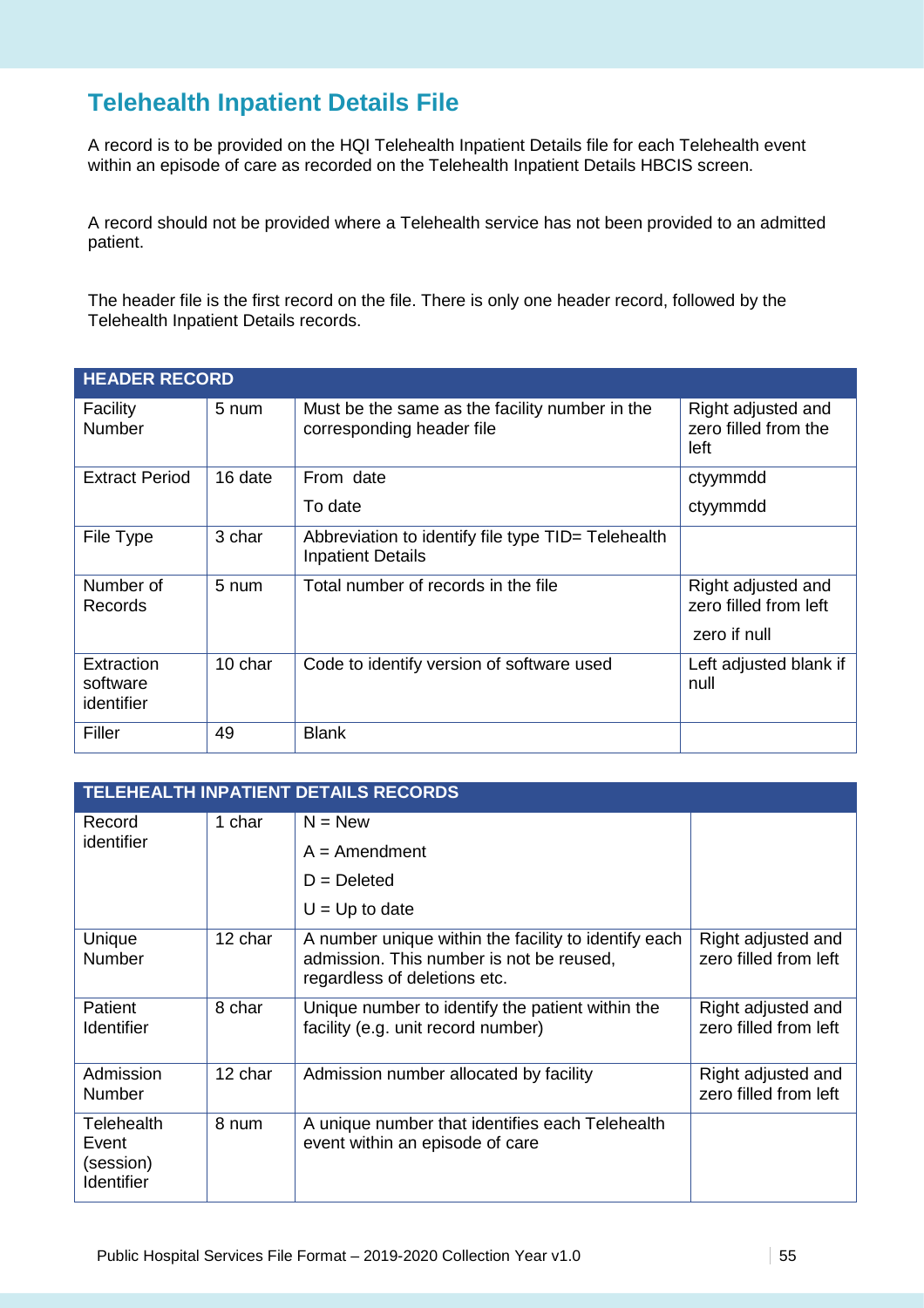|                                                     |        | TELEHEALTH INPATIENT DETAILS RECORDS                                                                              |                                                                 |
|-----------------------------------------------------|--------|-------------------------------------------------------------------------------------------------------------------|-----------------------------------------------------------------|
| Retrieval<br><b>Services</b><br>Queensland<br>(RSQ) | 1 num  | Currently not required                                                                                            | Blank if null                                                   |
| Provider<br>Facility                                | 5 num  | A code that identifies the facility delivering clinical<br>activity for an admitted patient Telehealth event      | Right adjusted and<br>zero filled from left                     |
|                                                     |        |                                                                                                                   | If RSQ is 1 (Yes),<br>then Provider<br>Facility must be<br>null |
| <b>Provider Unit</b>                                | 4 char | A code that identifies the clinical unit of the<br>provider facility for an admitted patient Telehealth<br>event. | Left adjusted                                                   |
|                                                     |        |                                                                                                                   | If RSQ is 1 (Yes),<br>then Provider Unit<br>must be null        |
| Telehealth<br>Event Type                            | 2 num  | The type of clinical activity delivered by a provider<br>facility during an admitted patient Telehealth<br>event  | Right adjusted and<br>zero filled from left                     |
|                                                     |        | $01 = Ward$ round                                                                                                 |                                                                 |
|                                                     |        | $02$ = Clinical consultation                                                                                      |                                                                 |
|                                                     |        | 03 = Discharge planning case conference                                                                           |                                                                 |
|                                                     |        | $04$ = Cancer care case conference                                                                                |                                                                 |
|                                                     |        | 05 = Psychiatric case conference                                                                                  |                                                                 |
|                                                     |        | 06 = Multidisciplinary case conference                                                                            |                                                                 |
|                                                     |        | $98 = Other$                                                                                                      |                                                                 |
|                                                     |        | 99 = Not stated/unknown                                                                                           |                                                                 |
|                                                     |        | Hospitals using HBCIS should supply the<br>following                                                              |                                                                 |
|                                                     |        | $19 = Ward$ round                                                                                                 |                                                                 |
|                                                     |        | $20$ = Clinical consultation                                                                                      |                                                                 |
|                                                     |        | 21 = Discharge planning case conference                                                                           |                                                                 |
|                                                     |        | $22$ = Cancer care case conference                                                                                |                                                                 |
|                                                     |        | 23 = Psychiatric case conference                                                                                  |                                                                 |
|                                                     |        | 24 = Multidisciplinary case conference                                                                            |                                                                 |
|                                                     |        | $98 = Other$                                                                                                      |                                                                 |
|                                                     |        | 99 = Not stated/unknown                                                                                           |                                                                 |
| <b>Start Date</b>                                   | 8 date | The date on which a Telehealth session<br>commenced                                                               | ctyymmdd                                                        |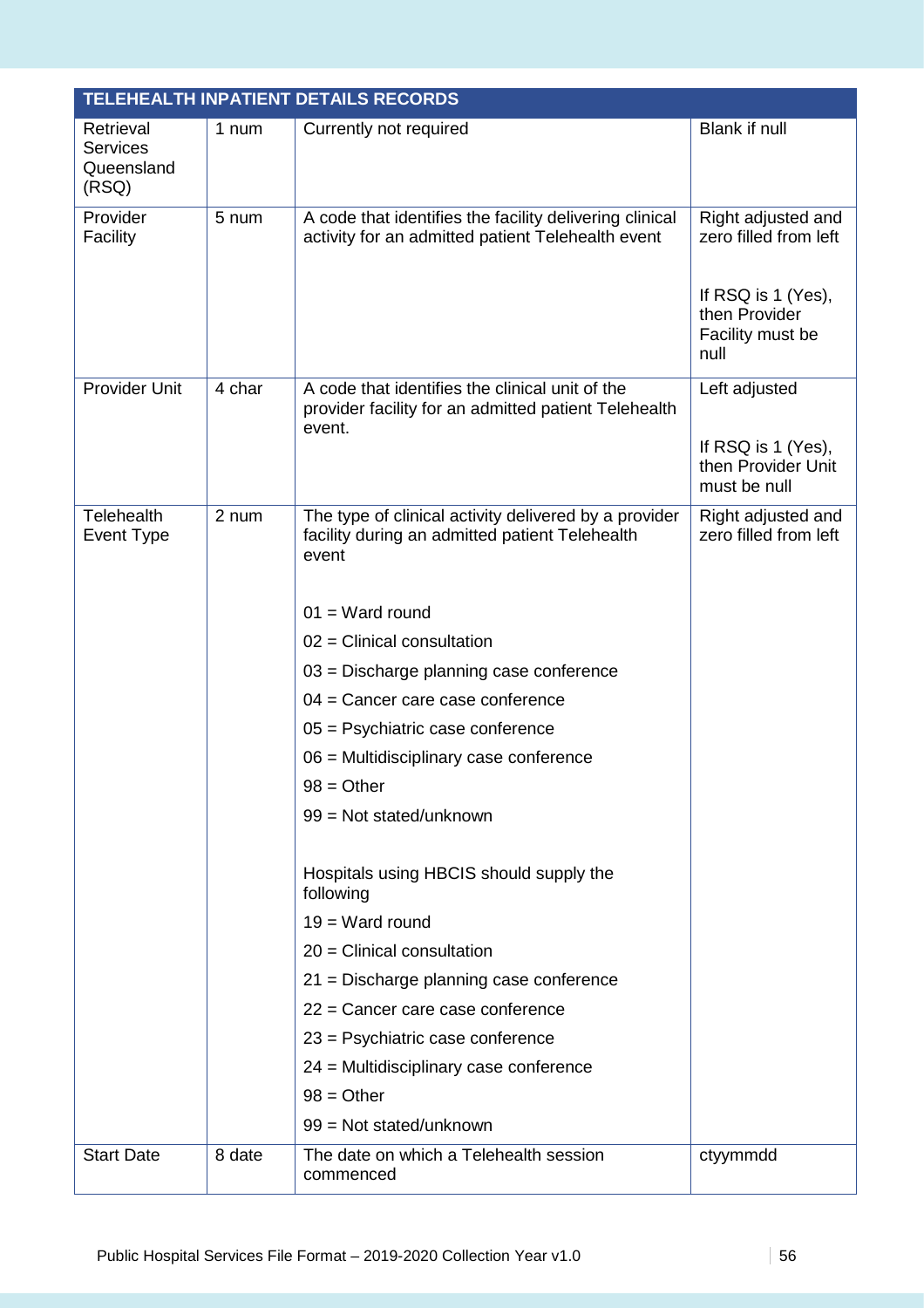| <b>TELEHEALTH INPATIENT DETAILS RECORDS</b> |        |                                                                                             |                                                                                                                                                 |
|---------------------------------------------|--------|---------------------------------------------------------------------------------------------|-------------------------------------------------------------------------------------------------------------------------------------------------|
| <b>Start Time</b>                           | 4 num  | The time when a Telehealth event commenced                                                  | hhmm (24 hour<br>clock)                                                                                                                         |
| <b>End Date</b>                             | 8 date | The date on which a Telehealth session was<br>completed                                     | ctyymmdd                                                                                                                                        |
| <b>End Time</b>                             | 4 num  | The time when a Telehealth session was<br>completed                                         | hhmm (24 hour<br>clock)                                                                                                                         |
| <b>Event Count</b>                          | 3 num  | Count of Telehealth events within a Telehealth<br>session                                   |                                                                                                                                                 |
| <b>Total Duration</b>                       | 4 num  | The total duration of a Telehealth session                                                  | hhmm (24 hour<br>clock)                                                                                                                         |
| Average<br>Duration                         | 4 num  | The average duration of a Telehealth event                                                  | hhmm (24 hour<br>clock)                                                                                                                         |
| <b>Telehealth</b><br><b>Provider Type</b>   | 2 num  | The type of health professional that provides a<br>Telehealth event to an admitted patient. | Must not be null for<br>episodes<br>discharged before<br>1 July 2019.                                                                           |
|                                             |        | $01$ = Medical officer                                                                      | Must be null for                                                                                                                                |
|                                             |        | 03 = Other health professional Nurse                                                        | episodes<br>discharged on or                                                                                                                    |
|                                             |        | 04 = Other health professional Allied Health                                                | after 1 July 2019.                                                                                                                              |
|                                             |        | $98 = Other$                                                                                |                                                                                                                                                 |
|                                             |        | 99 = Not stated / unknown                                                                   |                                                                                                                                                 |
| <b>Telehealth</b><br><b>Provider Type</b>   | 8 num  |                                                                                             | Must not be null<br>for episodes<br>discharged on or<br>after 1 July 2019.<br>Must be null for<br>episodes<br>discharged before<br>1 July 2019. |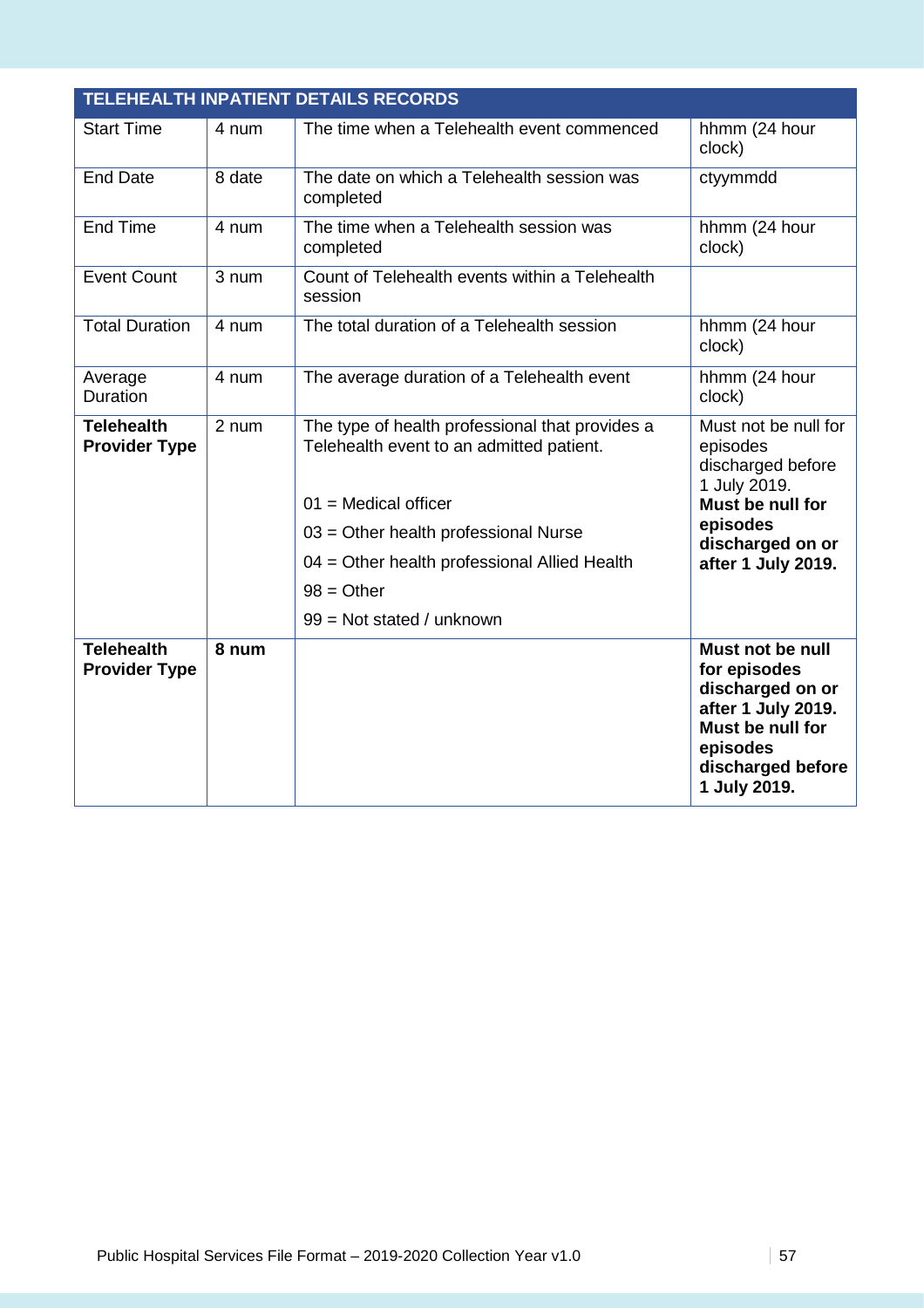# **Public Validation Rules**

These validation rules apply only to New (N), Amendment (A) and Delete (D) records. For Up to date (U) records, other validation rules apply.

#### **Patient details records**

| <b>Data Item</b>                  | <b>Guidelines</b>                                                                                     |
|-----------------------------------|-------------------------------------------------------------------------------------------------------|
| <b>Record Identifier</b>          | Must be a valid value                                                                                 |
|                                   | Must not be null                                                                                      |
| <b>Unique Number</b>              | Must not be used more than once by facility                                                           |
|                                   | Must not be null                                                                                      |
|                                   | Must not be zero                                                                                      |
|                                   | Must be unique for each admission within facility                                                     |
| <b>Patient Identifier</b>         | Must not be null                                                                                      |
|                                   | Must not be zero                                                                                      |
|                                   | Must be unique for each patient within facility                                                       |
| <b>Admission Number</b>           | Must not be null                                                                                      |
|                                   | Must not be zero                                                                                      |
|                                   | Must be unique for each admission of a particular patient within<br>facility                          |
| <b>Family Name</b>                | Must not be null                                                                                      |
| <b>Patient First name</b>         | No validation                                                                                         |
| <b>Patient Second name</b>        | No validation                                                                                         |
| <b>Address of Usual Residence</b> | No validation                                                                                         |
| Location (Suburb/town) of         | Must not be null                                                                                      |
| <b>Usual Residence</b>            | Validated against Locality Data Set parts with the Postcode and<br><b>Locality of Usual Residence</b> |
| Postcode of Usual Residence       | Must not be null                                                                                      |
|                                   | Validated against Locality Data Set parts with the Postcode and<br><b>Locality of Usual Residence</b> |
| <b>State of Usual Residence</b>   | Must not be null                                                                                      |
|                                   | Validated against a list of State codes                                                               |
| Sex                               | Must not be null                                                                                      |
|                                   | Validated against a list of valid sex codes                                                           |
| Date of Birth                     | Must not be null                                                                                      |
|                                   | Must be a valid date                                                                                  |
|                                   | Must not be in the future (ie. past current date)                                                     |
|                                   | Must not be after the admission date                                                                  |
|                                   | Must not be more than 124 years prior to admission date                                               |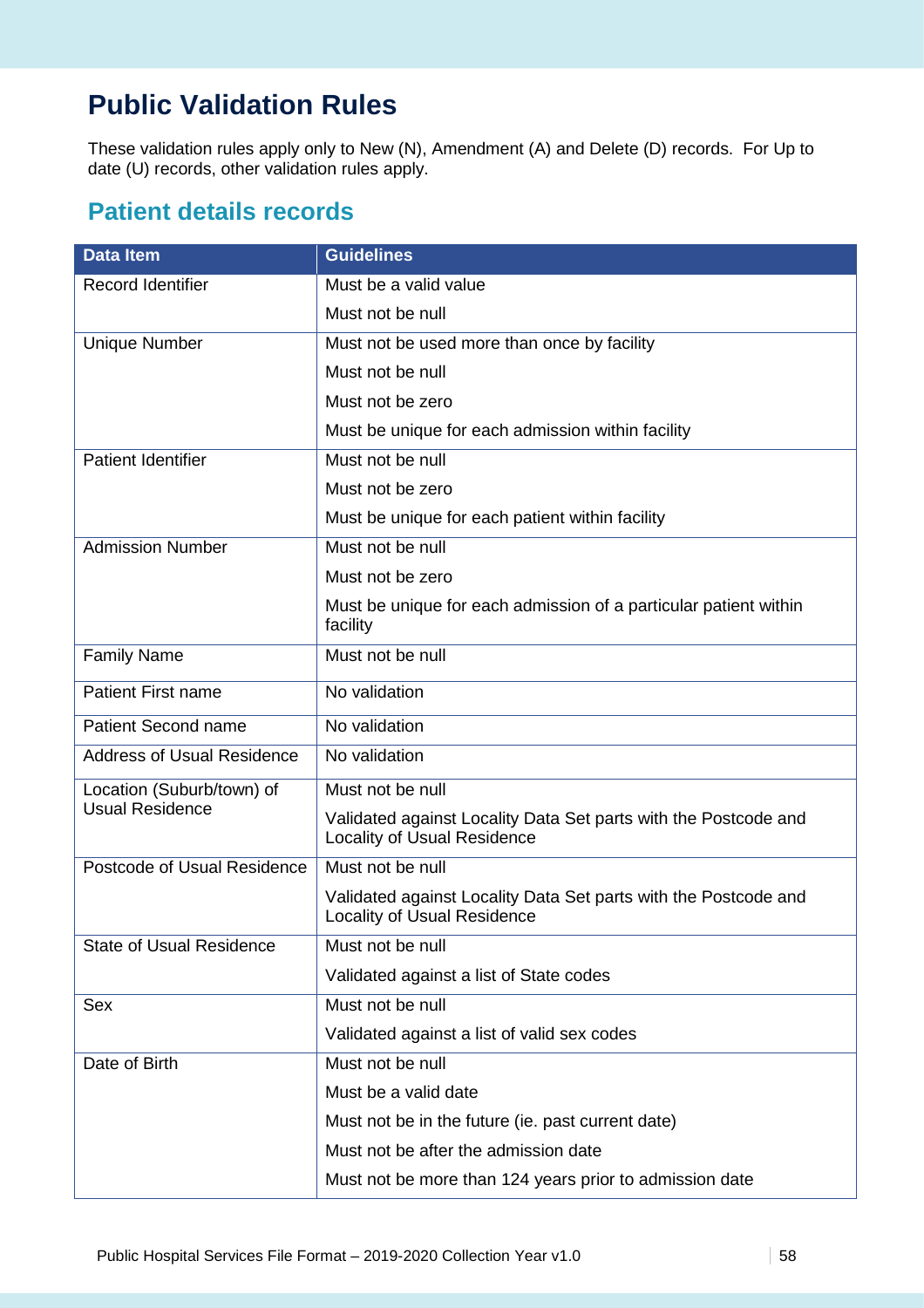| <b>Data Item</b>                             | <b>Guidelines</b>                                                                                             |
|----------------------------------------------|---------------------------------------------------------------------------------------------------------------|
| <b>Estimated Date of Birth</b><br>Indicator  | Can be null                                                                                                   |
|                                              | Validated against a list of estimated date of birth indicator codes                                           |
| <b>Marital Status</b>                        | Must not be null                                                                                              |
|                                              | Validated against a list of marital status codes                                                              |
| Country of Birth                             | Must not be null                                                                                              |
|                                              | Validated against country codes                                                                               |
| <b>Indigenous Status</b>                     | Validated against a list of indigenous status codes                                                           |
|                                              | Must not be null                                                                                              |
| Occupation                                   | Currently not required, no validation                                                                         |
| <b>Labour Force Status</b>                   | Currently not required, no validation                                                                         |
| <b>Medicare Eligibility</b>                  | Must not be null                                                                                              |
|                                              | Validated against a list of Medicare eligibility codes                                                        |
| <b>Medicare Number</b>                       | Must be a valid Medicare number, if not null                                                                  |
|                                              | 11 digit Medicare number required                                                                             |
|                                              | The eleventh digit is the number that precedes the patient's name on<br>the card (the sub numerate).          |
|                                              | If a sub numerate cannot be supplied, the eleventh digit of the<br>Medicare number should be provided as zero |
| <b>Australian South Sea</b>                  | Must not be null                                                                                              |
| <b>Islander Status</b>                       | Must be 1, 2 or 9                                                                                             |
| <b>Contact for Feedback</b>                  | Must not be null                                                                                              |
| Indicator                                    | Must be Y, N or U                                                                                             |
| Telephone Number - Home                      | Can be null                                                                                                   |
| Telephone Number - Mobile                    | Can be null                                                                                                   |
| Telephone Number-<br><b>Business or Work</b> | Can be null                                                                                                   |
| Hospital Insurance health                    | Can be null                                                                                                   |
| fund code                                    | Validated against a list of Hospital Insurance health fund codes                                              |
| Hospital Insurance health                    | Can be null                                                                                                   |
| fund description                             | Should contain description when health fund code is 'Other'                                                   |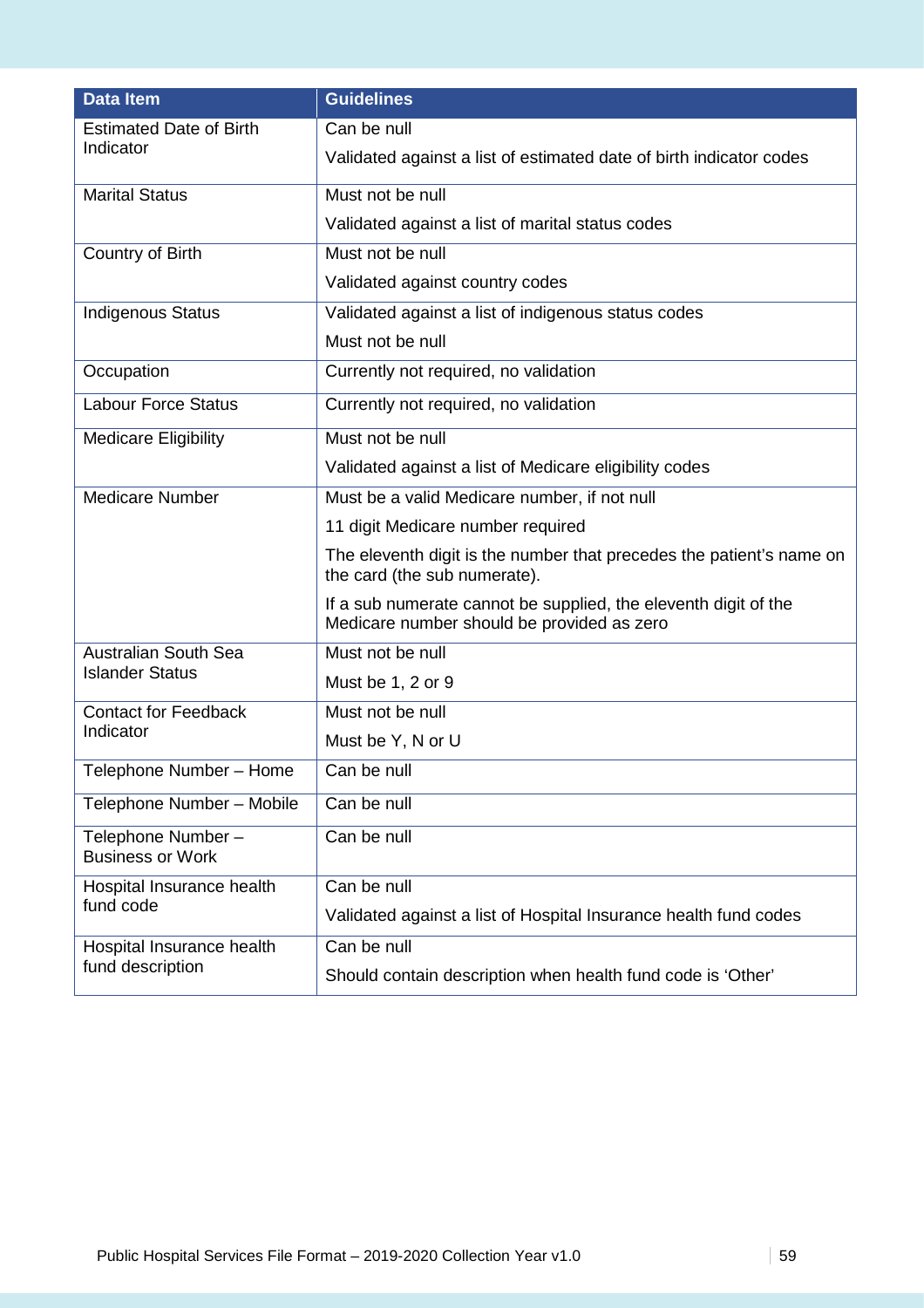## **Admission details records**

| <b>Data Item</b>                  | <b>Guidelines</b>                                                            |
|-----------------------------------|------------------------------------------------------------------------------|
| <b>Record Identifier</b>          | Must be a valid value                                                        |
|                                   | Must not be null                                                             |
| <b>Unique Number</b>              | Must not be used more than once by facility                                  |
|                                   | Must not be null                                                             |
|                                   | Must not be zero                                                             |
|                                   | Must be unique for each patient within facility                              |
| <b>Patient Identifier</b>         | Must not be null                                                             |
|                                   | Must not be zero                                                             |
|                                   | Must be unique for each patient within facility                              |
| <b>Admission Number</b>           | Must not be null                                                             |
|                                   | Must not be zero                                                             |
|                                   | Must be unique for each admission of a particular patient within<br>facility |
| <b>Admission Date</b>             | Must not be null                                                             |
|                                   | Must be a valid date                                                         |
|                                   | Must not be in the future (i.e. past current date)                           |
|                                   | Must not be before the birth date of the patient                             |
|                                   | Must be before or on separation date                                         |
| <b>Time of Admission</b>          | Must not be null                                                             |
|                                   | Must be a valid time                                                         |
|                                   | Must be before the separation time, if admitted the same day as<br>separated |
| <b>Account Class</b>              | No Validation                                                                |
| <b>Chargeable Status</b>          | Validated against a list of chargeable status codes                          |
|                                   | Must not be null                                                             |
| Care Type                         | Validated against a list of care type codes                                  |
|                                   | Must not be null                                                             |
| <b>Compensable Status</b>         | Validated against a list of compensable status codes                         |
|                                   | Must not be null                                                             |
| <b>Band</b>                       | Validated against a list of band codes, if not null                          |
|                                   | Must be a same day patient                                                   |
| Source of Referral/Transfer       | Validated against a list of source of referral/transfer codes                |
|                                   | Must not be null                                                             |
| <b>Transferring from Facility</b> | Must not be null if source of referral/transfer is 16, 23, 24 or 25 or 31    |
|                                   | Only applicable if source of referral/transfer is 16, 23, 24 or 25 or 31     |
|                                   | Must be a valid facility number                                              |
|                                   |                                                                              |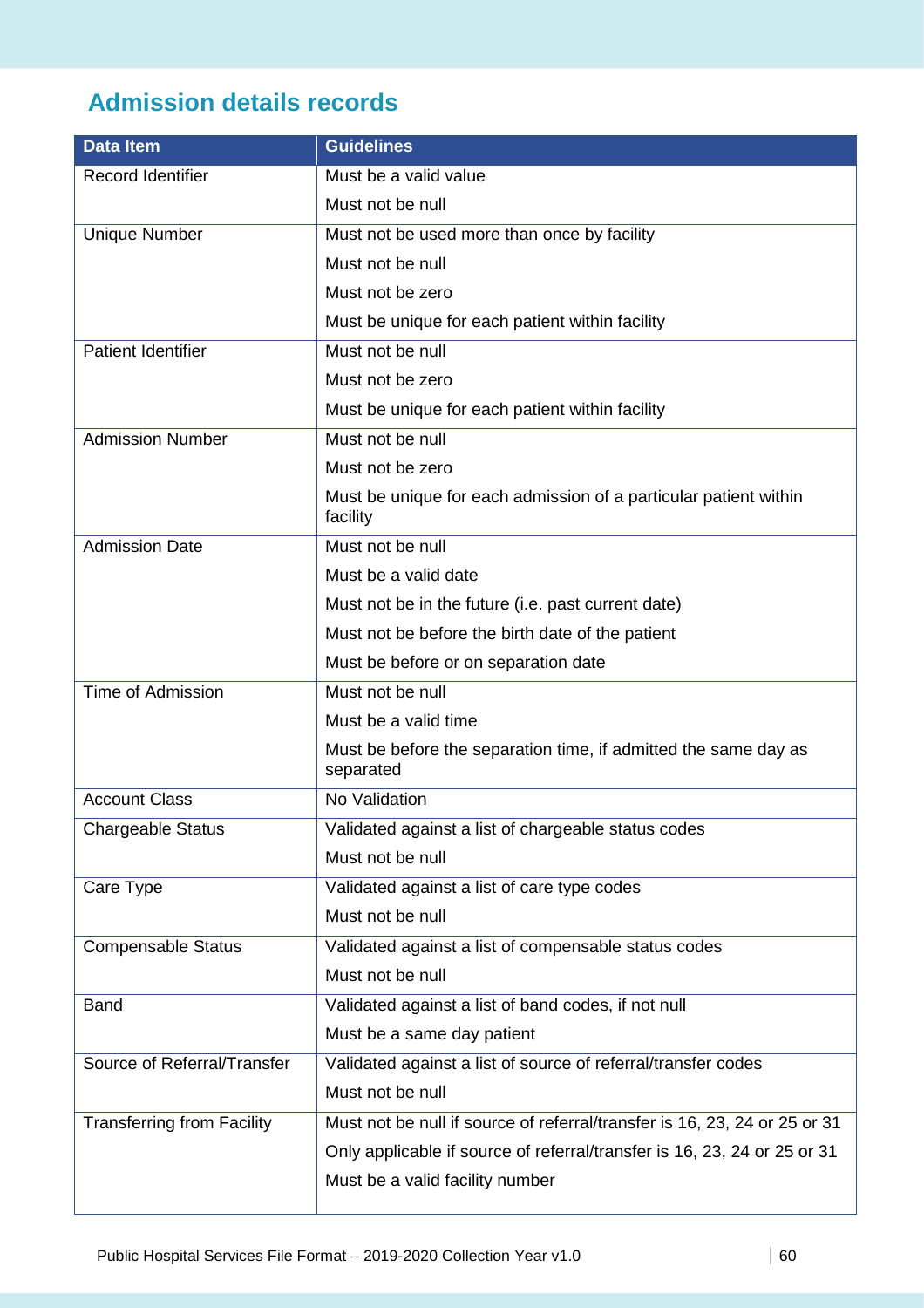| <b>Data Item</b>                    | <b>Guidelines</b>                                                                                |
|-------------------------------------|--------------------------------------------------------------------------------------------------|
| Hospital Insurance                  | Validated against a list of Hospital Insurance codes                                             |
|                                     | Must not be null                                                                                 |
| <b>Separation Date</b>              | Must not be null                                                                                 |
|                                     | Must be a valid date                                                                             |
|                                     | Must not be in the future (ie. past current date)                                                |
|                                     | Must be on or after admission date                                                               |
| <b>Separation Time</b>              | Must not be null                                                                                 |
|                                     | Must be a valid time                                                                             |
|                                     | Must be after admission time if separated on the same day                                        |
| Mode of Separation                  | Validated against a list of mode of separation codes                                             |
|                                     | Must not be null                                                                                 |
| <b>Transferring to Facility</b>     | Must not be null if mode of separation is 12, 15, 16 or 31                                       |
|                                     | Only applicable if mode of separation is 12, 15, 16 or 31                                        |
|                                     | Must be a valid facility number                                                                  |
| <b>DRG</b>                          | No validation                                                                                    |
| <b>MDC</b>                          | No validation                                                                                    |
| <b>Baby Admission Weight</b>        | Must not be null if patient age is under 29 days, or admission weight<br>is less than 2500 grams |
| <b>Admission Ward</b>               | Must not be null                                                                                 |
|                                     | No validation                                                                                    |
| <b>Admission Unit</b>               | No validation                                                                                    |
| <b>Standard Unit Code</b>           | Must not be null                                                                                 |
|                                     | Must be a valid standard unit code                                                               |
| <b>Treating Doctor at Admission</b> | Must not be null                                                                                 |
| Planned Same Day                    | Must be Y or N                                                                                   |
| <b>Elective Patient Status</b>      | Must not be null                                                                                 |
|                                     | Must be a valid elective patient status code                                                     |
| <b>Qualification Status</b>         | Can be null                                                                                      |
|                                     | Validated against a list of qualification status codes                                           |
|                                     | Must not be null if care type is 05                                                              |
| <b>Standard Ward Code</b>           | Can be null                                                                                      |
|                                     | Must be a valid standard ward code                                                               |
| <b>Contract Role</b>                | Can be null                                                                                      |
|                                     | Must be a valid contract role code                                                               |
|                                     | Must not be null if funding source is 10                                                         |
| <b>Contract Type</b>                | Can be null                                                                                      |
|                                     | Must be a valid contract type code                                                               |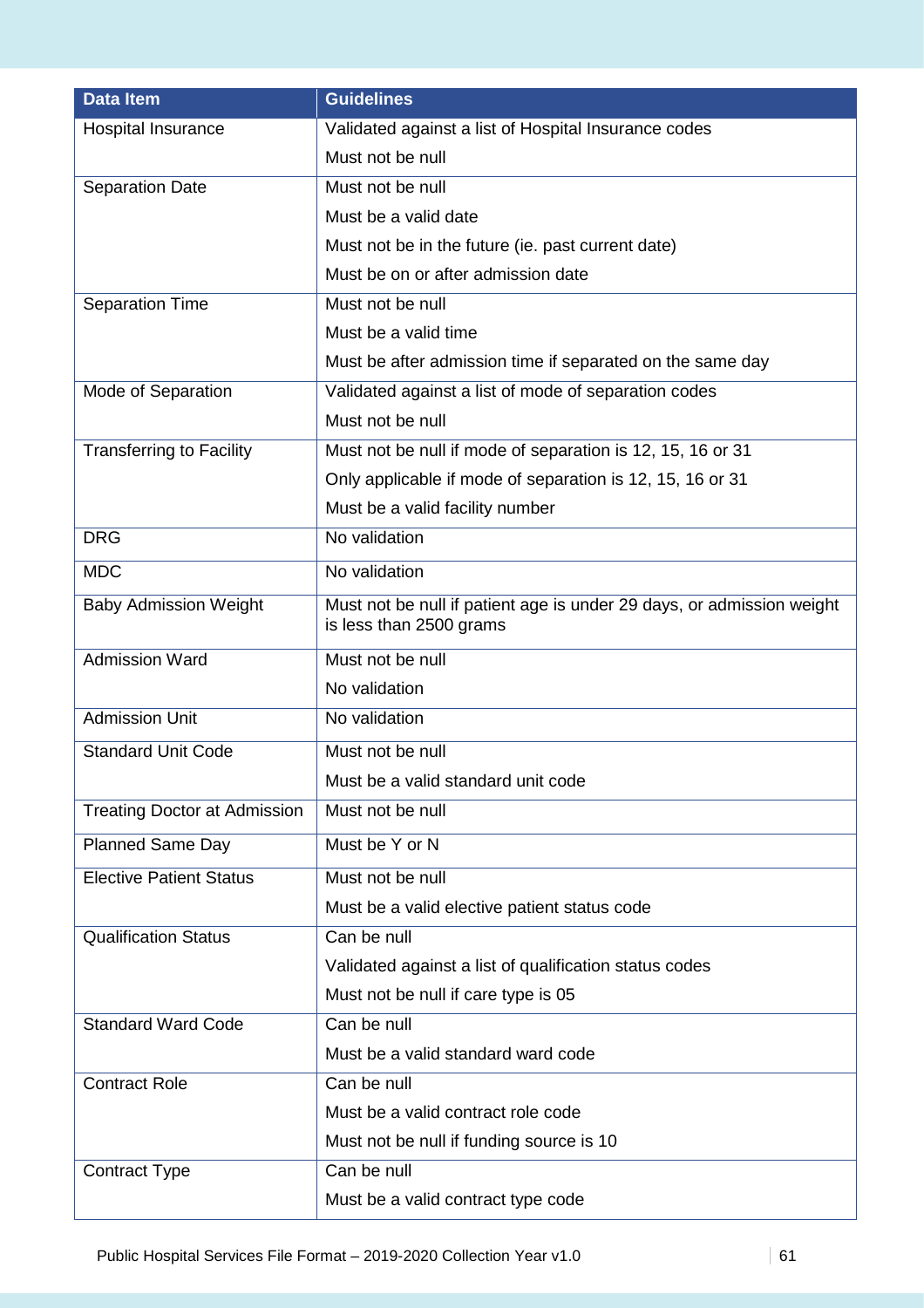| <b>Data Item</b>                                            | <b>Guidelines</b>                                                                                                            |
|-------------------------------------------------------------|------------------------------------------------------------------------------------------------------------------------------|
|                                                             | Must not be null if funding source is 10                                                                                     |
|                                                             |                                                                                                                              |
| <b>Funding Source</b>                                       | Must not be null                                                                                                             |
|                                                             | Validated against a list of funding source codes                                                                             |
| <b>Incident Date</b>                                        | Can be null                                                                                                                  |
|                                                             | Must be a valid date                                                                                                         |
|                                                             | Must not be in the future (ie. past current date)                                                                            |
|                                                             | Must be on or before admission date                                                                                          |
| Incident Date Flag                                          | Can be null                                                                                                                  |
|                                                             | Validated against a list of incident date flag codes                                                                         |
| <b>Workcover Queensland</b>                                 | Must not be null                                                                                                             |
| (Q-Comp) Consent                                            | Must be Y, N or U                                                                                                            |
| <b>Motor Accident Insurance</b>                             | Must not be null                                                                                                             |
| <b>Commission (MAIC) Consent</b>                            | Must be Y, N or U                                                                                                            |
| Department of Veterans'                                     | Must not be null                                                                                                             |
| Affairs (DVA) Consent                                       | Must be Y, N or U                                                                                                            |
| Department of Defence                                       | Must not be null                                                                                                             |
| Consent                                                     | Must be Y, N or U                                                                                                            |
| <b>Interpreter Required</b>                                 | Must not be null                                                                                                             |
|                                                             | Must be 1 or 2 or 9                                                                                                          |
| Religion                                                    | Not currently required, no validation                                                                                        |
| <b>QAS Patient Identification</b>                           | Can be null                                                                                                                  |
| Number (eARF Number)                                        | Validated against source of referral/transfer                                                                                |
| Purchaser/Provider Identifier                               | Must be a valid establishment number                                                                                         |
|                                                             | Must not be null if contract role = A or B and contract type is 2, 3, 4<br>or $5$                                            |
|                                                             | Must not be null if contract role = B and contract type = 1 and<br>chargeable status is public                               |
| Preferred Language                                          | Must not be null                                                                                                             |
|                                                             | Validated against a list of language codes                                                                                   |
| Length of Stay in an Intensive<br><b>Care Unit</b>          | Must not be null if the treatment was provided in an ICU6 or CIC6                                                            |
| <b>Duration of Continuous</b><br><b>Ventilatory Support</b> | Must not be null if the patient received continuous ventilatory support                                                      |
| Criteria Led Discharge Type                                 | Must not be null                                                                                                             |
|                                                             | Validated against list of criteria led discharge type codes                                                                  |
| <b>Smoking Status</b>                                       | Must not be null if care type <> 05 newborn, age of patient at<br>admission $>= 18$ years and mode of separation $\leq 0.05$ |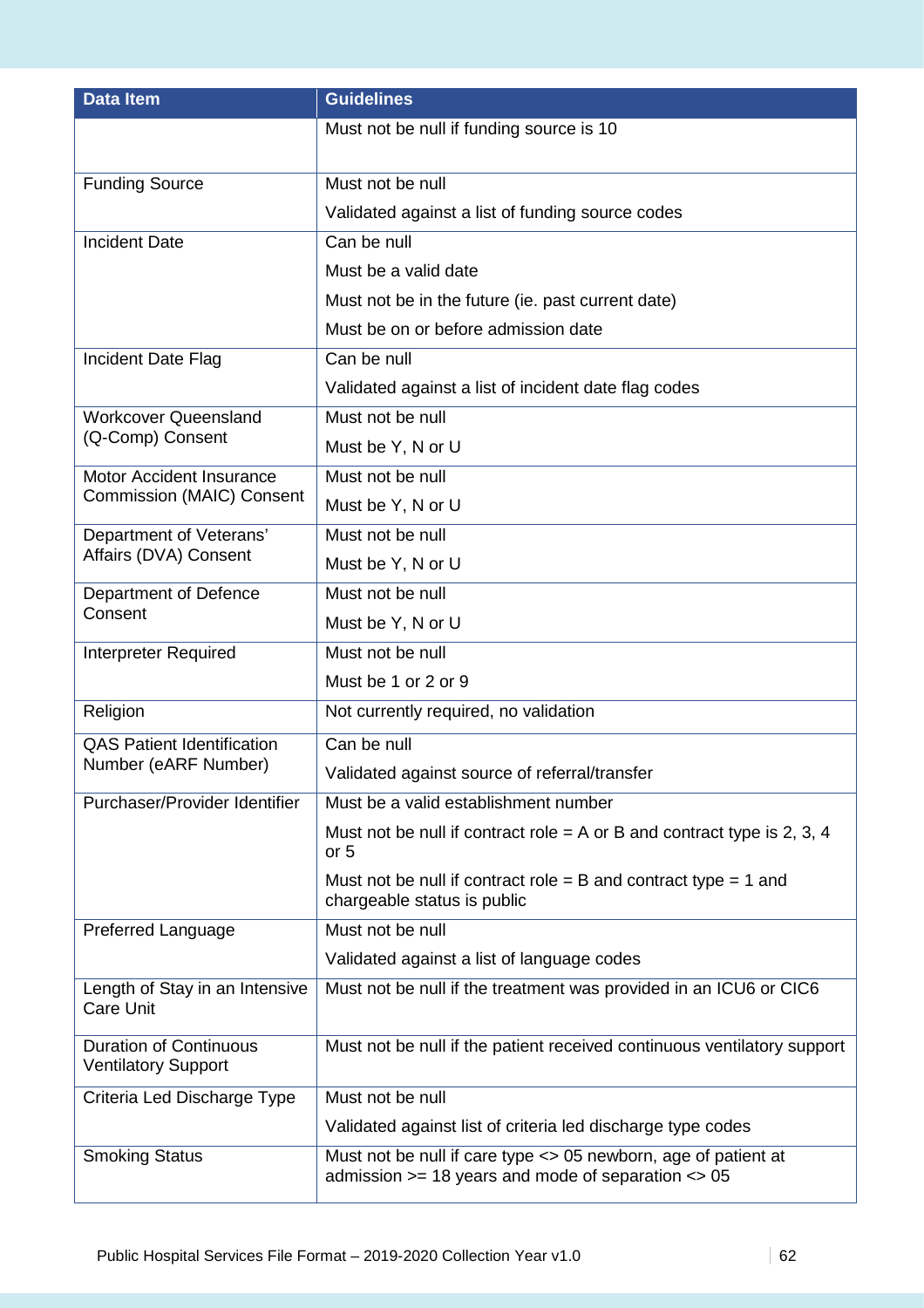| Data Item                                        | <b>Guidelines</b>                                                  |
|--------------------------------------------------|--------------------------------------------------------------------|
|                                                  | Smoking Pathway Completed   Must not be null if smoking status = 1 |
| Treating Doctor at Separation   Must not be null |                                                                    |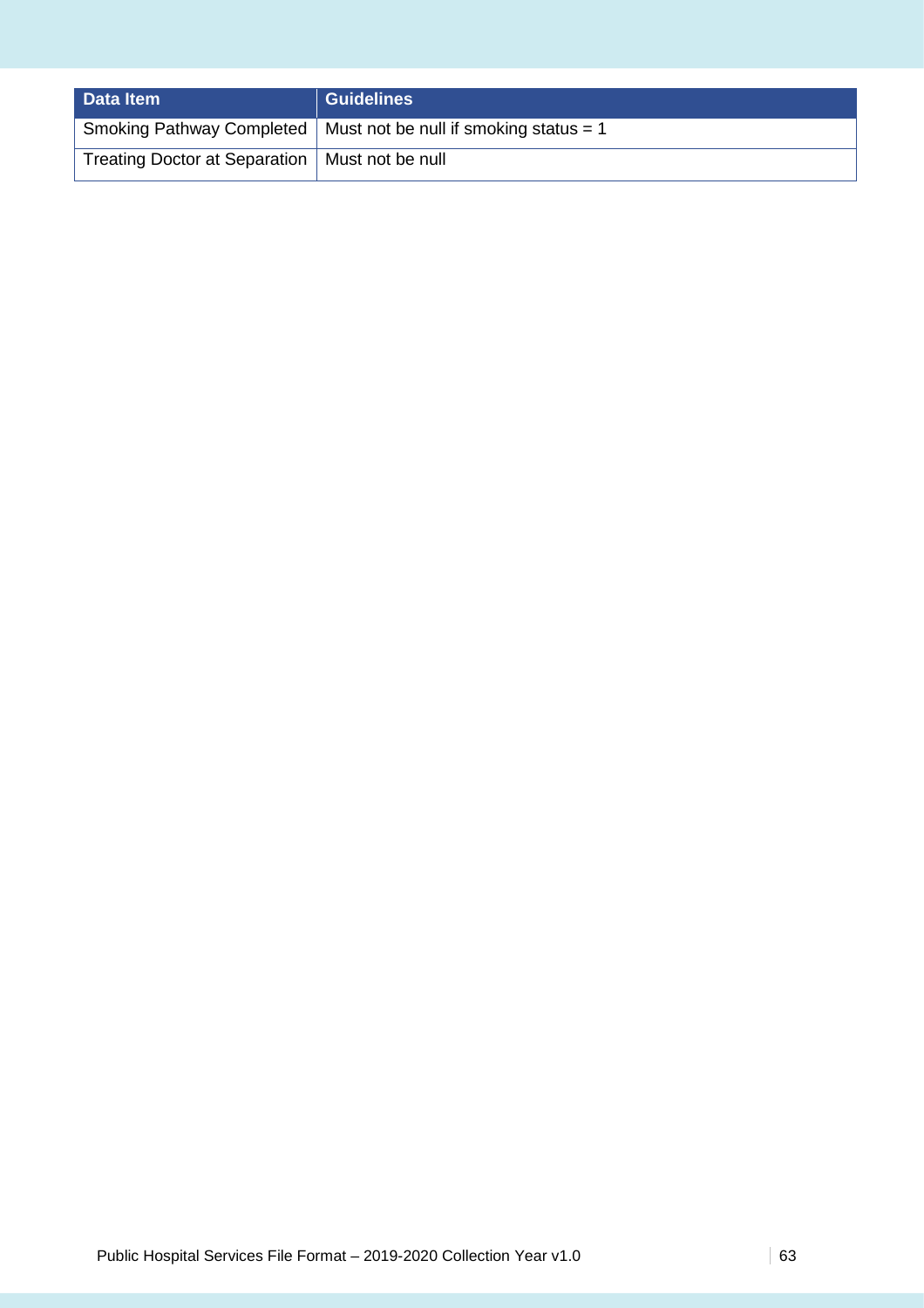# **Activity details records**

| <b>Data Item</b>          | <b>Guidelines</b>                                                                           |
|---------------------------|---------------------------------------------------------------------------------------------|
| Record Identifier         | Must be a valid value                                                                       |
|                           | Must not be null                                                                            |
| <b>Unique Number</b>      | Must not be used more than once by facility                                                 |
|                           | Must not be null                                                                            |
|                           | Must not be zero                                                                            |
|                           | Must be unique for each admission within facility                                           |
|                           | All records related to each admission must have the same unique<br>number of that admission |
| <b>Patient Identifier</b> | Must not be null                                                                            |
|                           | Must not be zero                                                                            |
|                           | Must be unique for each patient within facility                                             |
| <b>Admission Number</b>   | Must not be null                                                                            |
|                           | Must not be zero                                                                            |
|                           | Must be unique for each admission of a particular patient within<br>facility                |
| <b>Activity Code</b>      | Must be a valid code (A, L, W, C, N, E, Q, S, T, B, P)                                      |

### **Activity Code = A**

| <b>Data Item</b>          | <b>Guidelines</b>                                    |
|---------------------------|------------------------------------------------------|
| <b>Account Class Code</b> | No Validation                                        |
| <b>Chargeable Status</b>  | Validated against a list of chargeable status codes  |
| <b>Compensable Status</b> | Validated against a list of compensable status codes |
| Date of Change            | Valid date format                                    |
|                           | Must not be null                                     |
|                           | Must not be before the admission date                |
|                           | Must not be after the separation date                |
| Time of Change            | Not currently required, no validation                |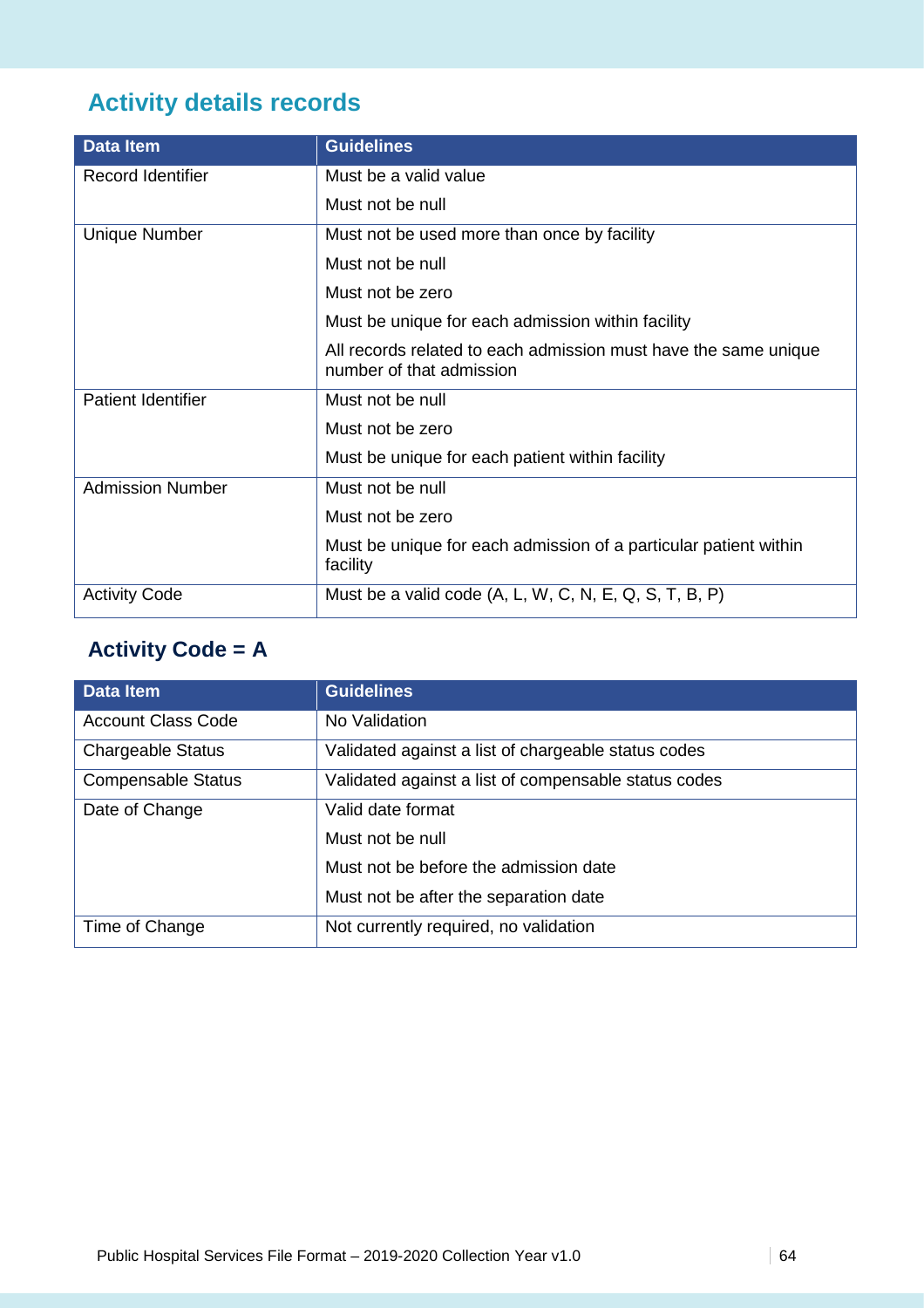### **Activity Code = L**

| <b>Data Item</b>              | <b>Guidelines</b>                            |
|-------------------------------|----------------------------------------------|
| Date of Starting Leave        | Must be a valid date                         |
|                               | Must not be null                             |
|                               | Must not be before the admission date        |
|                               | Must not be after the separation date        |
|                               | Must not fall within any other leave periods |
|                               | Same day and overnight leave are required    |
| <b>Time of Starting Leave</b> | Must be a valid time                         |
|                               | Must not be null                             |
|                               | Same day and overnight leave are required    |
| Date Returned from Leave      | Must be a valid date                         |
|                               | Must not be null                             |
|                               | Must be after the date of starting leave     |
|                               | Must not be after the separation date        |
|                               | Must not fall within any other leave periods |
|                               | Same day and overnight leave are required    |
| Time Returned from Leave      | Must be a valid time                         |
|                               | Must not be null                             |
|                               | Same day and overnight leave are required    |

### **Activity Code = W**

| <b>Data Item</b>          | <b>Guidelines</b>                     |
|---------------------------|---------------------------------------|
| Ward                      | Must not be null                      |
|                           | No validation                         |
| Unit                      | No validation                         |
| <b>Standard Unit Code</b> | Must be valid standard unit code      |
|                           | Must not be null                      |
| Date of Transfer          | Must be a valid date                  |
|                           | Must not be in the future             |
|                           | Must not be before the admission date |
|                           | Must not be within any leave periods  |
|                           | Must not be after the separation date |
|                           | Must not be null                      |
| Time of Transfer          | Must be a valid time                  |
|                           | Must not be null                      |
| <b>Standard Ward Code</b> | Must be a valid standard ward code    |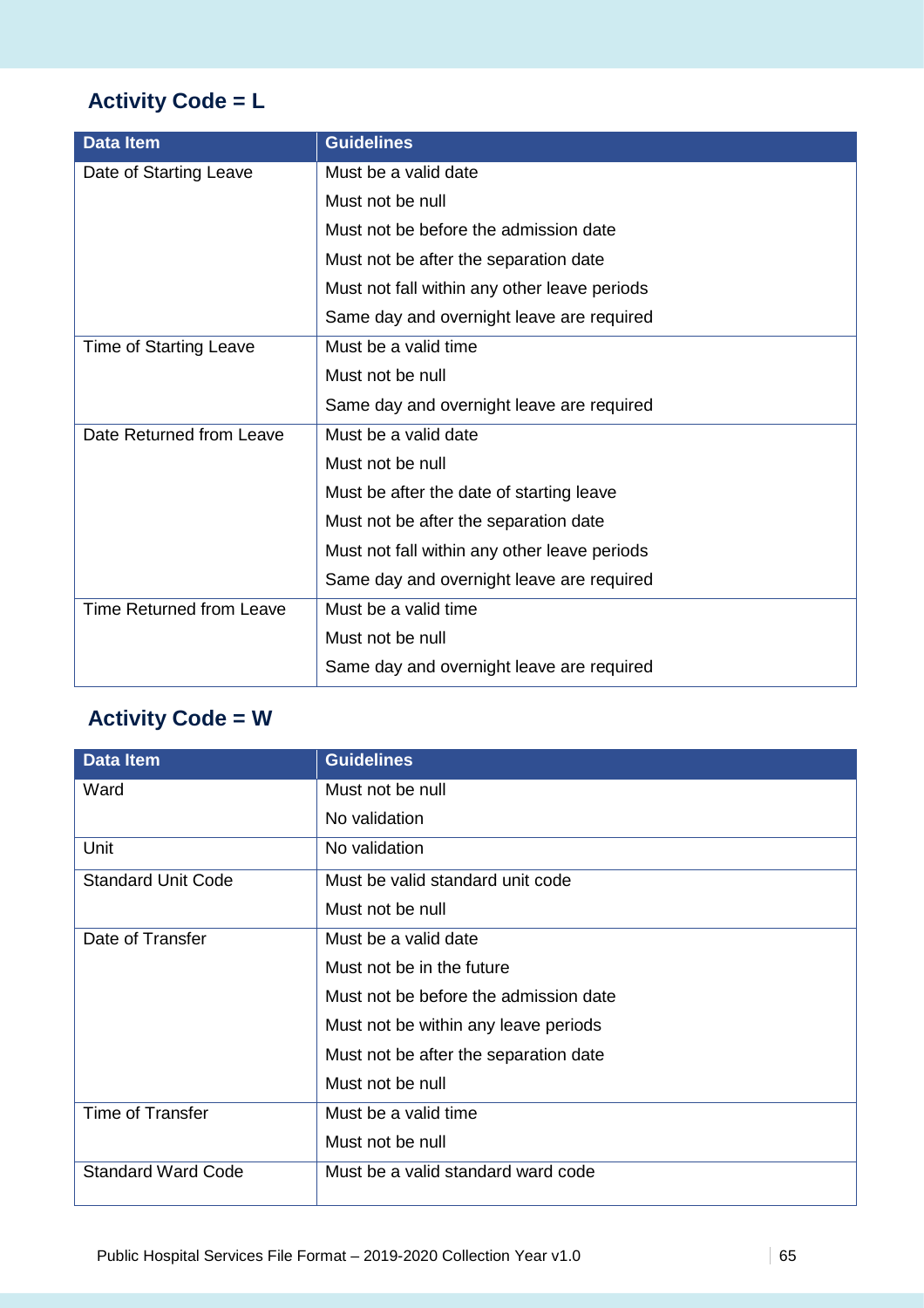| . .<br>Can be null |
|--------------------|
|                    |
|                    |

### **Activity Code = C**

| <b>Data Item</b>              | <b>Guidelines</b>                                                                               |
|-------------------------------|-------------------------------------------------------------------------------------------------|
| Date Transferred for Contract | Must be a valid date                                                                            |
|                               | Must not be within any leave periods                                                            |
|                               | Must not be before the admission date                                                           |
|                               | Must not be after the separation date                                                           |
|                               | Must not be in future                                                                           |
|                               | Must not be null                                                                                |
|                               | Must not be after date returned from contract                                                   |
| Date Returned from Contract   | Must be a valid date                                                                            |
|                               | Must not be within any leave periods                                                            |
|                               | Must not be before the admission date                                                           |
|                               | Must not be after the separation date                                                           |
|                               | Must not be in future                                                                           |
|                               | Must not be null                                                                                |
|                               | Must not be before the date transferred for contract                                            |
| <b>Facility Contracted to</b> | Must not be null if there is a date transferred for contract<br>Must be a valid facility number |

### **Activity Code = N**

| <b>Data Item</b>                   | <b>Guidelines</b>                                     |
|------------------------------------|-------------------------------------------------------|
| <b>Entry Number</b>                | Must not be null                                      |
|                                    | Must not be zero                                      |
| Date Not Ready for Surgery         | Must be a valid date                                  |
|                                    | Must not be after the admission date                  |
|                                    | Must not be in the future                             |
|                                    | Must not be null                                      |
|                                    | Must not be after the last not ready for surgery date |
| Time Not Ready for Surgery         | Not currently collected, no validation                |
| Last Date Not Ready for<br>Surgery | Must be a valid date                                  |
|                                    | Must not be after the admission date                  |
|                                    | Must not be in the future                             |
|                                    | Must not be null                                      |
|                                    | Must not be before the date not ready for surgery     |
| Last Time Not Ready for<br>Surgery | Not currently collected, no validation                |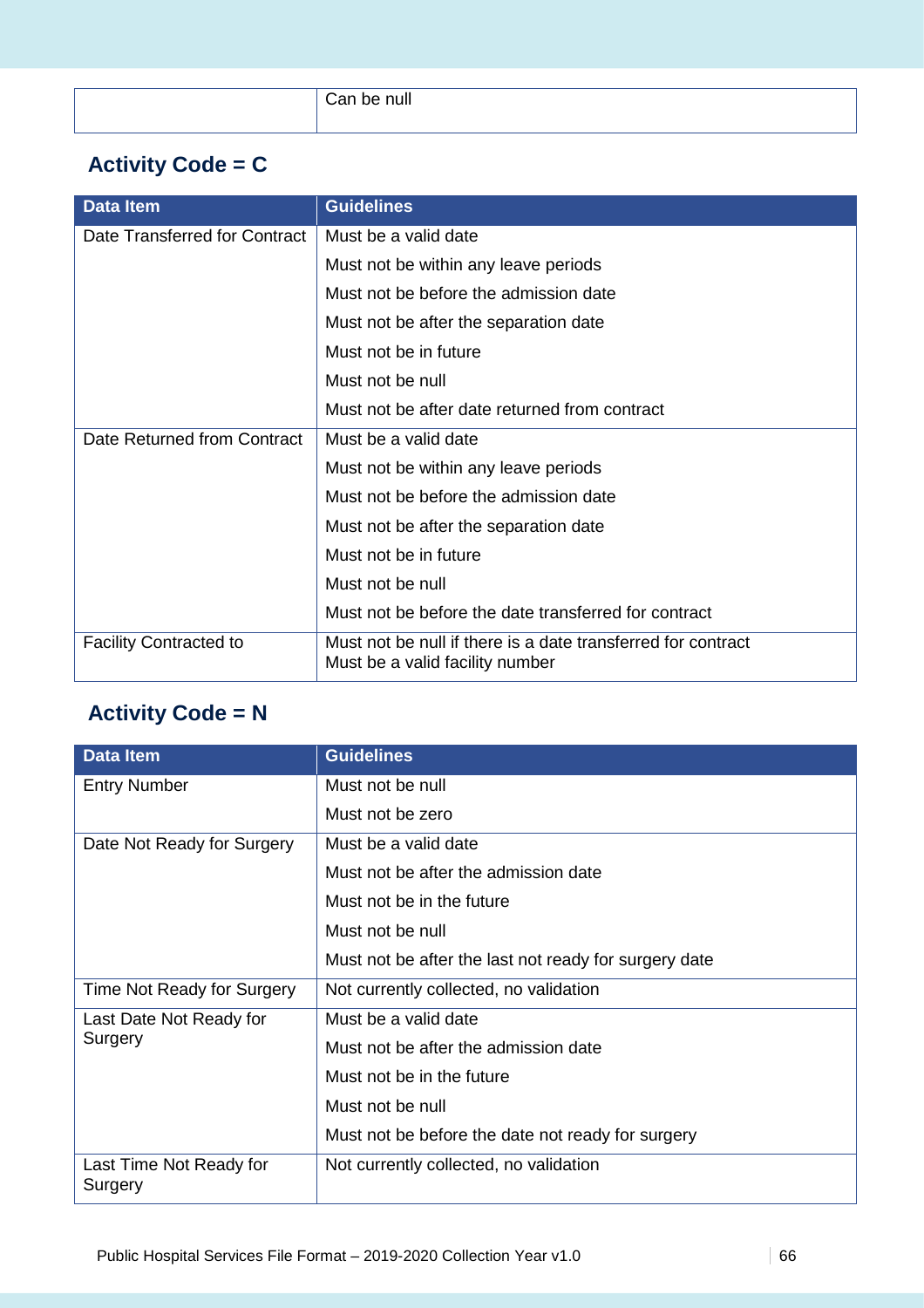### **Activity Code = E**

| <b>Data Item</b>              | <b>Guidelines</b>                                           |
|-------------------------------|-------------------------------------------------------------|
| <b>Entry Number</b>           | Must not be null                                            |
|                               | Must not be zero                                            |
| <b>Urgency Category</b>       | Must not be null                                            |
|                               | Validate against Waiting List Category codes reference file |
| Accommodation                 | Not currently required, no validation                       |
| Site Procedure Indicator      | Not currently required, no validation                       |
| National Procedure Indicator  | Not currently required, no validation                       |
| Planned Length of Stay        | Not currently required, no validation                       |
| <b>Planned Admission Date</b> | Not currently required, no validation                       |
| Date of Change                | Must be a valid date                                        |
|                               | Can be after the admission date                             |
|                               | Must not be null                                            |

### **Activity Code = Q**

| <b>Data Item</b>            | <b>Guidelines</b>                                    |
|-----------------------------|------------------------------------------------------|
| <b>Qualification Status</b> | Must not be null                                     |
|                             | Validated against list of qualification status codes |
| Date of Change              | Must be a valid date                                 |
|                             | Must not be before the admission date                |
|                             | Must not be after the separation date                |
|                             | Must not be in the future                            |
|                             | Must not be null                                     |
| Time of Change              | Not currently required, no validation                |

### **Activity Code = S**

| Data Item                  | <b>Guidelines</b>                             |
|----------------------------|-----------------------------------------------|
| <b>SNAP Episode Number</b> | Must not be null                              |
|                            | Must not be zero                              |
| ADL Type                   | Must not be null                              |
|                            | Validated against a list of ADL type codes    |
| <b>ADL Subtype</b>         | Must not be null                              |
|                            | Validated against a list of ADL subtype codes |
| <b>ADL Score</b>           | Must not be null                              |
|                            | Validated against a list of ADL scores        |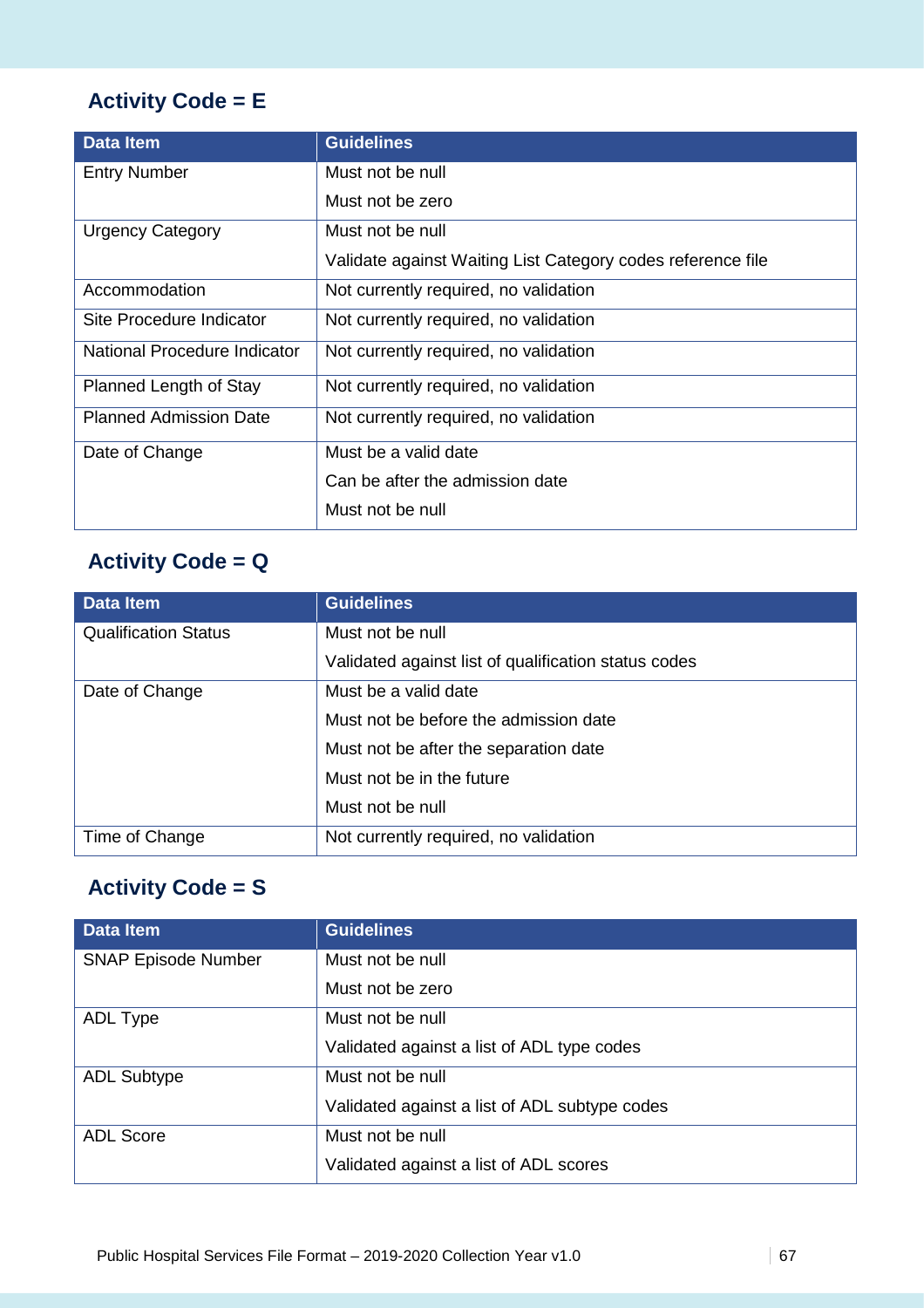| <b>Data Item</b> | <b>Guidelines</b>                                                                                                                                             |
|------------------|---------------------------------------------------------------------------------------------------------------------------------------------------------------|
|                  | ADL scores for each SNAP episode are to be supplied. Do not<br>provide more than one set of scores on the same date for the same<br>ADL Type and ADL Subtype. |
|                  | For all SNAP episodes:                                                                                                                                        |
|                  | An ADL score of 999 is valid when an assessment has not been<br>undertaken.                                                                                   |
| <b>ADL Date</b>  | Must be a valid date                                                                                                                                          |
|                  | Must not be before the admission date                                                                                                                         |
|                  | Must not be after the separation date                                                                                                                         |
|                  | Must not be in the future                                                                                                                                     |
|                  | Must not be null                                                                                                                                              |
| <b>ADL Time</b>  | Not currently collected, no validation                                                                                                                        |
| Phase Type       | Can be null                                                                                                                                                   |
|                  | Must not be null if SNAP type $=$ PAL                                                                                                                         |
|                  | Validated against a list of phase type codes                                                                                                                  |

# **Activity Code = T**

| <b>Data Item</b>        | <b>Guidelines</b>                               |
|-------------------------|-------------------------------------------------|
| Nursing Home Type Flag  | Must not be null                                |
|                         | Must be a valid Nursing Home Flag code          |
|                         | Not valid for patients with a care type of:     |
|                         | $01 - Acute$                                    |
|                         | 05 - Newborn                                    |
|                         | 07 - Organ Procurement                          |
|                         | $08 - Boarder$                                  |
| Date Commenced NHT Care | Must be a valid date                            |
|                         | Must not be before the admission date           |
|                         | Must not be after the separation date           |
|                         | Must not be in the future                       |
|                         | Must not be null                                |
|                         | Must be before the date ceased NHT care         |
|                         | Must not fall within any other NHT periods      |
|                         | Same day and overnight NHT periods are required |
| Date Ceased NHT Care    | Must be a valid date                            |
|                         | Must not be before the admission date           |
|                         | Must not be after separation date               |
|                         | Must not be in the future                       |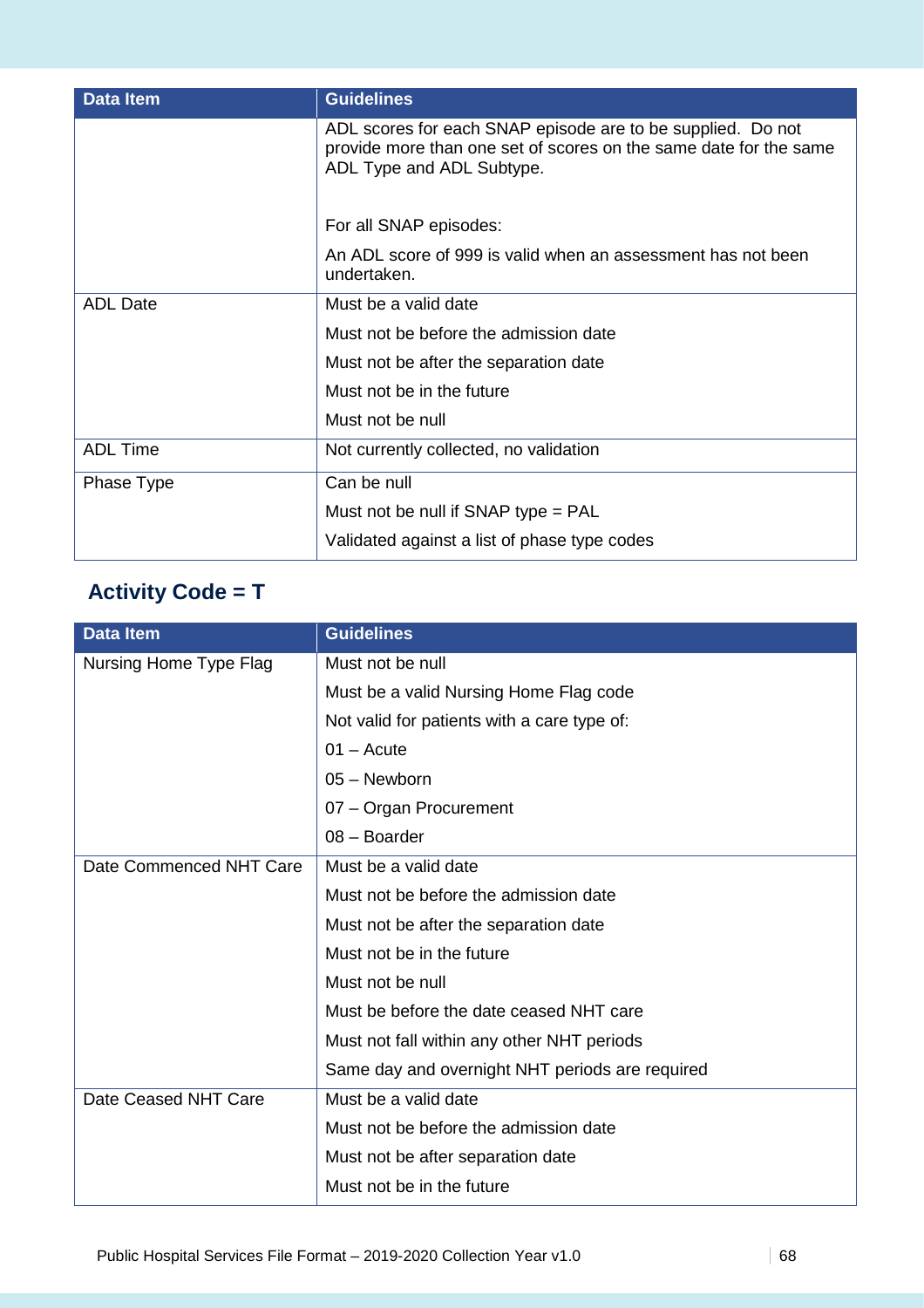| <b>Data Item</b> | Guidelines                                      |
|------------------|-------------------------------------------------|
|                  | Must not be null                                |
|                  | Must be after the date commenced NHT care       |
|                  | Must not fall within any other NHT periods      |
|                  | Same day and overnight NHT periods are required |

#### **Activity Code = B**

| Data Item                   | <b>Guidelines</b>                                       |
|-----------------------------|---------------------------------------------------------|
| Mother's Patient Identifier | Must not be zero                                        |
|                             | Must be unique for each patient within the facility     |
|                             | Must not be null for Source of Referral/Transfer $= 09$ |

#### **Activity Code = P**

Note: For separations on or after 1 July 2017, the reporting of Mental health phase of care is no longer required to be reported.

| <b>Data Item</b>                | <b>Guidelines</b>                                             |
|---------------------------------|---------------------------------------------------------------|
| Phase of Care                   | Must not be null                                              |
|                                 | Must be a valid phase of care code                            |
|                                 | Only required for patients assigned a mental health care type |
| <b>Phase of Care Start Date</b> | Must be a valid date                                          |
|                                 | Must not be before the admission date                         |
|                                 | Must not be after the separation date                         |
|                                 | Must not be in the future                                     |
|                                 | Must not be null                                              |
|                                 | Must be before the phase of care end date                     |
| <b>Phase of Care Start Time</b> | Must be a valid time                                          |
|                                 | Must not be null                                              |
| Phase of Care End Date          | Must be a valid date                                          |
|                                 | Must not be before the admission date                         |
|                                 | Must not be after the separation date                         |
|                                 | Must not be in the future                                     |
|                                 | Must not be null                                              |
|                                 | Must be after the phase of care start date                    |
| Phase of Care End Time          | Must be a valid time                                          |
|                                 | Must not be null                                              |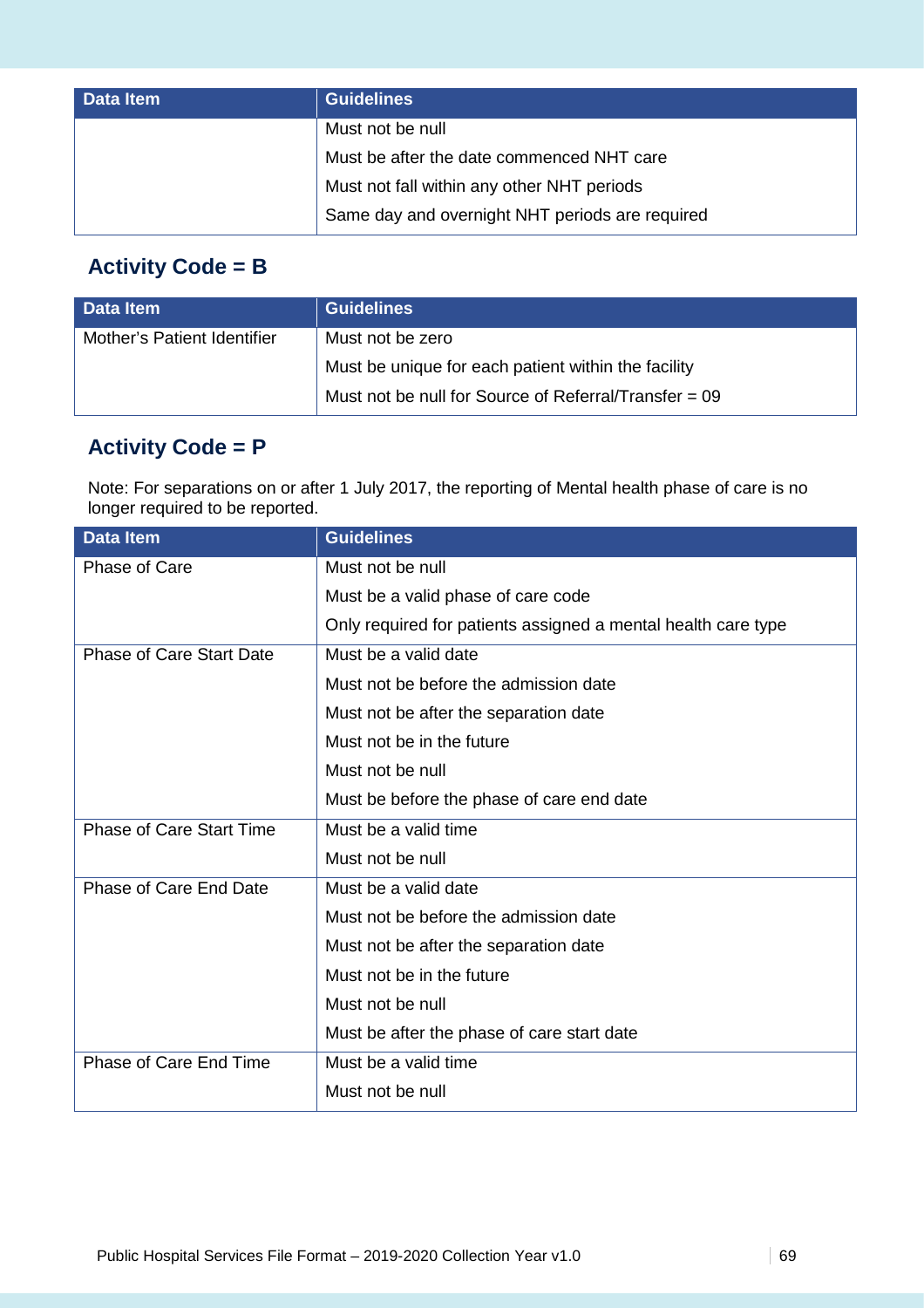# **Morbidity details records**

| <b>Data Item</b>                              | <b>Guidelines</b>                                                                                                         |
|-----------------------------------------------|---------------------------------------------------------------------------------------------------------------------------|
| <b>Record Identifier</b>                      | Must be a valid value                                                                                                     |
|                                               | Must not be null                                                                                                          |
| <b>Unique Number</b>                          | Must not be used more than once by the facility                                                                           |
|                                               | Must not be null                                                                                                          |
|                                               | Must not be zero                                                                                                          |
|                                               | Must be unique for each admission within facility                                                                         |
|                                               | All records related to each admission must have the same unique<br>number of that admission                               |
| <b>Patient Identifier</b>                     | Must not be null                                                                                                          |
|                                               | Must not be zero                                                                                                          |
|                                               | Must be unique for each patient within the facility                                                                       |
| <b>Admission Number</b>                       | Must not be null                                                                                                          |
|                                               | Must not be zero                                                                                                          |
|                                               | Must be unique for each admission of a particular patient within the<br>facility                                          |
| Diagnosis Code Identifier                     | Must not be null                                                                                                          |
|                                               | Validated against list of diagnosis code types                                                                            |
|                                               | Every separation must have one and only one PD                                                                            |
|                                               | Cannot have an OD, EX, PR or M without a PD                                                                               |
| ICD-10-AM/ACHI Code                           | Must not be null                                                                                                          |
| (11th edition)                                | Please refer to Queensland Hospital Admitted Patient Data<br>Collection guidelines for the sequencing of ICD-10-AM codes. |
| <b>Diagnosis Text</b>                         | Text is optional, as ICD-10-AM codes must be supplied.                                                                    |
| Date of Procedure                             | Must be a valid date                                                                                                      |
|                                               | Must not be in the future                                                                                                 |
|                                               | Must not be null for procedures with block codes between:                                                                 |
|                                               | 1<br>1059<br>to                                                                                                           |
|                                               | 1821<br>1062<br>to                                                                                                        |
|                                               | 1825<br>1866<br>to                                                                                                        |
|                                               | 1869<br>1892<br>to                                                                                                        |
|                                               | 1894<br>1912<br>to                                                                                                        |
|                                               | 2016<br>1920<br>to                                                                                                        |
| <b>Contract Flag</b>                          | Validated against a list of contract flag codes                                                                           |
| Diagnosis Onset Type                          | Validated against a list of Diagnosis Onset Type codes                                                                    |
| (Condition present on<br>admission indicator) | Must not be null if Diagnosis Code Identifier = $PD$ , $OD$ , $EX$ or M                                                   |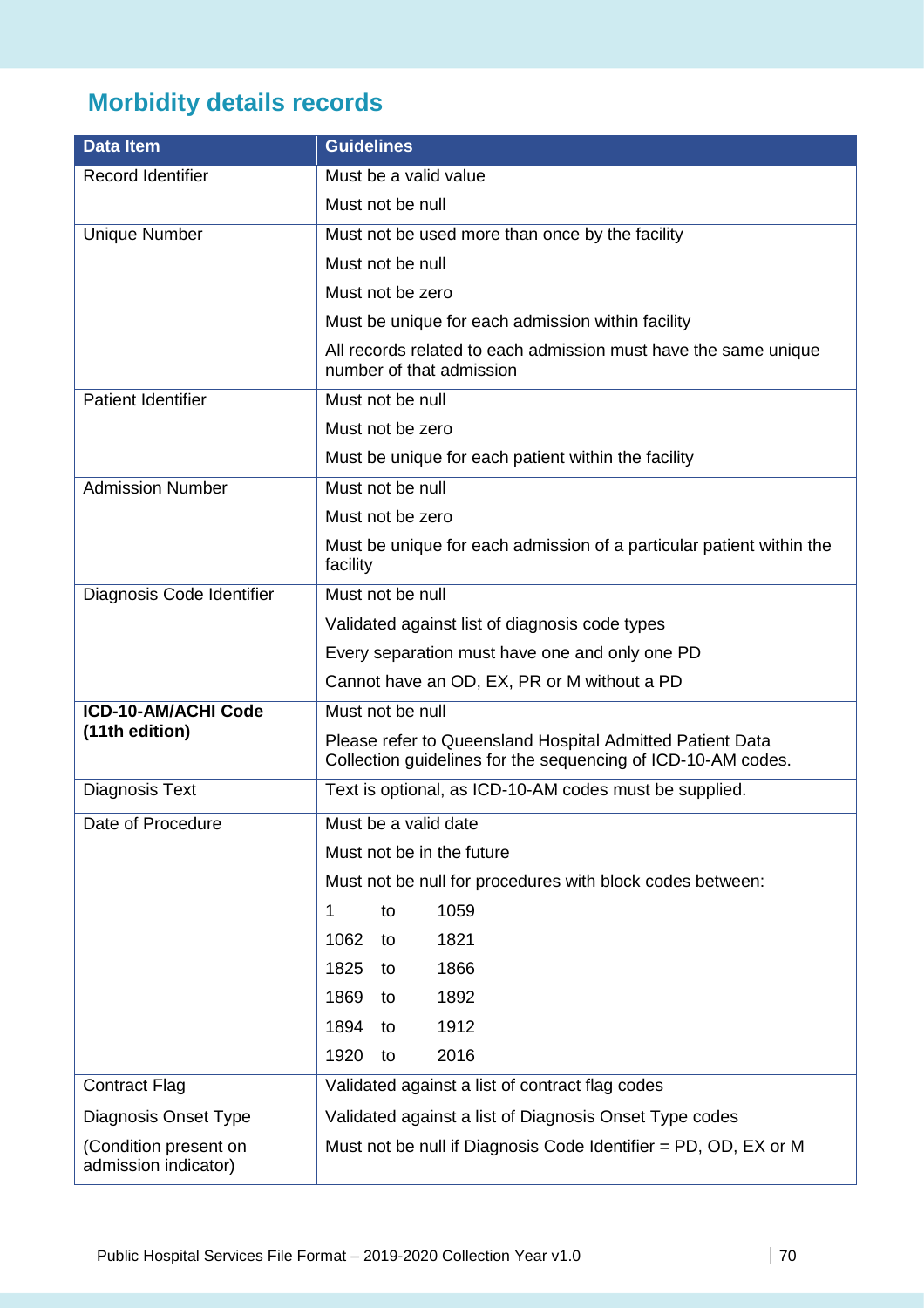| Most Resource Intensive<br><b>Condition Flag</b> | Not currently required, no validation                                  |
|--------------------------------------------------|------------------------------------------------------------------------|
| Flag                                             | Other Co-Morbidity of Interest   Not currently required, no validation |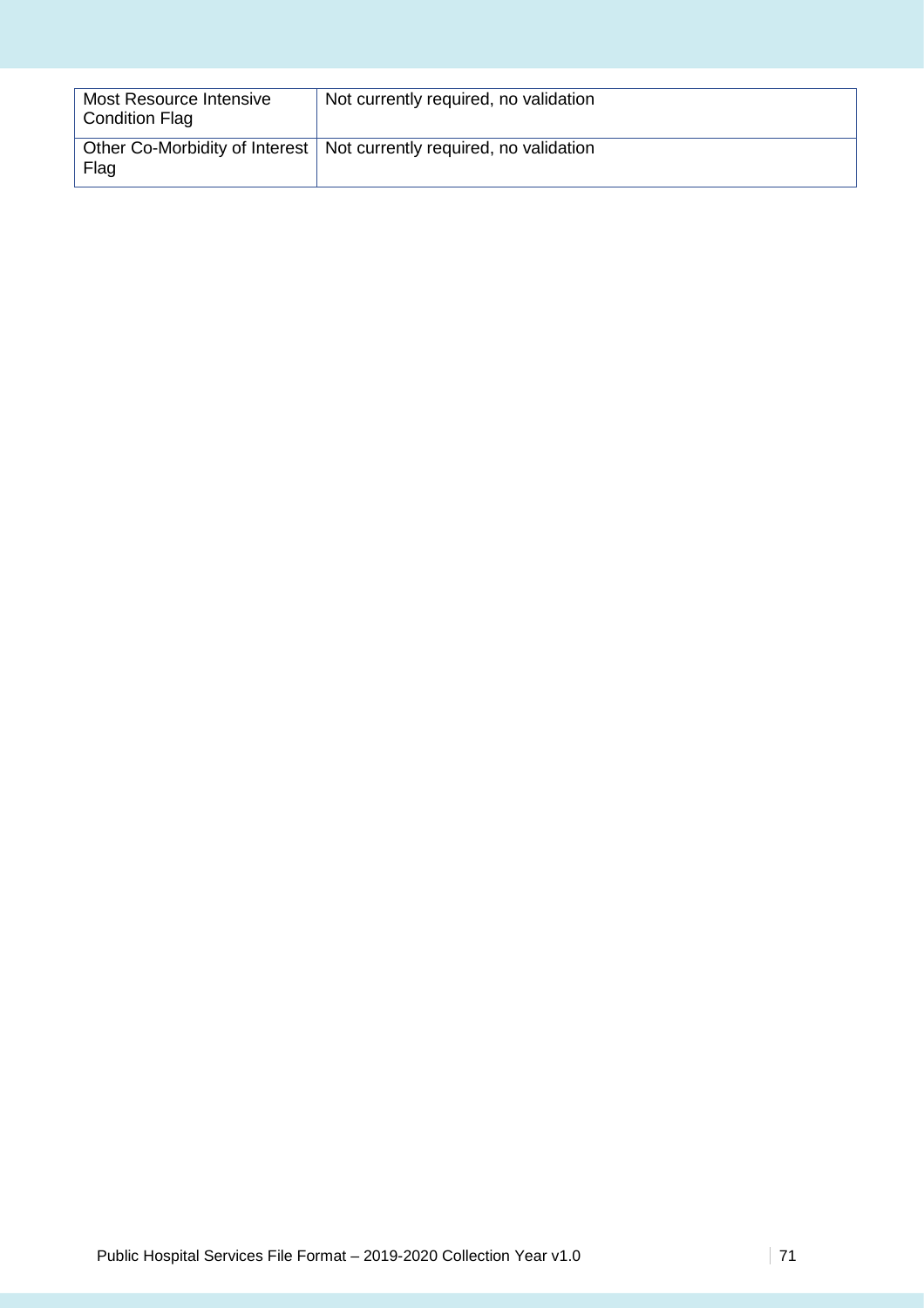### **Mental Health details records**

A record is to be provided on the mental health details file for each episode of care where the standard unit code (either at admission to the episode or through a unit transfer during the episode) is in the range PYAA to PYZZ.

No record is to be provided if there were no standard unit codes in this range during the episode of care.

| <b>Data Item</b>                                           | <b>Guidelines</b>                                                                           |
|------------------------------------------------------------|---------------------------------------------------------------------------------------------|
| <b>Record Identifier</b>                                   | Must be a valid value                                                                       |
|                                                            | Must not be null                                                                            |
| <b>Unique Number</b>                                       | Must not be used more than once by a facility                                               |
|                                                            | Must not be null                                                                            |
|                                                            | Must not be zero                                                                            |
|                                                            | Must be unique for each admission within the facility                                       |
|                                                            | All records related to each admission must have the same unique<br>number of that admission |
| <b>Patient Identifier</b>                                  | Must not be null                                                                            |
|                                                            | Must not be zero                                                                            |
|                                                            | Must be unique for each patient within the facility                                         |
| <b>Admission Number</b>                                    | Must not be null                                                                            |
|                                                            | Must not be zero                                                                            |
|                                                            | Must be unique for each admission of a particular patient within the<br>facility            |
| <b>Type of Usual</b><br>Accommodation                      | Must not be null                                                                            |
|                                                            | Validated against the type of usual accommodation codes                                     |
| <b>Employment Status</b>                                   | Must not be null                                                                            |
|                                                            | Validated against the employment status codes                                               |
|                                                            | If 1 then age must be $<$ 18                                                                |
|                                                            | If 3, 4, or 6 then age must be $> 14$                                                       |
| <b>Pension Status</b>                                      | Must not be null                                                                            |
|                                                            | Validated against pension status codes                                                      |
|                                                            | If 1 then age must be $> 59$ if female and $> 64$ if male                                   |
|                                                            | If 2 to 5 then age must be between 14 and 65                                                |
| <b>First Admission For</b><br><b>Psychiatric Treatment</b> | Must not be null                                                                            |
|                                                            | Validated against the previous admission for psychiatric treatment<br>codes                 |
| <b>Referral To Further Care</b>                            | Must not be null                                                                            |
|                                                            | Validated against referral to further care codes                                            |
| <b>Mental Health Legal Status</b><br>Indicator             | Must not be null                                                                            |
|                                                            | Validated against legal status indicator codes                                              |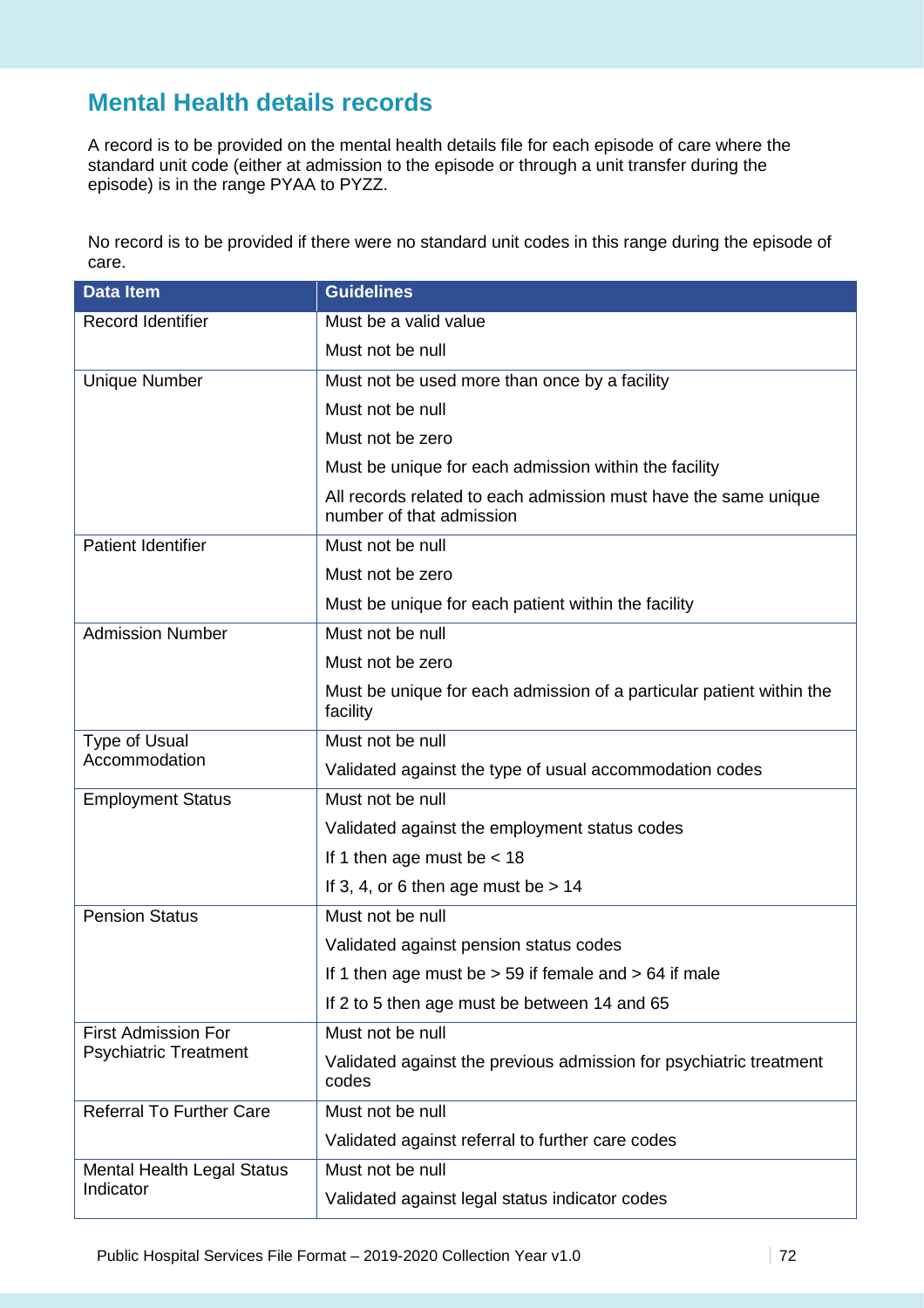| Data Item                        | <b>Guidelines</b>                                                   |
|----------------------------------|---------------------------------------------------------------------|
| <b>Previous Specialised Non-</b> | Must not be null                                                    |
| admitted Treatment               | Validated against previous specialised non-admitted treatment codes |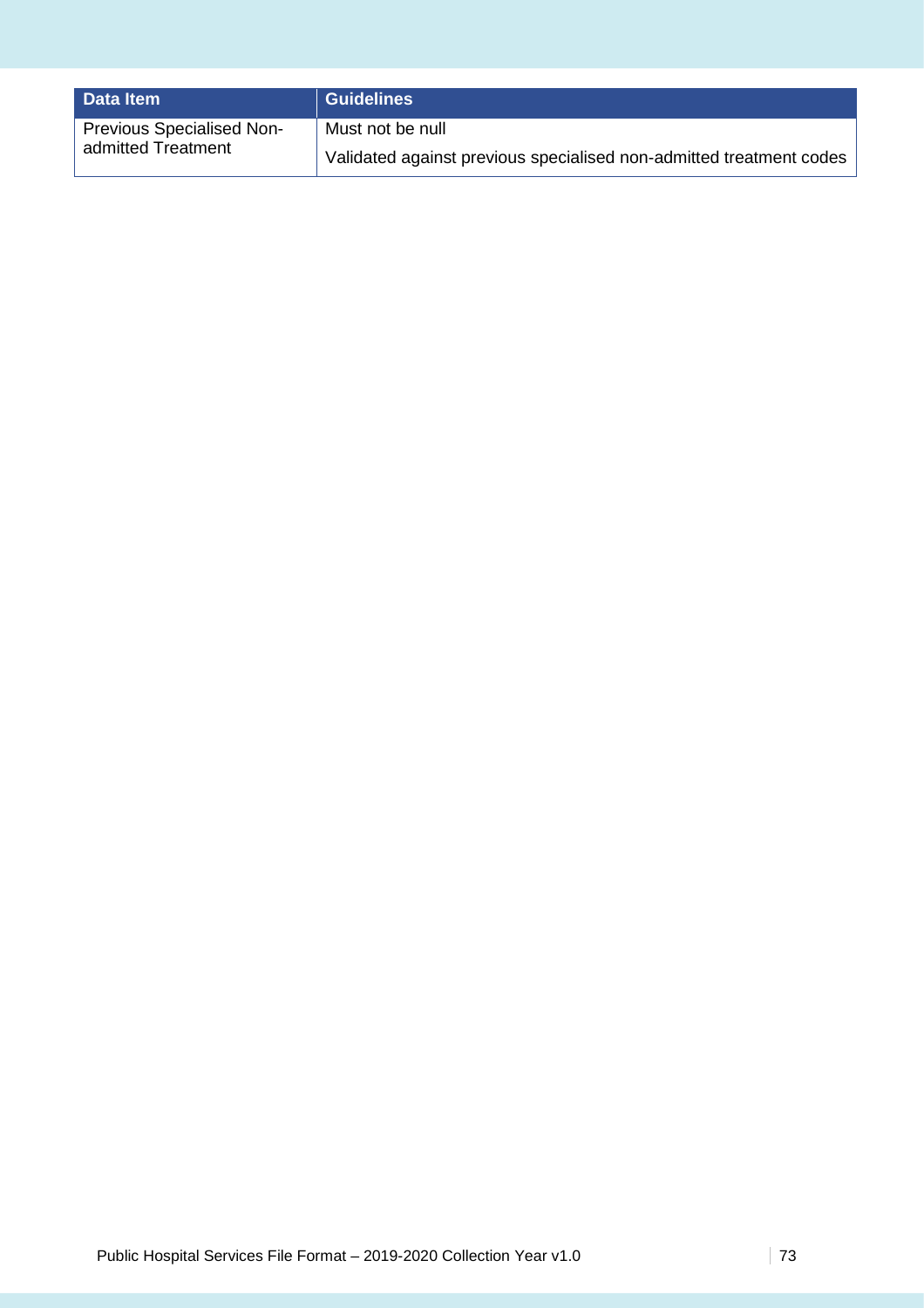# **Elective Admission Surgery details records**

A record is to be provided on the elective admissions details file for each episode of care where one or more completed EAS entries have been linked to the episode of care.

Each episode of care can have one or more EAS entry linked to it.

| <b>Data Item</b>           | <b>Guidelines</b>                                                                           |
|----------------------------|---------------------------------------------------------------------------------------------|
| <b>Record Identifier</b>   | Must be a valid value                                                                       |
|                            | Must not be null                                                                            |
| <b>Unique Number</b>       | Must not be used more than once by the facility                                             |
|                            | Must not be null                                                                            |
|                            | Must not be zero                                                                            |
|                            | Must be unique for each admission within the facility                                       |
|                            | All records related to each admission must have the same unique<br>number of that admission |
| <b>Patient Identifier</b>  | Must not be null                                                                            |
|                            | Must not be zero                                                                            |
|                            | Must be unique for each patient within the facility                                         |
| <b>Admission Number</b>    | Must not be null                                                                            |
|                            | Must not be zero                                                                            |
|                            | Must be unique for each admission of a particular patient within the<br>facility            |
| <b>Entry Number</b>        | Must not be null                                                                            |
|                            | Must not be zero                                                                            |
| <b>Planned Unit</b>        | Not currently required, no validation                                                       |
| <b>Surgical Speciality</b> | Must not be null                                                                            |
|                            | Validated against the waiting list speciality codes                                         |
| <b>Waiting List Status</b> | Not currently required, no validation                                                       |
| <b>Reason for Removal</b>  | Can be null                                                                                 |
|                            | Validated against the waiting list status reference file                                    |
| <b>Listing Date</b>        | Must be a valid date                                                                        |
|                            | Must not be after the admission date                                                        |
|                            | Must not be in the future                                                                   |
|                            | Must not be null                                                                            |
| <b>Pre-admission Date</b>  | Not currently required, no validation                                                       |
| (planned)                  |                                                                                             |
| <b>Urgency Category</b>    | Must not be null                                                                            |
|                            | Validated against the waiting list category codes reference file                            |
| Accommodation              | Must not be null                                                                            |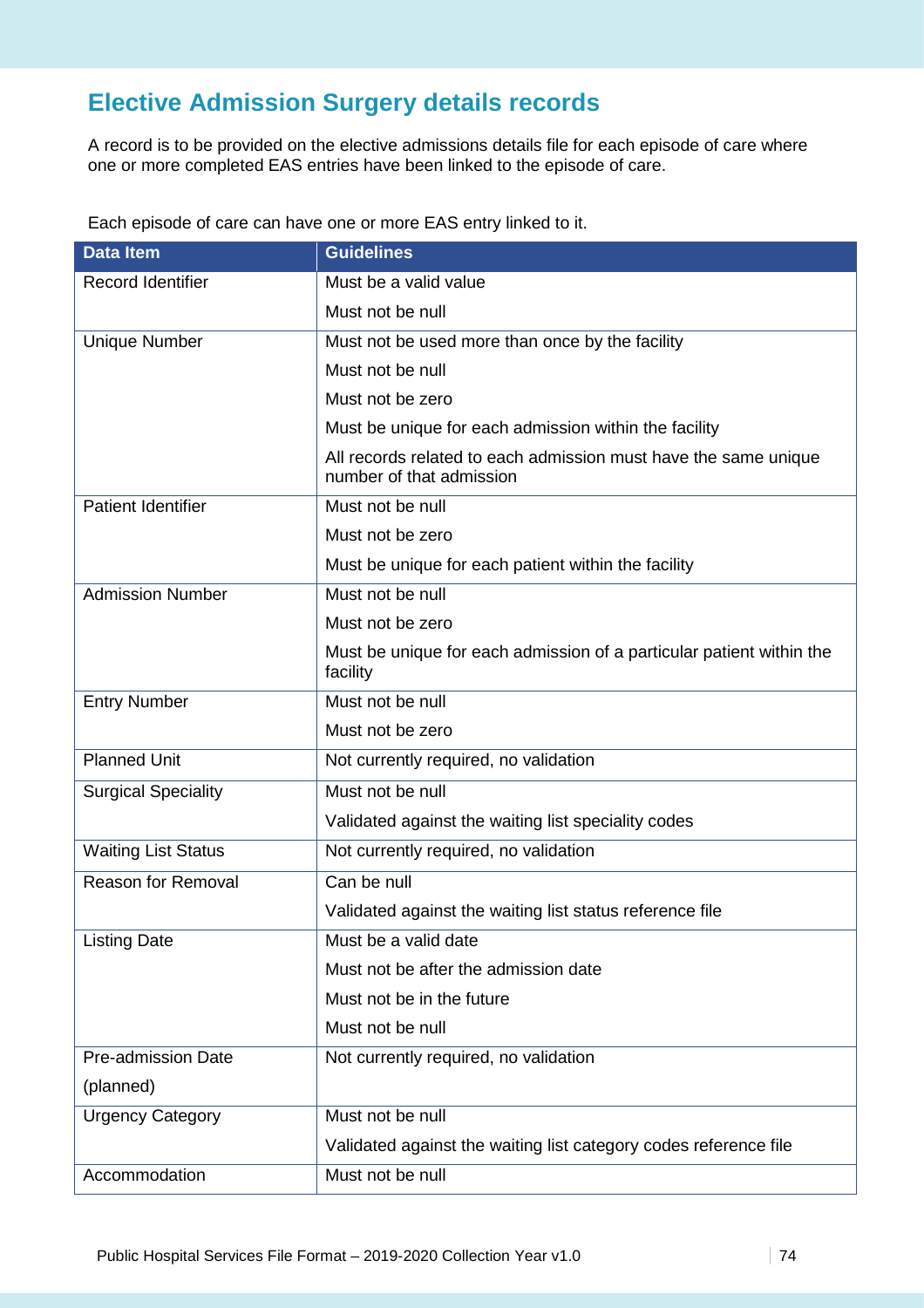| <b>Data Item</b>                                                    | <b>Guidelines</b>                                                     |
|---------------------------------------------------------------------|-----------------------------------------------------------------------|
|                                                                     | Validated against the waiting list accommodation codes reference file |
| Site Procedure Indicator                                            | Not currently required, no validation                                 |
| National Procedure Indicator                                        | Not currently required, no validation                                 |
| Planned Length of Stay                                              | Must not be null                                                      |
|                                                                     | Must be numeric                                                       |
|                                                                     | Zero values accepted                                                  |
| <b>Planned Admission Date</b>                                       | Not currently required, no validation                                 |
| <b>Pre-admission Clinic</b><br><b>Attendance Date</b>               | Not currently required, no validation                                 |
| <b>Planned Procedure Date</b>                                       | Must be a valid date                                                  |
|                                                                     | Can be after the admission date                                       |
|                                                                     | Can be null                                                           |
|                                                                     | Must not be null if reason for removal $= 01$                         |
|                                                                     | Cannot be greater than 15 years after the listing date                |
| Facility Identifier of the<br>hospital managing the waiting<br>list | Not currently required, no validation                                 |
| <b>Primary Planned Procedure</b><br>Code                            | Validated against a list of primary planned procedure codes           |
|                                                                     | Must not be null                                                      |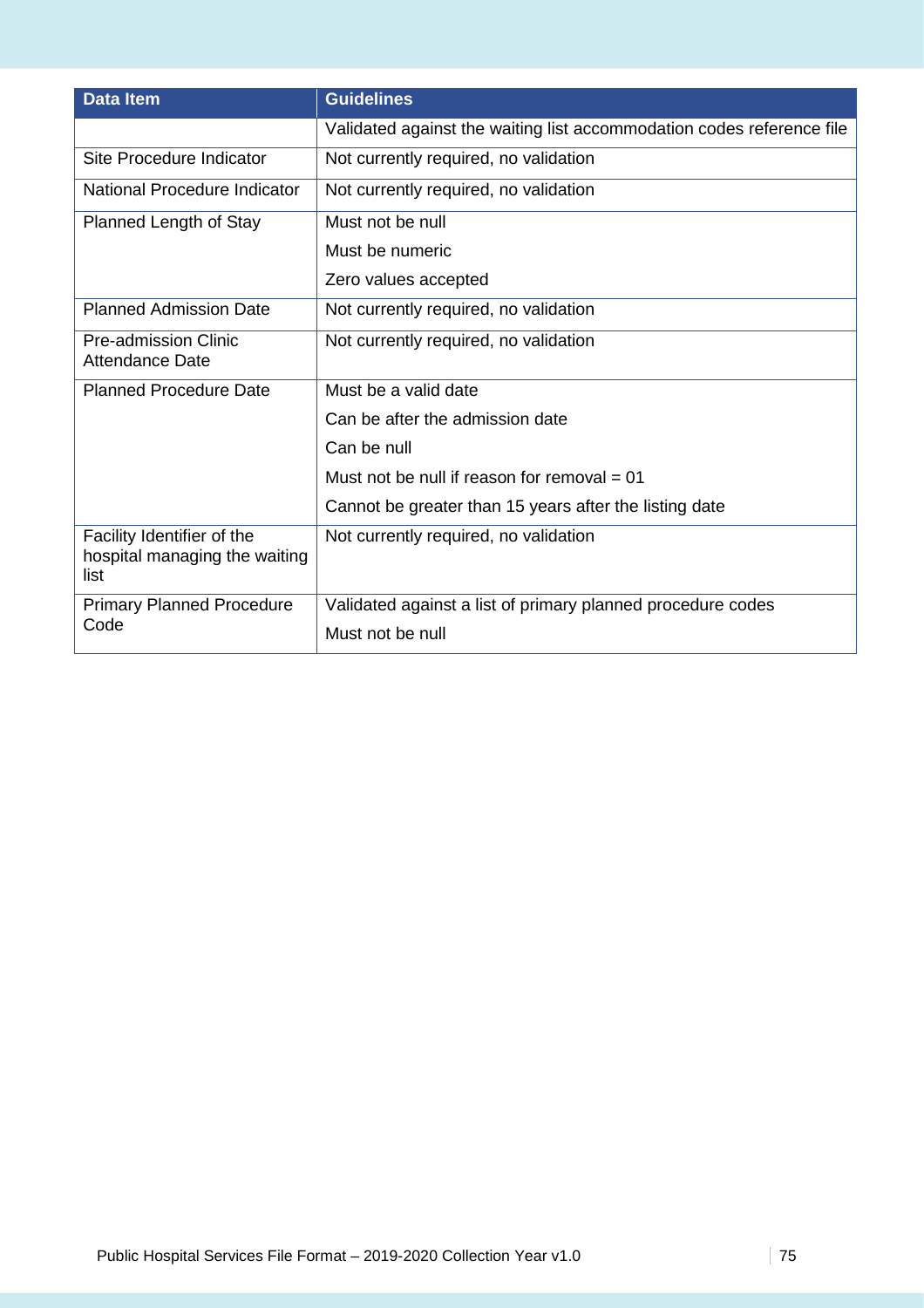## **Sub and Non-Acute Patient details records**

A record for each SNAP type is to be provided on the sub and non-acute patient details file for each episode of care where the care type is sub-acute or non-acute (ie Rehabilitation Care, Geriatric Evaluation and Management Care, Palliative Care, Psychogeriatric Care or Maintenance Care)

No record is to be provided if the care type is mental health, acute, newborn, boarder, organ procurement or other care.

| <b>Data Item</b>                       | <b>Guidelines</b>                                                                                                                     |
|----------------------------------------|---------------------------------------------------------------------------------------------------------------------------------------|
| <b>Record Identifier</b>               | Must be a valid value                                                                                                                 |
|                                        | Must not be null                                                                                                                      |
| <b>Unique Number</b>                   | Must not be used more than once by the facility                                                                                       |
|                                        | Must not be null                                                                                                                      |
|                                        | Must not be zero                                                                                                                      |
|                                        | Must be unique for each admission within the facility                                                                                 |
|                                        | All records related to each admission must have the same unique<br>number of that admission                                           |
| <b>Patient Identifier</b>              | Must not be null                                                                                                                      |
|                                        | Must not be zero                                                                                                                      |
|                                        | Must be unique for each patient within the facility                                                                                   |
| <b>Admission Number</b>                | Must not be null                                                                                                                      |
|                                        | Must not be zero                                                                                                                      |
|                                        | Must be unique for each admission of a particular patient within the<br>facility                                                      |
| <b>SNAP Episode Number</b>             | Must not be null                                                                                                                      |
|                                        | Must not be zero                                                                                                                      |
| <b>SNAP Type</b>                       | Must not be null                                                                                                                      |
|                                        | Validated against a list of SNAP type codes                                                                                           |
|                                        | For Palliative care only PAL is valid                                                                                                 |
|                                        | For Rehabilitation care only RCD, ROI, RST, RBD, RNE, RSC, RAL,<br>RPS, ROF, ROR, ROA, RCA, RMT, RPU, RDE, RDD, RBU, RAR<br>are valid |
|                                        | For Geriatric Evaluation and Management care only GEM is valid                                                                        |
|                                        | For Maintenance care only MRE, MNH, MCO, MOT are valid                                                                                |
|                                        | For Psychogeriatric care only PSG is valid                                                                                            |
| <b>AN-SNAP Group</b><br>Classification | Not currently required, no validation                                                                                                 |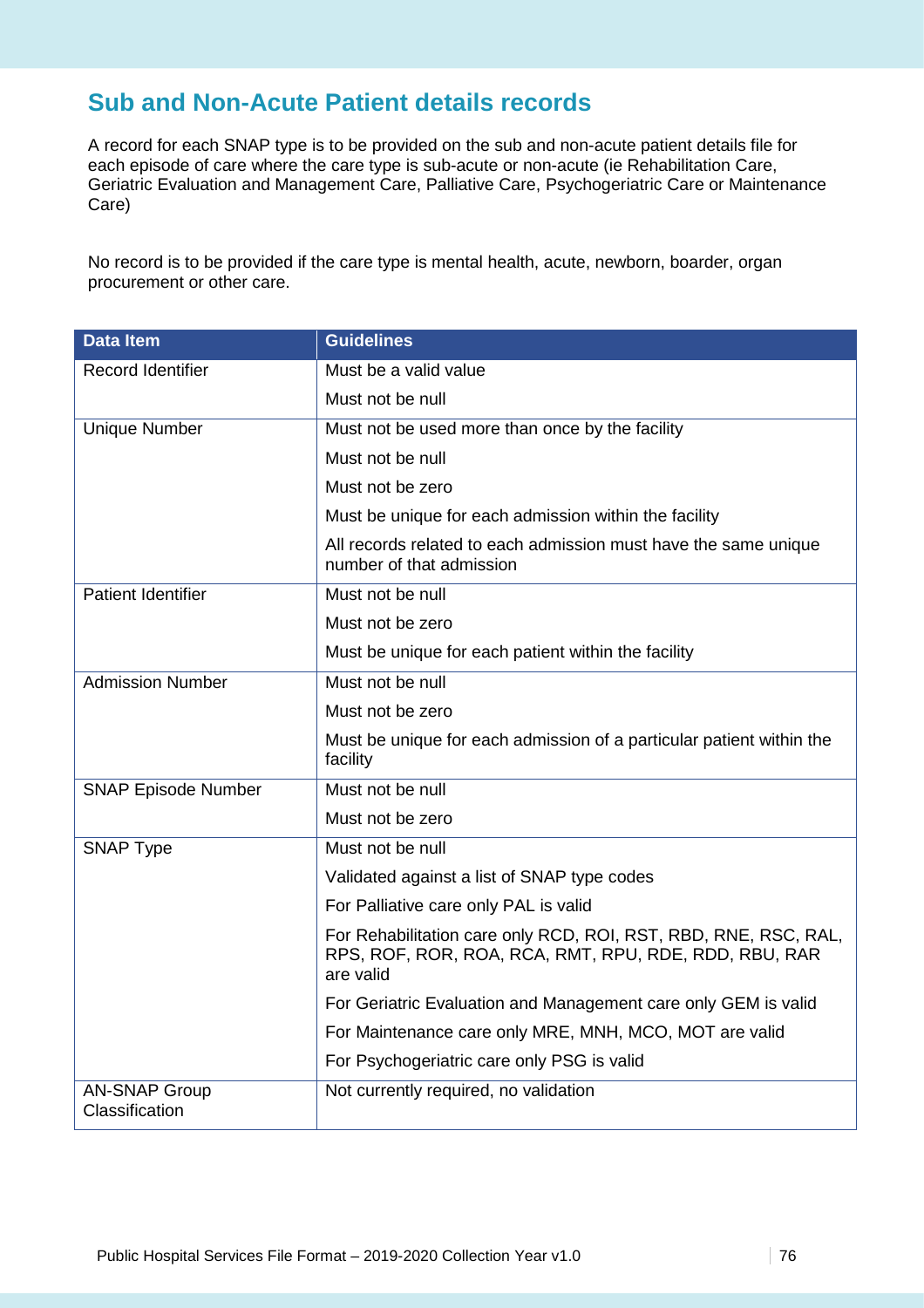| <b>Data Item</b>                              | <b>Guidelines</b>                                                                                                      |
|-----------------------------------------------|------------------------------------------------------------------------------------------------------------------------|
| <b>SNAP Episode Start Date</b>                | Must not be null                                                                                                       |
|                                               | Must be a valid date                                                                                                   |
|                                               | Must not be in the future (i.e. past current date)                                                                     |
|                                               | Must not be before the birth date of the patient                                                                       |
|                                               | Must be on or after the admission date                                                                                 |
|                                               | Must be before or on the separation date                                                                               |
| <b>SNAP Episode End Date</b>                  | Must not be null                                                                                                       |
|                                               | Must be a valid date                                                                                                   |
|                                               | Must not be in the future (ie. past current date)                                                                      |
|                                               | Must be on or after the admission date                                                                                 |
|                                               | Must be before or on the separation date                                                                               |
| Multidisciplinary Care Plan                   | Must be a valid value                                                                                                  |
| Flag                                          | Must not be null if SNAP Type is Rehabilitation, Geriatric Evaluation<br>and Management, Palliative or Psychogeriatric |
| Multidisciplinary Care Plan                   | Must be a valid date                                                                                                   |
| Date                                          | Must not be in the future (ie. past current date)                                                                      |
|                                               | Must be before or on the separation date                                                                               |
|                                               | Can be null                                                                                                            |
| <b>Proposed Principal Referral</b><br>Service | Must not be null if SNAP Type is Rehabilitation, Geriatric Evaluation<br>and Management, Palliative or Psychogeriatric |
|                                               | Validated against the list of proposed service codes                                                                   |
| <b>Primary Impairment Type</b>                | Must not be null if SNAP Type is Rehabilitation                                                                        |
|                                               | Validated against the list of Primary Impairment Type codes                                                            |
| <b>Clinical Assessment Only</b><br>Indicator  | Not currently required, no validation                                                                                  |

### **For Maintenance Care SNAP Episodes:**

At least one set of mandatory ADL scores must be provided for each SNAP episode.

There must be at least one SNAP episode within a single non-acute episode of care.

If there is more than one SNAP episode then these must be contiguous.

The start date of the first SNAP episode must be the same as the start date of the episode of care.

The end date of the last SNAP episode must be the same as the end date of the episode of care.

### **For Rehabilitation Care, Geriatric Evaluation and Management Care, Palliative Care and Psychogeriatric Care SNAP Episodes:**

At least one set of mandatory ADL scores must be provided for each SNAP episode.

There can only be one SNAP episode within a single sub-acute episode of care.

The start date of the SNAP episode must be the same as the start date of the episode of care.

The end date of the SNAP episode must be the same as the end date of the episode of care.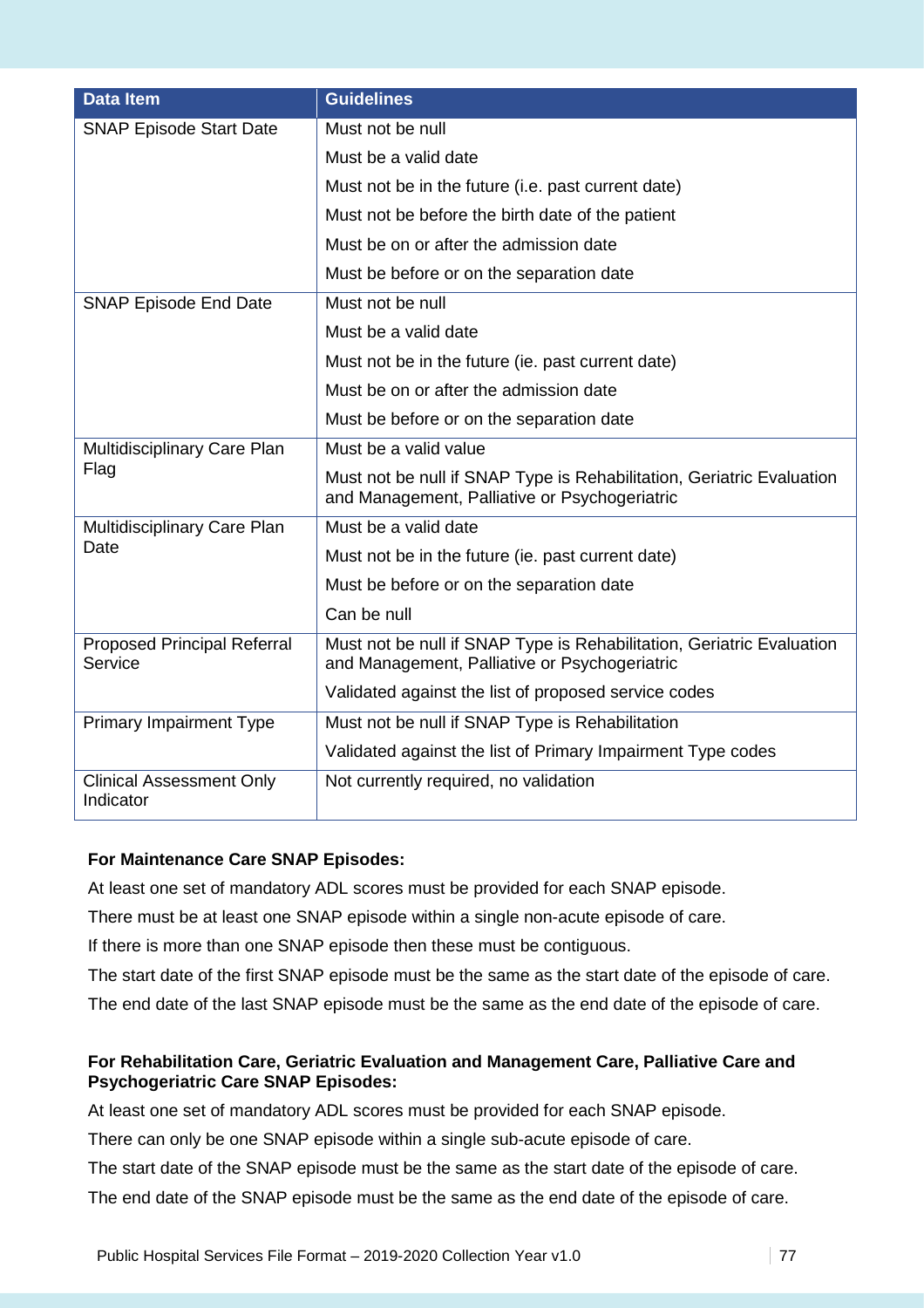# **Palliative care details records**

A record is to be provided on the palliative care details file for each episode of care where the care type is: 30 = Palliative care

No record is to be provided if the care type is NOT 30.

| <b>Data Item</b>                                                          | <b>Guidelines</b>                                                                           |
|---------------------------------------------------------------------------|---------------------------------------------------------------------------------------------|
| <b>Record Identifier</b>                                                  | Must be a valid value                                                                       |
|                                                                           | Must not be null                                                                            |
| <b>Unique Number</b>                                                      | Must not be used more than once by the facility                                             |
|                                                                           | Must not be null                                                                            |
|                                                                           | Must not be zero                                                                            |
|                                                                           | Must be unique for each admission within the facility                                       |
|                                                                           | All records related to each admission must have the same unique<br>number of that admission |
| <b>Patient Identifier</b>                                                 | Must not be null                                                                            |
|                                                                           | Must not be zero                                                                            |
|                                                                           | Must be unique for each patient within the facility                                         |
| <b>Admission Number</b>                                                   | Must not be null                                                                            |
|                                                                           | Must not be zero                                                                            |
|                                                                           | Must be unique for each admission of a particular patient within the<br>facility            |
| <b>First Admission For</b><br><b>Palliative Care Treatment</b>            | Must not be null                                                                            |
|                                                                           | Validated against the first admission for palliative care treatment<br>codes                |
| Previous Specialised Non-<br><b>Admitted Palliative Care</b><br>Treatment | Must not be null                                                                            |
|                                                                           | Validated against the previous specialised non-admitted palliative care<br>treatment codes  |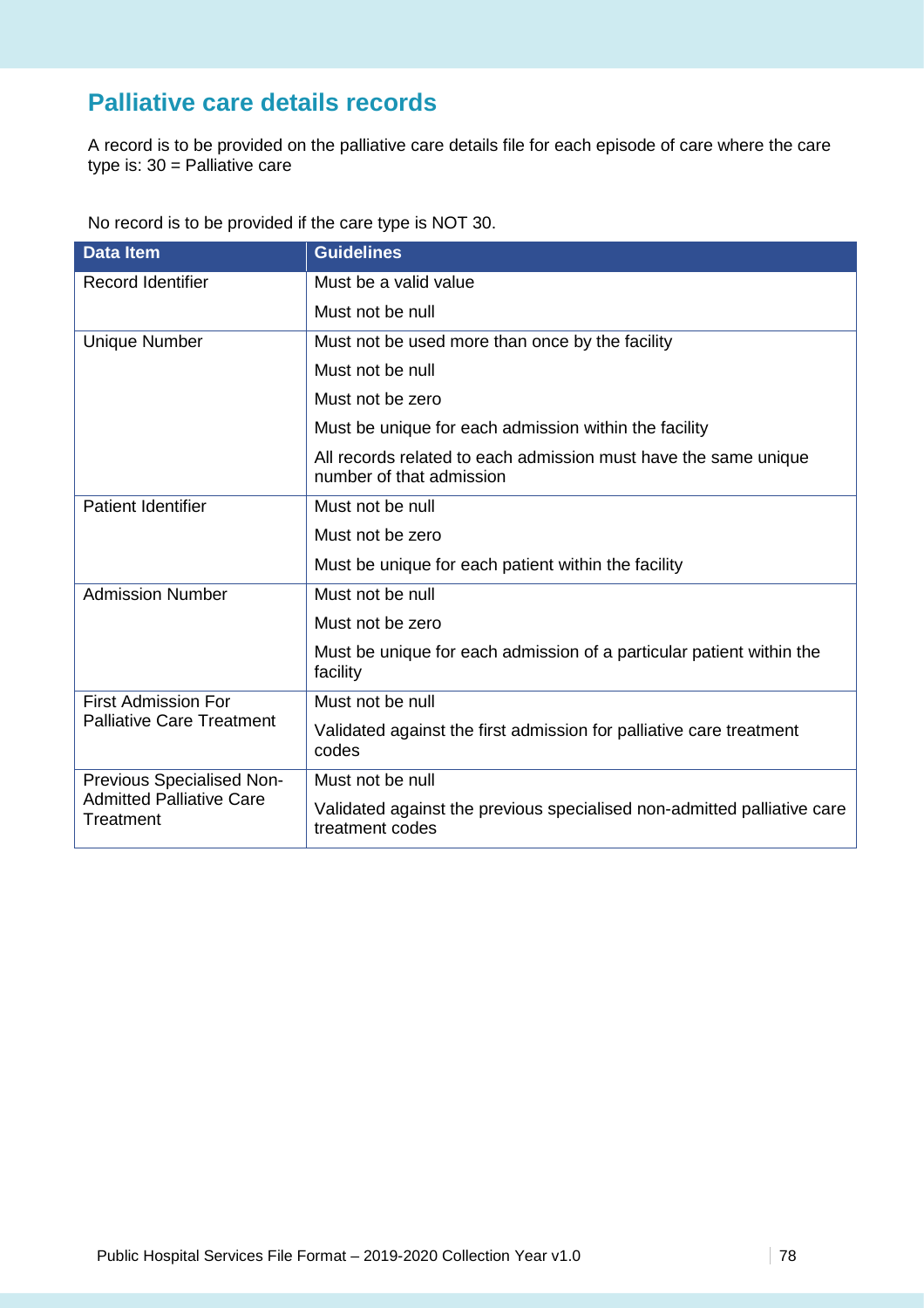# **Department of Veterans' Affairs details records**

A record is to be provided on the Department of Veterans' Affairs patient details file where the charges for the episode of care are met by the Department of Veterans' Affairs.

A record is not to be provided if the charges for the episode of care are not met by the Department of Veterans' Affairs.

| <b>Data Item</b>          | <b>Guidelines</b>                                                                           |
|---------------------------|---------------------------------------------------------------------------------------------|
| Record Identifier         | Must be a valid value                                                                       |
|                           | Must not be null                                                                            |
| <b>Unique Number</b>      | Must not be used more than once by the facility                                             |
|                           | Must not be null                                                                            |
|                           | Must not be zero                                                                            |
|                           | Must be unique for each admission within the facility                                       |
|                           | All records related to each admission must have the same unique<br>number of that admission |
| <b>Patient Identifier</b> | Must not be null                                                                            |
|                           | Must not be zero                                                                            |
|                           | Must be unique for each patient within the facility                                         |
| <b>Admission Number</b>   | Must not be null                                                                            |
|                           | Must not be zero                                                                            |
|                           | Must be unique for each admission of a particular patient within the<br>facility            |
| <b>DVA File Number</b>    | Must not be null                                                                            |
| DVA Card Type             | Must not be null                                                                            |
|                           | Must be a valid Card Type code                                                              |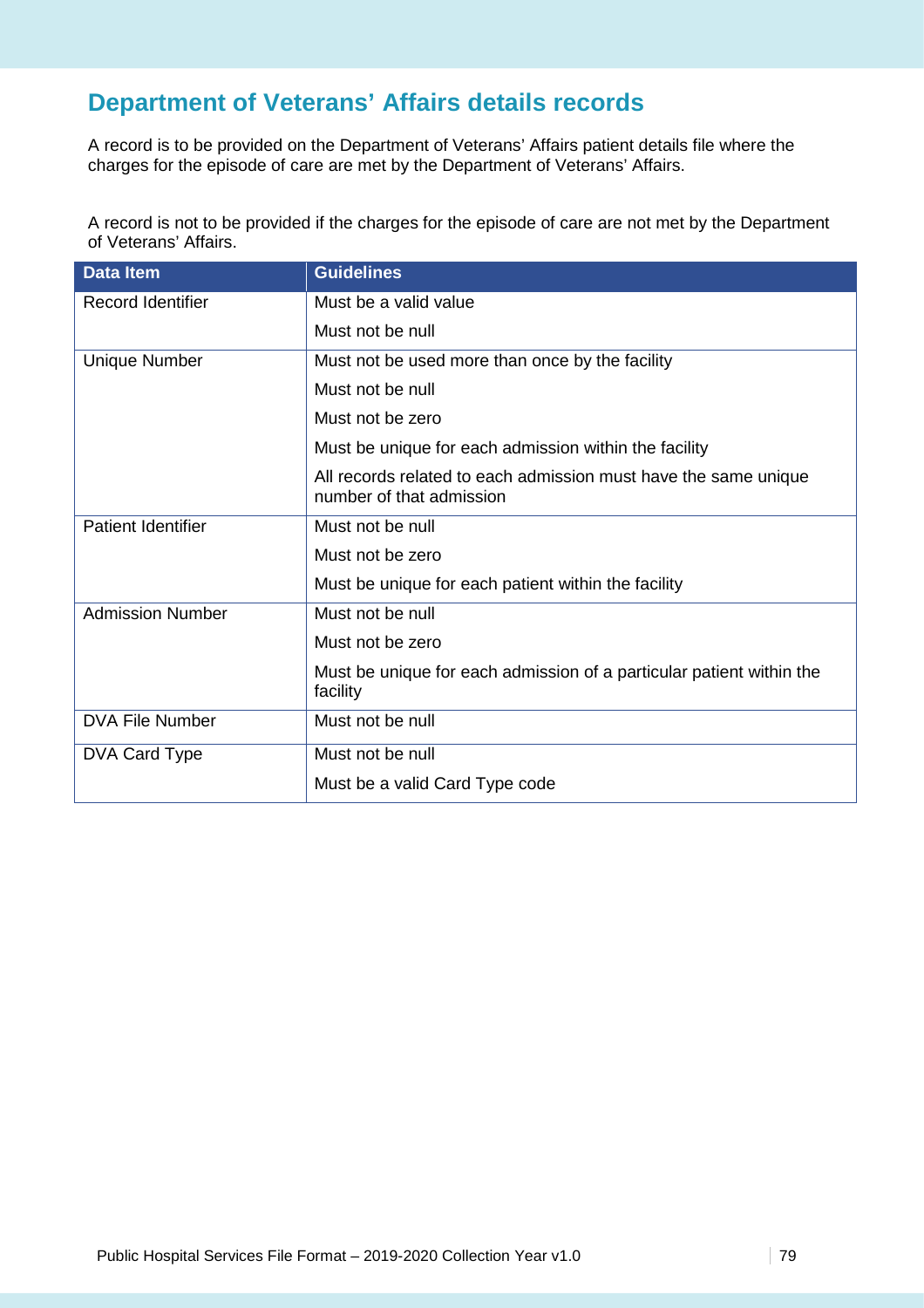# **Workers Compensation records**

A record is to be provided on the Workers' Compensation details file where the charges for the episode of care are met by WorkCover Queensland. This is currently defined as those episodes where the payment class is 'WCQ' or 'WCQI'.

A record is not to be provided if the charges for the episode of care are not met by WorkCover Queensland.

| <b>Data Item</b>                                     | <b>Guidelines</b>                                                                           |
|------------------------------------------------------|---------------------------------------------------------------------------------------------|
| <b>Record Identifier</b>                             | Must be a valid value                                                                       |
|                                                      | Must not be null                                                                            |
| <b>Unique Number</b>                                 | Must not be used more than once by the facility                                             |
|                                                      | Must not be null                                                                            |
|                                                      | Must not be zero                                                                            |
|                                                      | Must be unique for each admission within the facility                                       |
|                                                      | All records related to each admission must have the same unique<br>number of that admission |
| <b>Patient Identifier</b>                            | Must not be null                                                                            |
|                                                      | Must not be zero                                                                            |
|                                                      | Must be unique for each patient within the facility                                         |
| <b>Admission Number</b>                              | Must not be null                                                                            |
|                                                      | Must not be zero                                                                            |
|                                                      | Must be unique for each admission of a particular patient within the<br>facility            |
| <b>Workers' Compensation</b><br><b>Record Number</b> | Must not be null                                                                            |
| <b>Payment Class</b>                                 | Must be WCQ or WCQI                                                                         |
|                                                      | Must not be null                                                                            |
| <b>WC Incident Date</b>                              | Valid date format                                                                           |
|                                                      | Must not be null                                                                            |
|                                                      | Must not be after the separation date                                                       |
| <b>WC Incident Time</b>                              | Valid time format                                                                           |
|                                                      | Must not be null                                                                            |
|                                                      | Must be between 0000 and 2359                                                               |
| <b>WC Incident Date Flag</b>                         | Must be Y or N                                                                              |
|                                                      | Must not be null                                                                            |
| <b>WC Incident Location</b>                          | Default value will be UNKNOWN                                                               |
|                                                      | Must not be null                                                                            |
| Nature of Injury                                     | Default value will be UNKNOWN                                                               |
|                                                      | Must not be null                                                                            |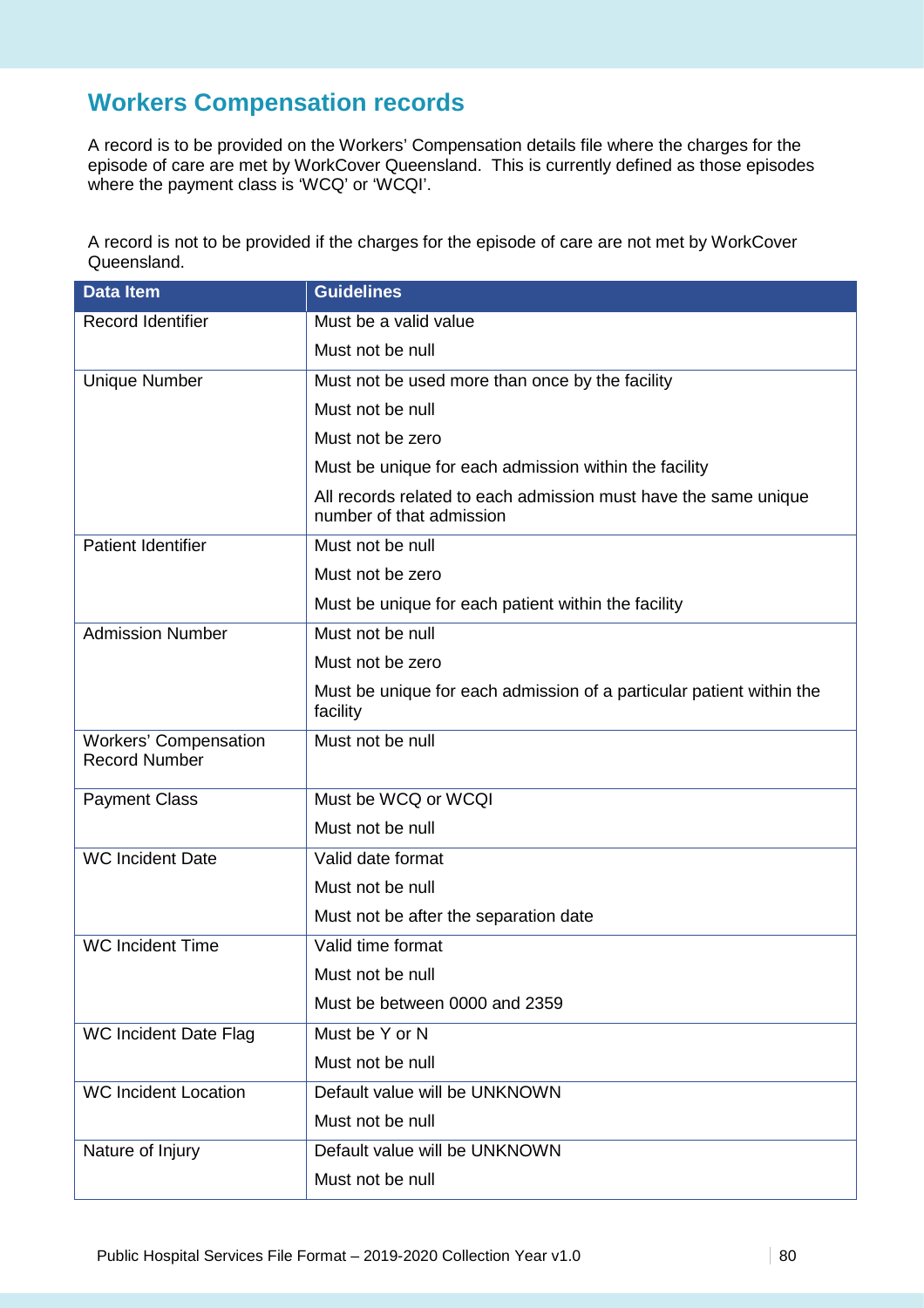| <b>Data Item</b>                | <b>Guidelines</b>                                                     |
|---------------------------------|-----------------------------------------------------------------------|
| <b>Employer Informed</b>        | Must be Y, or N, or U                                                 |
|                                 | Must not be null                                                      |
| <b>Authority Name</b>           | No validation                                                         |
| <b>Authority Address Line 1</b> | No validation                                                         |
| <b>Authority Address Line 2</b> | No validation                                                         |
| <b>Authority Suburb</b>         | Validated against locality data set parts with the Authority Postcode |
| <b>Authority Postcode</b>       | Validated against locality data set parts with the Authority Suburb   |
| <b>Employer Name</b>            | No validation                                                         |
| Employer Address Line 1         | No validation                                                         |
| <b>Employer Address Line 2</b>  | No validation                                                         |
| <b>Employer Suburb</b>          | Validated against locality data set parts with the Employer Postcode  |
| <b>Employer Postcode</b>        | Validated against locality data set parts with the Employer Suburb    |
| <b>Insurer Name</b>             | No validation                                                         |
| <b>Insurer Address Line 1</b>   | No validation                                                         |
| <b>Insurer Address Line 2</b>   | No validation                                                         |
| <b>Insurer Suburb</b>           | Validated against locality data set parts with the Insurer Postcode   |
| <b>Insurer Postcode</b>         | Validated against locality data set parts with the Insurer Suburb     |
| <b>Solicitor Name</b>           | No validation                                                         |
| Solicitor Address Line 1        | No validation                                                         |
| Solicitor Address Line 2        | No validation                                                         |
| <b>Solicitor Suburb</b>         | Validated against locality data set parts with the Solicitor Postcode |
| <b>Solicitor Postcode</b>       | Validated against locality data set parts with the Solicitor Suburb   |
| Status 1                        | Must be AW, TW, FW or U                                               |
|                                 | Must not be null                                                      |
| Status <sub>2</sub>             | Must be C, D, MC, PA, PD or null                                      |
| <b>Claim Number</b>             | Must not be null                                                      |
| Occupation                      | Default value will be UNKNOWN                                         |
|                                 | Must not be null                                                      |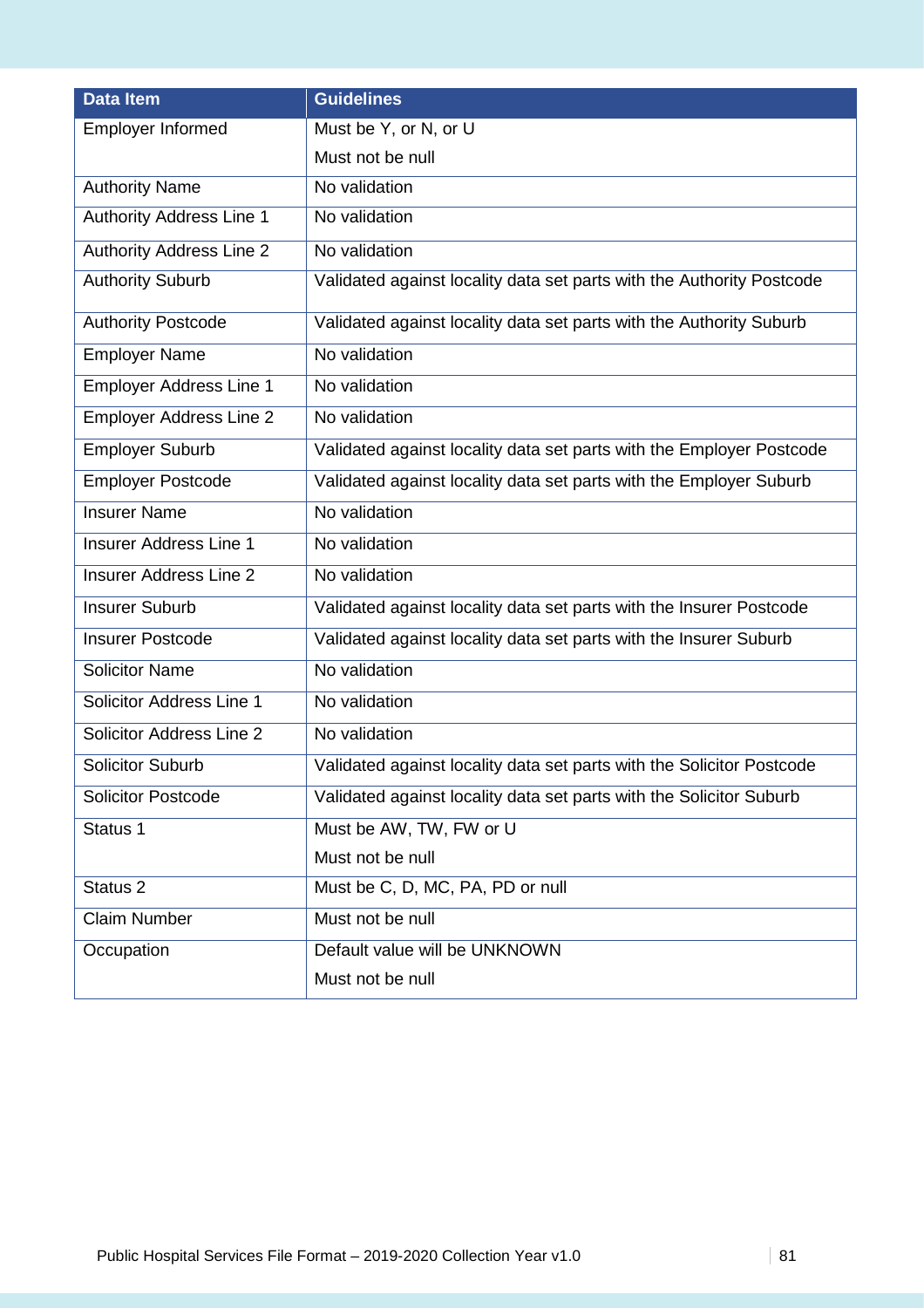# **Australian Rehabilitation Outcomes Centre records**

From 1 July 2013 AROC data will not be entered on HBCIS and only the header record will be provided in the AROC extract file.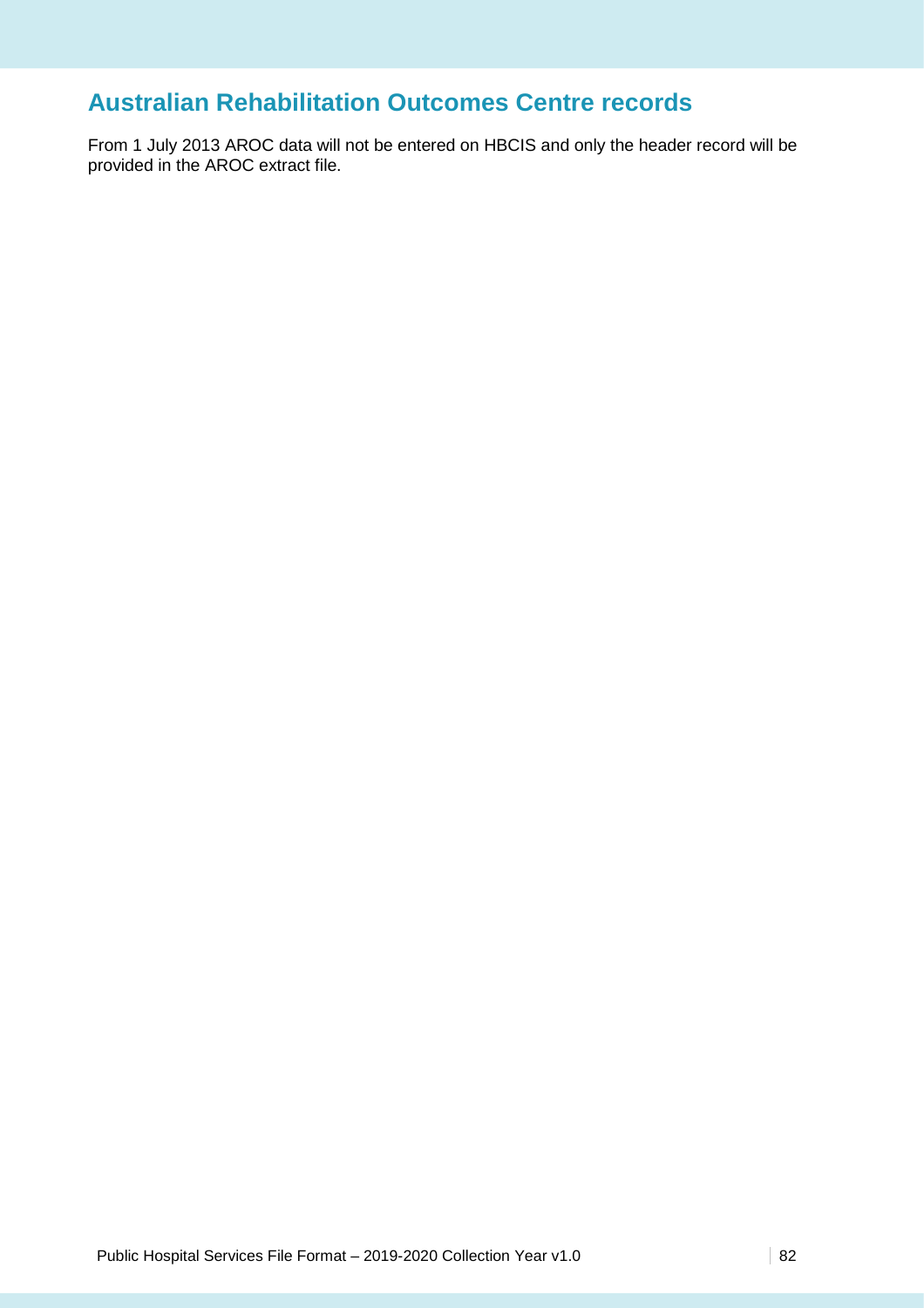# **Telehealth Admission details records**

A record is to be provided on the Telehealth admissions details file where a Telehealth service has been provided to an admitted patient.

| <b>Data Item</b>                              | <b>Guidelines</b>                                                                           |
|-----------------------------------------------|---------------------------------------------------------------------------------------------|
| <b>Record Identifier</b>                      | Must be a valid value                                                                       |
|                                               | Must not be null                                                                            |
| <b>Unique Number</b>                          | Must not be used more than once by the facility                                             |
|                                               | Must not be null                                                                            |
|                                               | Must not be zero                                                                            |
|                                               | Must be unique for each admission within the facility                                       |
|                                               | All records related to each admission must have the same unique<br>number of that admission |
| <b>Patient Identifier</b>                     | Must not be null                                                                            |
|                                               | Must not be zero                                                                            |
|                                               | Must be unique for each patient within the facility                                         |
| <b>Admission Number</b>                       | Must not be null                                                                            |
|                                               | Must not be zero                                                                            |
|                                               | Must be unique for each admission of a particular patient within the<br>facility            |
| Telehealth Event (session)                    | Must not be null                                                                            |
| Identifier                                    | Must not be zero                                                                            |
|                                               | Must be a valid facility number                                                             |
| <b>Retrieval Services</b><br>Queensland (RSQ) | Not currently required, no validation                                                       |
| <b>Provider Facility</b>                      | Must not be null                                                                            |
|                                               | Must be a valid facility code                                                               |
| <b>Provider Unit</b>                          | If RSQ is 1 (yes), then provider unit must be null                                          |
| <b>Telehealth Event Type</b>                  | Must not be null                                                                            |
|                                               | Must be a valid Telehealth event type code                                                  |
| <b>Start Date</b>                             | Must be a valid date                                                                        |
|                                               | Must not be after the end date                                                              |
|                                               | Must not be in the future                                                                   |
|                                               | Must not be null                                                                            |
| <b>Start Time</b>                             | Must be a valid time                                                                        |
|                                               | Must not be null                                                                            |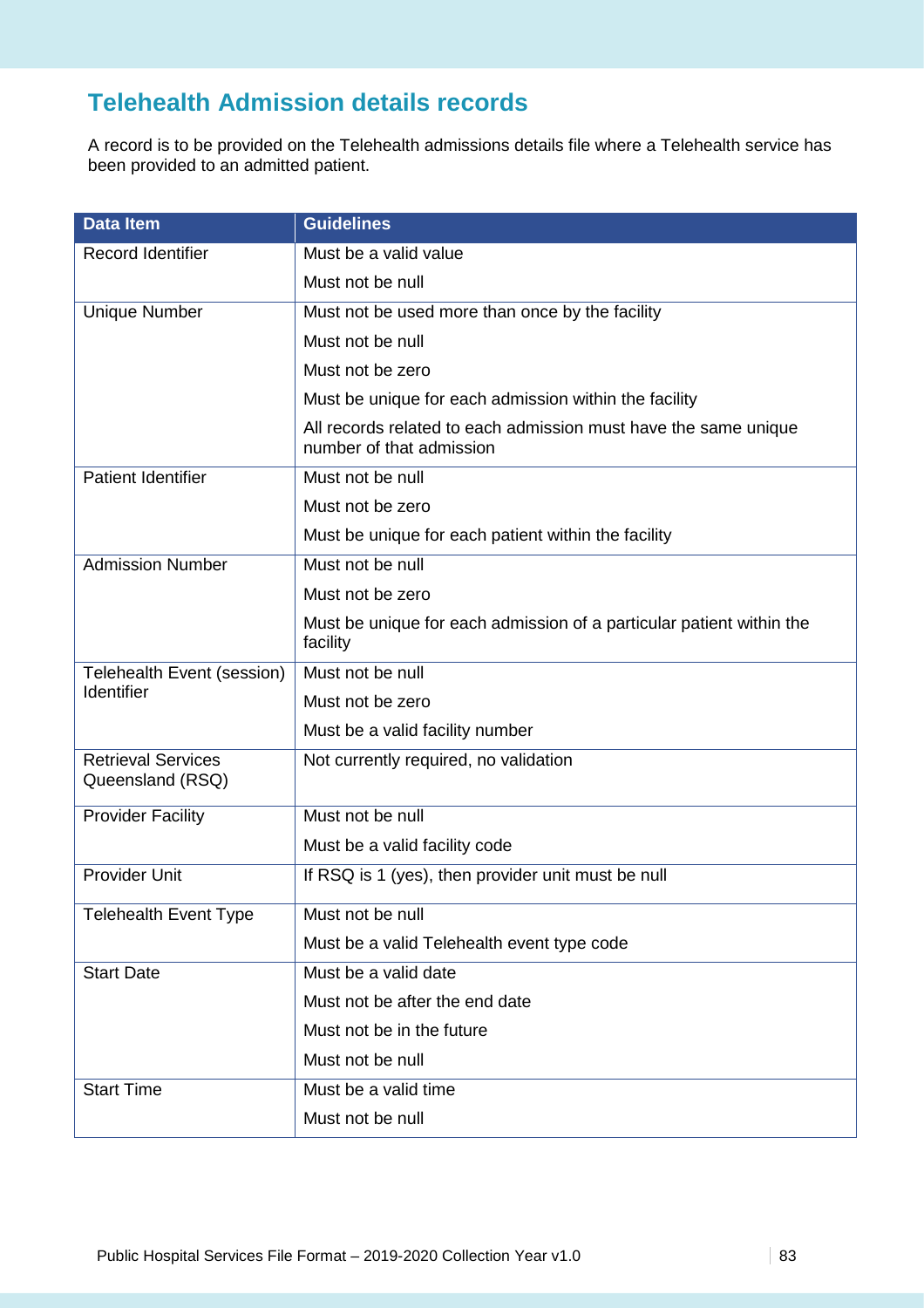| <b>Data Item</b>                | <b>Guidelines</b>                             |
|---------------------------------|-----------------------------------------------|
| <b>End Date</b>                 | Must be a valid date                          |
|                                 | Must be after the start date                  |
|                                 | Must not be in the future                     |
|                                 | Must not be null                              |
| End Time                        | Must be a valid time                          |
|                                 | Must not be null                              |
| <b>Event Count</b>              | Must not be null                              |
| <b>Total Duration</b>           | Must not be null                              |
|                                 | Must be numeric                               |
| <b>Average Duration</b>         | Must not be null                              |
|                                 | Must be numeric                               |
|                                 | Zero values accepted                          |
| <b>Telehealth Provider Type</b> | Must not be null                              |
|                                 | Must be a valid Telehealth provider type code |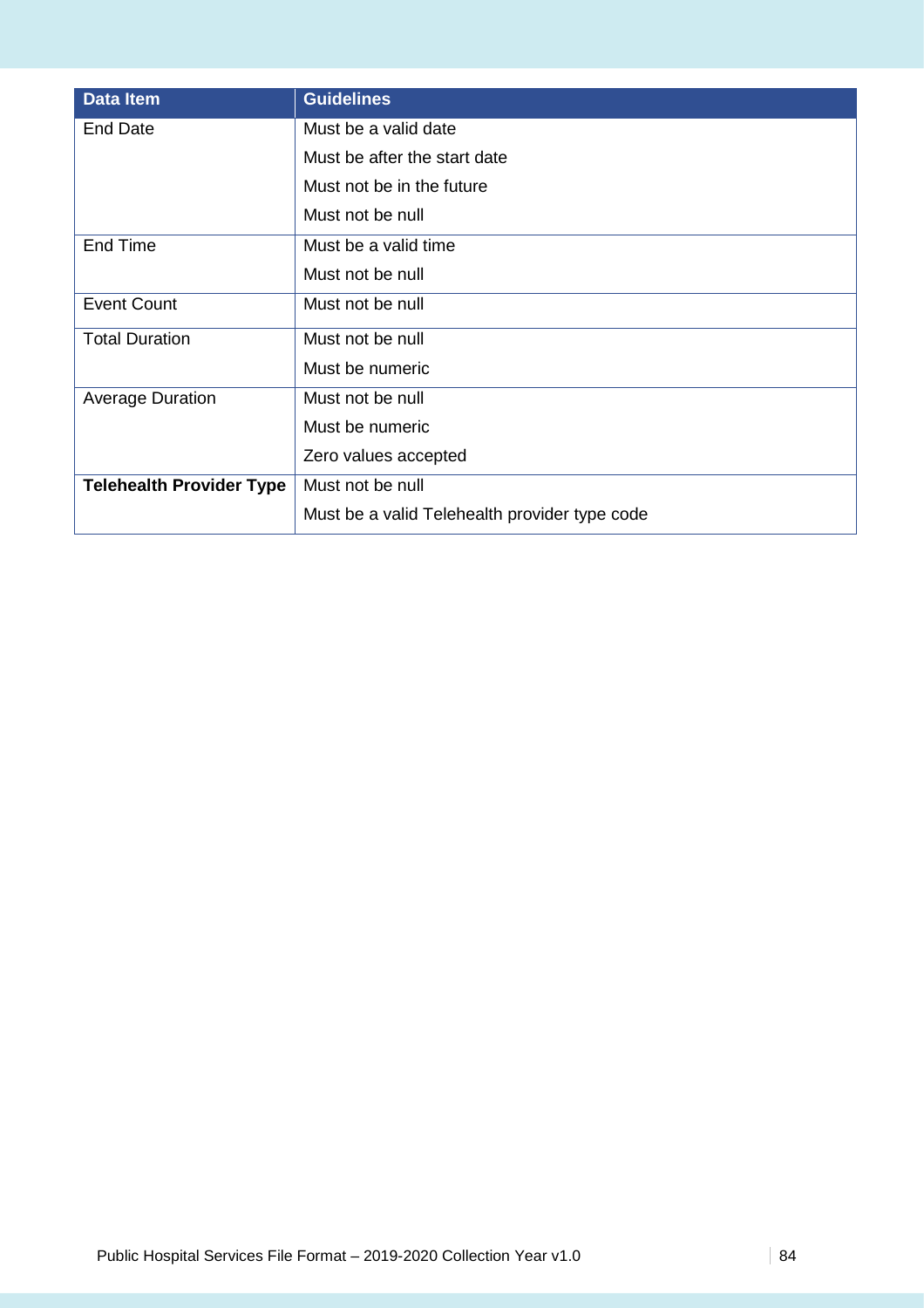# **Public Processing Rules**

The processing rules apply to New (N), Amendment (A), Delete (D) and Up to date (U) records.

## **RECORD IDENTIFIER = N**

#### **Description:**

Patient separated in the extract period or patient separated prior to the extract period but not previously submitted (late insertion).

### **Patient File**

• A corresponding record must exist in the admission file.

### **Admission File**

- Admission record must not already exist.
- A corresponding record must exist in the patient file.
- Patient must be separated in the extract period or patient separated prior to extract period but not previously submitted (late insertion).
- Late insertions for the current financial year can be received up to and including the extraction for August data of the next financial year (due in early October).

## **Activity File**

- A corresponding record must exist in the admission file and in the patient file.
- All activities must occur within the admission and separation dates.

Account Class Variations

o Must not already exist.

#### Leave

- o Must not already exist.
- o Leave period must not overlap with any other leave periods for admission.

Ward Transfer

- o Must not already exist for admission.
- Contract Status
	- o Must not already exist for admission.

Not Ready For Surgery

- o Must not already exist for admission.
- o Not ready for surgery period must not overlap with any other not ready for surgery periods for admission.

Qualification Status

o Must not already exist for admission.

Elective Surgery Items

o Must not already exist for admission.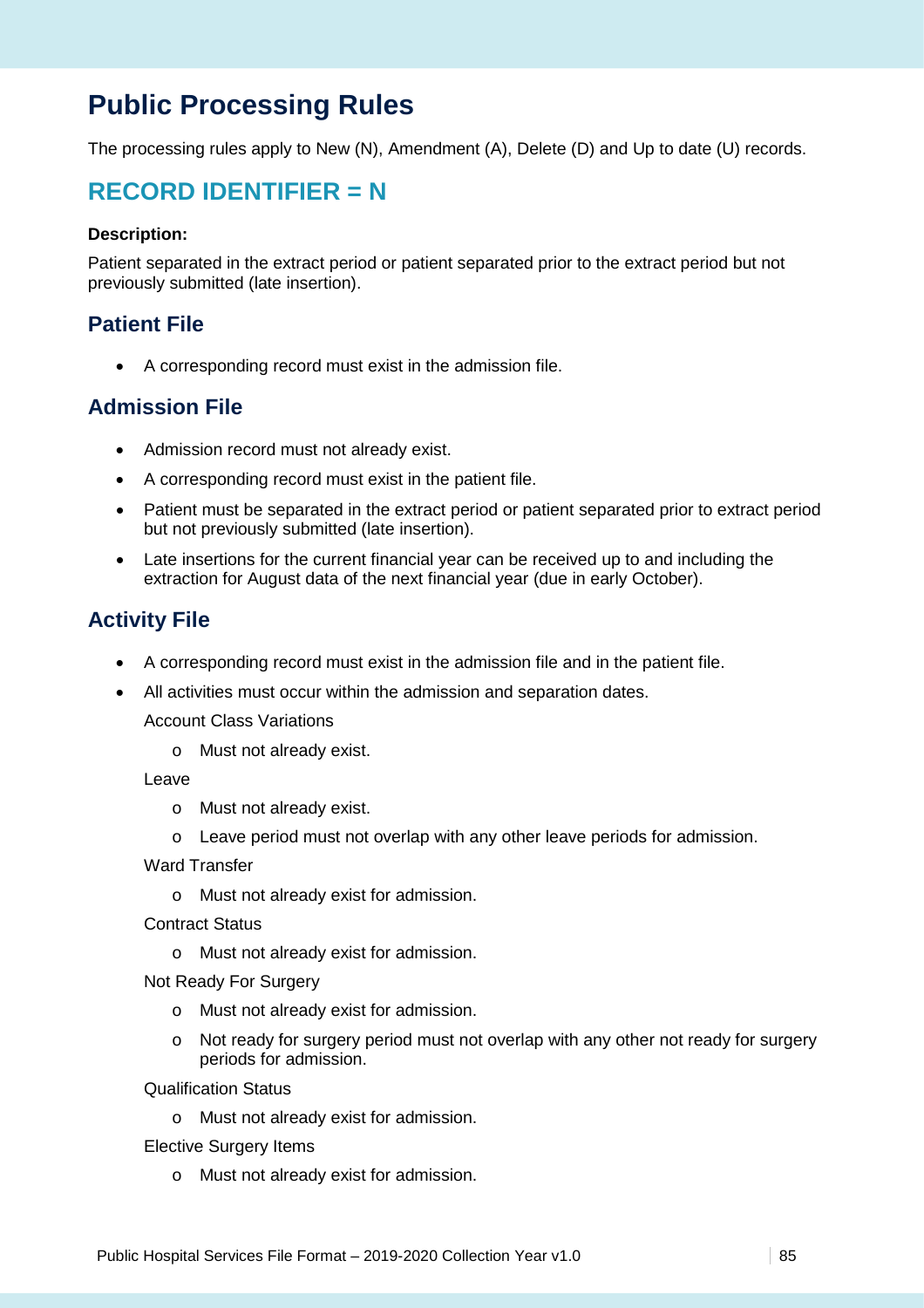#### Sub and Non-acute Patient Items

- o Must not already exist for admission.
- Nursing Home Type Patient Items
	- o Must not already exist for admission.
- Delayed Assessed Separation Event
	- o Must not already exist for admission.
	- o Event period must not overlap with any other event periods for admission.

Patient Identifier of mother of baby born in hospital

o Must not already exist for admission.

Mental Health Phase of Care

- o Must not already exist for admission.
- o For separations on or after 1 July 2017, the Mental Health Phase of Care is no longer required to be reported.

## **Morbidity File**

- A corresponding record must exist in the admission file and in the patient file.
- The ICD-10-AM code must not already exist for this admission except for procedure, morphology and external cause codes.

## **Mental Health File**

- A corresponding record must exist in the admission file and in the patient file.
- Must not already exist for admission.
- Must exist if any standard unit code in the activity or admission file is in the range PYAA to PYZZ.

## **Elective Admission Surgery File**

- A corresponding record must exist in the admission file and in the patient file.
- Must not already exist for admission.

## **Sub and Non-Acute Patient File**

- A corresponding record must exist in the admission file and in the patient file.
- Must not already exist for admission.

## **Palliative Care File**

- A corresponding record must exist in the admission file and in the patient file.
- Must not already exist for admission.

## **Department of Veterans' Affairs File**

- A corresponding record must exist in the admission file and in the patient file.
- Must not already exist for admission.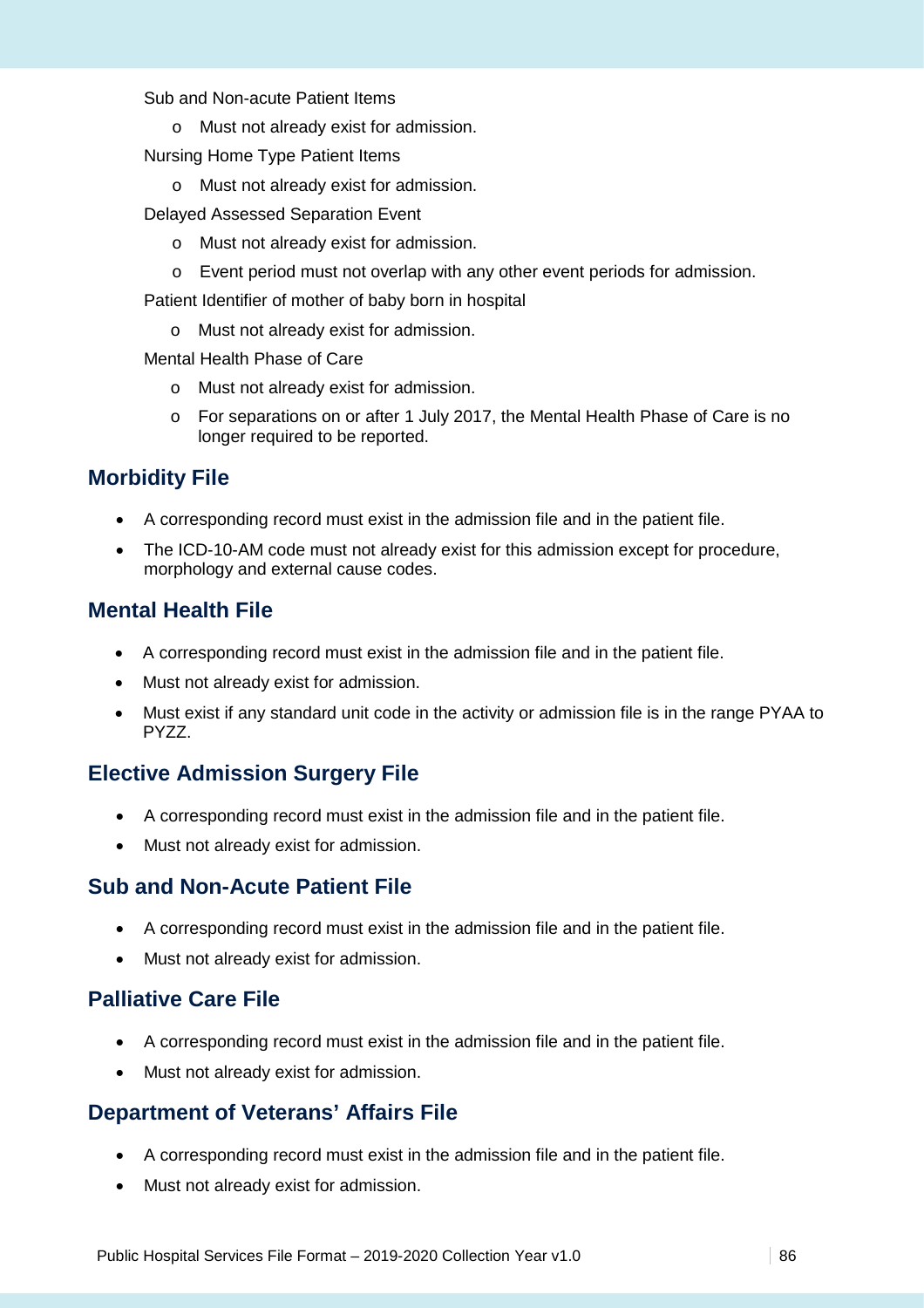## **Workers' Compensation File**

- A corresponding record must exist in the admission file and in the patient file.
- Must not already exist for admission.

## **Telehealth Inpatient Details File**

- A corresponding record must exist in the admission file and in the patient file.
- Must not already exist for admission.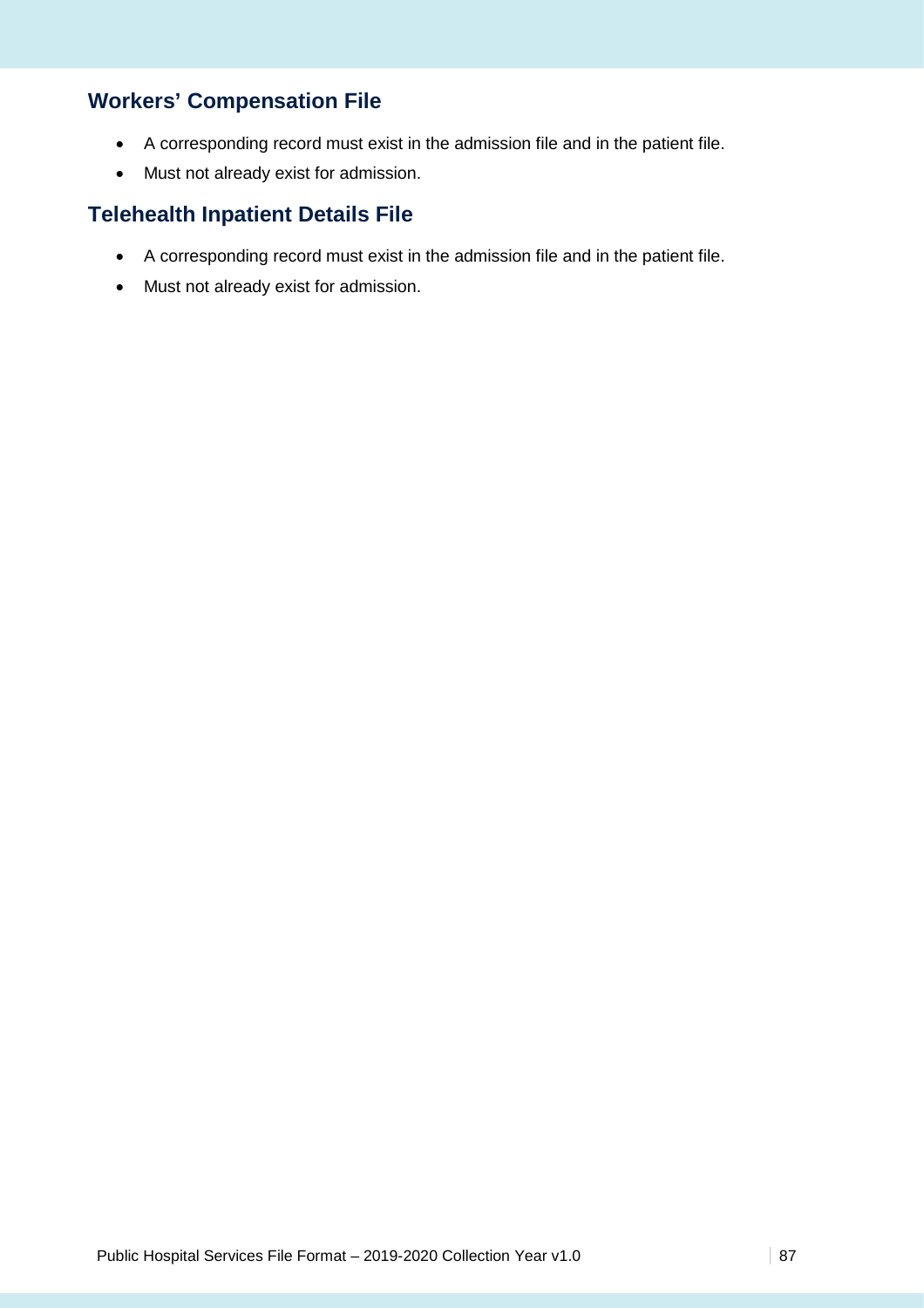# **RECORD IDENTIFIER = A**

### **Description:**

Amendment to records submitted prior to the extract period. Amendment records for the current financial year can be received up to and including the extraction of July data of the next financial year (due in early September).

These processing rules also apply to Up to Date records previously sent.

## **Patient File**

• Patient record must exist.

## **Admission File**

• Admission record must exist

## **Activity File**

• Cannot be amended, must instead be deleted and re-created.

## **Morbidity File**

• Cannot be amended, must instead be deleted and re-created.

## **Mental Health File**

• Mental Health record must exist.

## **Elective Admission Surgery File**

• Elective Admission Surgery record must exist.

### **Sub and Non-acute Patient File**

• Sub and Non-acute Patient record must exist.

### **Palliative Care File**

• Palliative Care patient record must exist.

### **Department of Veterans' Affairs File**

• Department of Veterans' Affairs record must exist.

## **Workers' Compensation File**

• Workers' Compensation record must exist.

## **Telehealth Inpatient Details File**

• Telehealth Inpatient record must exist.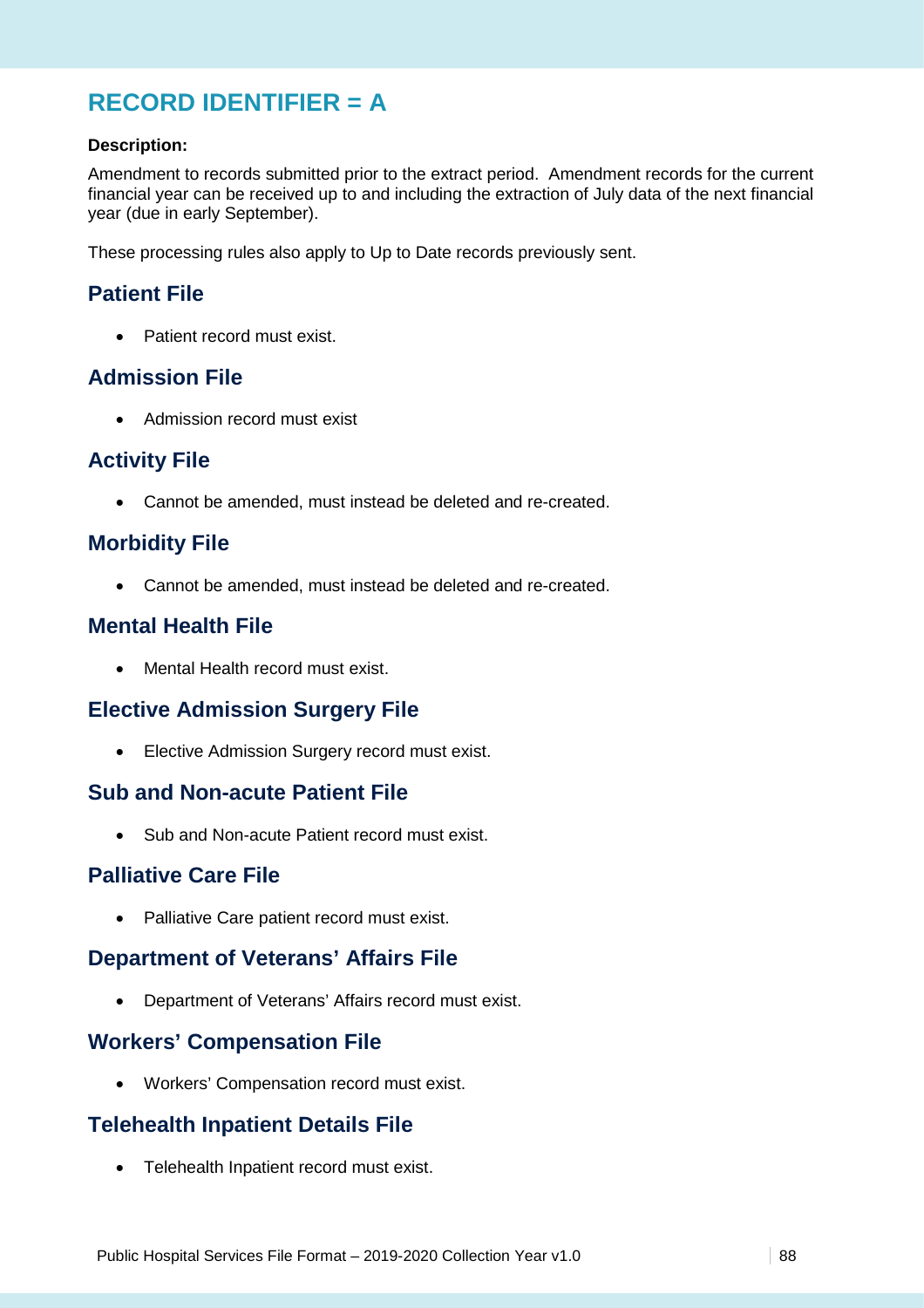# **RECORD IDENTIFIER = D**

#### **Description:**

Deletion of any record previously sent. Deletion records for the current financial year can be received up to and including the extraction of July data of the next financial year (due in early September).

These processing rules also apply to Up to Date records previously sent.

## **Patient File**

• Deletion is not applicable to patient records.

## **Admission File**

• The admission record must exist.

## **Activity File**

• Only the one record matching the previously submitted record exactly will be deleted.

Account Class Variations

o The record must exist

Leave

- o The record must exist
- Ward Transfer
	- o The record must exist
- Contract Status
	- o The record must exist
- Not Ready For Surgery
	- o The record must exist

Qualification Status

o The record must exist

Elective Surgery Items

- o The record must exist
- Sub and Non-acute Items
	- o The record must exist
- Nursing Home Type Patient Items
	- o The record must exist
- Delayed Assessed Separation Event
	- o The record must exist
- Patient Identifier of mother of baby born in hospital
	- o The record must exist
- Mental Health Phase of Care
	- o The record must exist.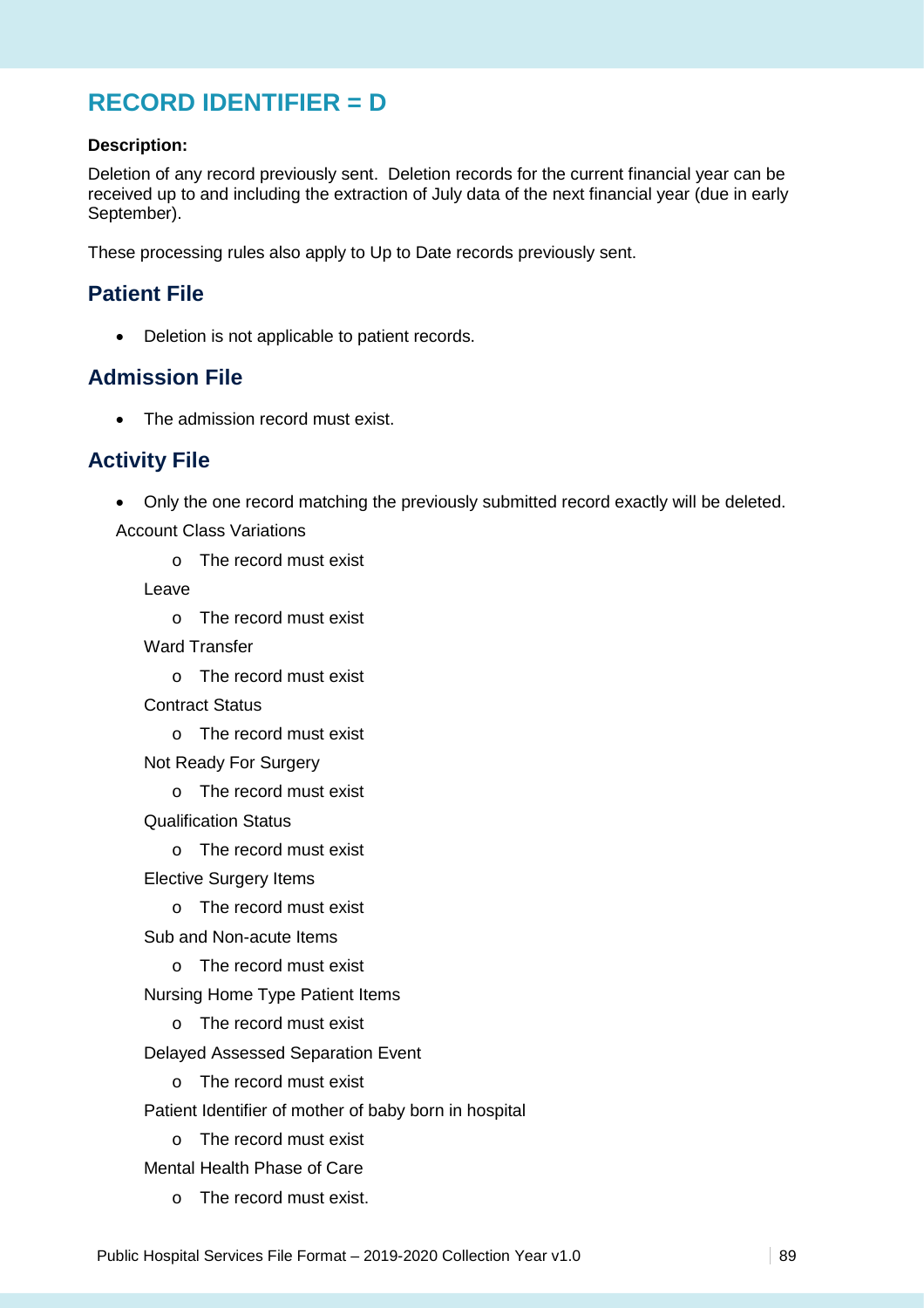o For separations on or after 1 July 2017, the Mental Health Phase of Care is no longer required to be reported.

## **Morbidity File**

- All morbidity records in relation to that admission will be deleted.
- The morbidity record must exist.

## **Mental Health File**

• Mental Health record must exist.

## **Elective Admission Surgery File**

• Elective Admission Surgery record must exist.

## **Sub and Non-Acute Patient File**

• Sub and Non-acute Patient record must exist.

## **Palliative Care File**

• Palliative Care record must exist.

## **Department of Veterans' Affairs File**

• Department of Veterans' Affairs record must exist.

## **Workers' Compensation File**

• Workers' Compensation record must exist.

## **Telehealth Inpatient Details File**

• Telehealth Inpatient record must exist.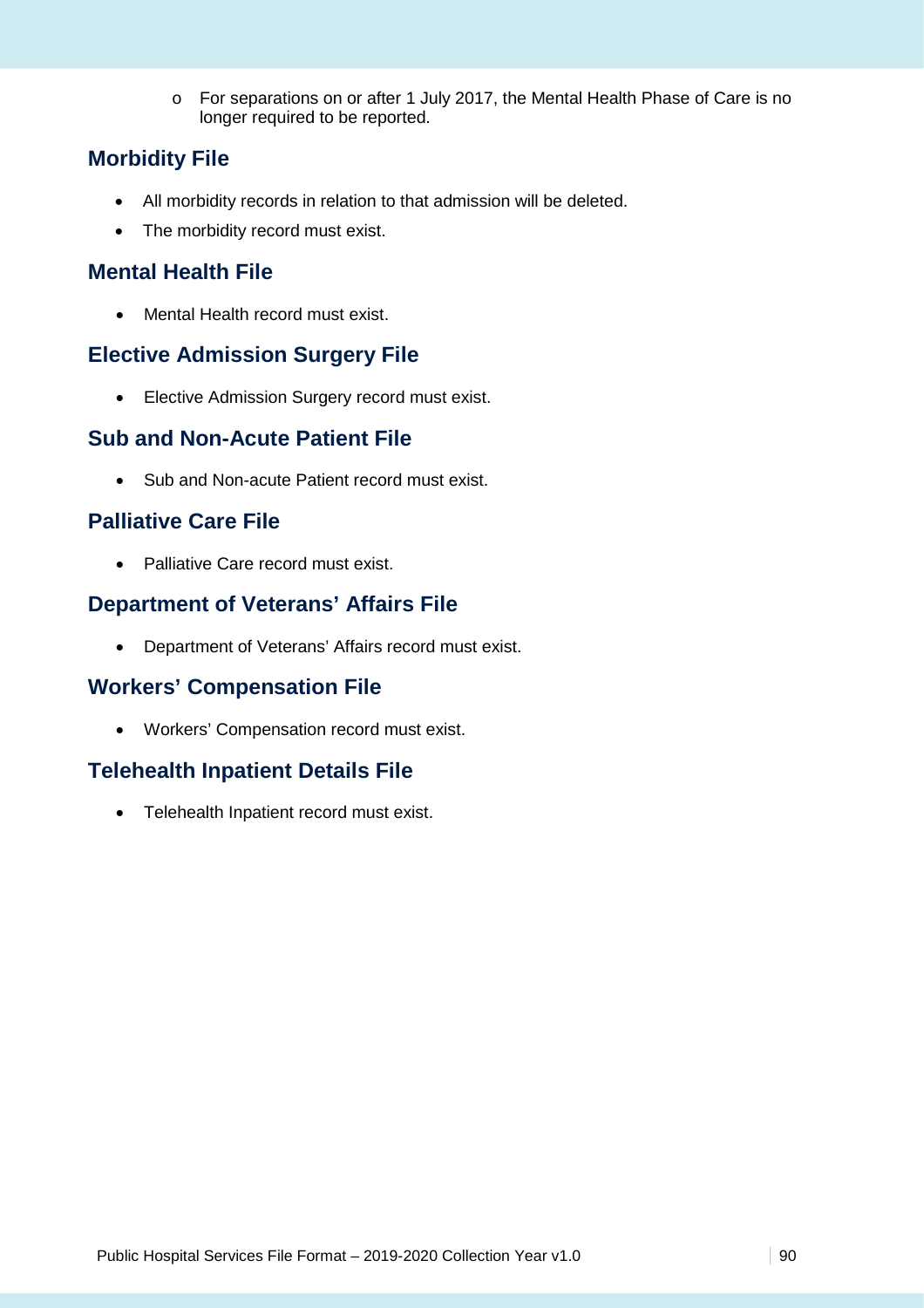# **RECORD IDENTIFIER = U**

### **Description:**

Patient admitted during, or prior to, the extract period but who is not separated in the extract period.

A 'U' Up to Date record identifier replaces a 'N' New record identifier when the Up to Date record is first supplied in the extract. All amendments to an up to date record should be provided using the processing rules applied to end dated records. Following the separation of a patient the end date of the record will be provided in the extract as an amendment record within the admission file.

## **Patient File**

• A corresponding record must exist in the admission file.

## **Admission File**

- Admission record must not already exist.
- A corresponding record must exist in the patient file.
- Patient admitted during or prior to extract period but who is not separated in extract period or separated prior to extract period but not previously submitted (late insertion).
- During each collection period there will be a 'refresh point' for U records. This will entail SSB deleting all existing U records. Therefore all records that meet the 'U' criteria, including those records that have been previously supplied, are required to be submitted in the first extract following the extract period for August data.

## **Activity File**

- A corresponding record must exist in the admission file and in the patient file.
- All activities must occur within the admission and extract period to dates.

Account Class Variations

o Must not already exist.

Leave

- o Must not already exist.
- $\circ$  Leave period must not overlap with any other leave periods for admission.

Ward Transfer

o Must not already exist for admission.

Contract Status

o Must not already exist for admission.

Not Ready For Surgery

- o Must not already exist for admission.
- o Not ready for surgery period must not overlap with any other not ready for surgery periods for admission.

Qualification Status

o Must not already exist for admission.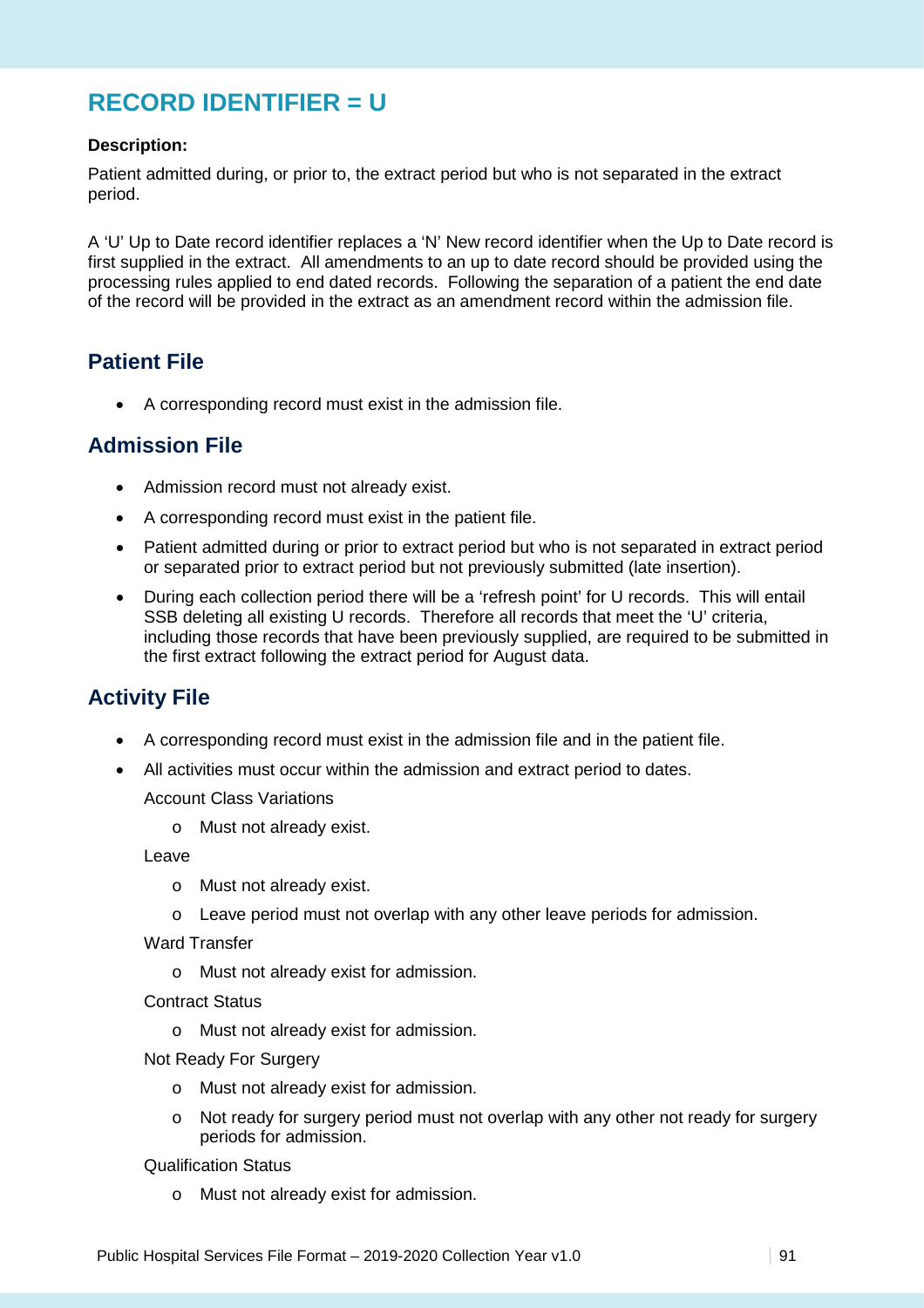#### Elective Surgery Items

- o Must not already exist for admission.
- Sub and Non-acute Patient Items
	- o Must not already exist for admission.
- Nursing Home Type Patient Items
	- o Must not already exist for admission.
- Delayed Assessed Separation Event
	- o Must not already exist for admission.
	- o Event period must not overlap with any other event periods for admission.

Patient Identifier of mother of baby born in hospital

- o Must not already exist for admission.
- Mental Health Phase of Care
	- o Must not already exist for admission.
	- o Mental Health Phase of Care must not overlap with any other Mental Health Phases of Care.
	- o For separations on or after 1 July 2017, the Mental Health Phase of Care is no longer required to be reported.

## **Morbidity File**

- A corresponding record must exist in the admission file and in the patient file.
- The ICD-10-AM code must not already exist for this admission except for procedure, morphology and external cause codes.

## **Mental Health File**

- A corresponding record must exist in the admission file and in the patient file.
- Must not already exist for admission.
- Must exist if any standard ward/unit code in the activity or admission file is in the range PYAA to PYZZ.

## **Elective Admission Surgery File**

- A corresponding record must exist in the admission file and in the patient file.
- Must not already exist for admission.

## **Sub and Non-Acute Patient File**

- A corresponding record must exist in the admission file and in the patient file.
- Must not already exist for admission.

## **Palliative Care File**

- A corresponding record must exist in the admission file and in the patient file.
- Must not already exist for admission.